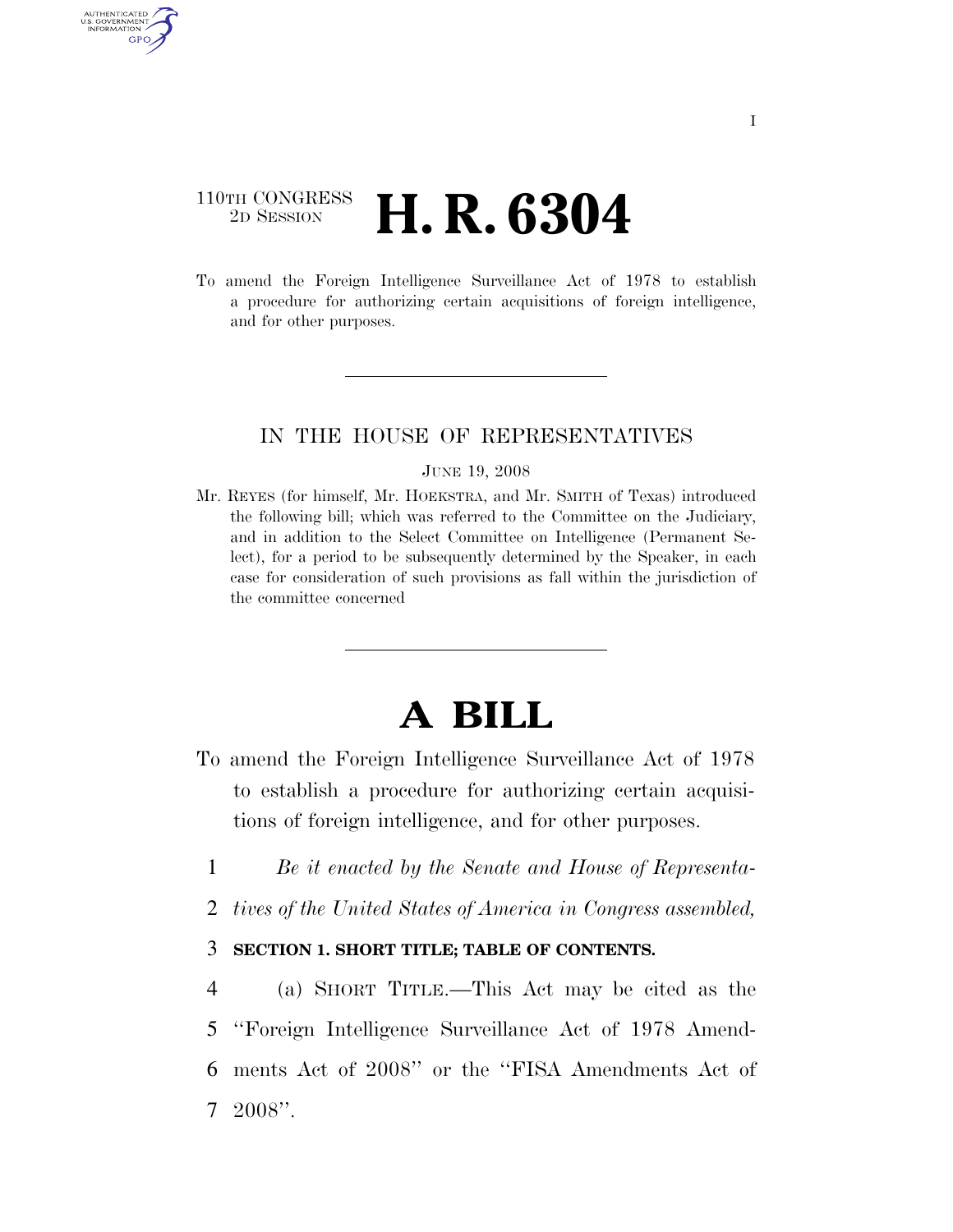### 1 (b) TABLE OF CONTENTS.—The table of contents for

#### 2 this Act is as follows:

Sec. 1. Short title; table of contents.

#### TITLE I—FOREIGN INTELLIGENCE SURVEILLANCE

- Sec. 101. Additional procedures regarding certain persons outside the United States.
- Sec. 102. Statement of exclusive means by which electronic surveillance and interception of certain communications may be conducted.
- Sec. 103. Submittal to Congress of certain court orders under the Foreign Intelligence Surveillance Act of 1978.
- Sec. 104. Applications for court orders.
- Sec. 105. Issuance of an order.
- Sec. 106. Use of information.
- Sec. 107. Amendments for physical searches.
- Sec. 108. Amendments for emergency pen registers and trap and trace devices.
- Sec. 109. Foreign Intelligence Surveillance Court.
- Sec. 110. Weapons of mass destruction.

#### TITLE II—PROTECTIONS FOR ELECTRONIC COMMUNICATION SERVICE PROVIDERS

- Sec. 201. Procedures for implementing statutory defenses under the Foreign Intelligence Surveillance Act of 1978.
- Sec. 202. Technical amendments.

#### TITLE III—REVIEW OF PREVIOUS ACTIONS

Sec. 301. Review of previous actions.

#### TITLE IV—OTHER PROVISIONS

- Sec. 401. Severability.
- Sec. 402. Effective date.
- Sec. 403. Repeals.
- Sec. 404. Transition procedures.

## 3 **TITLE I—FOREIGN**

## 4 **INTELLIGENCE SURVEILLANCE**

#### 5 **SEC. 101. ADDITIONAL PROCEDURES REGARDING CERTAIN**

## 6 **PERSONS OUTSIDE THE UNITED STATES.**

7 (a) IN GENERAL.—The Foreign Intelligence Surveil-

8 lance Act of 1978 (50 U.S.C. 1801 et seq.) is amended—

- 9 (1) by striking title VII; and
- 10 (2) by adding at the end the following: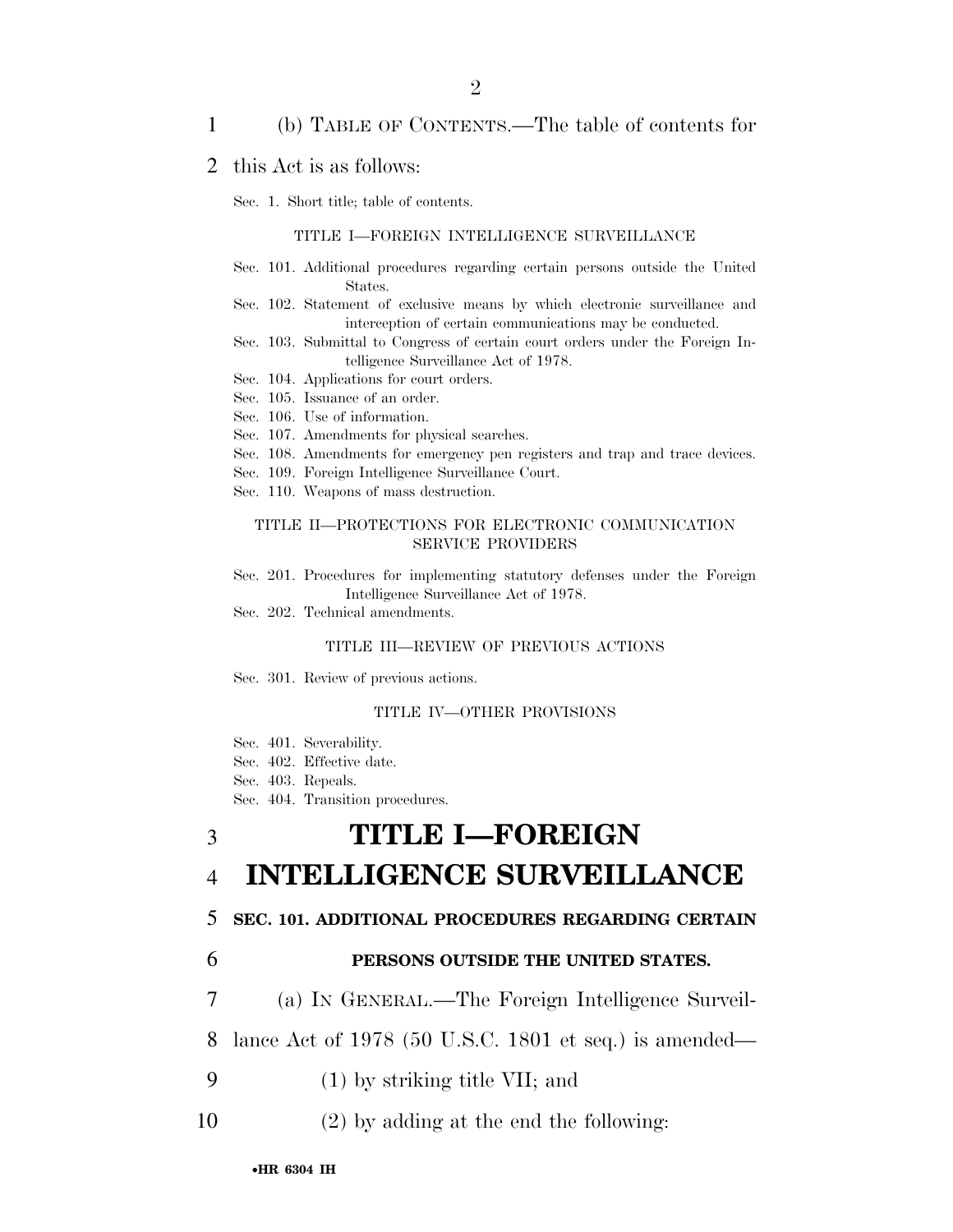# **''TITLE VII—ADDITIONAL PROCE- DURES REGARDING CERTAIN PERSONS OUTSIDE THE UNITED STATES**

### **''SEC. 701. DEFINITIONS.**

 ''(a) IN GENERAL.—The terms 'agent of a foreign power', 'Attorney General', 'contents', 'electronic surveil- lance', 'foreign intelligence information', 'foreign power', 'person', 'United States', and 'United States person' have the meanings given such terms in section 101, except as specifically provided in this title.

12 <sup>''</sup>(b) ADDITIONAL DEFINITIONS.

13 "(1) CONGRESSIONAL INTELLIGENCE COMMIT- TEES.—The term 'congressional intelligence commit-tees' means—

 ''(A) the Select Committee on Intelligence of the Senate; and

 ''(B) the Permanent Select Committee on Intelligence of the House of Representatives.

20 "(2) FOREIGN INTELLIGENCE SURVEILLANCE COURT; COURT.—The terms 'Foreign Intelligence Surveillance Court' and 'Court' mean the court es-tablished under section 103(a).

24 "(3) FOREIGN INTELLIGENCE SURVEILLANCE COURT OF REVIEW; COURT OF REVIEW.—The terms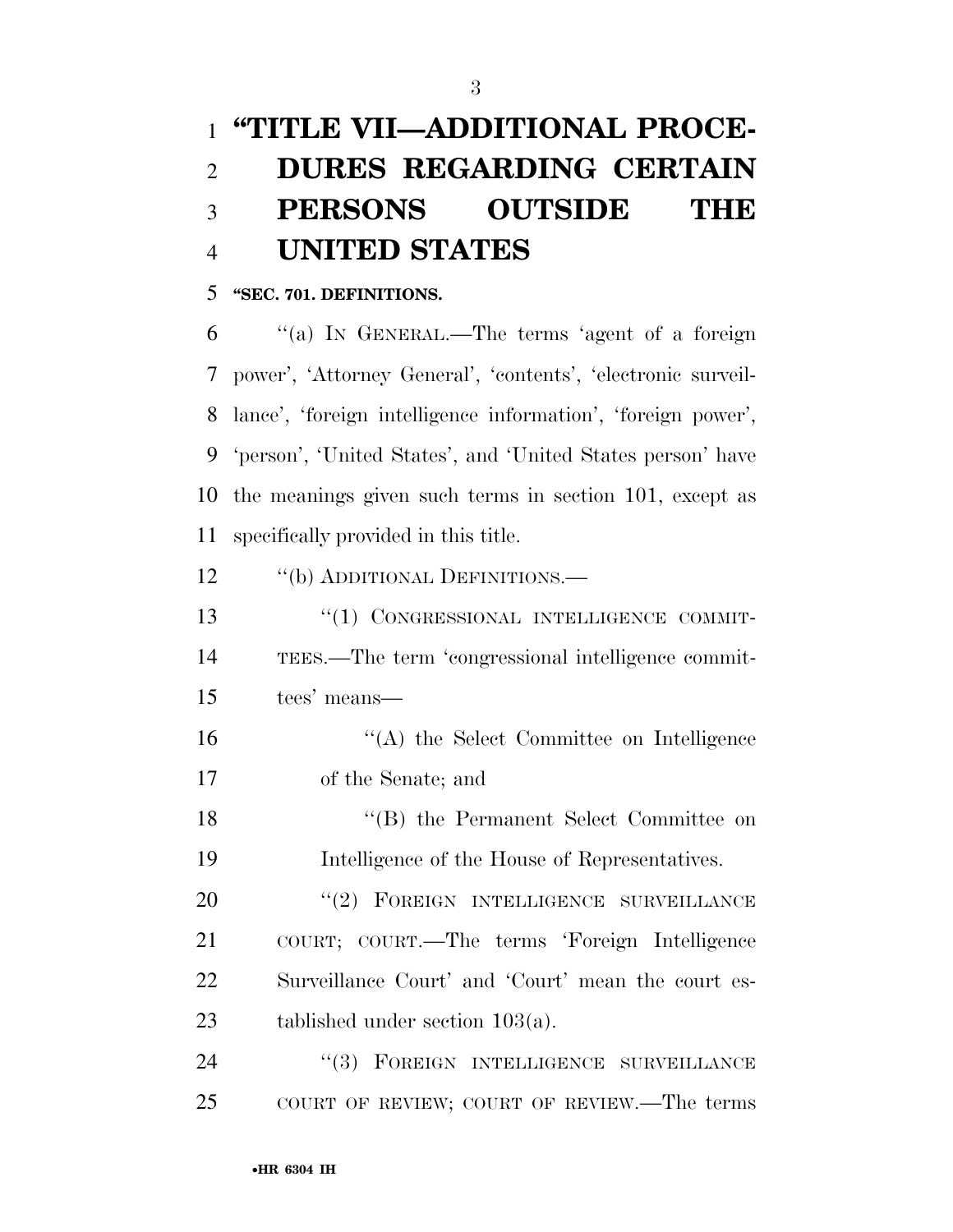| $\mathbf{1}$   | 'Foreign Intelligence Surveillance Court of Review'      |
|----------------|----------------------------------------------------------|
| $\overline{2}$ | and 'Court of Review' mean the court established         |
| 3              | under section $103(b)$ .                                 |
| $\overline{4}$ | "(4) ELECTRONIC COMMUNICATION SERVICE                    |
| 5              | PROVIDER.—The term 'electronic communication             |
| 6              | service provider' means—                                 |
| 7              | $\lq\lq$ a telecommunications carrier, as that           |
| 8              | term is defined in section 3 of the Communica-           |
| 9              | tions Act of 1934 (47 U.S.C. 153);                       |
| 10             | "(B) a provider of electronic communica-                 |
| 11             | tion service, as that term is defined in section         |
| 12             | 2510 of title 18, United States Code;                    |
| 13             | "(C) a provider of a remote computing                    |
| 14             | service, as that term is defined in section 2711         |
| 15             | of title 18, United States Code;                         |
| 16             | $\lq\lq$ (D) any other communication service pro-        |
| 17             | vider who has access to wire or electronic com-          |
| 18             | munications either as such communications are            |
| 19             | transmitted or as such communications<br>are             |
| 20             | stored; or                                               |
| 21             | $\lq\lq(E)$ an officer, employee, or agent of an         |
| 22             | entity described in subparagraph $(A)$ , $(B)$ , $(C)$ , |
| 23             | or $(D)$ .                                               |
| 24             | INTELLIGENCE COMMUNITY.-The term<br>(5)                  |
| 25             | 'intelligence community' has the meaning given the       |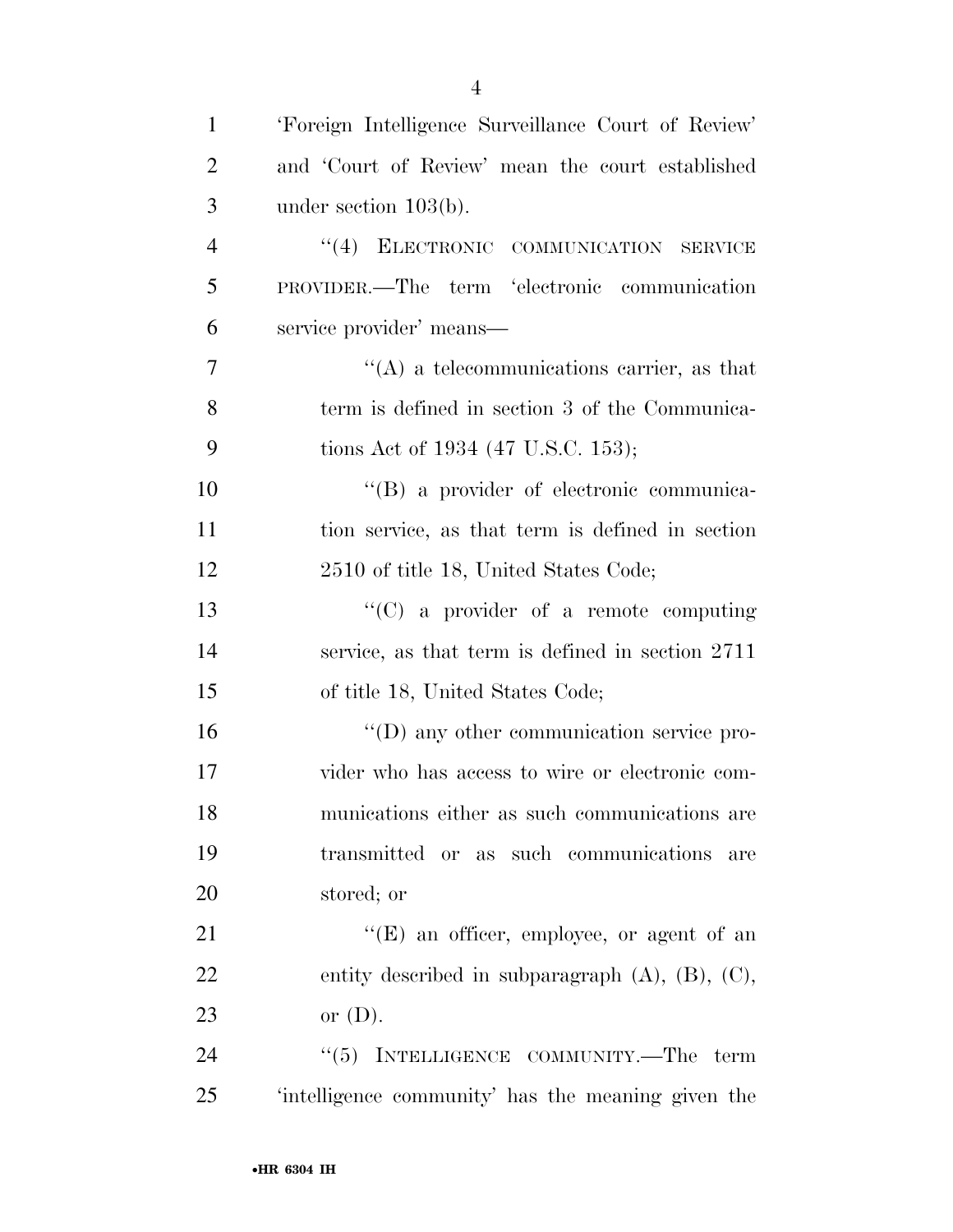term in section 3(4) of the National Security Act of 2 1947 (50 U.S.C. 401a(4)).

## **''SEC. 702. PROCEDURES FOR TARGETING CERTAIN PER- SONS OUTSIDE THE UNITED STATES OTHER THAN UNITED STATES PERSONS.**

 ''(a) AUTHORIZATION.—Notwithstanding any other provision of law, upon the issuance of an order in accord- ance with subsection (i)(3) or a determination under sub- section (c)(2), the Attorney General and the Director of National Intelligence may authorize jointly, for a period of up to 1 year from the effective date of the authoriza- tion, the targeting of persons reasonably believed to be lo- cated outside the United States to acquire foreign intel-ligence information.

 ''(b) LIMITATIONS.—An acquisition authorized under subsection (a)—

17  $\frac{1}{2}$  (1) may not intentionally target any person known at the time of acquisition to be located in the United States;

 $\frac{1}{20}$  ''(2) may not intentionally target a person rea- sonably believed to be located outside the United States if the purpose of such acquisition is to target a particular, known person reasonably believed to be in the United States;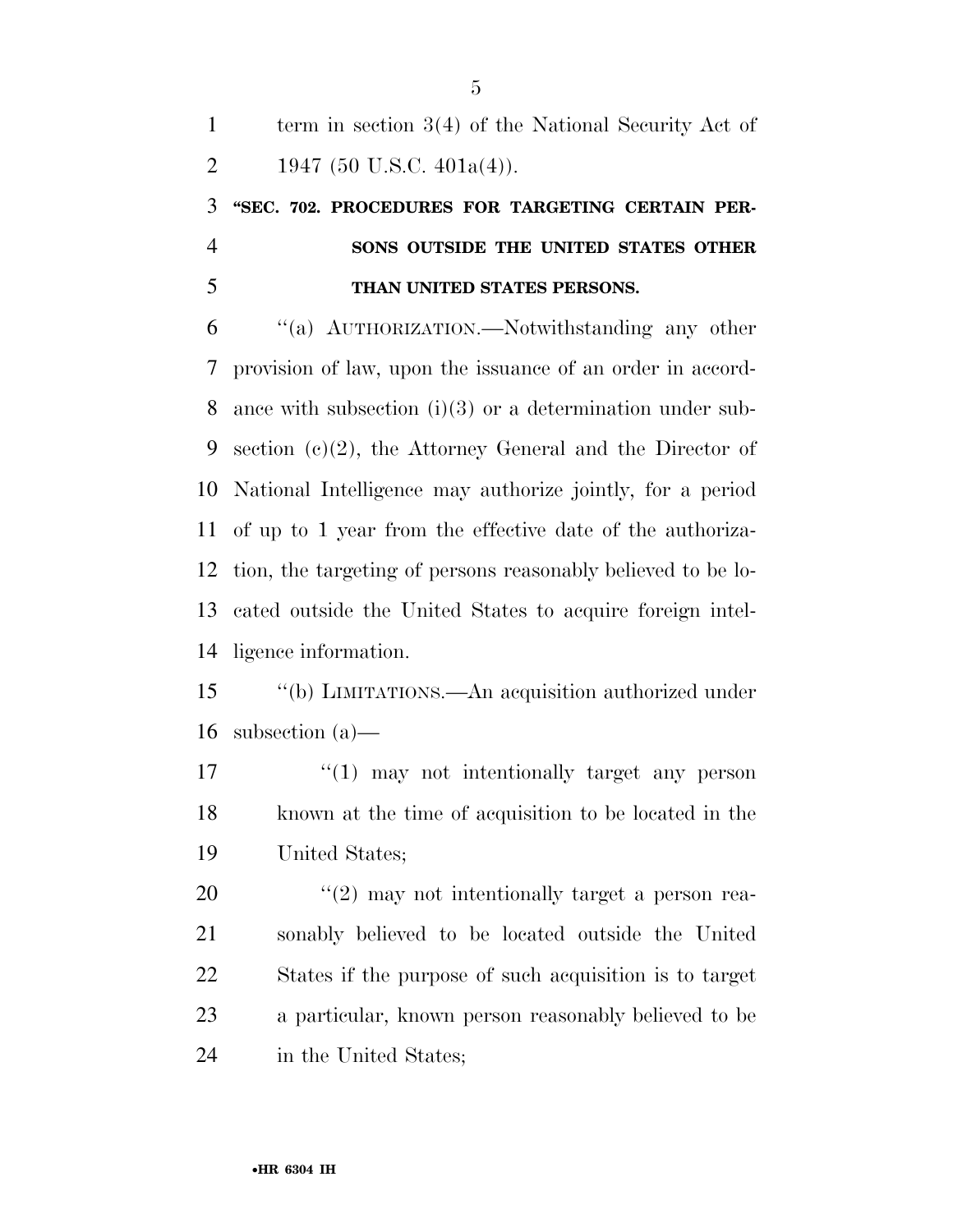| $\mathbf{1}$   | $(3)$ may not intentionally target a United                |
|----------------|------------------------------------------------------------|
| $\overline{2}$ | States person reasonably believed to be located out-       |
| 3              | side the United States;                                    |
| $\overline{4}$ | "(4) may not intentionally acquire any commu-              |
| 5              | nication as to which the sender and all intended re-       |
| 6              | cipients are known at the time of the acquisition to       |
| 7              | be located in the United States; and                       |
| 8              | $\cdot\cdot$ (5) shall be conducted in a manner consistent |
| 9              | with the fourth amendment to the Constitution of           |
| 10             | the United States.                                         |
| 11             | "(c) CONDUCT OF ACQUISITION.—                              |
| 12             | "(1) IN GENERAL.—An acquisition authorized                 |
| 13             | under subsection (a) shall be conducted only in ac-        |
| 14             | cordance with—                                             |
| 15             | $\lq\lq$ the targeting and minimization proce-             |
| 16             | dures adopted in accordance with subsections               |
| 17             | $(d)$ and $(e)$ ; and                                      |
| 18             | "(B) upon submission of a certification in                 |
| 19             | accordance with subsection (g), such certifi-              |
| 20             | cation.                                                    |
| 21             | "(2) DETERMINATION.—A determination under                  |
| 22             | this paragraph and for purposes of subsection (a) is       |
| 23             | a determination by the Attorney General and the Di-        |
| 24             | rector of National Intelligence that exigent cir-          |
| 25             | cumstances exist because, without immediate imple-         |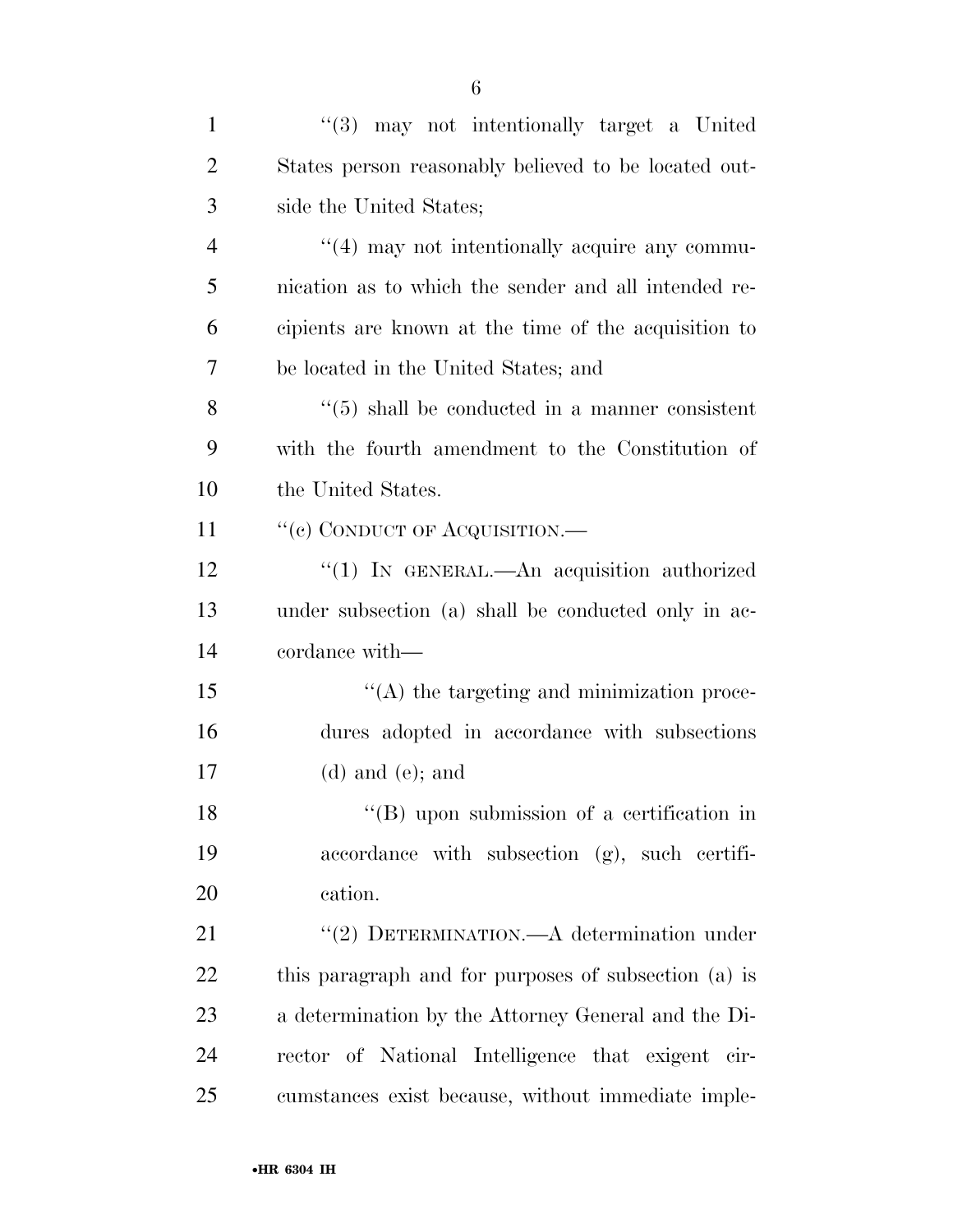| $\mathbf{1}$   | mentation of an authorization under subsection (a),    |
|----------------|--------------------------------------------------------|
| $\overline{2}$ | intelligence important to the national security of the |
| 3              | United States may be lost or not timely acquired       |
| $\overline{4}$ | and time does not permit the issuance of an order      |
| 5              | pursuant to subsection $(i)(3)$ prior to the implemen- |
| 6              | tation of such authorization.                          |
| 7              | "(3) TIMING OF DETERMINATION.—The Attor-               |
| 8              | ney General and the Director of National Intel-        |
| 9              | ligence may make the determination under para-         |
| 10             | $graph(2)$ —                                           |
| 11             | $\lq\lq$ before the submission of a certifi-           |
| 12             | cation in accordance with subsection $(g)$ ; or        |
| 13             | $\lq\lq (B)$ by amending a certification pursuant      |
| 14             | to subsection $(i)(1)(C)$ at any time during           |
| 15             | which judicial review under subsection (i) of          |
| 16             | such certification is pending.                         |
| 17             | "(4) CONSTRUCTION.—Nothing in title I shall            |
| 18             | be construed to require an application for a court     |
| 19             | order under such title for an acquisition that is tar- |
| 20             | geted in accordance with this section at a person      |
| 21             | reasonably believed to be located outside the United   |
| 22             | States.                                                |
| 23             | "(d) TARGETING PROCEDURES.—                            |
| 24             | "(1) REQUIREMENT TO ADOPT.—The Attorney                |
| 25             | General, in consultation with the Director of Na-      |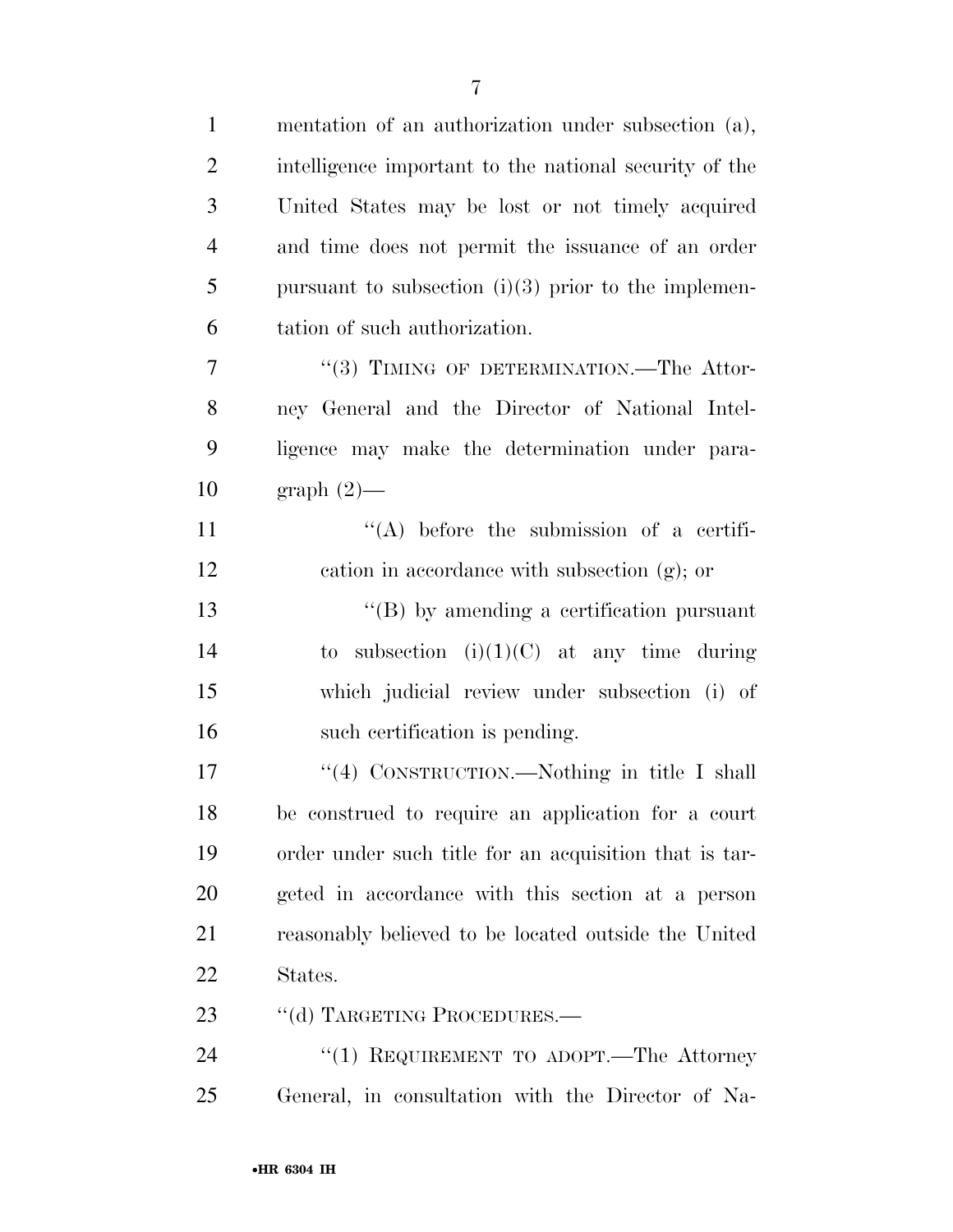| $\mathbf{1}$   | tional Intelligence, shall adopt targeting procedures  |
|----------------|--------------------------------------------------------|
| $\overline{2}$ | that are reasonably designed to—                       |
| 3              | $\lq\lq$ ensure that any acquisition author-           |
| $\overline{4}$ | ized under subsection (a) is limited to targeting      |
| 5              | persons reasonably believed to be located out-         |
| 6              | side the United States; and                            |
| 7              | $\lq\lq$ (B) prevent the intentional acquisition of    |
| 8              | any communication as to which the sender and           |
| 9              | all intended recipients are known at the time of       |
| 10             | the acquisition to be located in the United            |
| 11             | States.                                                |
| 12             | $\lq(2)$ JUDICIAL REVIEW.—The procedures               |
| 13             | adopted in accordance with paragraph (1) shall be      |
| 14             | subject to judicial review pursuant to subsection (i). |
| 15             | "(e) MINIMIZATION PROCEDURES.—                         |
| 16             | "(1) REQUIREMENT TO ADOPT.—The Attorney                |
| 17             | General, in consultation with the Director of Na-      |
| 18             | tional Intelligence, shall adopt minimization proce-   |
| 19             | dures that meet the definition of minimization proce-  |
| 20             | dures under section $101(h)$ or $301(4)$ , as appro-   |
| 21             | priate, for acquisitions authorized under subsection   |
| 22             | (a).                                                   |
| 23             | $\lq(2)$ JUDICIAL REVIEW.—The minimization             |
| 24             | procedures adopted in accordance with paragraph        |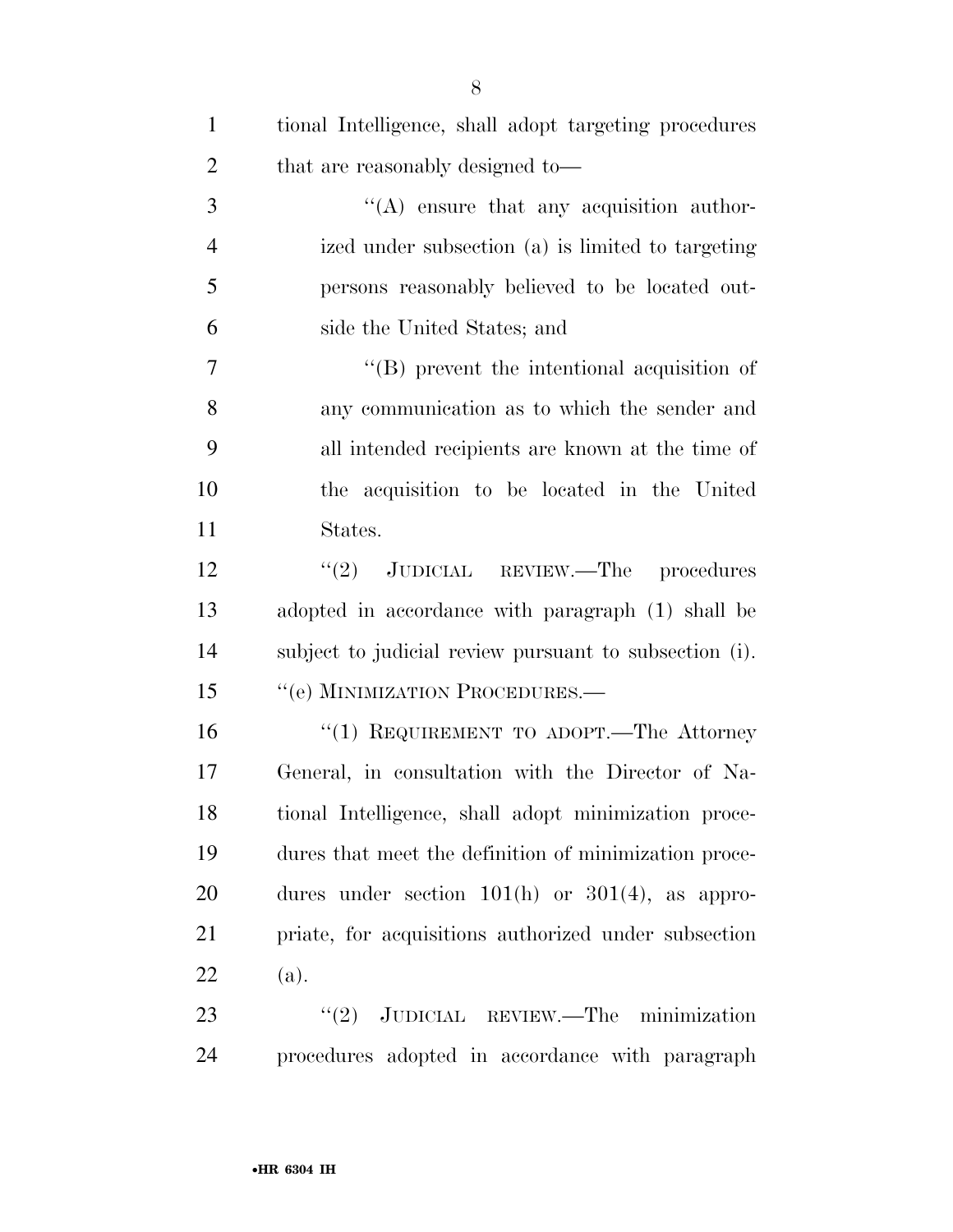| $\mathbf{1}$   | (1) shall be subject to judicial review pursuant to    |
|----------------|--------------------------------------------------------|
| $\overline{2}$ | subsection (i).                                        |
| 3              | "(f) GUIDELINES FOR COMPLIANCE WITH LIMITA-            |
| $\overline{4}$ | TIONS.-                                                |
| 5              | "(1) REQUIREMENT TO ADOPT.—The Attorney                |
| 6              | General, in consultation with the Director of Na-      |
| 7              | tional Intelligence, shall adopt guidelines to ensure— |
| 8              | $\lq\lq$ compliance with the limitations in            |
| 9              | subsection (b); and                                    |
| 10             | $\lq\lq (B)$ that an application for a court order     |
| 11             | is filed as required by this Act.                      |
| 12             | "(2) SUBMISSION OF GUIDELINES.—The Attor-              |
| 13             | ney General shall provide the guidelines adopted in    |
| 14             | accordance with paragraph $(1)$ to —                   |
| 15             | "(A) the congressional intelligence commit-            |
| 16             | tees;                                                  |
| 17             | "(B) the Committees on the Judiciary of                |
| 18             | the Senate and the House of Representatives;           |
| 19             | and                                                    |
| 20             | "(C) the Foreign Intelligence Surveillance             |
| 21             | Court.                                                 |
| 22             | "(g) CERTIFICATION.—                                   |
| 23             | $``(1)$ IN GENERAL.—                                   |
| 24             | "(A) REQUIREMENT.—Subject to subpara-                  |
| 25             | graph (B), prior to the implementation of an           |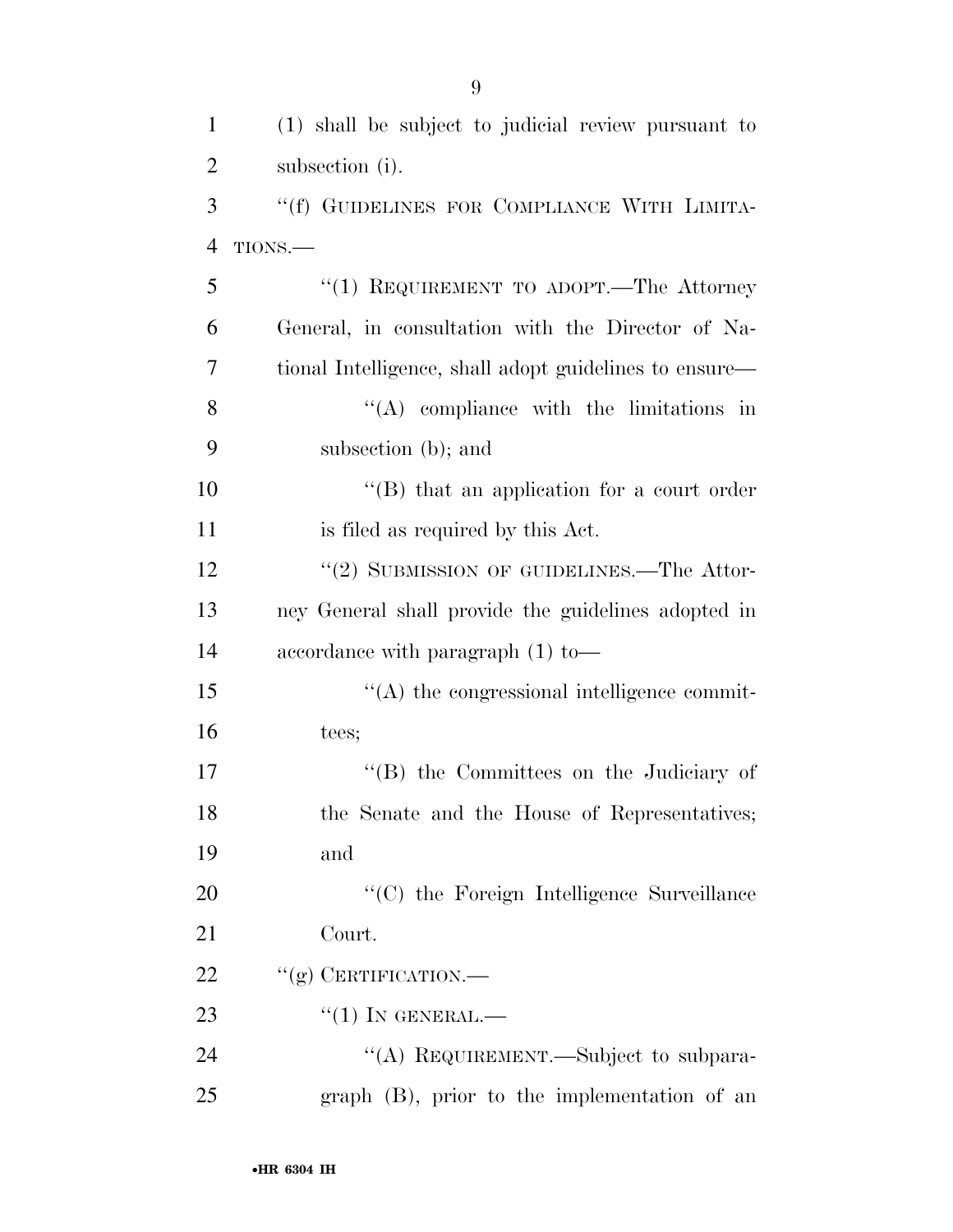| $\mathbf{1}$   | authorization under subsection (a), the Attor-    |
|----------------|---------------------------------------------------|
| $\overline{2}$ | ney General and the Director of National Intel-   |
| 3              | ligence shall provide to the Foreign Intelligence |
| $\overline{4}$ | Surveillance Court a written certification and    |
| 5              | any supporting affidavit, under oath and under    |
| 6              | seal, in accordance with this subsection.         |
| 7              | "(B) EXCEPTION.—If the Attorney Gen-              |
| 8              | eral and the Director of National Intelligence    |
| 9              | make a determination under subsection $(c)(2)$    |
| 10             | and time does not permit the submission of a      |
| 11             | certification under this subsection prior to the  |
| 12             | implementation of an authorization under sub-     |
| 13             | section (a), the Attorney General and the Direc-  |
| 14             | tor of National Intelligence shall submit to the  |
| 15             | Court a certification for such authorization as   |
| 16             | soon as practicable but in no event later than    |
| 17             | 7 days after such determination is made.          |
| 18             | "(2) REQUIREMENTS.— $A$ certification made        |
| 19             | under this subsection shall—                      |
| 20             | $\lq\lq$ attest that—                             |
| 21             | "(i) there are procedures in place that           |
| 22             | have been approved, have been submitted           |
| 23             | for approval, or will be submitted with the       |
| 24             | certification for approval by the Foreign         |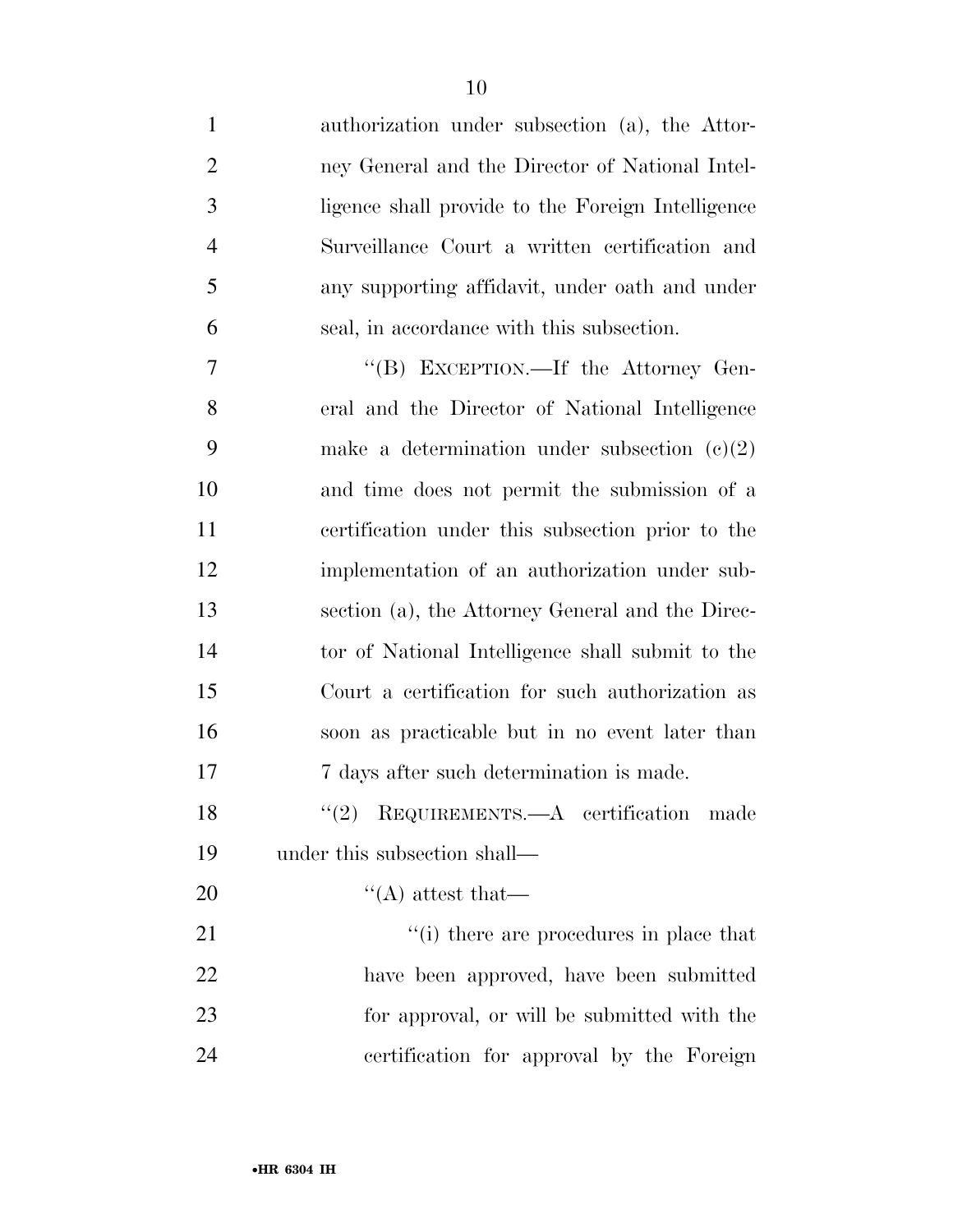| $\mathbf{1}$   | Intelligence Surveillance Court that are    |
|----------------|---------------------------------------------|
| $\overline{2}$ | reasonably designed to-                     |
| 3              | $\lq\lq$ ensure that an acquisition         |
| $\overline{4}$ | authorized under subsection (a) is          |
| 5              | limited to targeting persons reason-        |
| 6              | ably believed to be located outside the     |
| $\tau$         | United States; and                          |
| 8              | $\lq\lq$ (II) prevent the intentional ac-   |
| 9              | quisition of any communication as to        |
| 10             | which the sender and all intended re-       |
| 11             | cipients are known at the time of the       |
| 12             | acquisition to be located in the United     |
| 13             | States;                                     |
| 14             | "(ii) the minimization procedures to        |
| 15             | be used with respect to such acquisition—   |
| 16             | $\lq\lq$ . The meet the definition of mini- |
| 17             | mization procedures under section           |
| 18             | $101(h)$ or $301(4)$ , as appropriate; and  |
| 19             | "(II) have been approved, have              |
| 20             | been submitted for approval, or will be     |
| 21             | submitted with the certification for        |
| 22             | approval by the Foreign Intelligence        |
| 23             | Surveillance Court;                         |
| 24             | "(iii) guidelines have been adopted in      |
| 25             | accordance with subsection (f) to ensure    |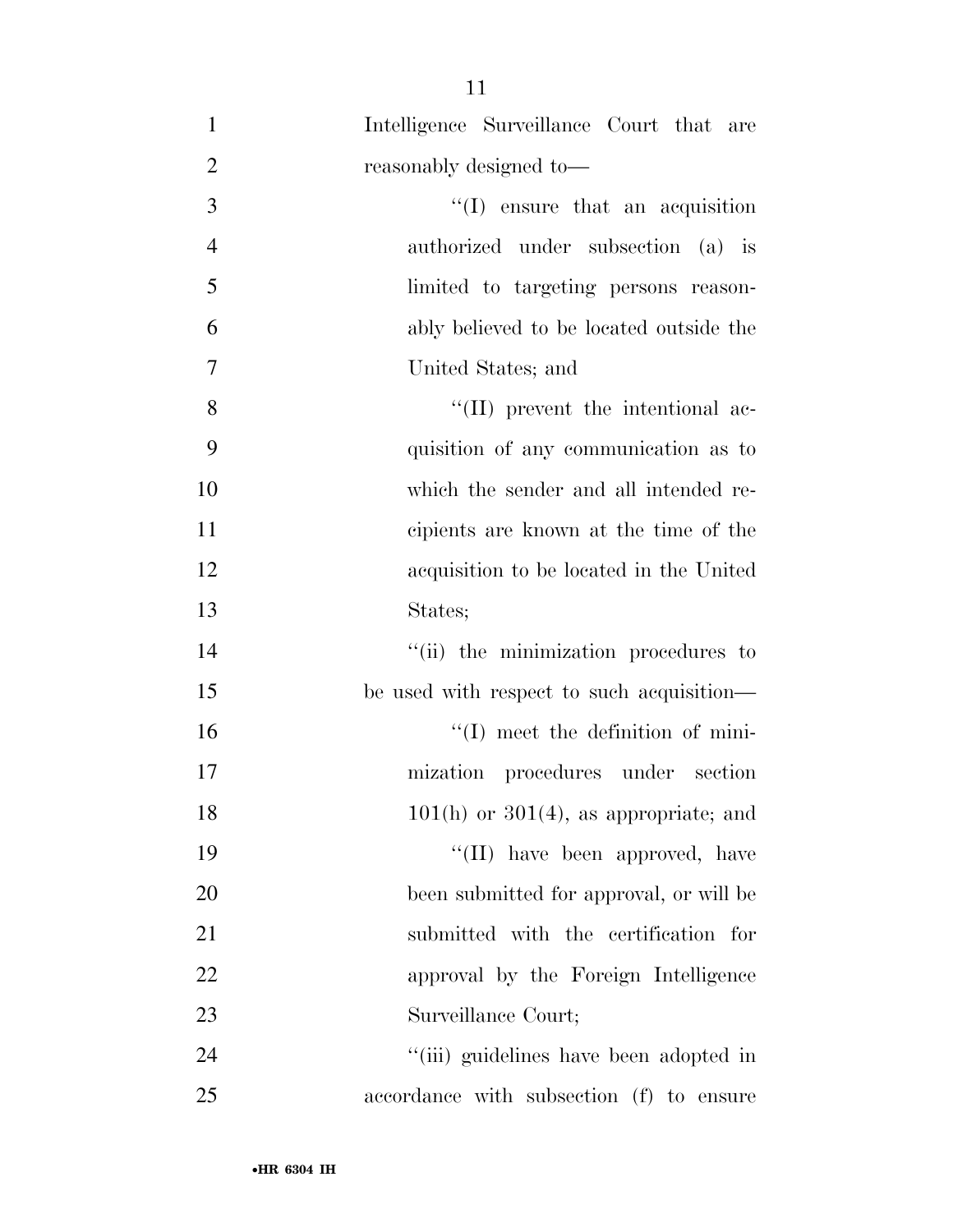| $\mathbf{1}$   | compliance with the limitations in sub-           |
|----------------|---------------------------------------------------|
| $\overline{2}$ | section (b) and to ensure that an applica-        |
| 3              | tion for a court order is filed as required       |
| $\overline{4}$ | by this Act;                                      |
| 5              | "(iv) the procedures and guidelines re-           |
| 6              | ferred to in clauses (i), (ii), and (iii) are     |
| $\overline{7}$ | consistent with the requirements of the           |
| 8              | fourth amendment to the Constitution of           |
| 9              | the United States;                                |
| 10             | $f'(v)$ a significant purpose of the ac-          |
| 11             | quisition is to obtain foreign intelligence       |
| 12             | information;                                      |
| 13             | $\lq\lq$ (vi) the acquisition involves obtaining  |
| 14             | foreign intelligence information from or          |
| 15             | with the assistance of an electronic com-         |
| 16             | munication service provider; and                  |
| 17             | "(vii) the acquisition complies with              |
| 18             | the limitations in subsection (b);                |
| 19             | "(B) include the procedures adopted in ac-        |
| 20             | cordance with subsections (d) and (e);            |
| 21             | $\lq\lq$ (C) be supported, as appropriate, by the |
| 22             | affidavit of any appropriate official in the area |
| 23             | of national security who is—                      |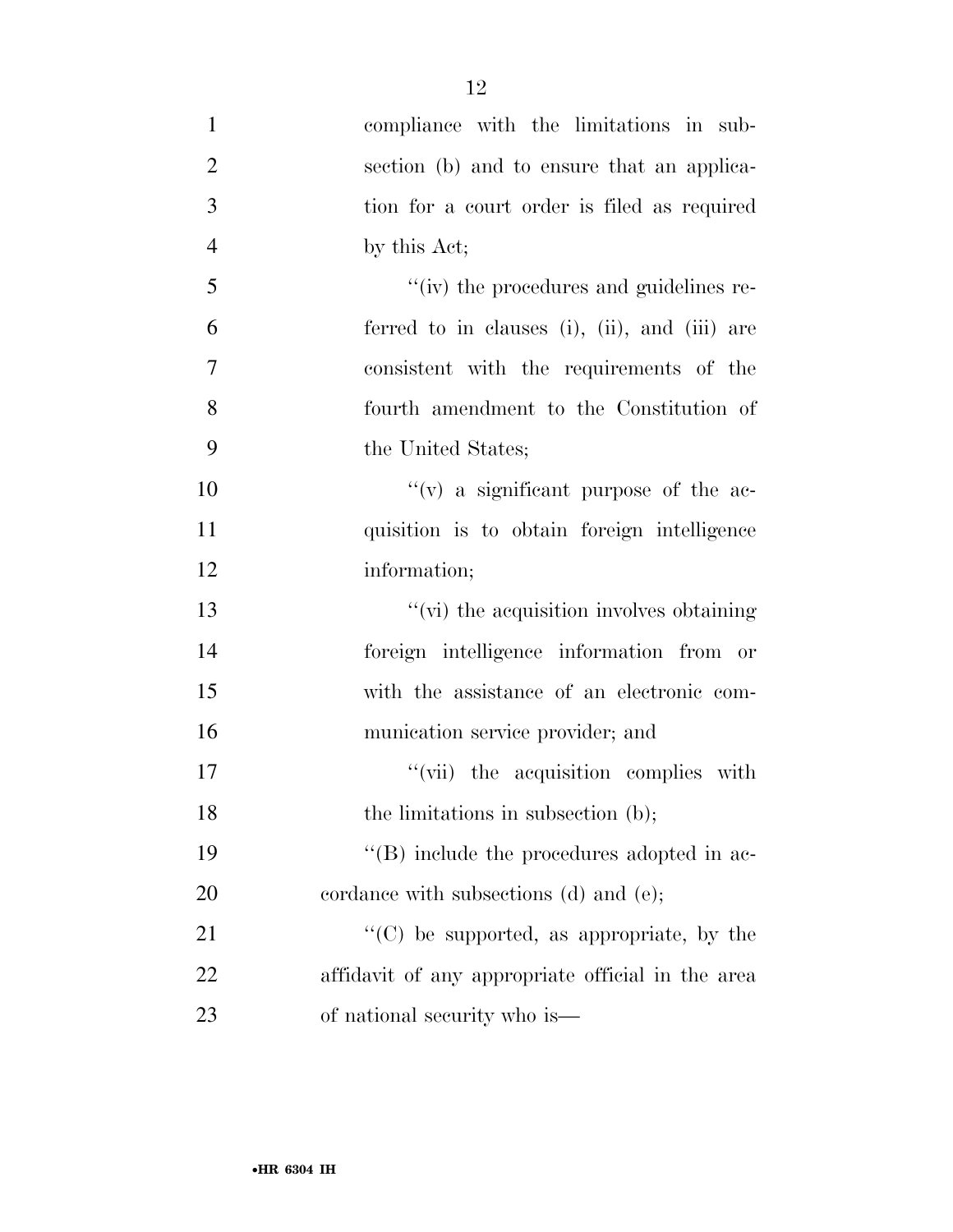| $\mathbf{1}$   | "(i) appointed by the President, by                 |
|----------------|-----------------------------------------------------|
| $\overline{2}$ | and with the advice and consent of the              |
| 3              | Senate; or                                          |
| $\overline{4}$ | "(ii) the head of an element of the in-             |
| 5              | telligence community;                               |
| 6              | $\lq\lq$ (D) include—                               |
| $\tau$         | $f'(i)$ an effective date for the author-           |
| 8              | ization that is at least 30 days after the          |
| 9              | submission of the written certification to          |
| 10             | the court; or                                       |
| 11             | "(ii) if the acquisition has begun or               |
| 12             | the effective date is less than 30 days after       |
| 13             | the submission of the written certification         |
| 14             | to the court, the date the acquisition began        |
| 15             | or the effective date for the acquisition;          |
| 16             | and                                                 |
| 17             | " $(E)$ if the Attorney General and the Di-         |
| 18             | rector of National Intelligence make a deter-       |
| 19             | mination under subsection $(c)(2)$ , include a      |
| 20             | statement that such determination has been          |
| 21             | made.                                               |
| 22             | "(3) CHANGE IN EFFECTIVE DATE.—The At-              |
| 23             | torney General and the Director of National Intel-  |
| 24             | ligence may advance or delay the effective date re- |
| 25             | ferred to in paragraph $(2)(D)$ by submitting an    |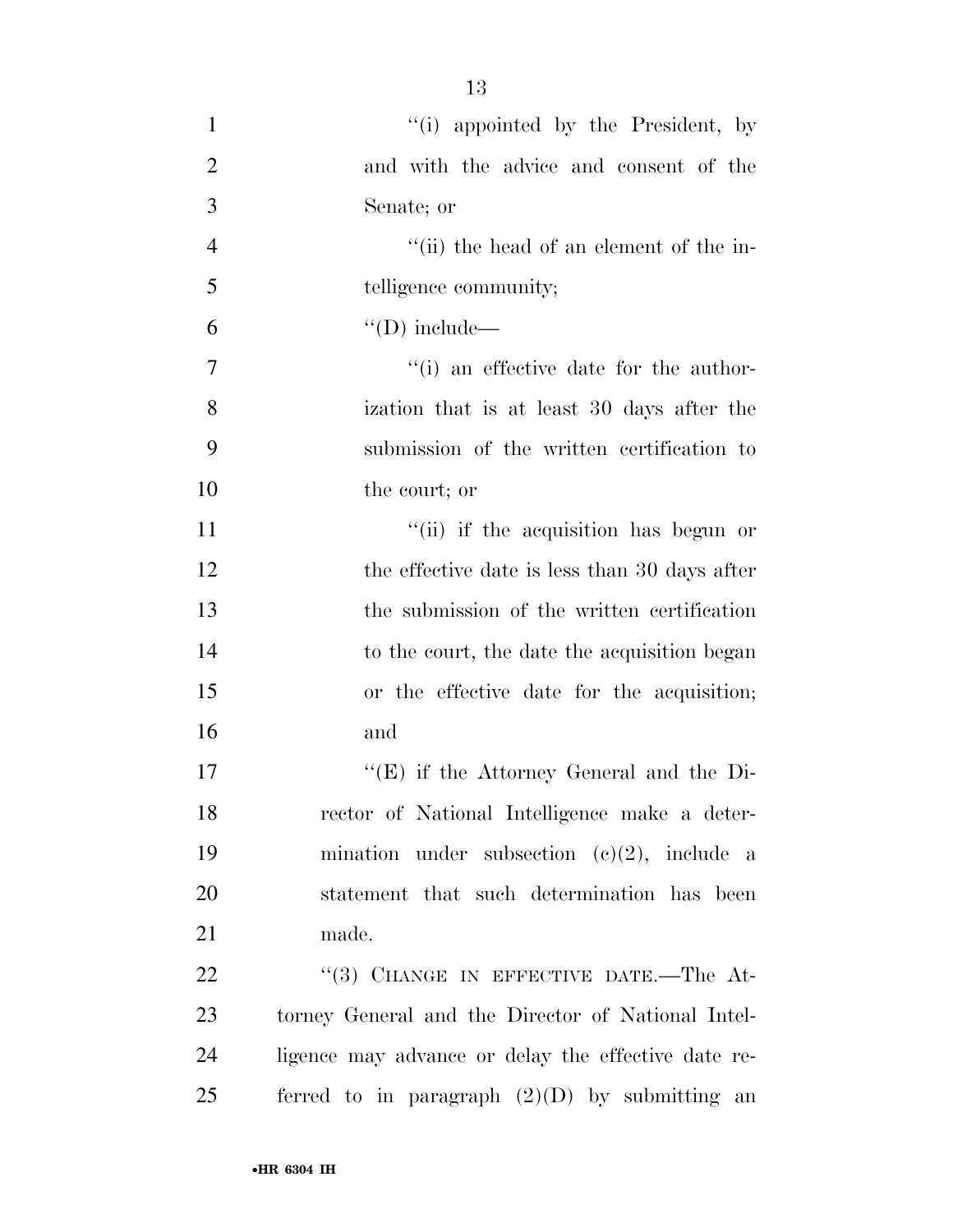| $\mathbf{1}$   | amended certification in accordance with subsection            |
|----------------|----------------------------------------------------------------|
| $\overline{2}$ | $(i)(1)(C)$ to the Foreign Intelligence Surveillance           |
| 3              | Court for review pursuant to subsection (i).                   |
| $\overline{4}$ | "(4) LIMITATION.—A certification made under                    |
| 5              | this subsection is not required to identify the specific       |
| 6              | facilities, places, premises, or property at which an          |
| 7              | acquisition authorized under subsection (a) will be            |
| 8              | directed or conducted.                                         |
| 9              | "(5) MAINTENANCE OF CERTIFICATION.—The                         |
| 10             | Attorney General or a designee of the Attorney Gen-            |
| 11             | eral shall maintain a copy of a certification made             |
| 12             | under this subsection.                                         |
| 13             | $\cdot\cdot\cdot$ (6) REVIEW.—A certification submitted in ac- |
| 14             | cordance with this subsection shall be subject to ju-          |
| 15             | dicial review pursuant to subsection (i).                      |
| 16             | "(h) DIRECTIVES AND JUDICIAL REVIEW OF DIREC-                  |
| 17             | TIVES.-                                                        |
| 18             | "(1) $\text{AUTHORITY}$ . With respect to an acquisi-          |
| 19             | tion authorized under subsection (a), the Attorney             |
| 20             | General and the Director of National Intelligence              |
| 21             | may direct, in writing, an electronic communication            |
| 22             | service provider to-                                           |
| 23             | $\lq\lq$ immediately provide the Government                    |
| 24             | with all information, facilities, or assistance                |
| 25             | necessary to accomplish the acquisition in a                   |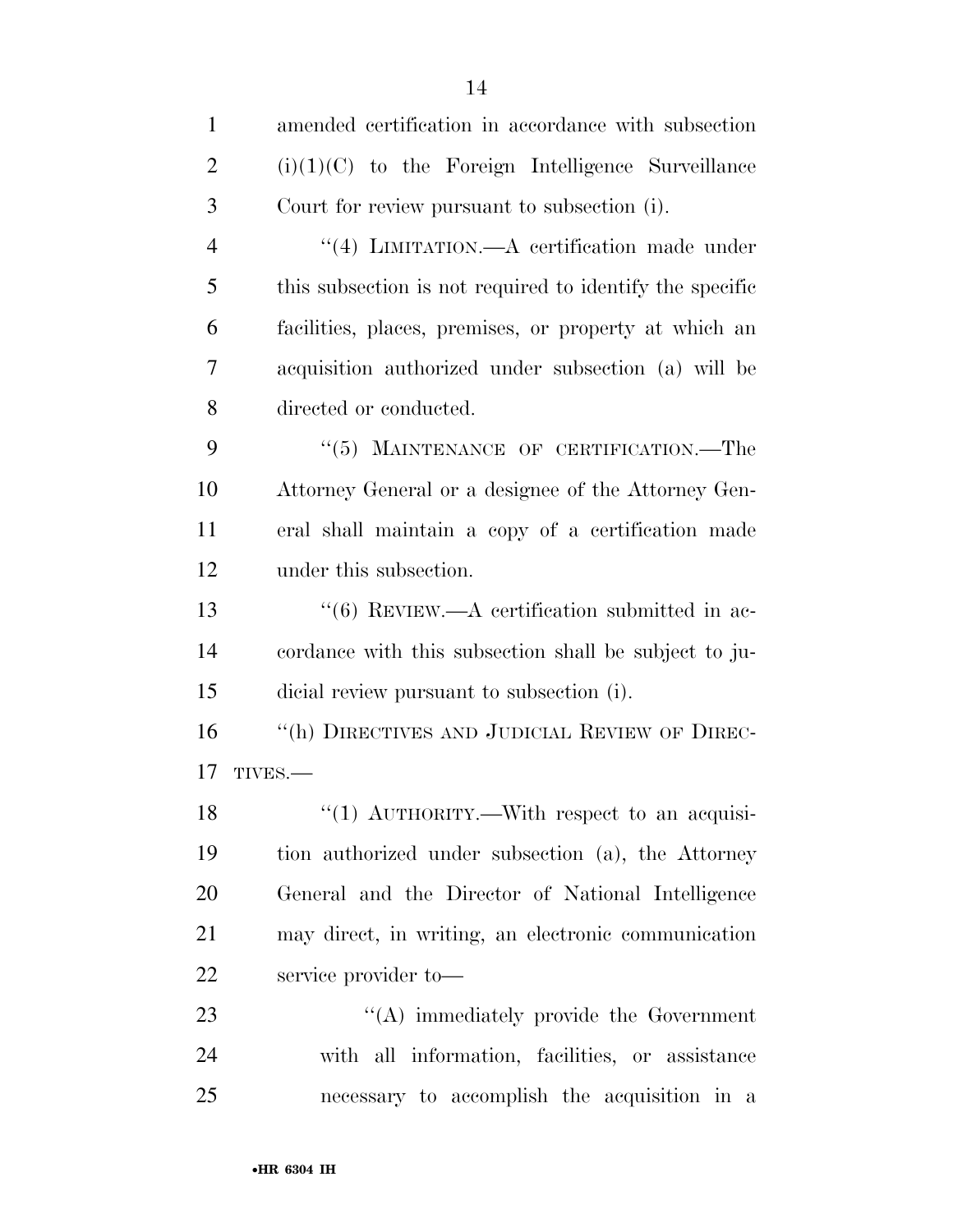manner that will protect the secrecy of the ac- quisition and produce a minimum of inter- ference with the services that such electronic communication service provider is providing to the target of the acquisition; and ''(B) maintain under security procedures approved by the Attorney General and the Di- rector of National Intelligence any records con- cerning the acquisition or the aid furnished that such electronic communication service provider wishes to maintain. 12 "(2) COMPENSATION.—The Government shall compensate, at the prevailing rate, an electronic communication service provider for providing infor- mation, facilities, or assistance in accordance with a directive issued pursuant to paragraph (1). 17 "(3) RELEASE FROM LIABILITY.—No cause of action shall lie in any court against any electronic communication service provider for providing any in- formation, facilities, or assistance in accordance with a directive issued pursuant to paragraph (1). 22 "(4) CHALLENGING OF DIRECTIVES.— 23 "(A) AUTHORITY TO CHALLENGE.—An electronic communication service provider re-ceiving a directive issued pursuant to paragraph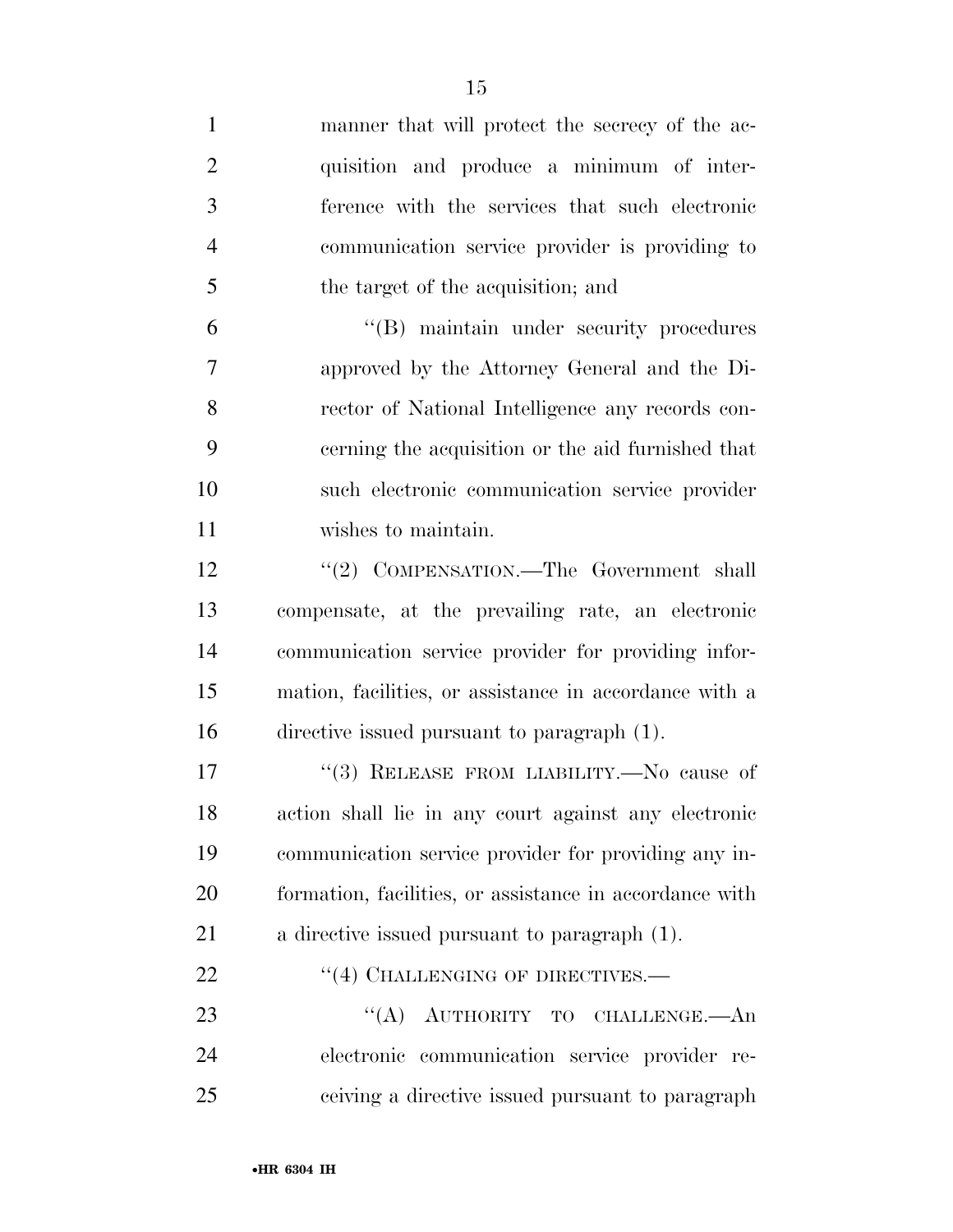| $\mathbf{1}$   | (1) may file a petition to modify or set aside            |
|----------------|-----------------------------------------------------------|
| $\overline{2}$ | such directive with the Foreign Intelligence              |
| 3              | Surveillance Court, which shall have jurisdiction         |
| $\overline{4}$ | to review such petition.                                  |
| 5              | "(B) ASSIGNMENT.—The presiding judge                      |
| 6              | of the Court shall assign a petition filed under          |
| 7              | subparagraph $(A)$ to 1 of the judges serving in          |
| 8              | the pool established under section $103(e)(1)$ not        |
| 9              | later than 24 hours after the filing of such peti-        |
| 10             | tion.                                                     |
| 11             | "(C) STANDARDS FOR REVIEW.-A judge                        |
| 12             | considering a petition filed under subparagraph           |
| 13             | (A) may grant such petition only if the judge             |
| 14             | finds that the directive does not meet the re-            |
| 15             | quirements of this section, or is otherwise un-           |
| 16             | lawful.                                                   |
| 17             | PROCEDURES FOR<br>$\lq\lq (D)$<br><b>INITIAL</b><br>$RE-$ |
| 18             | VIEW.—A judge shall conduct an initial review             |
| 19             | of a petition filed under subparagraph (A) not            |
| 20             | later than 5 days after being assigned such pe-           |
| 21             | tition. If the judge determines that such peti-           |
| 22             | tion does not consist of claims, defenses, or             |
| 23             | other legal contentions that are warranted by             |
| 24             | existing law or by a nonfrivolous argument for            |
| 25             | extending, modifying, or reversing existing law           |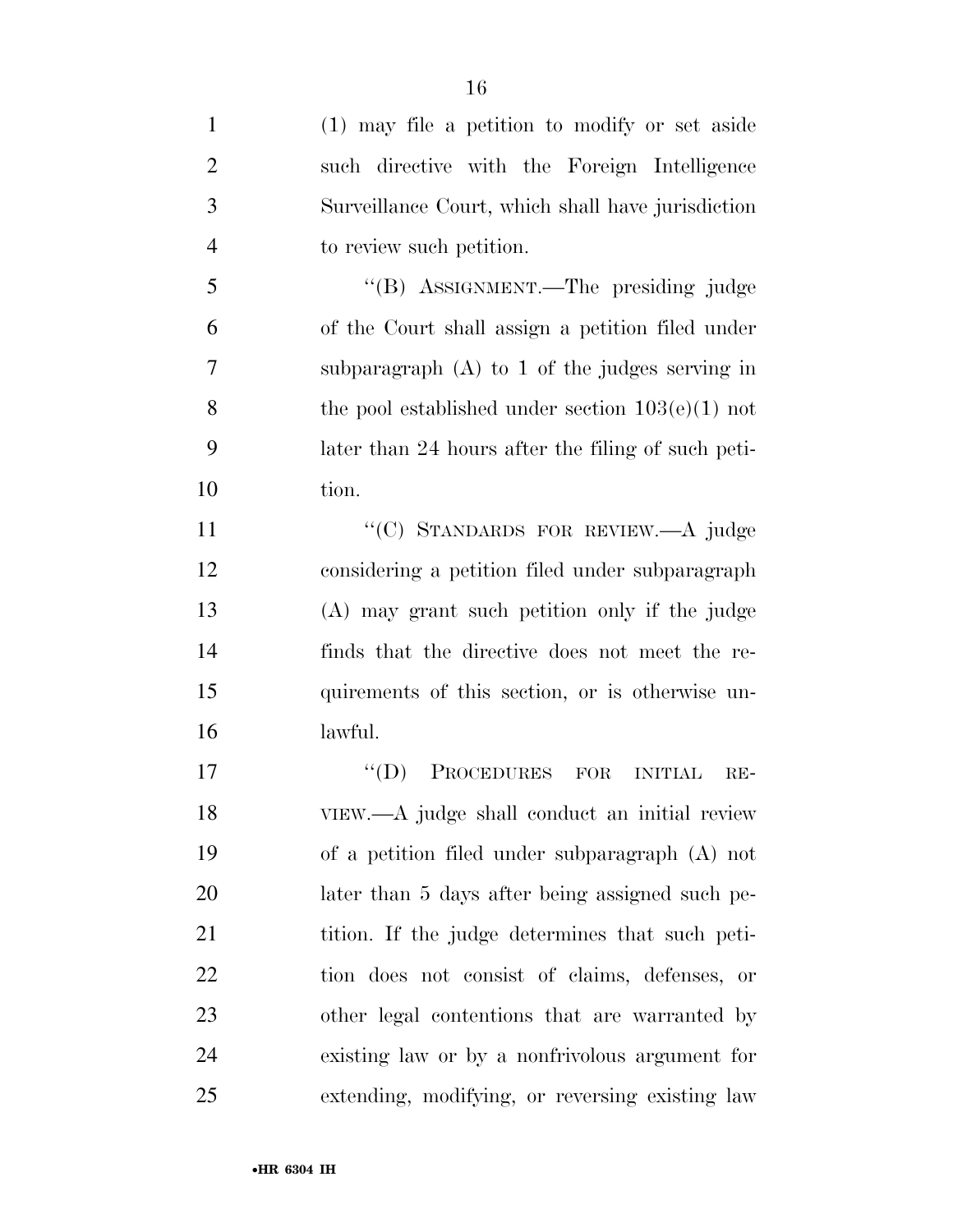or for establishing new law, the judge shall im- mediately deny such petition and affirm the di- rective or any part of the directive that is the subject of such petition and order the recipient to comply with the directive or any part of it. Upon making a determination under this sub- paragraph or promptly thereafter, the judge shall provide a written statement for the record of the reasons for such determination.

10 "(E) PROCEDURES FOR PLENARY RE- VIEW.—If a judge determines that a petition filed under subparagraph (A) requires plenary review, the judge shall affirm, modify, or set aside the directive that is the subject of such petition not later than 30 days after being as- signed such petition. If the judge does not set aside the directive, the judge shall immediately affirm or affirm with modifications the direc- tive, and order the recipient to comply with the directive in its entirety or as modified. The judge shall provide a written statement for the record of the reasons for a determination under 23 this subparagraph.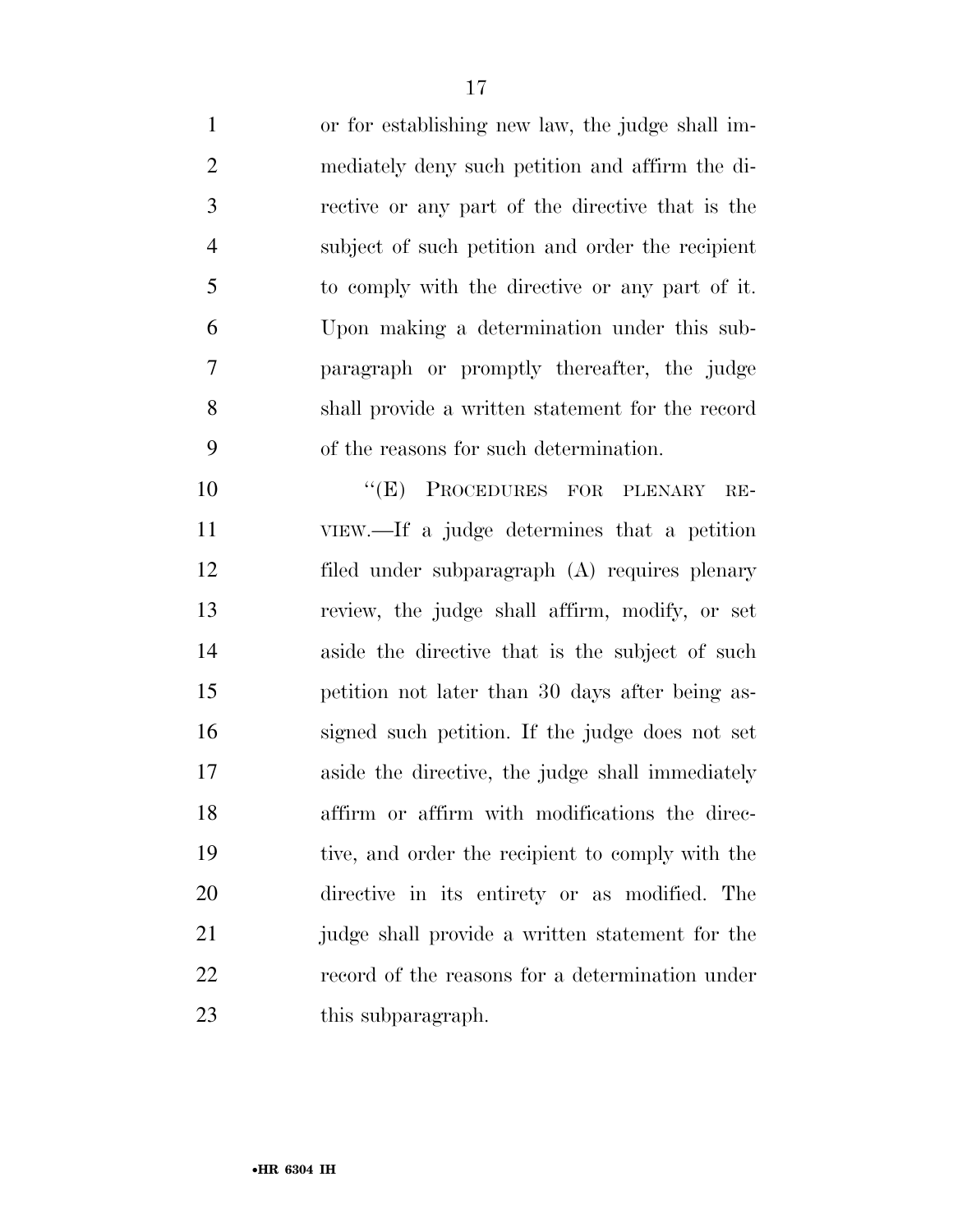| $\mathbf{1}$   | "(F) CONTINUED EFFECT.—Any directive                 |
|----------------|------------------------------------------------------|
| $\overline{2}$ | not explicitly modified or set aside under this      |
| 3              | paragraph shall remain in full effect.               |
| $\overline{4}$ | " $(G)$ CONTEMPT OF COURT.—Failure to                |
| 5              | obey an order issued under this paragraph may        |
| 6              | be punished by the Court as contempt of court.       |
| 7              | "(5) ENFORCEMENT OF DIRECTIVES.-                     |
| 8              | "(A) ORDER TO COMPEL.—If an electronic               |
| 9              | communication service provider fails to comply       |
| 10             | with a directive issued pursuant to paragraph        |
| 11             | $(1)$ , the Attorney General may file a petition for |
| 12             | an order to compel the electronic communica-         |
| 13             | tion service provider to comply with the direc-      |
| 14             | tive with the Foreign Intelligence Surveillance      |
| 15             | Court, which shall have jurisdiction to review       |
| 16             | such petition.                                       |
| 17             | "(B) ASSIGNMENT.—The presiding judge                 |
| 18             | of the Court shall assign a petition filed under     |
| 19             | subparagraph $(A)$ to 1 of the judges serving in     |
| 20             | the pool established under section $103(e)(1)$ not   |
| 21             | later than 24 hours after the filing of such peti-   |
| 22             | tion.                                                |
| 23             | "(C) PROCEDURES FOR REVIEW.—A judge                  |
| 24             | considering a petition filed under subparagraph      |
| 25             | $(A)$ shall, not later than 30 days after being as-  |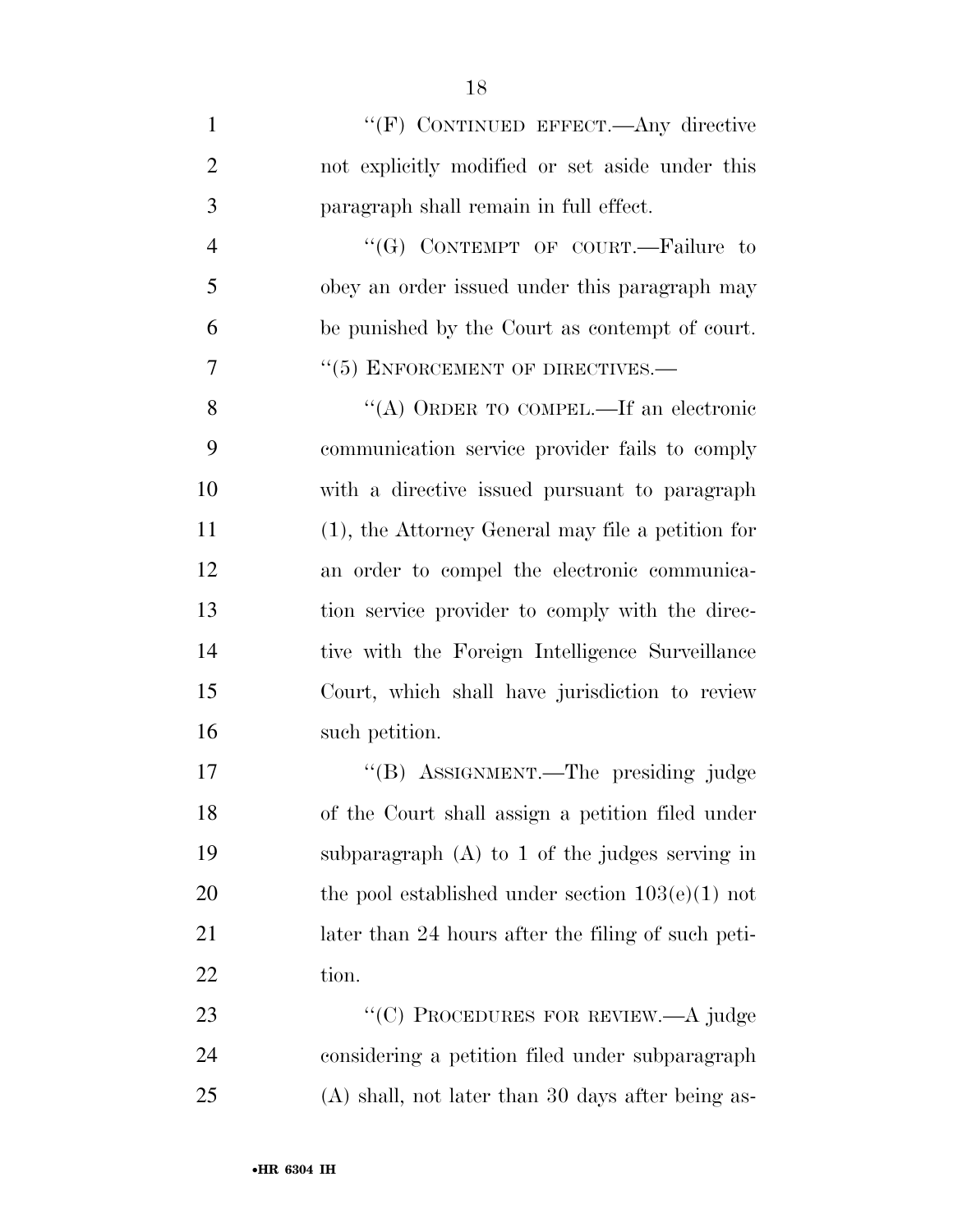| $\mathbf{1}$   | signed such petition, issue an order requiring      |
|----------------|-----------------------------------------------------|
| $\overline{2}$ | the electronic communication service provider to    |
| 3              | comply with the directive or any part of it, as     |
| $\overline{4}$ | issued or as modified, if the judge finds that      |
| 5              | the directive meets the requirements of this sec-   |
| 6              | tion and is otherwise lawful. The judge shall       |
| 7              | provide a written statement for the record of       |
| 8              | the reasons for a determination under this          |
| 9              | paragraph.                                          |
| 10             | "(D) CONTEMPT OF COURT.—Failure to                  |
| 11             | obey an order issued under this paragraph may       |
| 12             | be punished by the Court as contempt of court.      |
| 13             | " $(E)$ PROCESS.—Any process under this             |
| 14             | paragraph may be served in any judicial district    |
| 15             | in which the electronic communication service       |
| 16             | provider may be found.                              |
| 17             | $``(6)$ APPEAL.—                                    |
| 18             | $``(A)$ APPEAL TO THE COURT OF<br>$RE-$             |
| 19             | VIEW.—The Government or an electronic com-          |
| 20             | munication service provider receiving a directive   |
| 21             | issued pursuant to paragraph (1) may file a pe-     |
| 22             | tition with the Foreign Intelligence Surveillance   |
| 23             | Court of Review for review of a decision issued     |
| 24             | pursuant to paragraph $(4)$ or $(5)$ . The Court of |
| 25             | Review shall have jurisdiction to consider such     |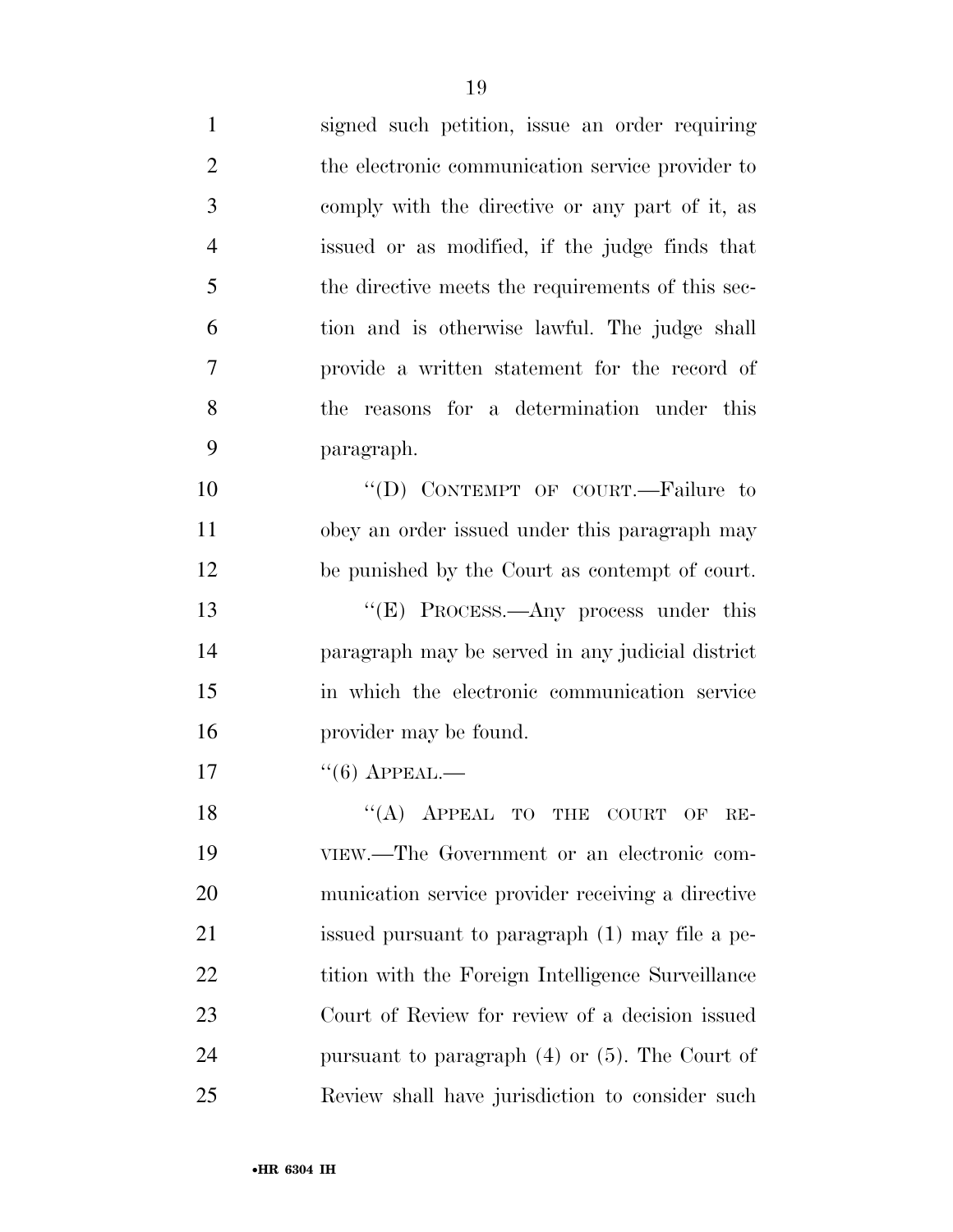petition and shall provide a written statement for the record of the reasons for a decision under this subparagraph. 4 "(B) CERTIORARI TO THE SUPREME COURT.—The Government or an electronic com- munication service provider receiving a directive issued pursuant to paragraph (1) may file a pe-8 tition for a writ of certiorari for review of a de- cision of the Court of Review issued under sub- paragraph (A). The record for such review shall be transmitted under seal to the Supreme Court of the United States, which shall have jurisdic-13 tion to review such decision. ''(i) JUDICIAL REVIEW OF CERTIFICATIONS AND PROCEDURES.— "(1) In GENERAL.— 17 "(A) REVIEW BY THE FOREIGN INTEL- LIGENCE SURVEILLANCE COURT.—The Foreign Intelligence Surveillance Court shall have juris- diction to review a certification submitted in ac- cordance with subsection (g) and the targeting and minimization procedures adopted in accord- ance with subsections (d) and (e), and amend-ments to such certification or such procedures.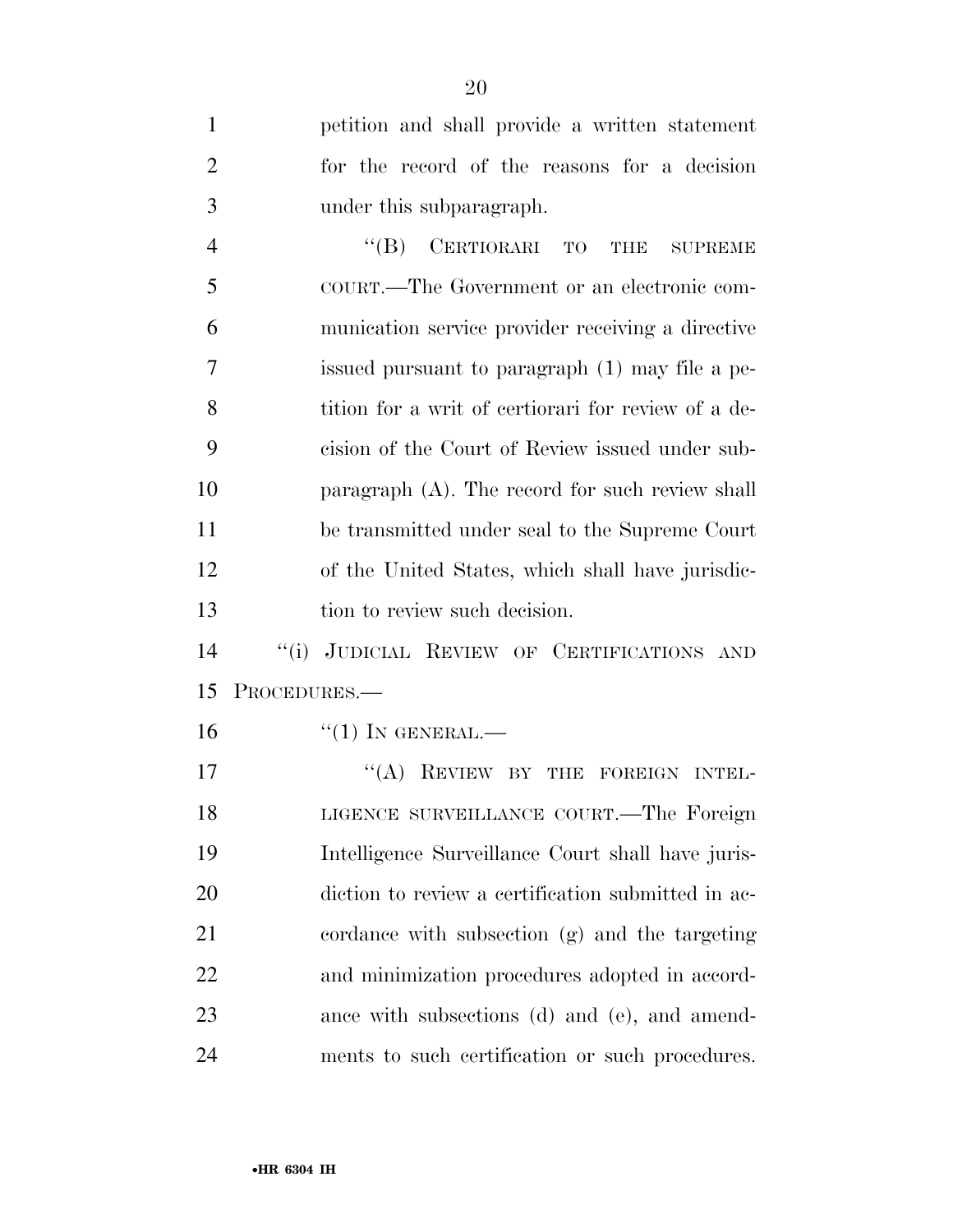| $\mathbf{1}$   | "(B) TIME PERIOD FOR REVIEW.—The                 |
|----------------|--------------------------------------------------|
| $\overline{2}$ | Court shall review a certification submitted in  |
| 3              | accordance with subsection (g) and the tar-      |
| $\overline{4}$ | geting and minimization procedures adopted in    |
| 5              | accordance with subsections (d) and (e) and      |
| 6              | shall complete such review and issue an order    |
| $\tau$         | under paragraph (3) not later than 30 days       |
| 8              | after the date on which such certification and   |
| 9              | such procedures are submitted.                   |
| 10             | "(C) AMENDMENTS.—The Attorney Gen-               |
| 11             | eral and the Director of National Intelligence   |
| 12             | may amend a certification submitted in accord-   |
| 13             | ance with subsection (g) or the targeting and    |
| 14             | minimization procedures adopted in accordance    |
| 15             | with subsections (d) and (e) as necessary at any |
| 16             | time, including if the Court is conducting or    |
| 17             | has completed review of such certification or    |
| 18             | such procedures, and shall submit the amended    |
| 19             | certification or amended procedures to the       |
| 20             | Court not later than 7 days after amending       |
| 21             | such certification or such procedures. The       |
| 22             | Court shall review any amendment under this      |
| 23             | subparagraph under the procedures set forth in   |
| 24             | this subsection. The Attorney General and the    |
| 25             | Director of National Intelligence may authorize  |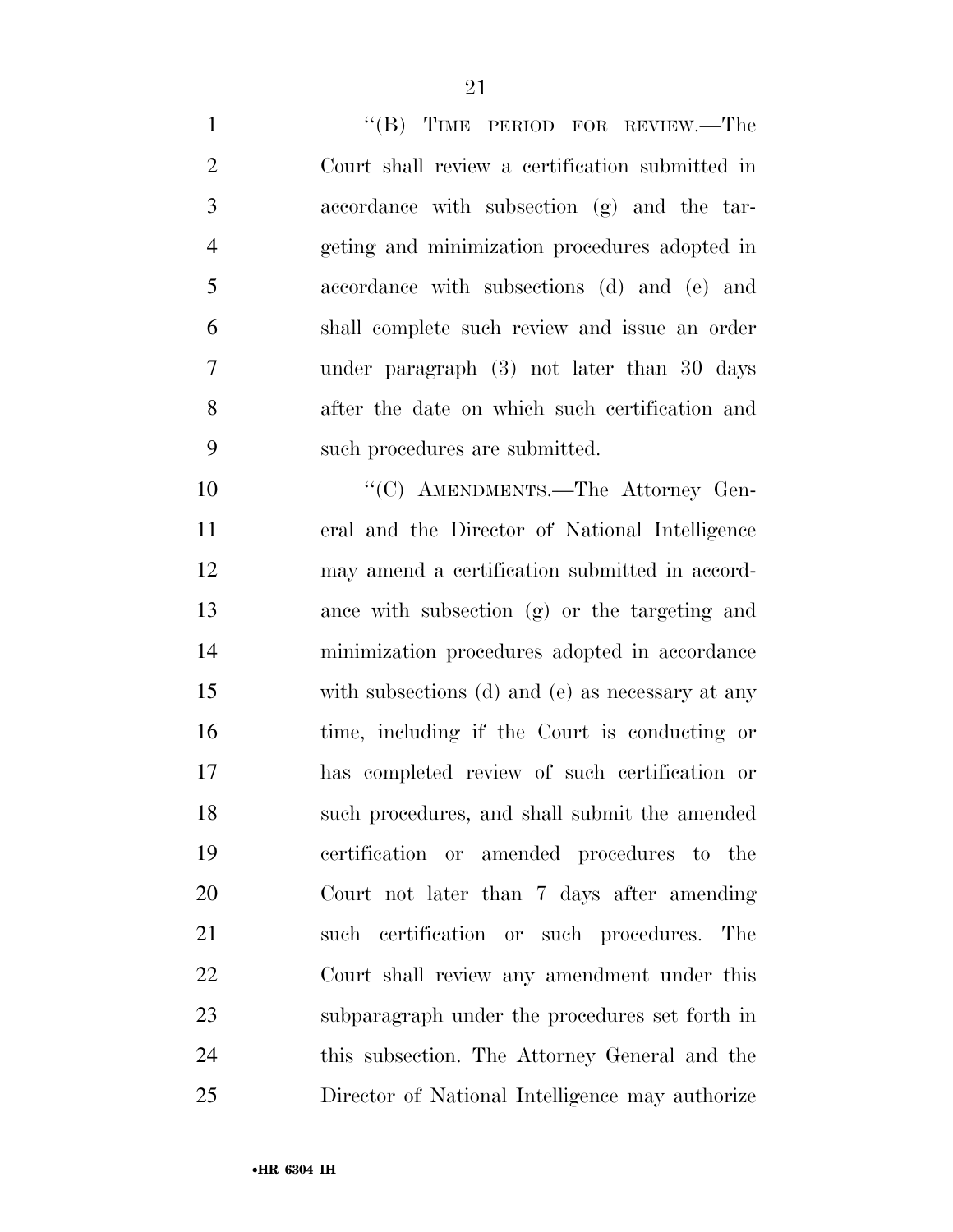| $\mathbf{1}$   | the use of an amended certification or amended  |
|----------------|-------------------------------------------------|
| $\overline{2}$ | procedures pending the Court's review of such   |
| 3              | amended certification or amended procedures.    |
| $\overline{4}$ | "(2) REVIEW.—The Court shall review the fol-    |
| 5              | lowing:                                         |
| 6              | "(A) CERTIFICATION.—A certification sub-        |
| 7              | mitted in accordance with subsection (g) to de- |
| 8              | termine whether the certification contains all  |
| 9              | the required elements.                          |
| 10             | "(B) TARGETING PROCEDURES.—The tar-             |
| 11             | geting procedures adopted in accordance with    |
| 12             | subsection (d) to assess whether the procedures |
| 13             | are reasonably designed to-                     |
| 14             | "(i) ensure that an acquisition author-         |
| 15             | ized under subsection (a) is limited to tar-    |
| 16             | geting persons reasonably believed to be lo-    |
| 17             | cated outside the United States; and            |
| 18             | "(ii) prevent the intentional acquisi-          |
| 19             | tion of any communication as to which the       |
| 20             | sender and all intended recipients are          |
| 21             | known at the time of the acquisition to be      |
| 22             | located in the United States.                   |
| 23             | MINIMIZATION PROCEDURES.—The<br>``(C)           |
| 24             | minimization procedures adopted in accordance   |
| 25             | with subsection (e) to assess whether such pro- |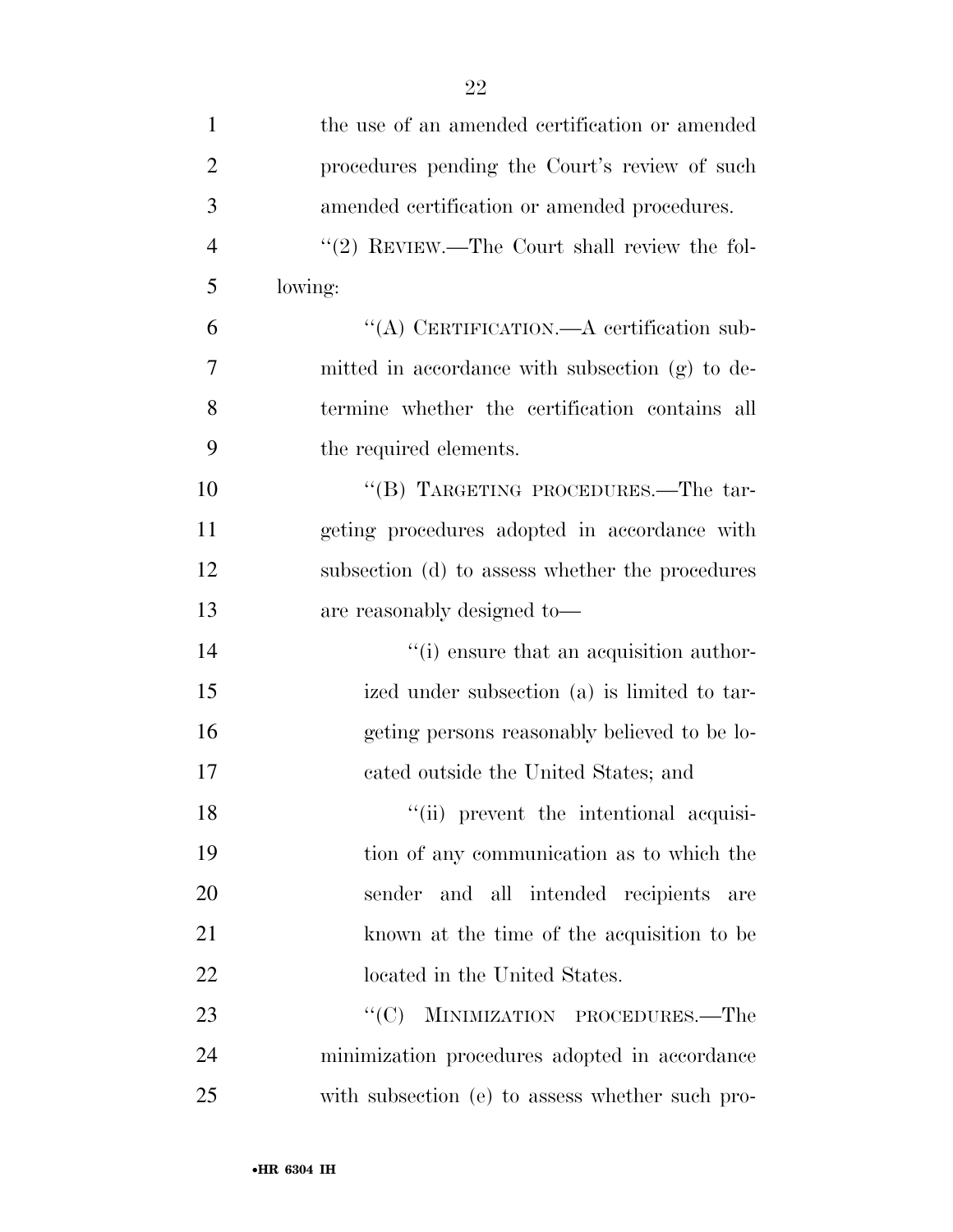cedures meet the definition of minimization pro-2 cedures under section  $101(h)$  or section  $301(4)$ , as appropriate.

4 "(3) ORDERS.—

 ''(A) APPROVAL.—If the Court finds that a certification submitted in accordance with subsection (g) contains all the required ele- ments and that the targeting and minimization procedures adopted in accordance with sub- sections (d) and (e) are consistent with the re- quirements of those subsections and with the fourth amendment to the Constitution of the United States, the Court shall enter an order approving the certification and the use, or con- tinued use in the case of an acquisition author- ized pursuant to a determination under sub-17 section  $(c)(2)$ , of the procedures for the acquisi-tion.

 ''(B) CORRECTION OF DEFICIENCIES.—If the Court finds that a certification submitted in accordance with subsection (g) does not contain all the required elements, or that the proce- dures adopted in accordance with subsections (d) and (e) are not consistent with the require-ments of those subsections or the fourth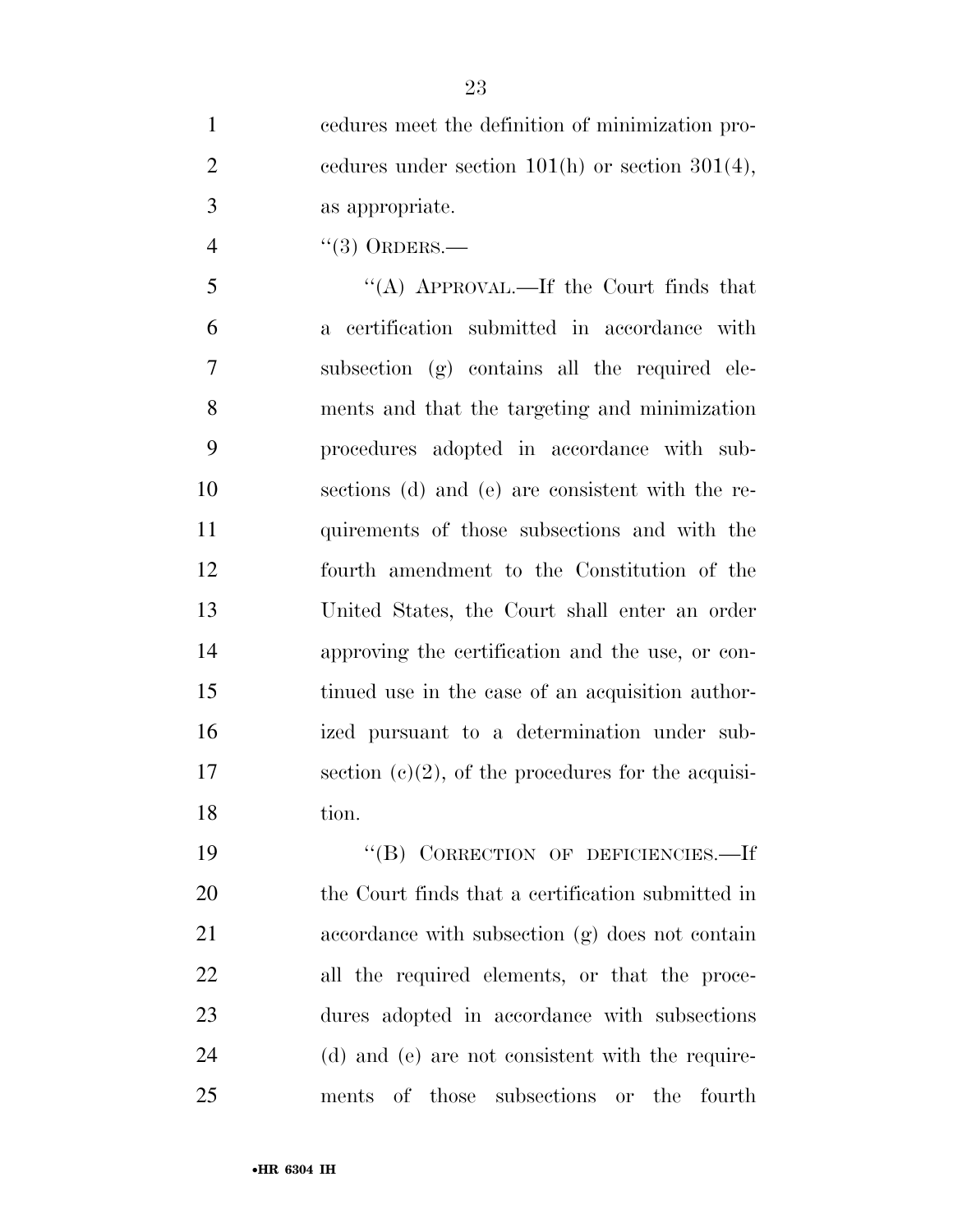| $\mathbf{1}$   | amendment to the Constitution of the United      |
|----------------|--------------------------------------------------|
| $\overline{2}$ | States, the Court shall issue an order directing |
| 3              | the Government to, at the Government's elec-     |
| $\overline{4}$ | tion and to the extent required by the Court's   |
| 5              | order—                                           |
| 6              | "(i) correct any deficiency identified           |
| $\overline{7}$ | by the Court's order not later than 30 days      |
| 8              | after the date on which the Court issues         |
| 9              | the order; or                                    |
| 10             | "(ii) cease, or not begin, the imple-            |
| 11             | mentation of the authorization for which         |
| 12             | such certification was submitted.                |
| 13             | "(C) REQUIREMENT FOR WRITTEN STATE-              |
| 14             | MENT.—In support of an order under this sub-     |
| 15             | section, the Court shall provide, simultaneously |
| 16             | with the order, for the record a written state-  |
| 17             | ment of the reasons for the order.               |
| 18             | $``(4)$ APPEAL.—                                 |
| 19             | $\lq\lq (A)$ APPEAL TO THE COURT OF<br>$RE-$     |
| 20             | VIEW.—The Government may file a petition         |
| 21             | with the Foreign Intelligence Surveillance Court |
| 22             | of Review for review of an order under this sub- |
| 23             | section. The Court of Review shall have juris-   |
| 24             | diction to consider such petition. For any deci- |
| 25             | sion under this subparagraph affirming, revers-  |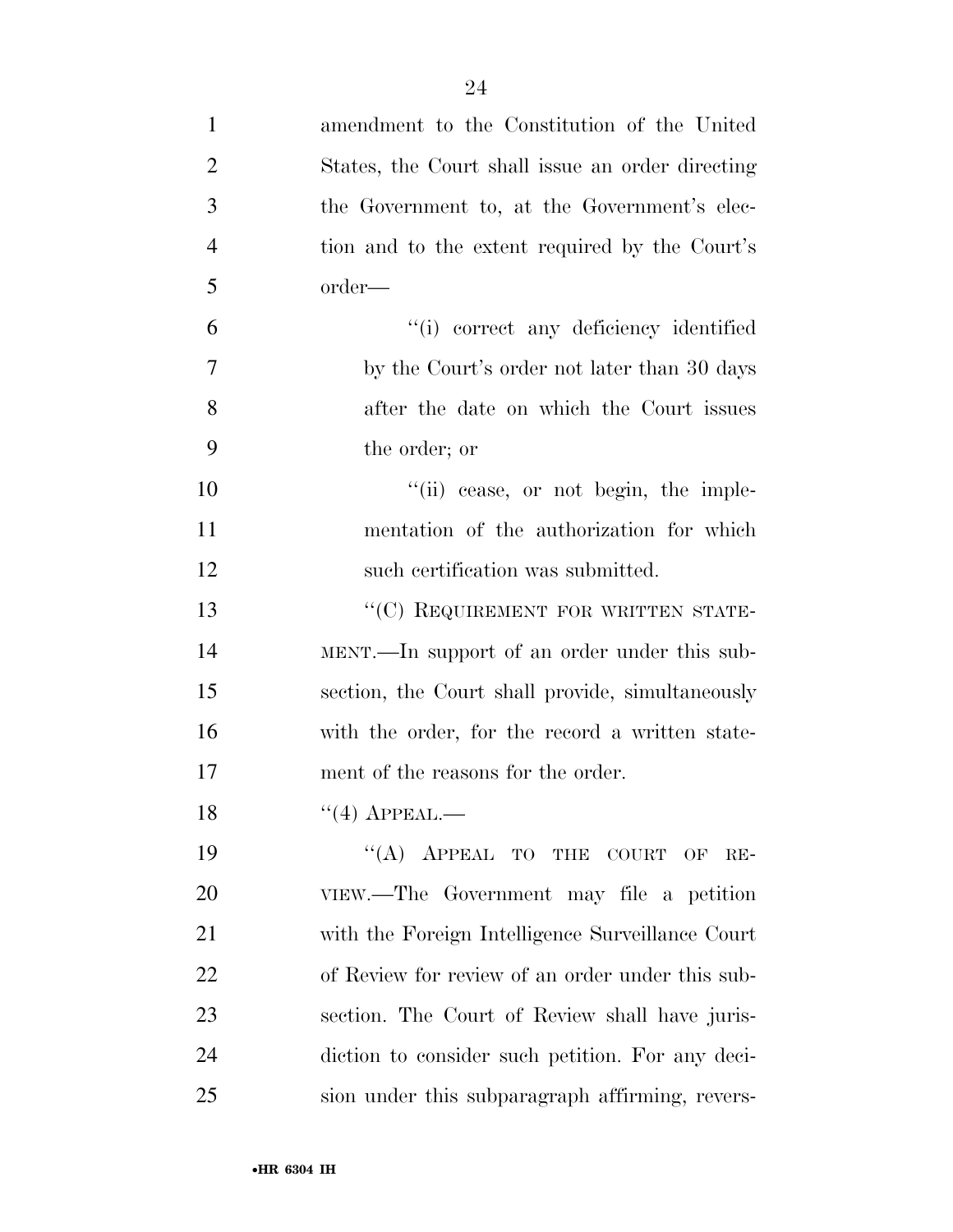| $\mathbf{1}$   | ing, or modifying an order of the Foreign Intel-   |
|----------------|----------------------------------------------------|
| $\overline{2}$ | ligence Surveillance Court, the Court of Review    |
| 3              | shall provide for the record a written statement   |
| $\overline{4}$ | of the reasons for the decision.                   |
| 5              | "(B) CONTINUATION OF ACQUISITION                   |
| 6              | PENDING REHEARING OR APPEAL.—Any acqui-            |
| 7              | sition affected by an order under paragraph        |
| 8              | $(3)(B)$ may continue—                             |
| 9              | "(i) during the pendency of any re-                |
| 10             | hearing of the order by the Court en bane;         |
| 11             | and                                                |
| 12             | "(ii) if the Government files a petition           |
| 13             | for review of an order under this section,         |
| 14             | until the Court of Review enters an order          |
| 15             | under subparagraph $(C)$ .                         |
| 16             | IMPLEMENTATION PENDING<br>$\lq\lq C$<br>$AP-$      |
| 17             | PEAL.—Not later than 60 days after the filing      |
| 18             | of a petition for review of an order under para-   |
| 19             | graph $(3)(B)$ directing the correction of a defi- |
| 20             | ciency, the Court of Review shall determine,       |
| 21             | and enter a corresponding order regarding,         |
| 22             | whether all or any part of the correction order,   |
| 23             | as issued or modified, shall be implemented        |
| 24             | during the pendency of the review.                 |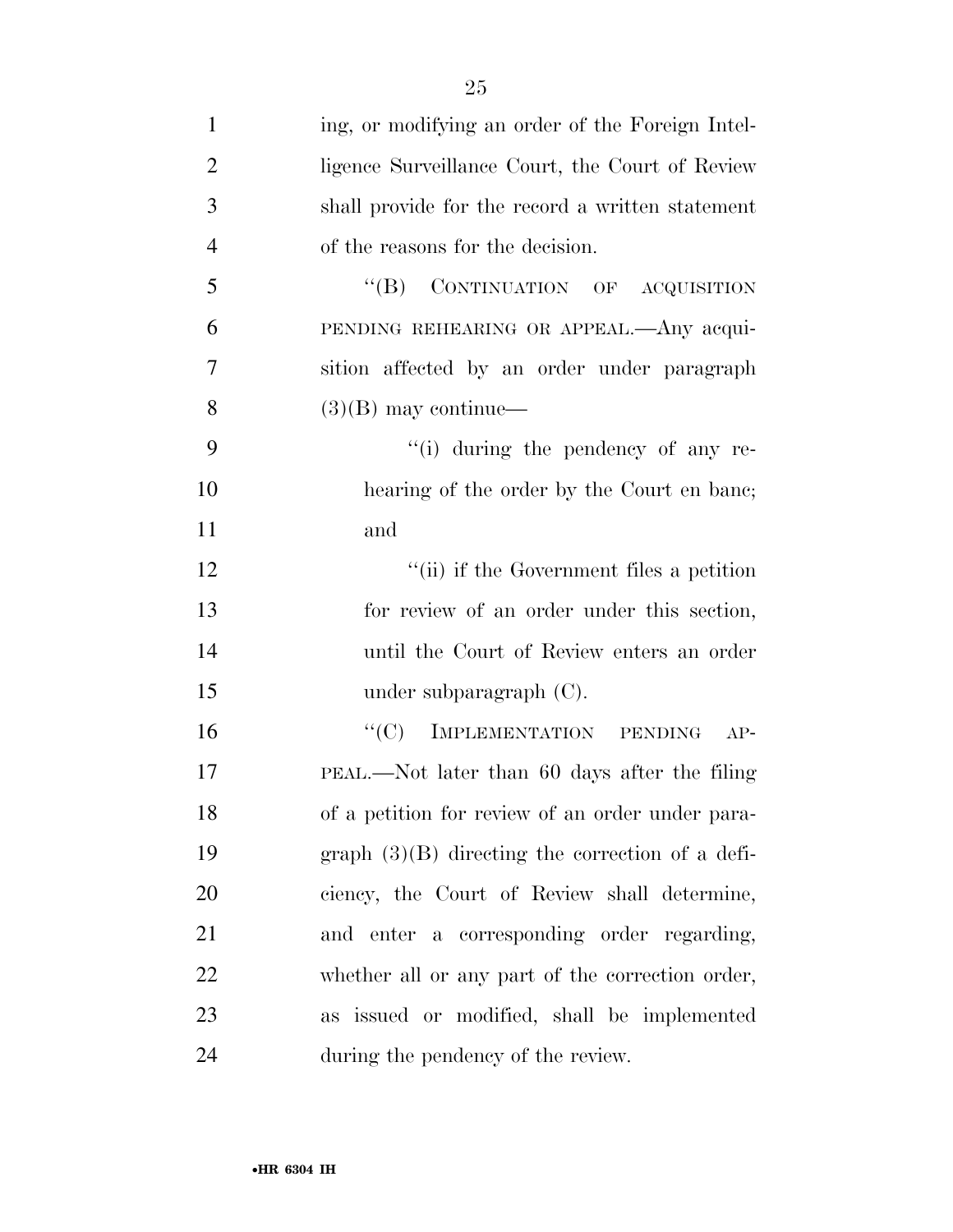| $\mathbf{1}$   | "(D) CERTIORARI TO THE SUPREME                    |
|----------------|---------------------------------------------------|
| $\overline{2}$ | COURT.—The Government may file a petition         |
| 3              | for a writ of certiorari for review of a decision |
| $\overline{4}$ | of the Court of Review issued under subpara-      |
| 5              | $graph(A)$ . The record for such review shall be  |
| 6              | transmitted under seal to the Supreme Court of    |
| $\overline{7}$ | the United States, which shall have jurisdiction  |
| 8              | to review such decision.                          |
| 9              | $\lq(5)$ SCHEDULE.—                               |
| 10             | "(A) REAUTHORIZATION OF AUTHORIZA-                |
| 11             | TIONS IN EFFECT.—If the Attorney General          |
| 12             | and the Director of National Intelligence seek    |
| 13             | to reauthorize or replace an authorization        |
| 14             | issued under subsection (a), the Attorney Gen-    |
| 15             | eral and the Director of National Intelligence    |
| 16             | shall, to the extent practicable, submit to the   |
| 17             | Court the certification prepared in accordance    |
| 18             | with subsection (g) and the procedures adopted    |
| 19             | in accordance with subsections (d) and (e) at     |
| 20             | least 30 days prior to the expiration of such au- |
| 21             | thorization.                                      |
| 22             | "(B) REAUTHORIZATION OF ORDERS, AU-               |
| 23             | THORIZATIONS, AND DIRECTIVES.—If the At-          |
| 24             | torney General and the Director of National In-   |
| 25             | telligence seek to reauthorize or replace an au-  |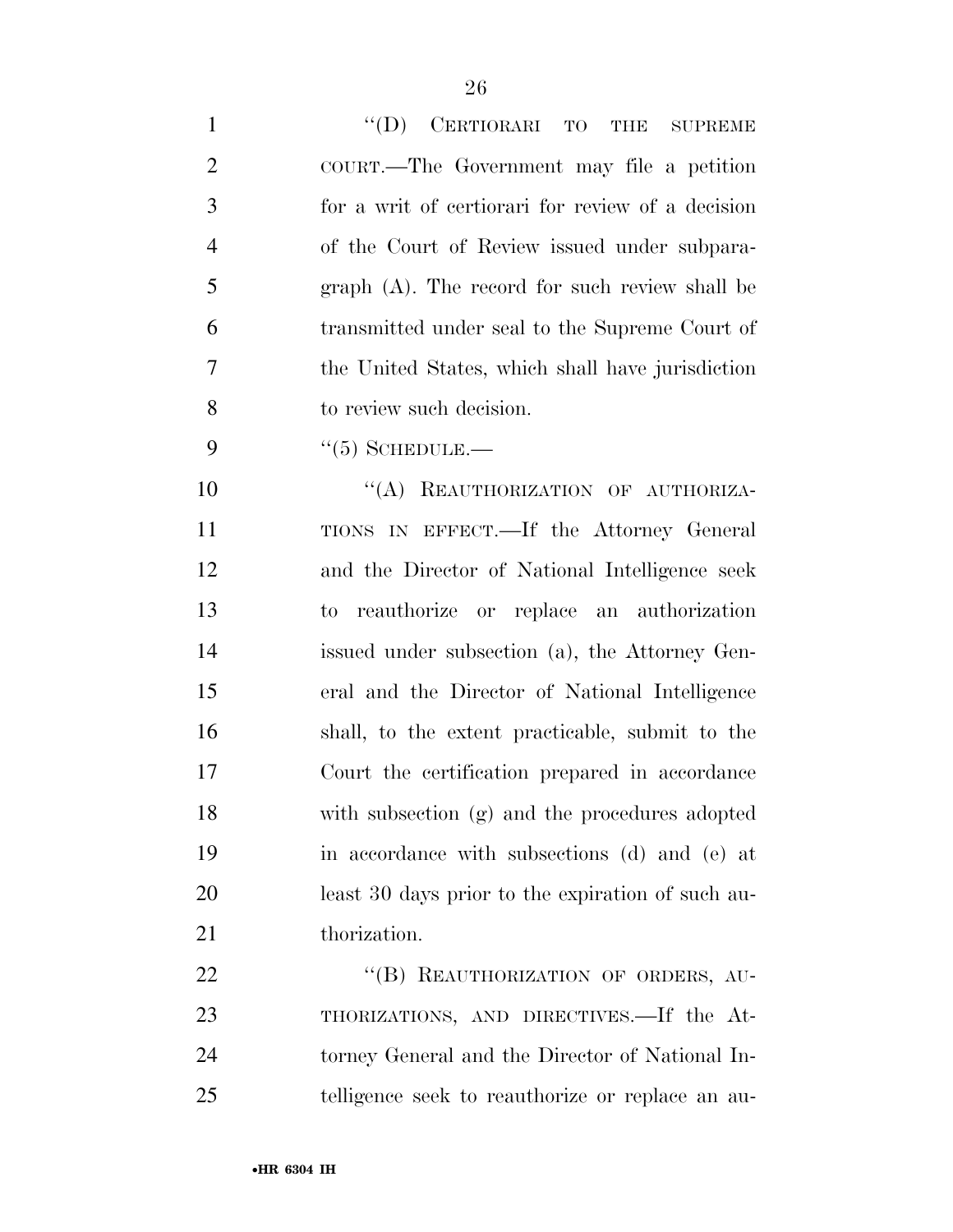thorization issued under subsection (a) by filing a certification pursuant to subparagraph (A), that authorization, and any directives issued thereunder and any order related thereto, shall remain in effect, notwithstanding the expiration provided for in subsection (a), until the Court issues an order with respect to such certifi- cation under paragraph (3) at which time the provisions of that paragraph and paragraph (4) shall apply with respect to such certification. 11 "(j) JUDICIAL PROCEEDINGS.— 12 "(1) EXPEDITED JUDICIAL PROCEEDINGS.—Ju- dicial proceedings under this section shall be con- ducted as expeditiously as possible. 15 "(2) TIME LIMITS.—A time limit for a judicial decision in this section shall apply unless the Court, the Court of Review, or any judge of either the Court or the Court of Review, by order for reasons stated, extends that time as necessary for good cause in a manner consistent with national security. 21 "(k) MAINTENANCE AND SECURITY OF RECORDS AND PROCEEDINGS.— ''(1) STANDARDS.—The Foreign Intelligence

 Surveillance Court shall maintain a record of a pro-ceeding under this section, including petitions, ap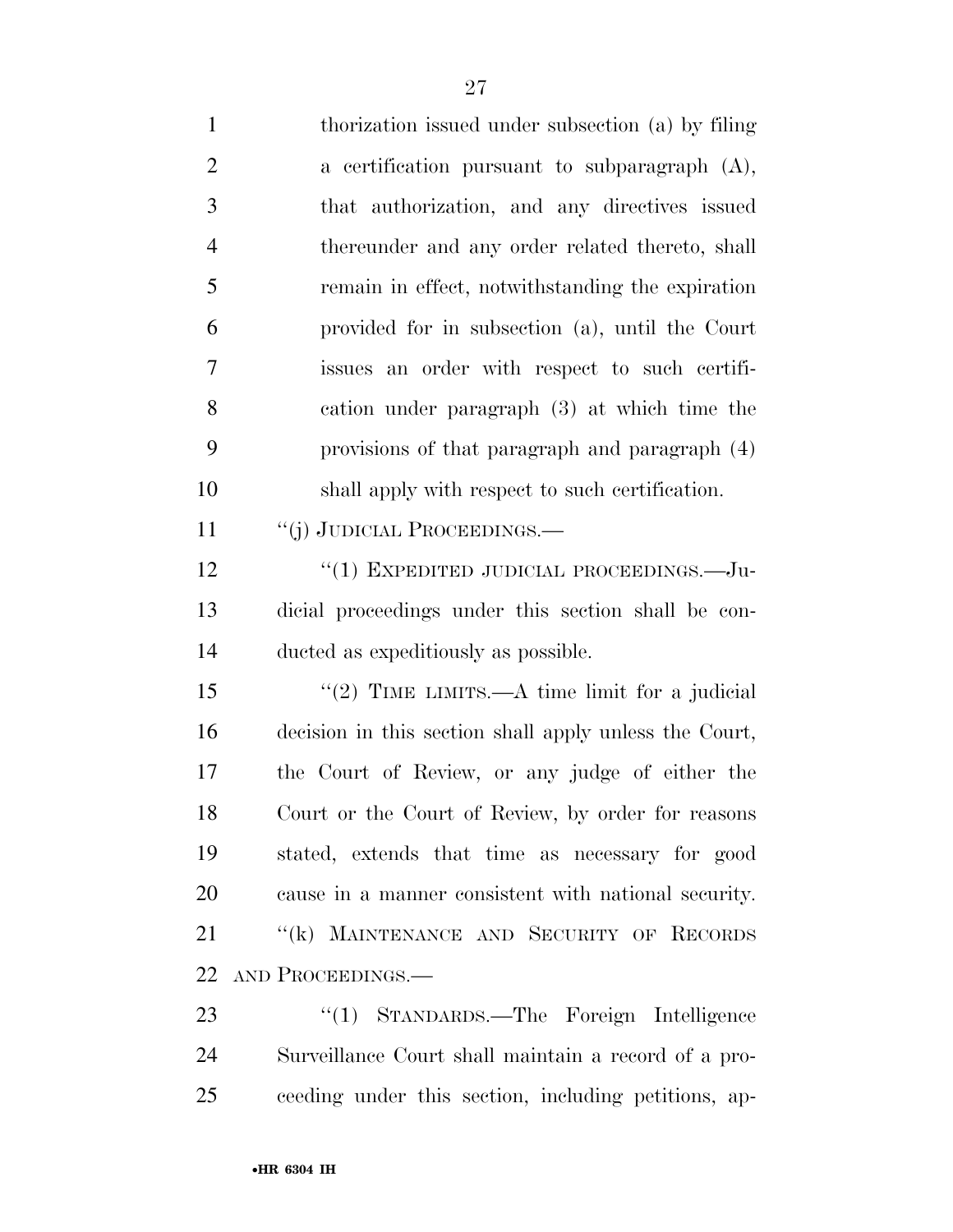peals, orders, and statements of reasons for a deci- sion, under security measures adopted by the Chief Justice of the United States, in consultation with the Attorney General and the Director of National Intelligence.

 ''(2) FILING AND REVIEW.—All petitions under this section shall be filed under seal. In any pro- ceedings under this section, the Court shall, upon re- quest of the Government, review ex parte and in camera any Government submission, or portions of a submission, which may include classified informa-tion.

13 ''(3) RETENTION OF RECORDS.—The Attorney General and the Director of National Intelligence shall retain a directive or an order issued under this section for a period of not less than 10 years from the date on which such directive or such order is issued.

19 "(I) ASSESSMENTS AND REVIEWS.—

 $(1)$  SEMIANNUAL ASSESSMENT. Not less fre- quently than once every 6 months, the Attorney General and Director of National Intelligence shall assess compliance with the targeting and minimiza- tion procedures adopted in accordance with sub-sections (d) and (e) and the guidelines adopted in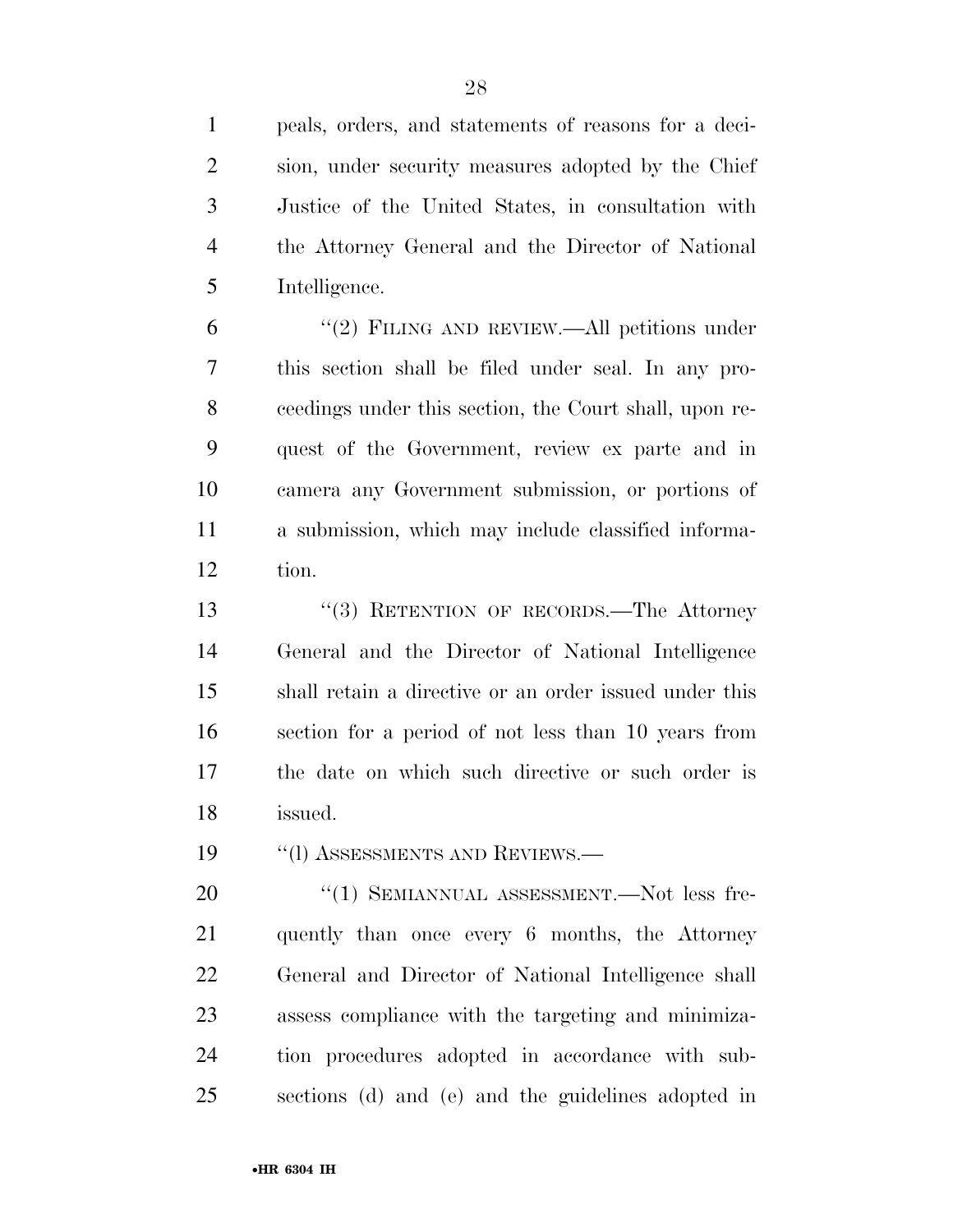| $\mathbf{1}$   | accordance with subsection (f) and shall submit each  |
|----------------|-------------------------------------------------------|
| $\overline{2}$ | assessment to-                                        |
| 3              | "(A) the Foreign Intelligence Surveillance            |
| $\overline{4}$ | Court; and                                            |
| 5              | $\lq\lq$ consistent with the Rules of the             |
| 6              | House of Representatives, the Standing Rules          |
| 7              | of the Senate, and Senate Resolution 400 of the       |
| 8              | 94th Congress or any successor Senate resolu-         |
| 9              | $tion$ —                                              |
| 10             | "(i) the congressional intelligence                   |
| 11             | committees; and                                       |
| 12             | "(ii) the Committees on the Judiciary                 |
| 13             | of the House of Representatives and the               |
| 14             | Senate.                                               |
| 15             | "(2) AGENCY ASSESSMENT.—The Inspector                 |
| 16             | General of the Department of Justice and the In-      |
| 17             | spector General of each element of the intelligence   |
| 18             | community authorized to acquire foreign intelligence  |
| 19             | information under subsection (a), with respect to the |
| 20             | department or element of such Inspector General—      |
| 21             | $\lq\lq$ are authorized to review compliance          |
| 22             | with the targeting and minimization procedures        |
| 23             | adopted in accordance with subsections (d) and        |
| 24             | (e) and the guidelines adopted in accordance          |
| 25             | with subsection $(f)$ ;                               |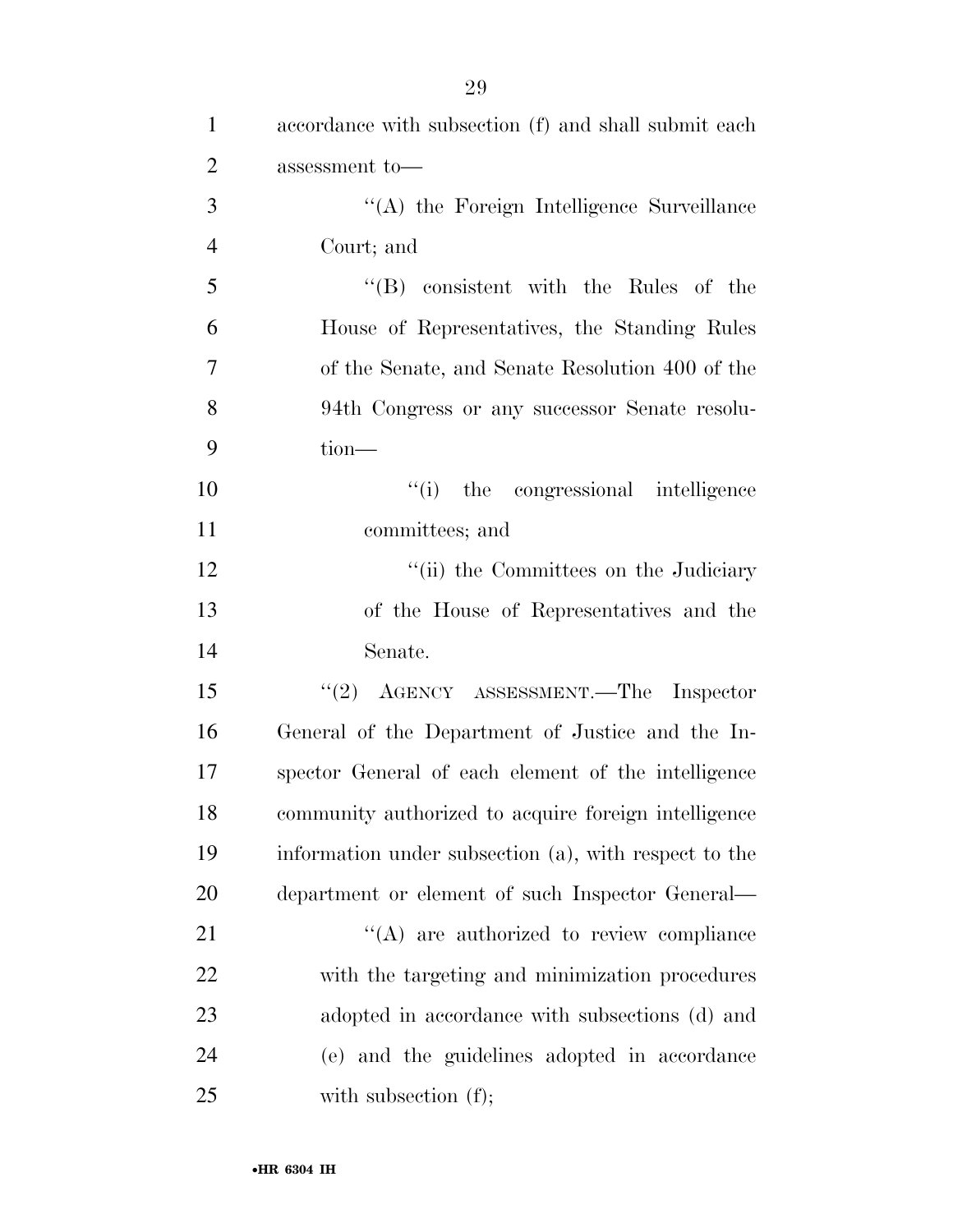| $\mathbf{1}$   | $\lq\lq$ with respect to acquisitions author-     |
|----------------|---------------------------------------------------|
| $\overline{2}$ | ized under subsection (a), shall review the num-  |
| 3              | ber of disseminated intelligence reports con-     |
| $\overline{4}$ | taining a reference to a United States-person     |
| 5              | identity and the number of United States-per-     |
| 6              | son identities subsequently disseminated by the   |
| 7              | element concerned in response to requests for     |
| 8              | identities that were not referred to by name or   |
| 9              | title in the original reporting;                  |
| 10             | $\lq\lq$ (C) with respect to acquisitions author- |
| 11             | ized under subsection (a), shall review the num-  |
| 12             | ber of targets that were later determined to be   |
| 13             | located in the United States and, to the extent   |
| 14             | possible, whether communications of such tar-     |
| 15             | gets were reviewed; and                           |
| 16             | $\lq\lq$ (D) shall provide each such review to —  |
| 17             | "(i) the Attorney General;                        |
| 18             | "(ii) the Director of National Intel-             |
| 19             | ligence; and                                      |
| 20             | "(iii) consistent with the Rules of the           |
| 21             | House of Representatives, the Standing            |
| 22             | Rules of the Senate, and Senate Resolution        |
| 23             | 400 of the 94th Congress or any successor         |
| 24             | Senate resolution-                                |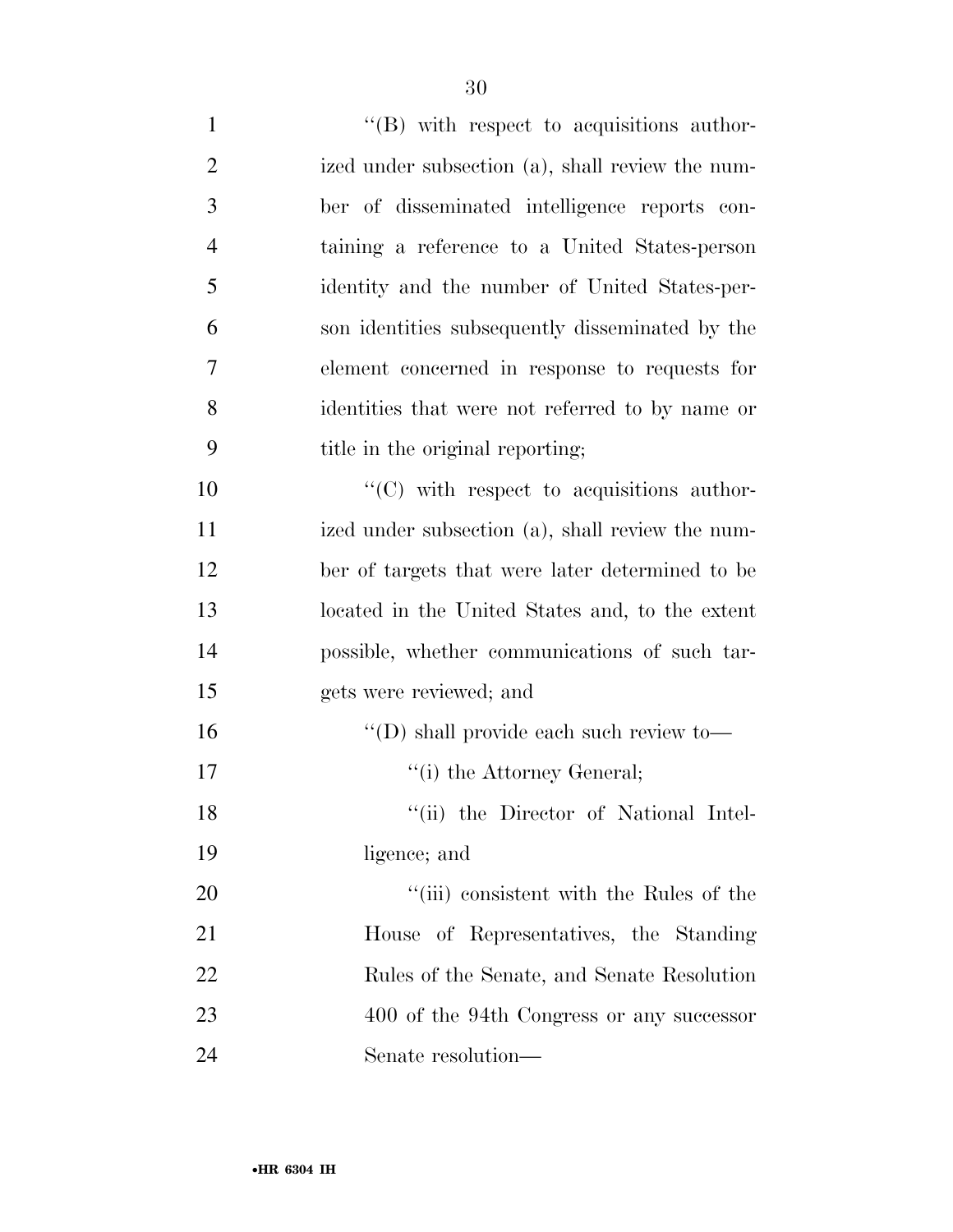| $\mathbf{1}$   | $\lq\lq$ (I) the congressional intelligence      |
|----------------|--------------------------------------------------|
| $\overline{2}$ | committees; and                                  |
| 3              | $\lq\lq$ (II) the Committees on the Ju-          |
| $\overline{4}$ | diciary of the House of Representa-              |
| 5              | tives and the Senate.                            |
| 6              | $``(3)$ ANNUAL REVIEW.—                          |
| 7              | "(A) REQUIREMENT TO CONDUCT.—The                 |
| 8              | head of each element of the intelligence commu-  |
| 9              | nity conducting an acquisition authorized under  |
| 10             | subsection (a) shall conduct an annual review to |
| 11             | determine whether there is reason to believe     |
| 12             | that foreign intelligence information has been   |
| 13             | or will be obtained from the acquisition. The    |
| 14             | annual review shall provide, with respect to ac- |
| 15             | quisitions authorized under subsection $(a)$ —   |
| 16             | "(i) an accounting of the number of              |
| 17             | disseminated intelligence reports con-           |
| 18             | taining a reference to a United States-per-      |
| 19             | son identity;                                    |
| 20             | "(ii) an accounting of the number of             |
| 21             | States-person identities subse-<br>United        |
| 22             | quently disseminated by that element in re-      |
| 23             | sponse to requests for identities that were      |
| 24             | not referred to by name or title in the          |
| 25             | original reporting;                              |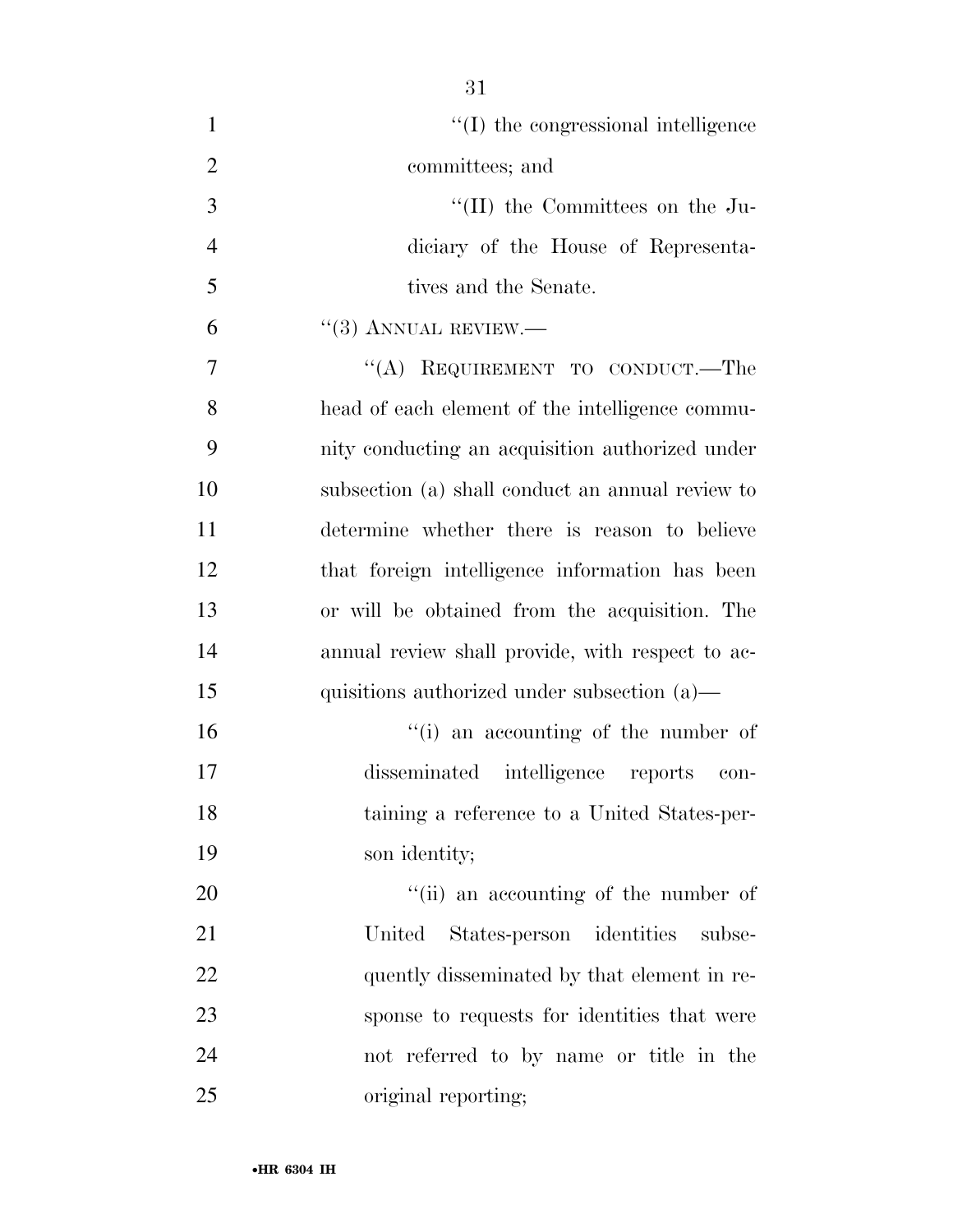| $\mathbf{1}$   | "(iii) the number of targets that were          |
|----------------|-------------------------------------------------|
| $\overline{2}$ | later determined to be located in the           |
| 3              | United States and, to the extent possible,      |
| $\overline{4}$ | whether communications of such targets          |
| 5              | were reviewed; and                              |
| 6              | "(iv) a description of any procedures           |
| 7              | developed by the head of such element of        |
| 8              | the intelligence community and approved         |
| 9              | by the Director of National Intelligence to     |
| 10             | assess, in a manner consistent with na-         |
| 11             | tional security, operational requirements       |
| 12             | and the privacy interests of United States      |
| 13             | persons, the extent to which the acquisi-       |
| 14             | tions authorized under subsection (a) ac-       |
| 15             | quire the communications of United States       |
| 16             | persons, and the results of any such as-        |
| 17             | sessment.                                       |
| 18             | "(B) USE OF REVIEW.—The head of each            |
| 19             | element of the intelligence community that con- |
| 20             | ducts an annual review under subparagraph $(A)$ |
| 21             | shall use each such review to evaluate the ade- |
| 22             | quacy of the minimization procedures utilized   |
| 23             | by such element and, as appropriate, the appli- |
| 24             | cation of the minimization procedures to a par- |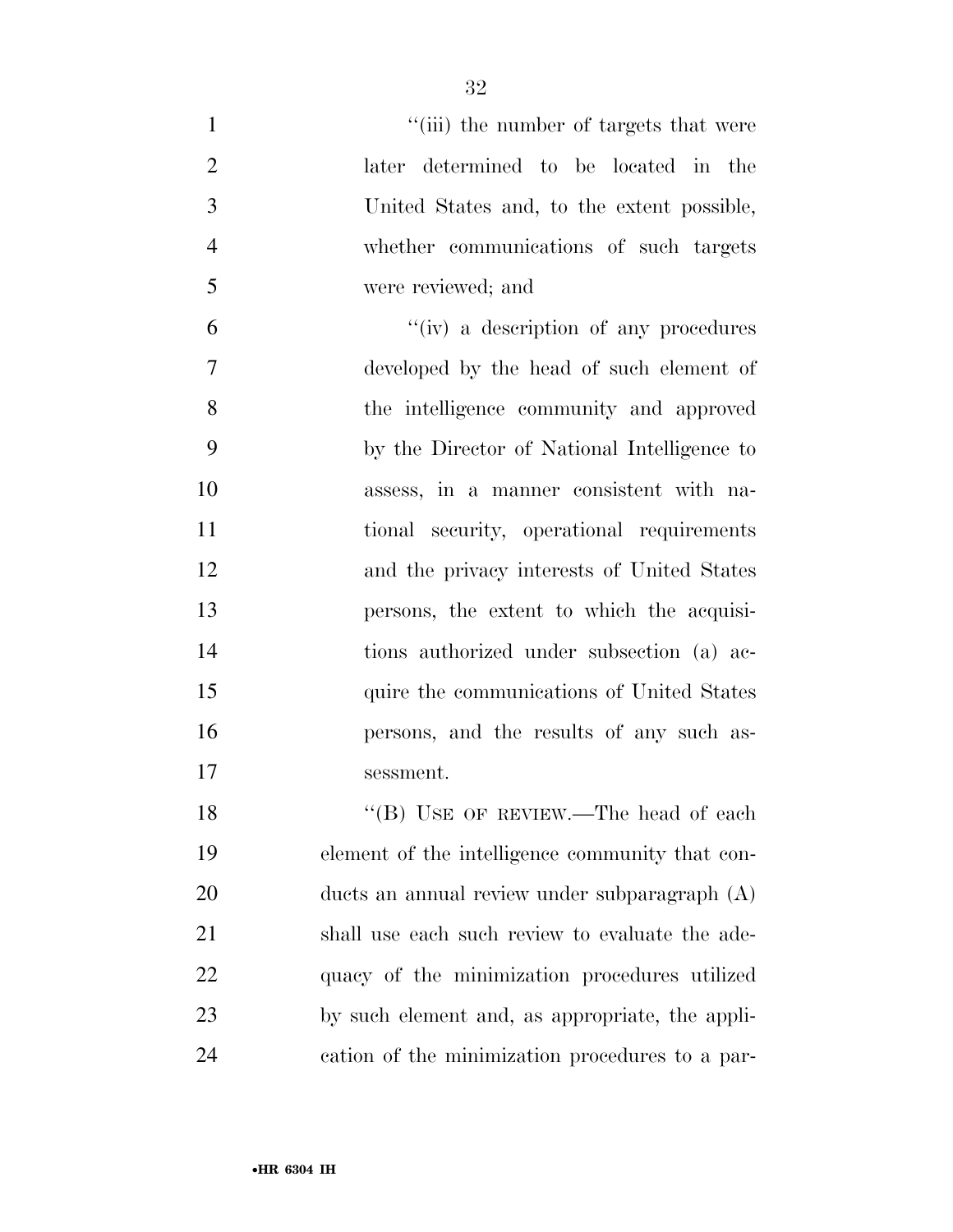| $\mathbf{1}$   | ticular acquisition authorized under subsection |
|----------------|-------------------------------------------------|
| $\overline{2}$ | (a).                                            |
| 3              | " $(C)$ PROVISION OF REVIEW.—The head of        |
| $\overline{4}$ | each element of the intelligence community that |
| 5              | conducts an annual review under subparagraph    |
| 6              | $(A)$ shall provide such review to-             |
| $\overline{7}$ | "(i) the Foreign Intelligence Surveil-          |
| 8              | lance Court;                                    |
| 9              | "(ii) the Attorney General;                     |
| 10             | "(iii) the Director of National Intel-          |
| 11             | ligence; and                                    |
| 12             | " $(iv)$ consistent with the Rules of the       |
| 13             | House of Representatives, the Standing          |
| 14             | Rules of the Senate, and Senate Resolution      |
| 15             | 400 of the 94th Congress or any successor       |
| 16             | Senate resolution-                              |
| 17             | $\lq\lq$ the congressional intelligence         |
| 18             | committees; and                                 |
| 19             | "(II) the Committees on the Ju-                 |
| 20             | diciary of the House of Representa-             |
| 21             | tives and the Senate.                           |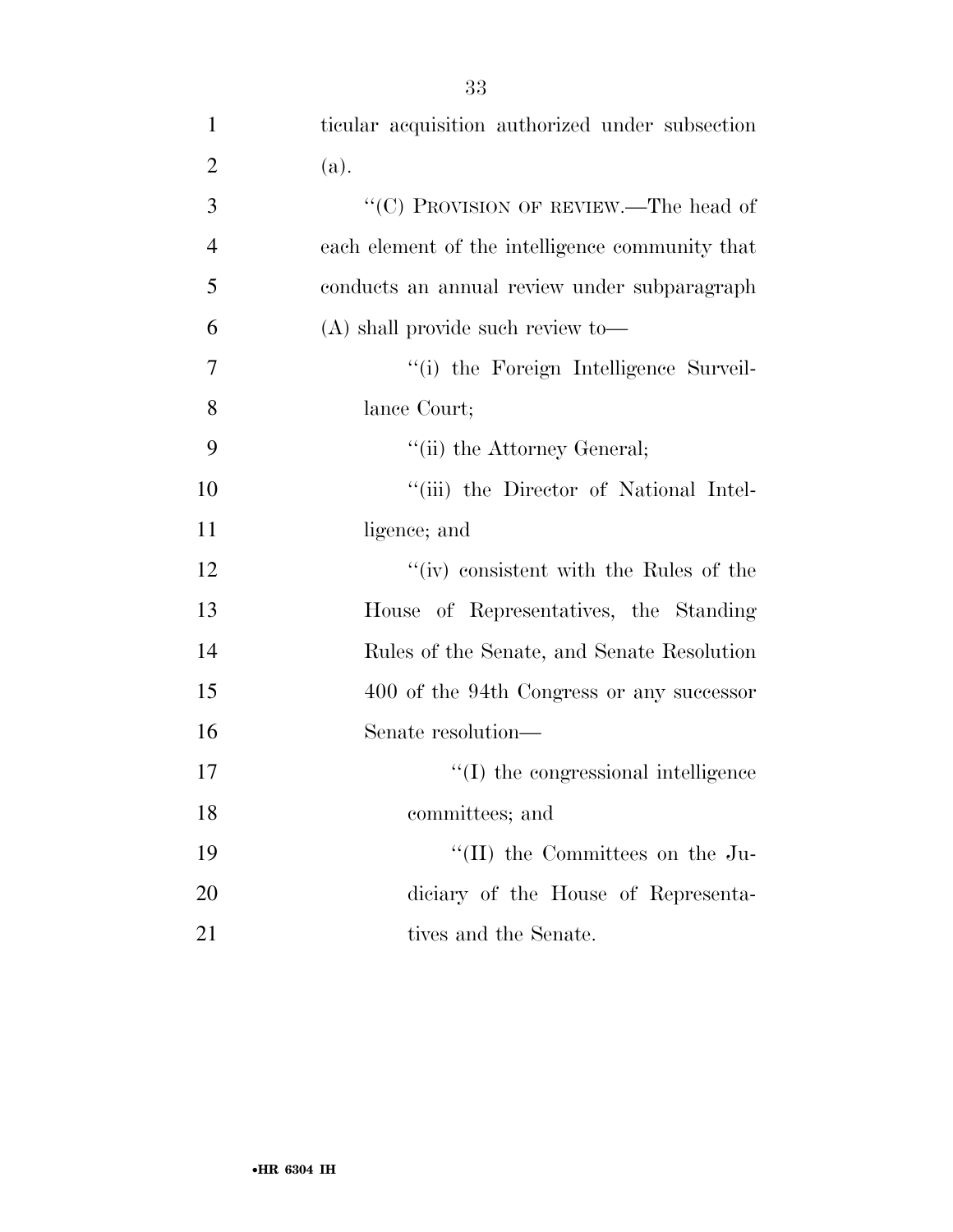## **''SEC. 703. CERTAIN ACQUISITIONS INSIDE THE UNITED STATES TARGETING UNITED STATES PER-SONS OUTSIDE THE UNITED STATES.**

4 "(a) JURISDICTION OF THE FOREIGN INTELLIGENCE SURVEILLANCE COURT.—

 ''(1) IN GENERAL.—The Foreign Intelligence Surveillance Court shall have jurisdiction to review an application and to enter an order approving the targeting of a United States person reasonably be- lieved to be located outside the United States to ac-11 quire foreign intelligence information, if the acquisi- tion constitutes electronic surveillance or the acquisi- tion of stored electronic communications or stored electronic data that requires an order under this Act, and such acquisition is conducted within the United States.

17 "(2) LIMITATION.—If a United States person targeted under this subsection is reasonably believed to be located in the United States during the effec- tive period of an order issued pursuant to subsection (c), an acquisition targeting such United States per- son under this section shall cease unless the targeted United States person is again reasonably believed to be located outside the United States while an order issued pursuant to subsection (c) is in effect. Noth-ing in this section shall be construed to limit the au-

•**HR 6304 IH**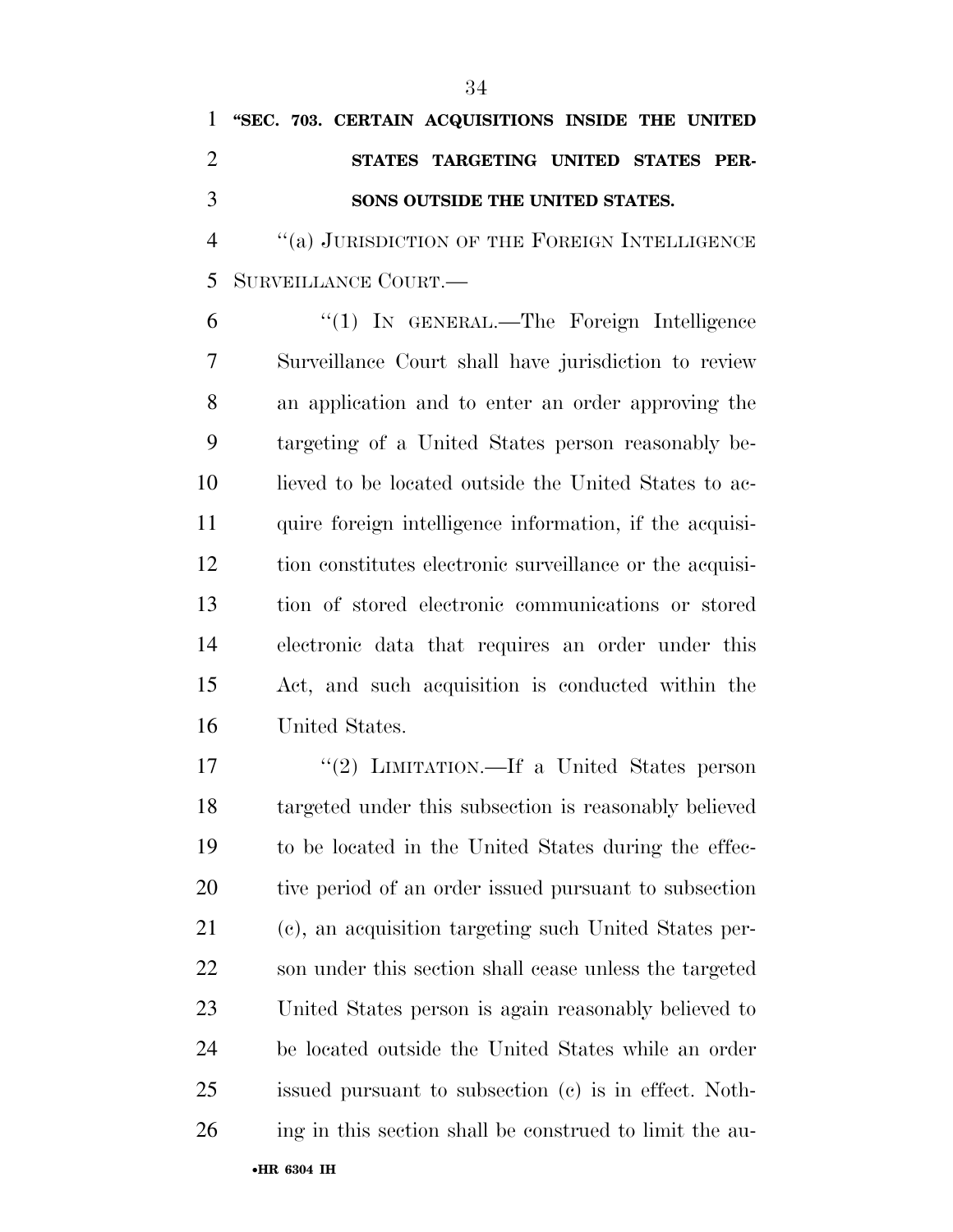thority of the Government to seek an order or au- thorization under, or otherwise engage in any activ- ity that is authorized under, any other title of this Act.

''(b) APPLICATION.—

 ''(1) IN GENERAL.—Each application for an order under this section shall be made by a Federal officer in writing upon oath or affirmation to a judge having jurisdiction under subsection (a)(1). Each application shall require the approval of the Attorney General based upon the Attorney General's finding that it satisfies the criteria and requirements of such application, as set forth in this section, and shall include—

15 "(A) the identity of the Federal officer making the application;

17 ''(B) the identity, if known, or a descrip- tion of the United States person who is the tar-get of the acquisition;

 $\text{``(C)}$  a statement of the facts and cir- cumstances relied upon to justify the appli- cant's belief that the United States person who is the target of the acquisition is—

24  $(1)$  a person reasonably believed to be located outside the United States; and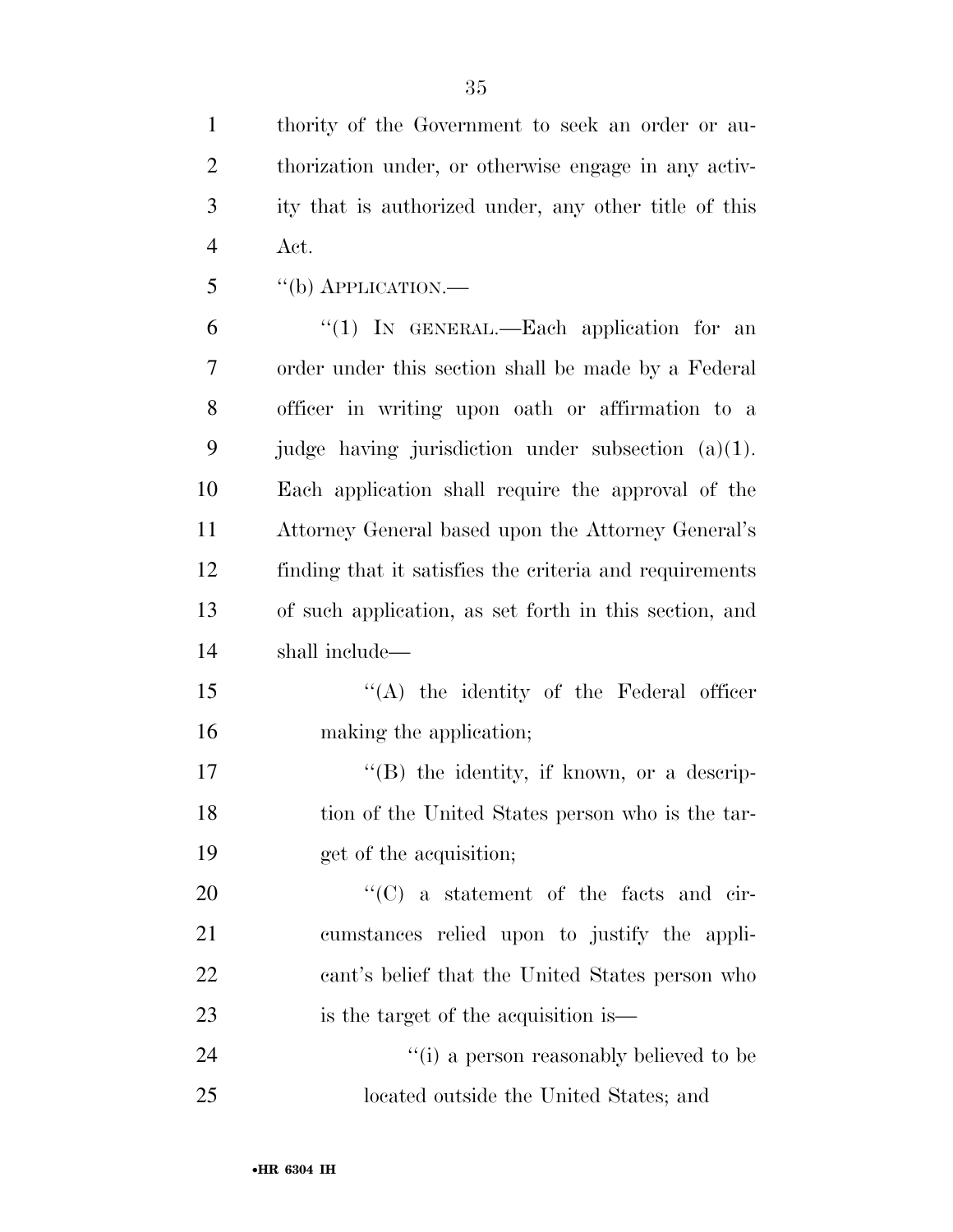| $\mathbf{1}$   | "(ii) a foreign power, an agent of a                |
|----------------|-----------------------------------------------------|
| $\overline{2}$ | foreign power, or an officer or employee of         |
| 3              | a foreign power;                                    |
| $\overline{4}$ | $\lq\lq$ a statement of proposed minimization       |
| 5              | procedures that meet the definition of mini-        |
| 6              | mization procedures under section $101(h)$ or       |
| $\overline{7}$ | $301(4)$ , as appropriate;                          |
| 8              | $\lq\lq(E)$ a description of the nature of the in-  |
| 9              | formation sought and the type of communica-         |
| 10             | tions or activities to be subjected to acquisition; |
| 11             | $\lq\lq(F)$ a certification made by the Attorney    |
| 12             | General or an official specified in section         |
| 13             | $104(a)(6)$ that—                                   |
| 14             | "(i) the certifying official deems the              |
| 15             | information sought to be foreign intel-             |
| 16             | ligence information;                                |
| 17             | "(ii) a significant purpose of the ac-              |
| 18             | quisition is to obtain foreign intelligence         |
| 19             | information;                                        |
| 20             | "(iii) such information cannot reason-              |
| 21             | ably be obtained by normal investigative            |
| 22             | techniques;                                         |
| 23             | "(iv) designates the type of foreign in-            |
| 24             | telligence information being sought accord-         |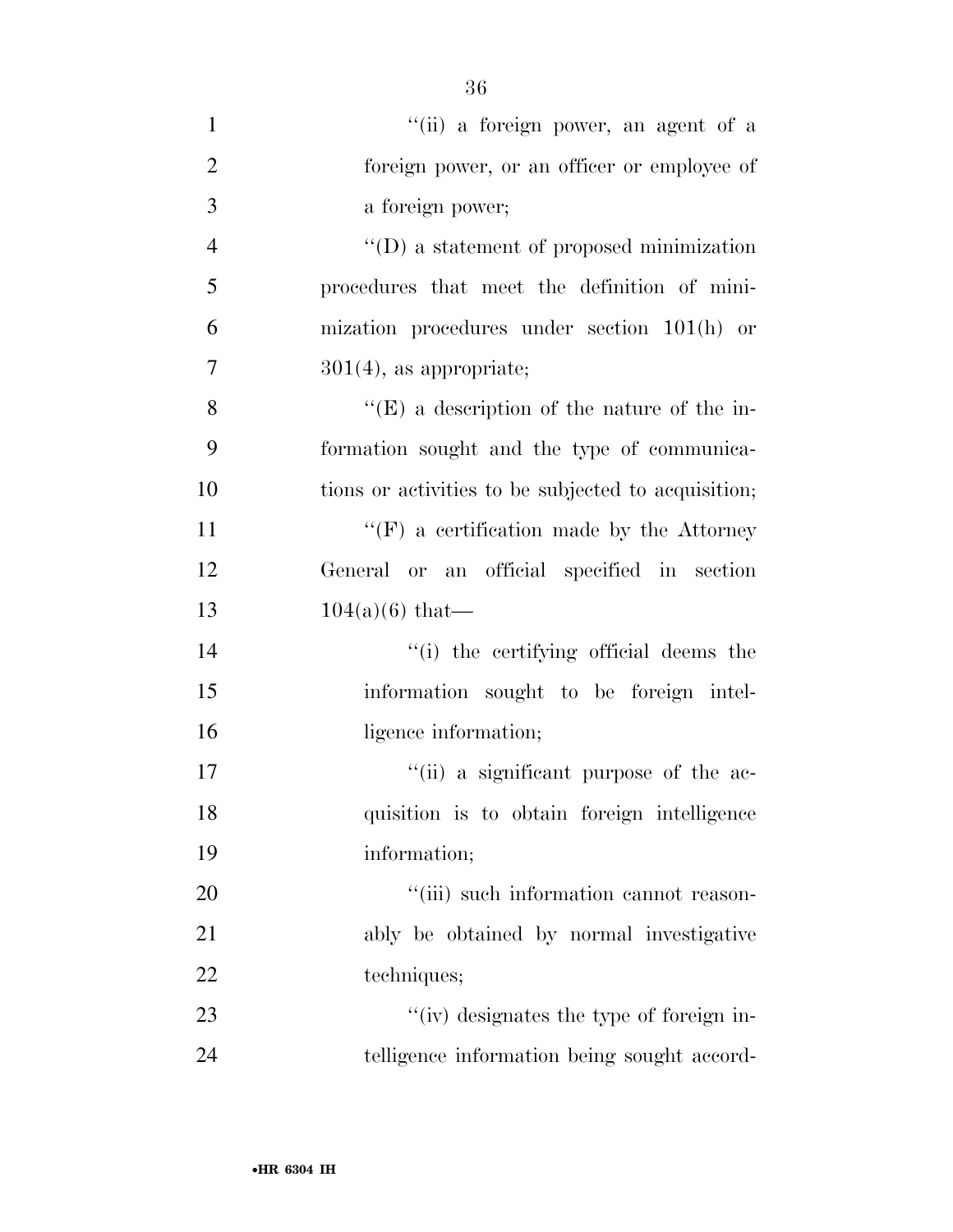| $\mathbf{1}$   | ing to the categories described in section            |
|----------------|-------------------------------------------------------|
| $\overline{2}$ | $101(e)$ ; and                                        |
| 3              | $``(v)$ includes a statement of the basis             |
| $\overline{4}$ | for the certification that—                           |
| 5              | $\lq\lq$ the information sought is                    |
| 6              | the type of foreign intelligence infor-               |
| $\tau$         | mation designated; and                                |
| 8              | $\lq\lq$ (II) such information cannot                 |
| 9              | reasonably be obtained by normal in-                  |
| 10             | vestigative techniques;                               |
| 11             | " $(G)$ a summary statement of the means              |
| 12             | by which the acquisition will be conducted and        |
| 13             | whether physical entry is required to effect the      |
| 14             | acquisition;                                          |
| 15             | "(H) the identity of any electronic commu-            |
| 16             | nication service provider necessary to effect the     |
| 17             | acquisition, provided that the application is not     |
| 18             | required to identify the specific facilities, places, |
| 19             | premises, or property at which the acquisition        |
| 20             | authorized under this section will be directed or     |
| 21             | conducted;                                            |
| 22             | $\lq\lq$ a statement of the facts concerning          |
| 23             | any previous applications that have been made         |
| 24             | to any judge of the Foreign Intelligence Surveil-     |
| 25             | lance Court involving the United States person        |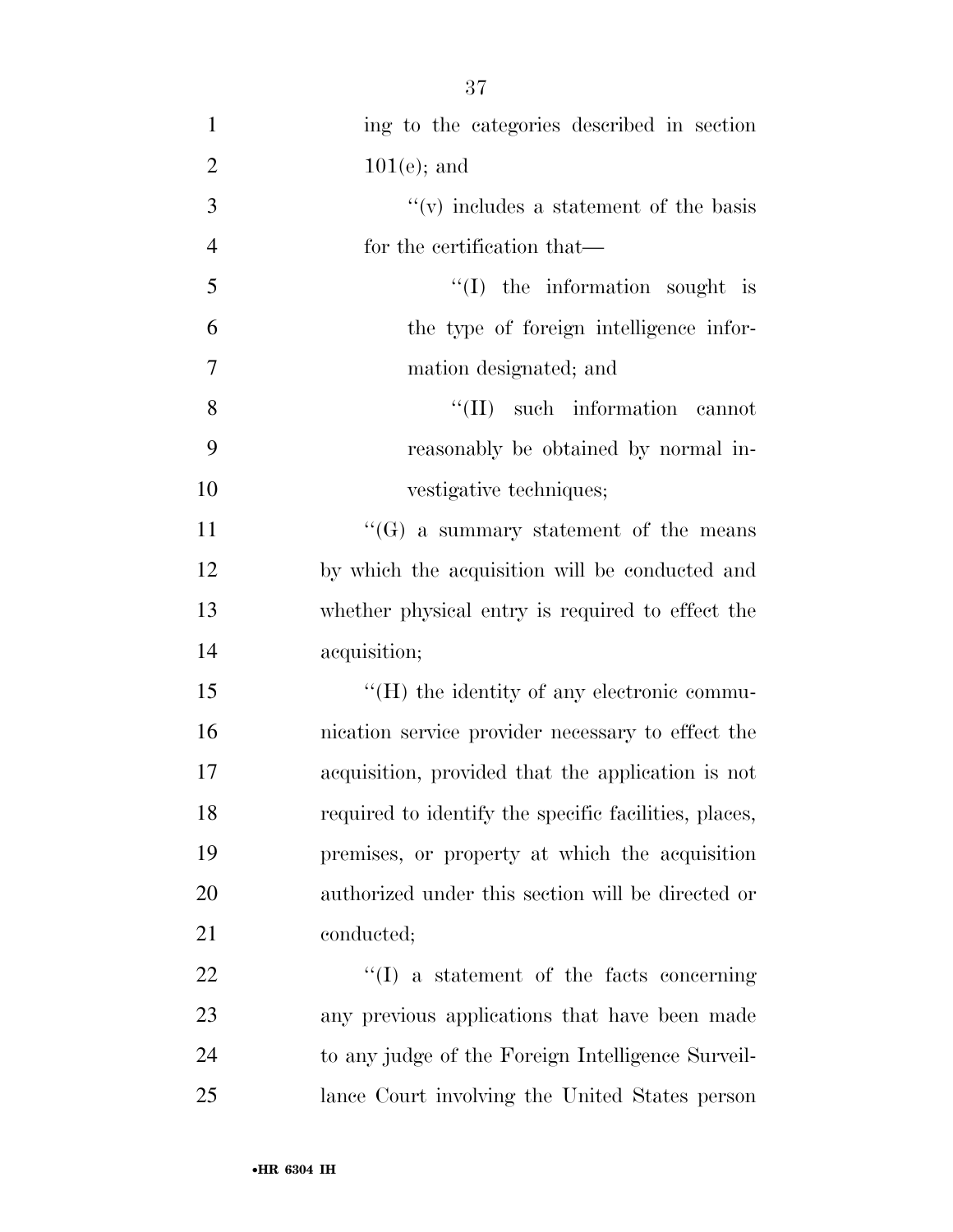| $\mathbf{1}$   | specified in the application and the action taken    |
|----------------|------------------------------------------------------|
| $\overline{2}$ | on each previous application; and                    |
| 3              | $\lq\lq (J)$ a statement of the period of time for   |
| $\overline{4}$ | which the acquisition is required to be main-        |
| 5              | tained, provided that such period of time shall      |
| 6              | not exceed 90 days per application.                  |
| 7              | "(2) OTHER REQUIREMENTS OF THE ATTOR-                |
| 8              | NEY GENERAL.—The Attorney General may require        |
| 9              | any other affidavit or certification from any other  |
| 10             | officer in connection with the application.          |
| 11             | $``(3)$ OTHER REQUIREMENTS OF THE JUDGE.—            |
| 12             | The judge may require the applicant to furnish such  |
| 13             | other information as may be necessary to make the    |
| 14             | findings required by subsection $(c)(1)$ .           |
| 15             | $``(c)$ ORDER.—                                      |
| 16             | "(1) FINDINGS.—Upon an application made              |
| 17             | pursuant to subsection (b), the Foreign Intelligence |
| 18             | Surveillance Court shall enter an ex parte order as  |
| 19             | requested or as modified by the Court approving the  |
| 20             | acquisition if the Court finds that—                 |
| 21             | "(A) the application has been made by a              |
| 22             | Federal officer and approved by the Attorney         |
| 23             | General;                                             |
| 24             | $\lq$ (B) on the basis of the facts submitted by     |
| 25             | the applicant, for the United States person who      |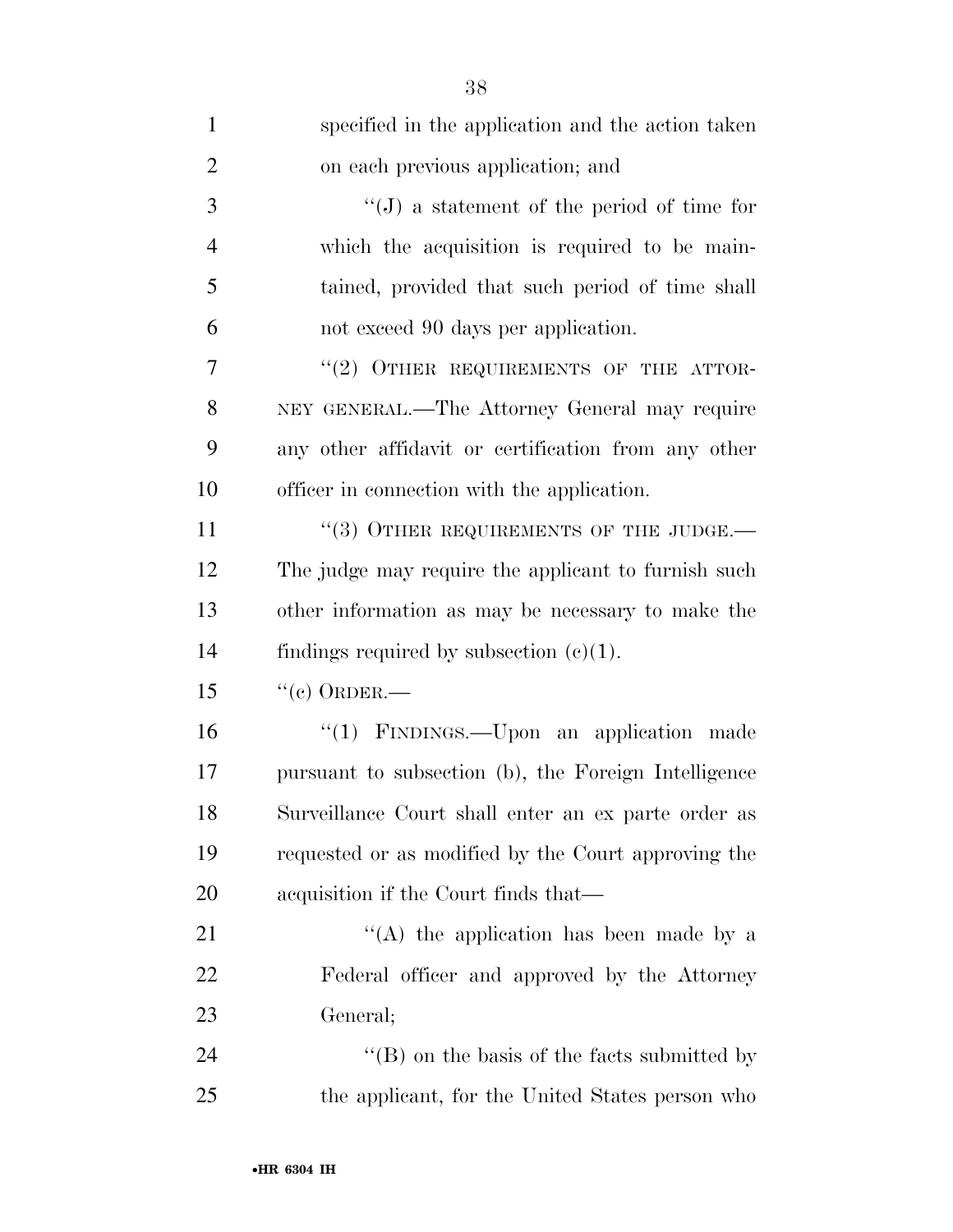| $\mathbf{1}$   | is the target of the acquisition, there is prob-        |
|----------------|---------------------------------------------------------|
| $\overline{2}$ | able cause to believe that the target is—               |
| $\mathfrak{Z}$ | $``(i)$ a person reasonably believed to be              |
| $\overline{4}$ | located outside the United States; and                  |
| 5              | "(ii) a foreign power, an agent of a                    |
| 6              | foreign power, or an officer or employee of             |
| 7              | a foreign power;                                        |
| 8              | $\cdot$ (C) the proposed minimization procedures        |
| 9              | meet the definition of minimization procedures          |
| 10             | under section $101(h)$ or $301(4)$ , as appropriate;    |
| 11             | and                                                     |
| 12             | $\lq\lq$ (D) the application that has been filed        |
| 13             | contains all statements and certifications re-          |
| 14             | quired by subsection (b) and the certification or       |
| 15             | certifications are not clearly erroneous on the         |
| 16             | basis of the statement made under subsection            |
| 17             | $(b)(1)(F)(v)$ and any other information fur-           |
| 18             | nished under subsection $(b)(3)$ .                      |
| 19             | (2)<br>PROBABLE CAUSE.—In determining                   |
| 20             | whether or not probable cause exists for purposes of    |
| 21             | paragraph $(1)(B)$ , a judge having jurisdiction under  |
| 22             | subsection $(a)(1)$ may consider past activities of the |
| 23             | target and facts and circumstances relating to cur-     |
| 24             | rent or future activities of the target. No United      |
| 25             | States person may be considered a foreign power,        |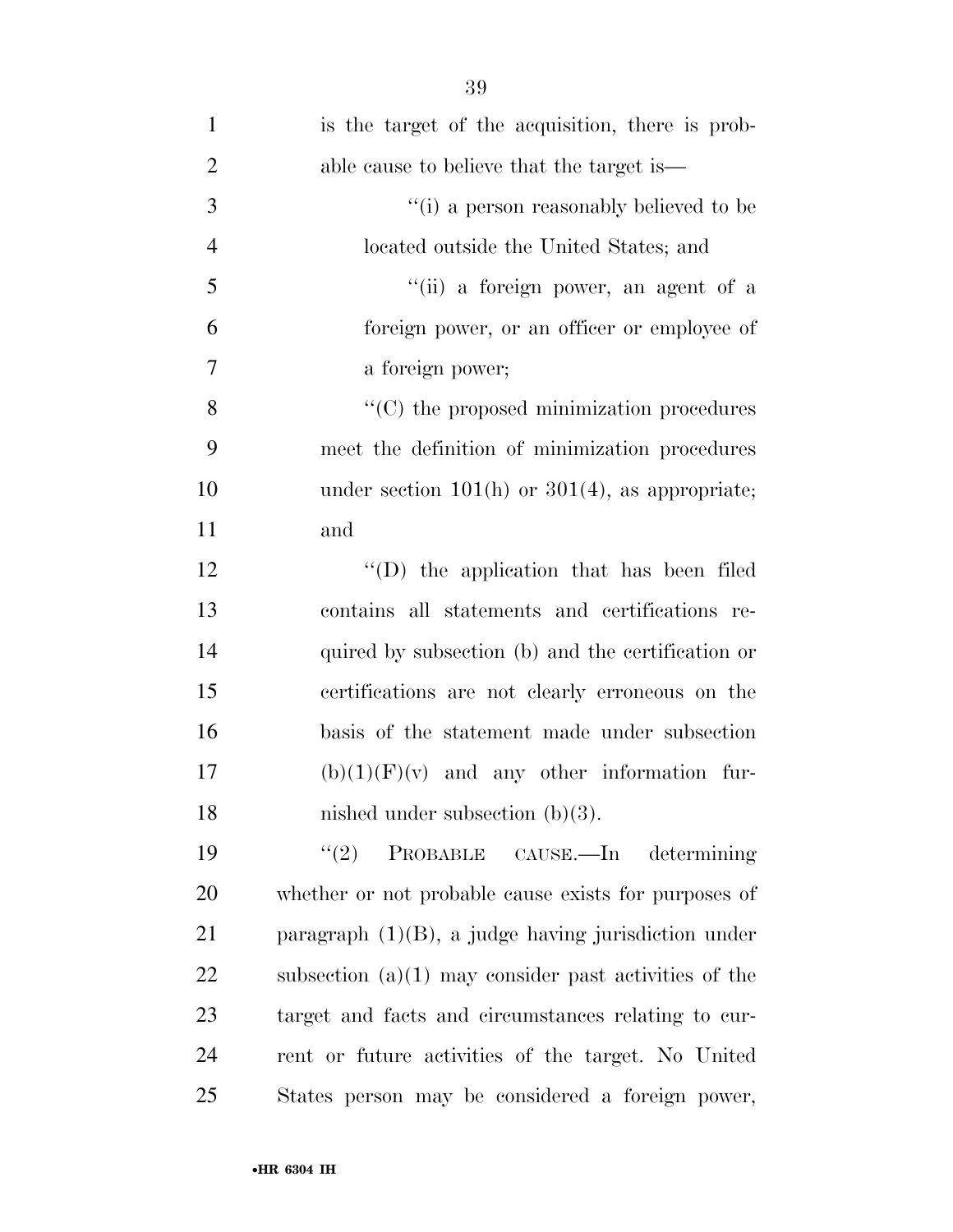| $\mathbf{1}$   | agent of a foreign power, or officer or employee of  |
|----------------|------------------------------------------------------|
| $\overline{2}$ | a foreign power solely upon the basis of activities  |
| 3              | protected by the first amendment to the Constitution |
| $\overline{4}$ | of the United States.                                |
| 5              | $``(3)$ REVIEW.—                                     |
| 6              | "(A) LIMITATION ON REVIEW.—Review by                 |
| 7              | a judge having jurisdiction under subsection         |
| 8              | $(a)(1)$ shall be limited to that required to make   |
| 9              | the findings described in paragraph (1).             |
| 10             | "(B) REVIEW OF PROBABLE CAUSE.—If                    |
| 11             | the judge determines that the facts submitted        |
| 12             | under subsection (b) are insufficient to estab-      |
| 13             | lish probable cause under paragraph $(1)(B)$ , the   |
| 14             | judge shall enter an order so stating and pro-       |
| 15             | vide a written statement for the record of the       |
| 16             | reasons for the determination. The Government        |
| 17             | may appeal an order under this subparagraph          |
| 18             | pursuant to subsection (f).                          |
| 19             | "(C) REVIEW OF MINIMIZATION PROCE-                   |
| 20             | DURES.—If the judge determines that the pro-         |
| 21             | posed minimization procedures referred to in         |
| 22             | paragraph $(1)(C)$ do not meet the definition of     |
| nη             |                                                      |

 minimization procedures under section 101(h) or 301(4), as appropriate, the judge shall enter

an order so stating and provide a written state-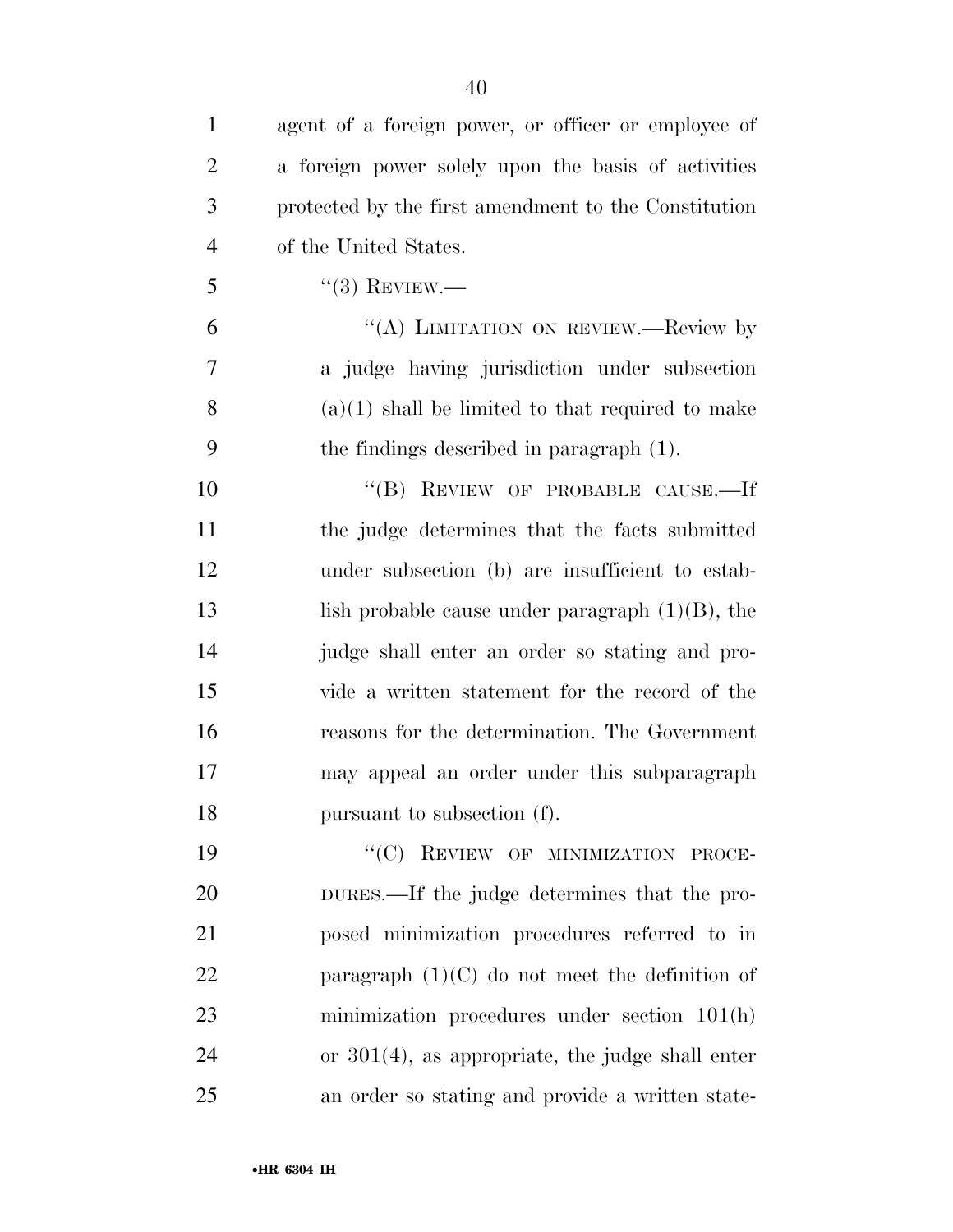ment for the record of the reasons for the de- termination. The Government may appeal an order under this subparagraph pursuant to sub-section (f).

 ''(D) REVIEW OF CERTIFICATION.—If the judge determines that an application pursuant to subsection (b) does not contain all of the re- quired elements, or that the certification or cer- tifications are clearly erroneous on the basis of the statement made under subsection 11 (b) $(1)(F)(v)$  and any other information fur- nished under subsection (b)(3), the judge shall enter an order so stating and provide a written statement for the record of the reasons for the determination. The Government may appeal an order under this subparagraph pursuant to sub-section (f).

18 ''(4) SPECIFICATIONS.—An order approving an acquisition under this subsection shall specify—

20  $\langle (A)$  the identity, if known, or a descrip-21 tion of the United States person who is the tar- get of the acquisition identified or described in the application pursuant to subsection 24 (b)(1)(B);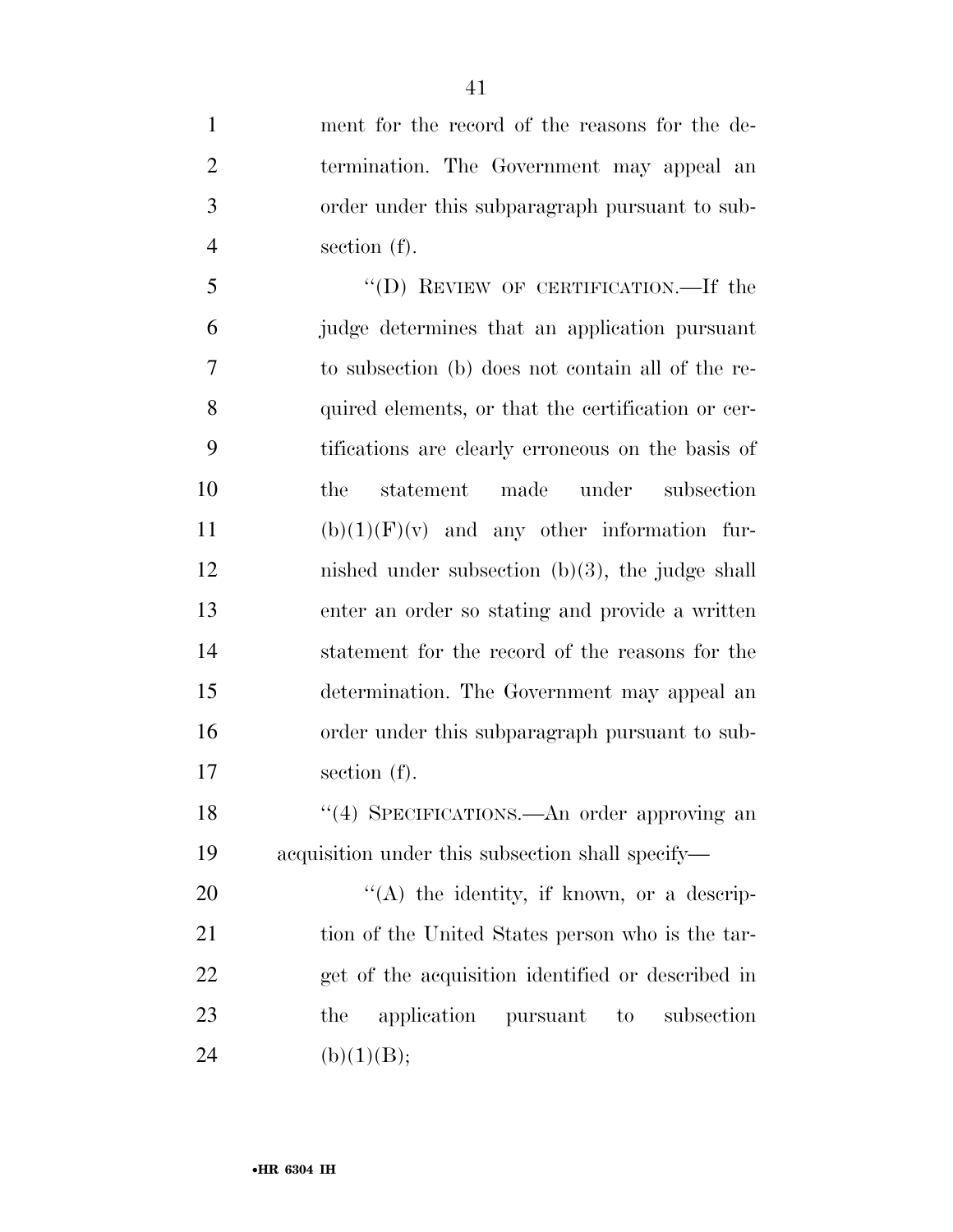| $\mathbf{1}$   | "(B) if provided in the application pursu-         |
|----------------|----------------------------------------------------|
| $\overline{2}$ | ant to subsection $(b)(1)(H)$ , the nature and lo- |
| 3              | cation of each of the facilities or places at      |
| $\overline{4}$ | which the acquisition will be directed;            |
| 5              | $\lq\lq$ (C) the nature of the information sought  |
| 6              | to be acquired and the type of communications      |
| 7              | or activities to be subjected to acquisition;      |
| 8              | "(D) a summary of the means by which               |
| 9              | the acquisition will be conducted and whether      |
| 10             | physical entry is required to effect the acquisi-  |
| 11             | tion; and                                          |
| 12             | $\lq\lq(E)$ the period of time during which the    |
| 13             | acquisition is approved.                           |
| 14             | "(5) DIRECTIVES.—An order approving an ac-         |
| 15             | quisition under this subsection shall direct—      |
| 16             | $\lq\lq$ that the minimization procedures re-      |
| 17             | ferred to in paragraph $(1)(C)$ , as approved or   |
| 18             | modified by the Court, be followed;                |
| 19             | "(B) if applicable, an electronic commu-           |
| 20             | nication service provider to provide to the Gov-   |
| 21             | ernment forthwith all information, facilities, or  |
| 22             | assistance necessary to accomplish the acquisi-    |
| 23             | tion authorized under such order in a manner       |
| 24             | that will protect the secrecy of the acquisition   |
| 25             | and produce a minimum of interference with         |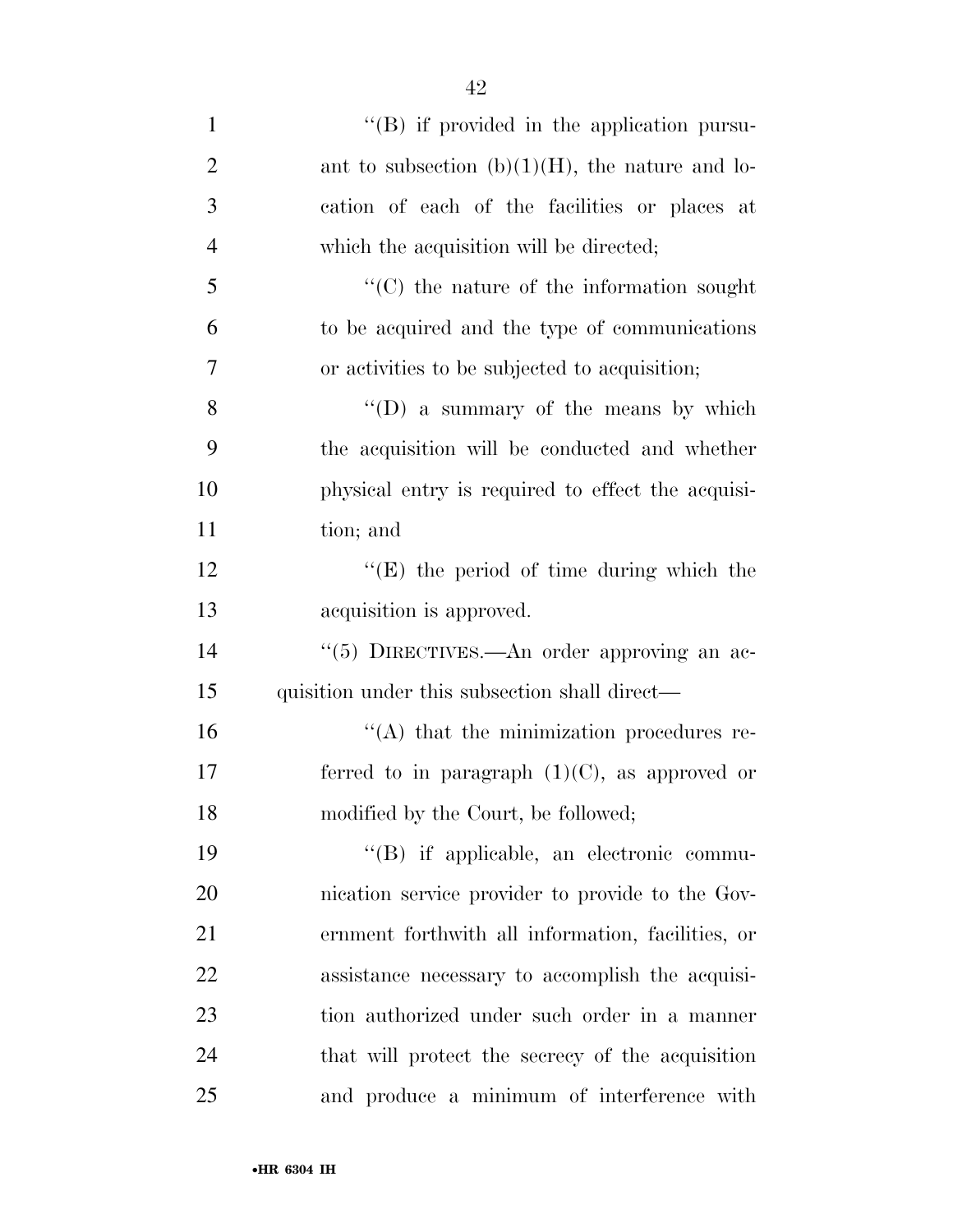the services that such electronic communication service provider is providing to the target of the acquisition;

 $\langle ^{\prime}(C)$  if applicable, an electronic commu- nication service provider to maintain under se- curity procedures approved by the Attorney General any records concerning the acquisition or the aid furnished that such electronic com- munication service provider wishes to maintain; and

 $\langle (D)$  if applicable, that the Government compensate, at the prevailing rate, such elec- tronic communication service provider for pro- viding such information, facilities, or assistance. 15 "(6) DURATION.—An order approved under this subsection shall be effective for a period not to ex- ceed 90 days and such order may be renewed for ad- ditional 90-day periods upon submission of renewal applications meeting the requirements of subsection (b).

21 ''(7) COMPLIANCE.—At or prior to the end of the period of time for which an acquisition is ap- proved by an order or extension under this section, the judge may assess compliance with the minimiza-25 tion procedures referred to in paragraph  $(1)(C)$  by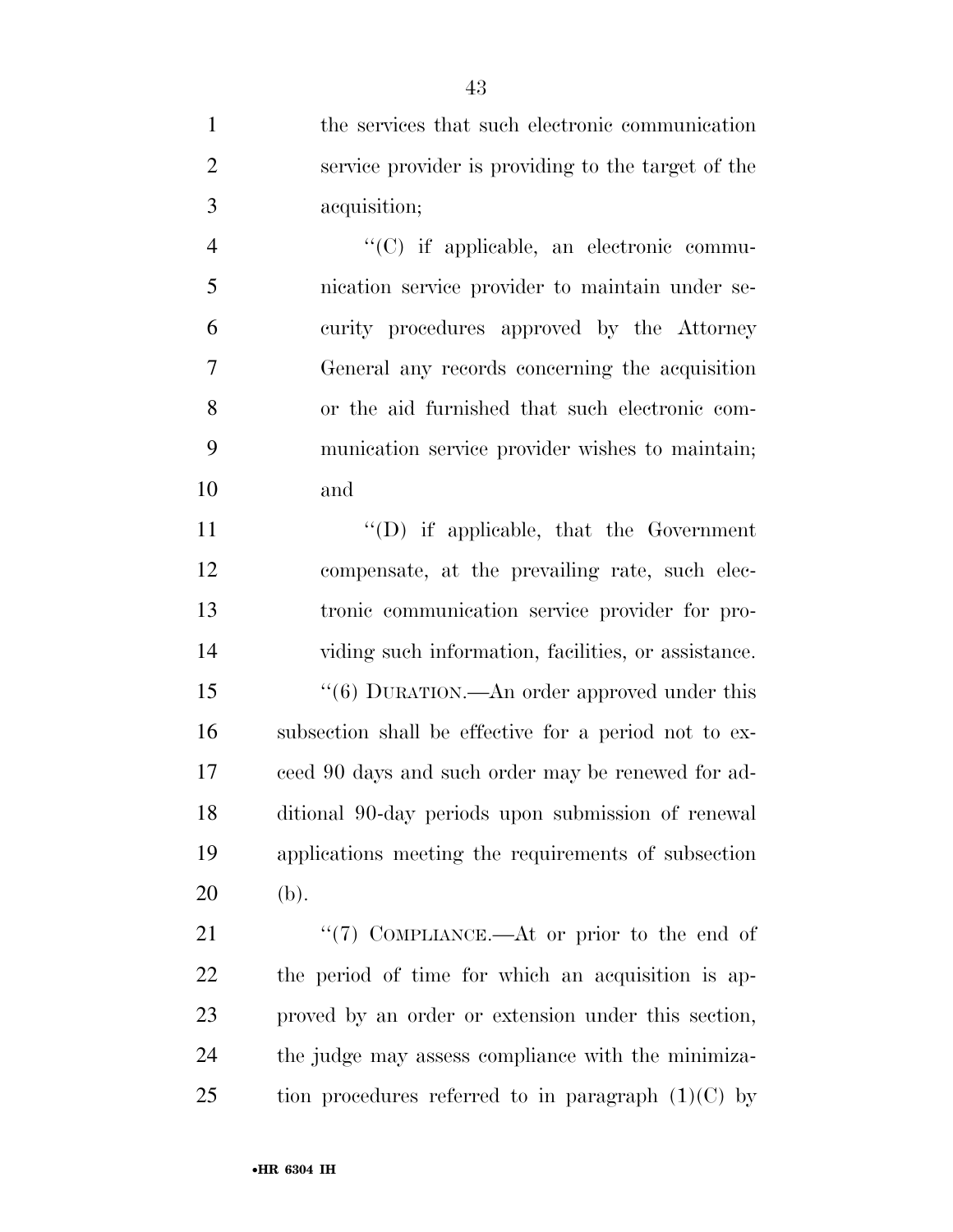| $\mathbf{1}$   | reviewing the circumstances under which informa-          |
|----------------|-----------------------------------------------------------|
| $\overline{2}$ | tion concerning United States persons was acquired,       |
| 3              | retained, or disseminated.                                |
| $\overline{4}$ | "(d) EMERGENCY AUTHORIZATION.-                            |
| 5              | "(1) AUTHORITY FOR EMERGENCY AUTHORIZA-                   |
| 6              | TION.—Notwithstanding any other provision of this         |
| 7              | Act, if the Attorney General reasonably determines        |
| 8              | $that-$                                                   |
| 9              | "(A) an emergency situation exists with re-               |
| 10             | spect to the acquisition of foreign intelligence          |
| 11             | information for which an order may be obtained            |
| 12             | under subsection (c) before an order author-              |
| 13             | izing such acquisition can with due diligence be          |
| 14             | obtained, and                                             |
| 15             | $\lq\lq$ the factual basis for issuance of an             |
| 16             | order under this subsection to approve such ac-           |
| 17             | quisition exists,                                         |
| 18             | the Attorney General may authorize such acquisition       |
| 19             | if a judge having jurisdiction under subsection $(a)(1)$  |
| 20             | is informed by the Attorney General, or a designee        |
| 21             | of the Attorney General, at the time of such author-      |
| 22             | ization that the decision has been made to conduct        |
| 23             | such acquisition and if an application in accordance      |
| 24             | with this section is made to a judge of the Foreign       |
| 25             | Intelligence Surveillance Court as<br>soon<br>prac-<br>as |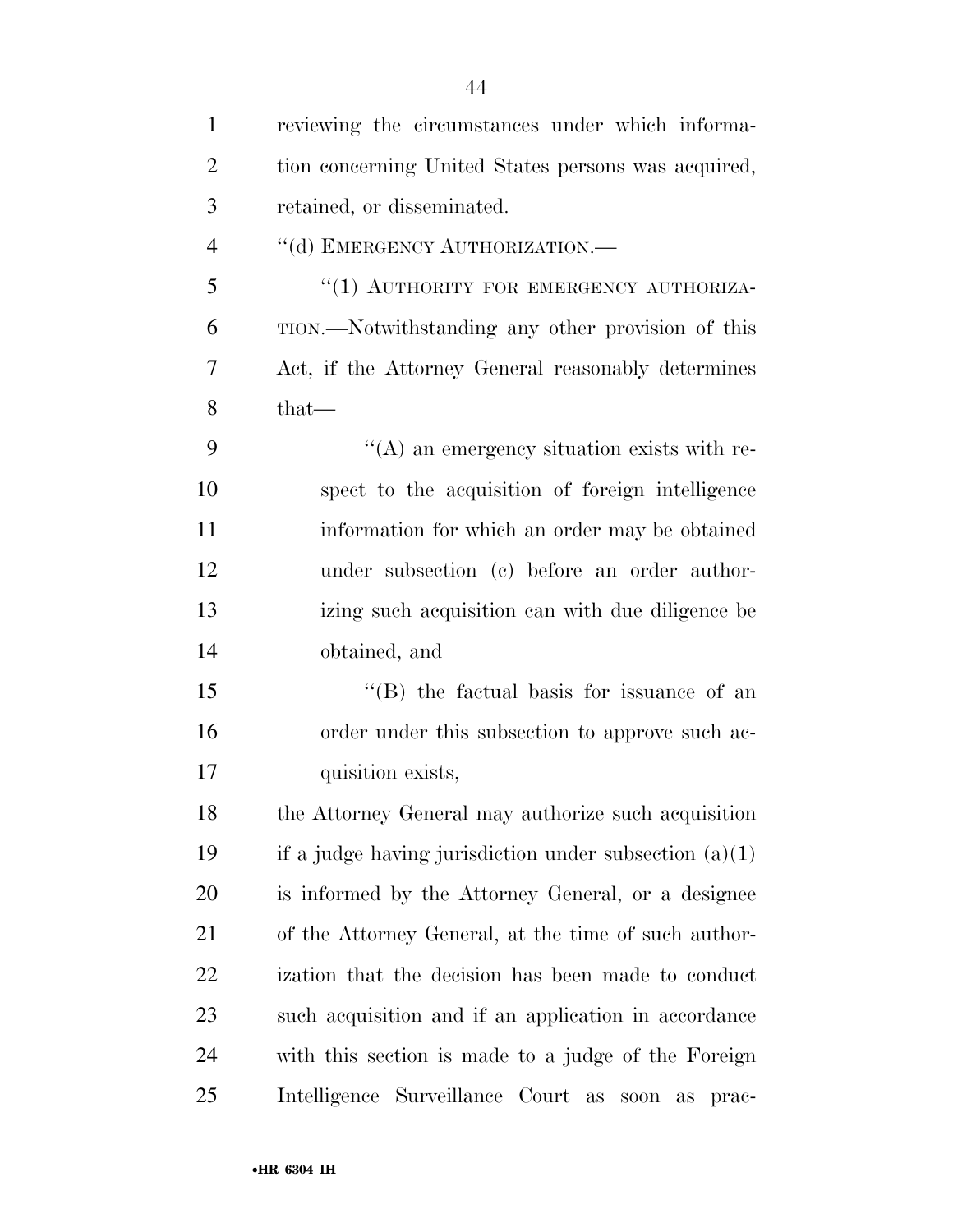ticable, but not more than 7 days after the Attorney General authorizes such acquisition.

3 "(2) MINIMIZATION PROCEDURES.—If the At- torney General authorizes an acquisition under para- graph (1), the Attorney General shall require that the minimization procedures referred to in sub- section (c)(1)(C) for the issuance of a judicial order be followed.

9 "(3) TERMINATION OF EMERGENCY AUTHOR- IZATION.—In the absence of a judicial order approv-11 ing an acquisition under paragraph (1), such acqui- sition shall terminate when the information sought is obtained, when the application for the order is de- nied, or after the expiration of 7 days from the time of authorization by the Attorney General, whichever is earliest.

17 "(4) USE OF INFORMATION.—If an application for approval submitted pursuant to paragraph (1) is denied, or in any other case where the acquisition is terminated and no order is issued approving the ac- quisition, no information obtained or evidence de- rived from such acquisition, except under cir- cumstances in which the target of the acquisition is determined not to be a United States person, shall be received in evidence or otherwise disclosed in any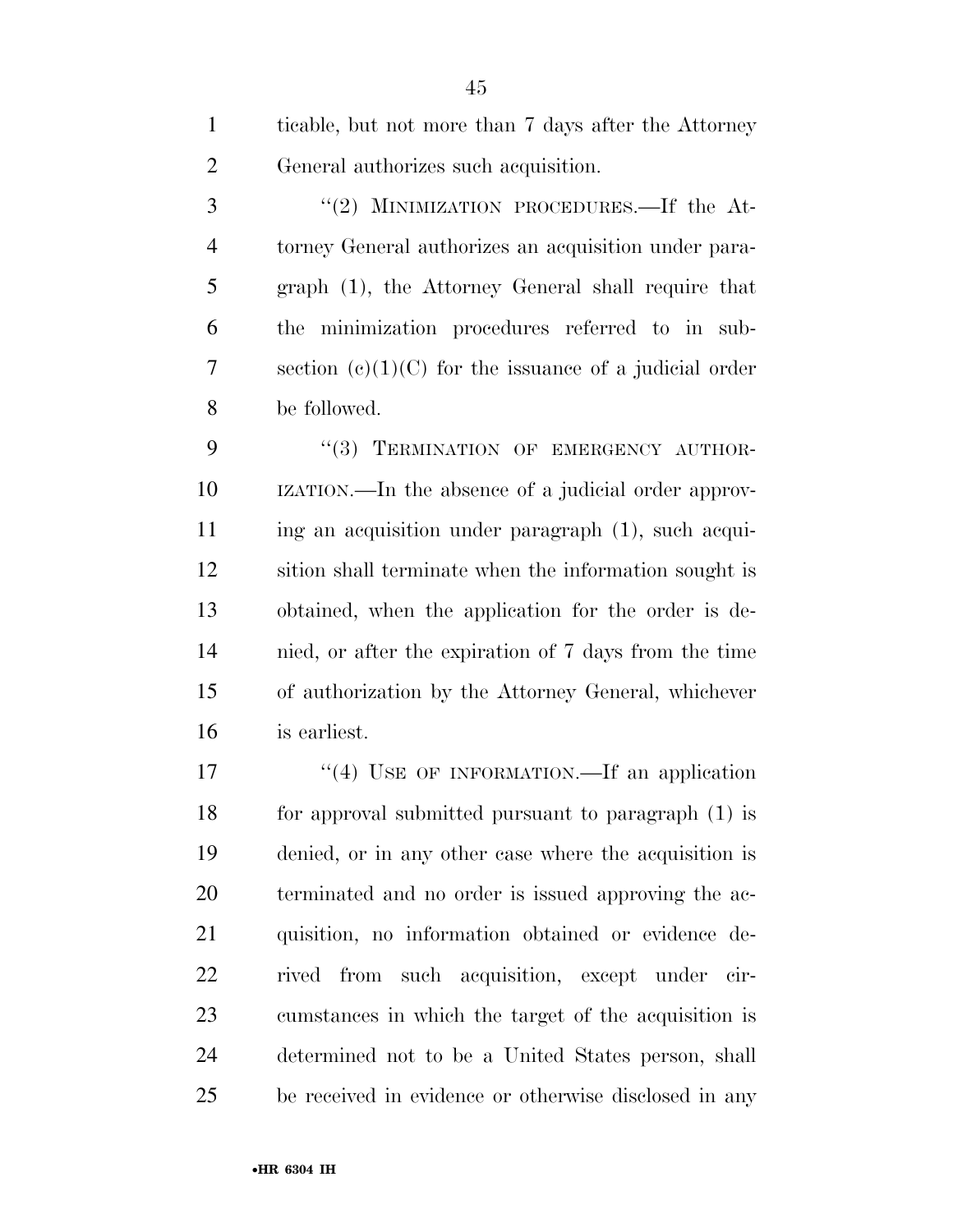trial, hearing, or other proceeding in or before any court, grand jury, department, office, agency, regu- latory body, legislative committee, or other authority of the United States, a State, or political subdivision thereof, and no information concerning any United States person acquired from such acquisition shall subsequently be used or disclosed in any other man- ner by Federal officers or employees without the consent of such person, except with the approval of the Attorney General if the information indicates a threat of death or serious bodily harm to any per-son.

 ''(e) RELEASE FROM LIABILITY.—No cause of action shall lie in any court against any electronic communication service provider for providing any information, facilities, or assistance in accordance with an order or request for emergency assistance issued pursuant to subsection (c) or (d), respectively.

''(f) APPEAL.—

20 "(1) APPEAL TO THE FOREIGN INTELLIGENCE SURVEILLANCE COURT OF REVIEW.—The Govern- ment may file a petition with the Foreign Intel-23 ligence Surveillance Court of Review for review of an order issued pursuant to subsection (c). The Court of Review shall have jurisdiction to consider such pe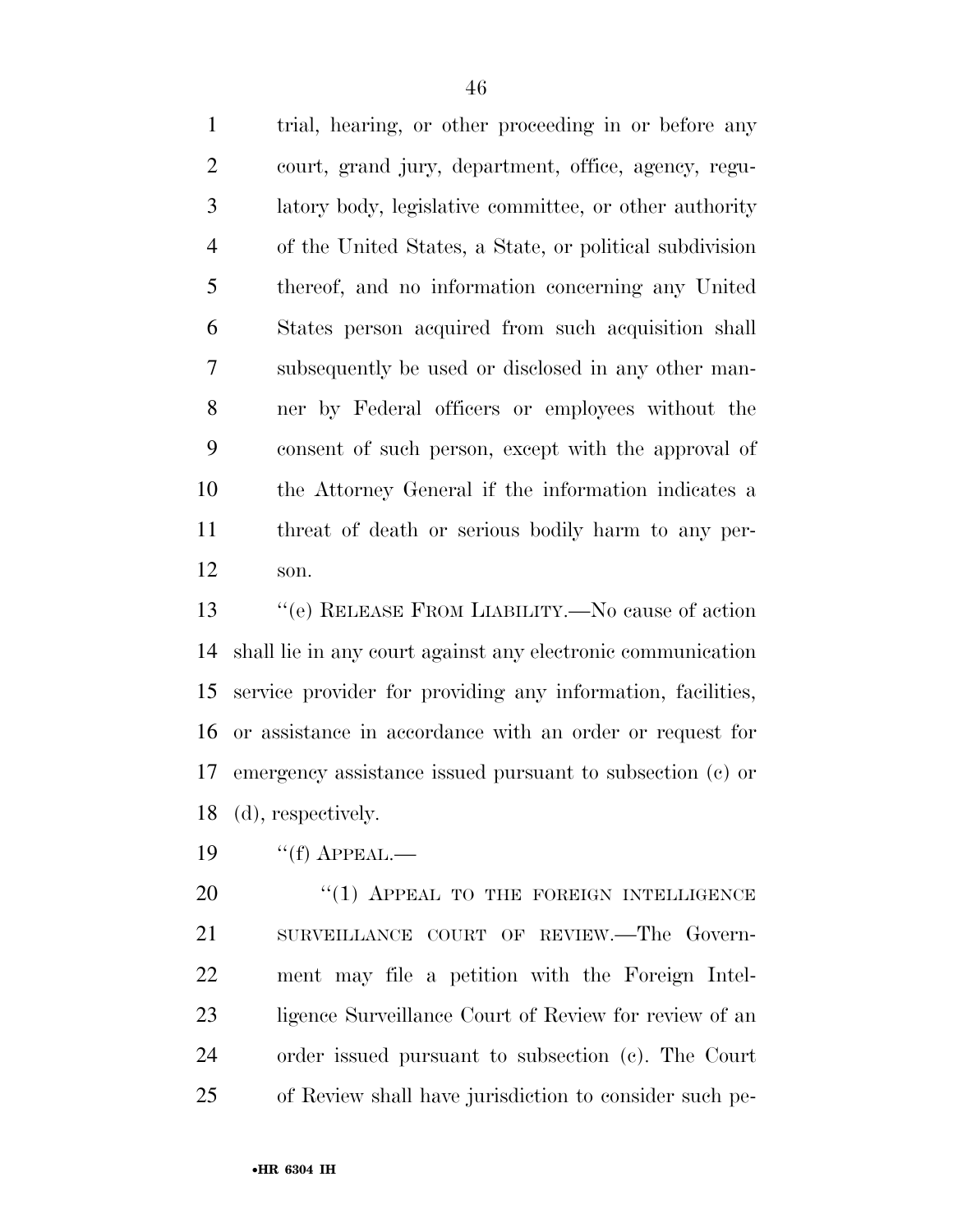tition and shall provide a written statement for the record of the reasons for a decision under this para-graph.

4 "(2) CERTIORARI TO THE SUPREME COURT.— The Government may file a petition for a writ of certiorari for review of a decision of the Court of Re- view issued under paragraph (1). The record for such review shall be transmitted under seal to the Supreme Court of the United States, which shall have jurisdiction to review such decision.

 ''(g) CONSTRUCTION.—Except as provided in this section, nothing in this Act shall be construed to require an application for a court order for an acquisition that is targeted in accordance with this section at a United States person reasonably believed to be located outside the United States.

 **''SEC. 704. OTHER ACQUISITIONS TARGETING UNITED STATES PERSONS OUTSIDE THE UNITED STATES.** 

20 "(a) JURISDICTION AND SCOPE.—

21 "(1) JURISDICTION.—The Foreign Intelligence Surveillance Court shall have jurisdiction to enter an order pursuant to subsection (c).

24 "(2) SCOPE.—No element of the intelligence community may intentionally target, for the purpose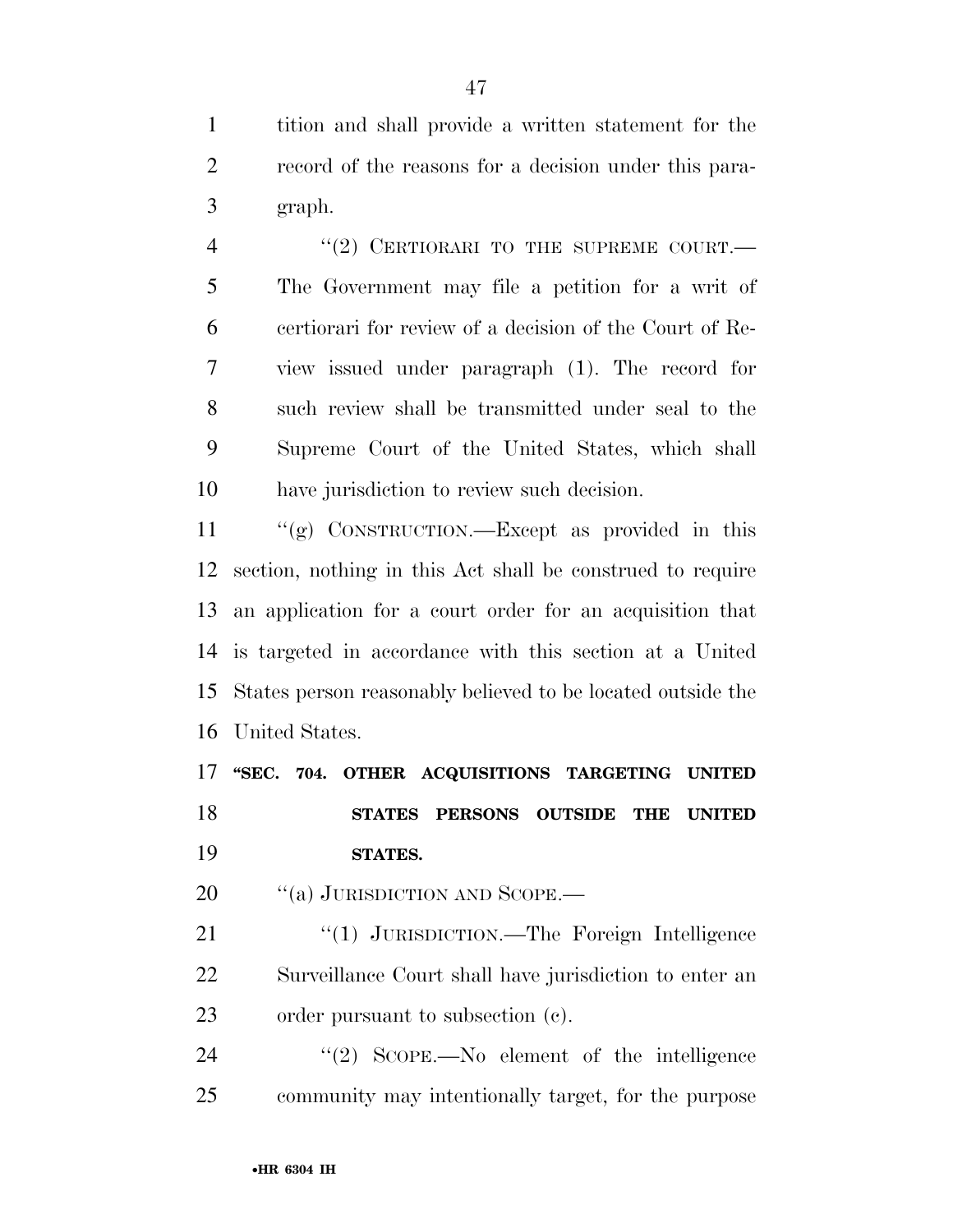| $\mathbf{1}$   | of acquiring foreign intelligence information, a     |
|----------------|------------------------------------------------------|
| 2              | United States person reasonably believed to be lo-   |
| 3              | cated outside the United States under circumstances  |
| $\overline{4}$ | in which the targeted United States person has a     |
| 5              | reasonable expectation of privacy and a warrant      |
| 6              | would be required if the acquisition were conducted  |
| 7              | inside the United States for law enforcement pur-    |
| 8              | poses, unless a judge of the Foreign Intelligence    |
| 9              | Surveillance Court has entered an order with respect |
| 10             | to such targeted United States person or the Attor-  |
| 11             | ney General has authorized an emergency acquisition  |
| 12             | pursuant to subsection (c) or (d), respectively, or  |
| 13             | any other provision of this Act.                     |

14  $((3)$  LIMITATIONS.

15 "(A) MOVING OR MISIDENTIFIED TAR- GETS.—If a United States person targeted under this subsection is reasonably believed to be located in the United States during the ef- fective period of an order issued pursuant to subsection (c), an acquisition targeting such United States person under this section shall cease unless the targeted United States person is again reasonably believed to be located out- side the United States during the effective pe-riod of such order.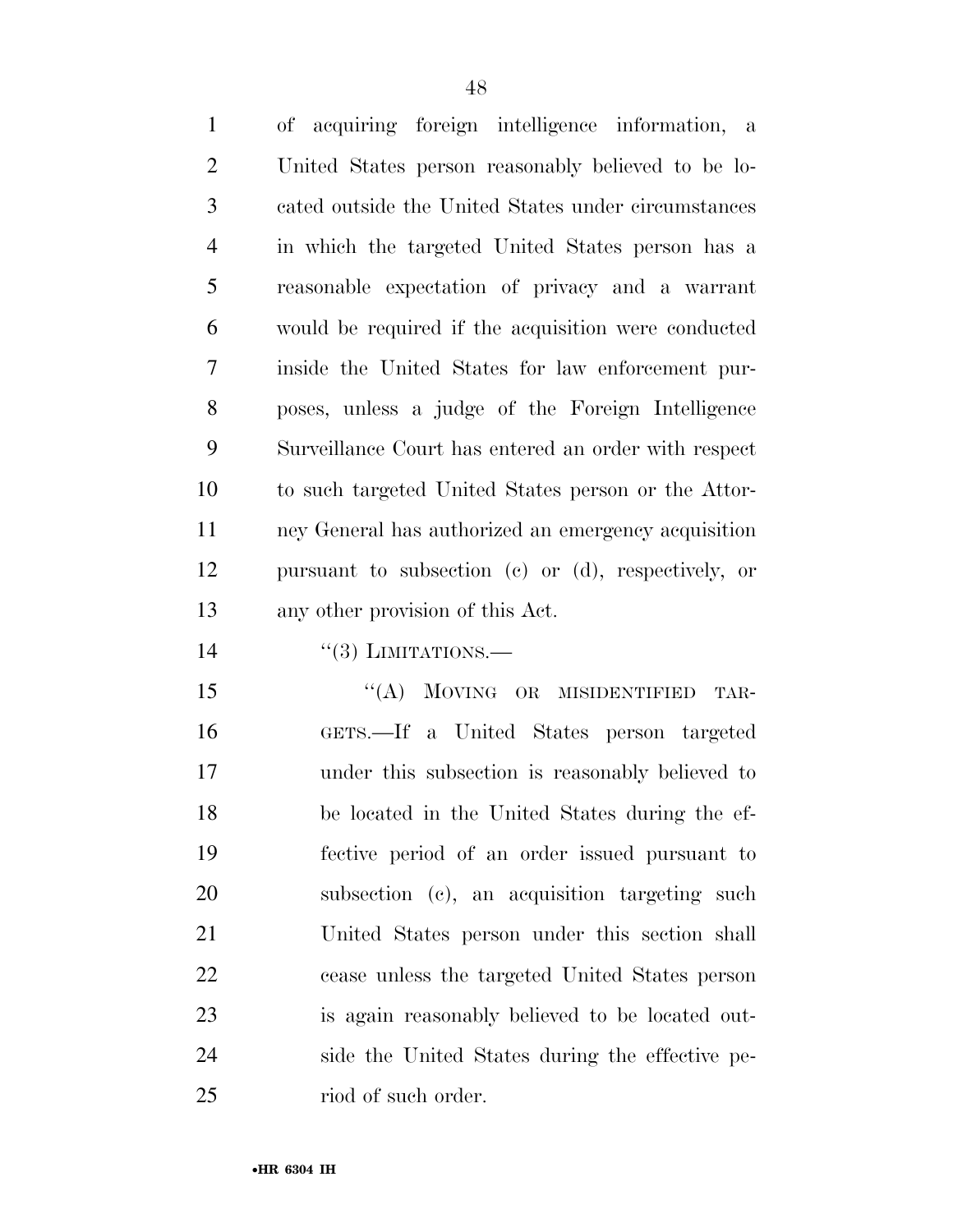1 ''(B) APPLICABILITY.—If an acquisition for foreign intelligence purposes is to be con- ducted inside the United States and could be authorized under section 703, the acquisition may only be conducted if authorized under sec- tion 703 or in accordance with another provi-sion of this Act other than this section.

8 "(C) CONSTRUCTION.—Nothing in this paragraph shall be construed to limit the au- thority of the Government to seek an order or authorization under, or otherwise engage in any activity that is authorized under, any other title of this Act.

 ''(b) APPLICATION.—Each application for an order under this section shall be made by a Federal officer in writing upon oath or affirmation to a judge having juris- diction under subsection (a)(1). Each application shall re- quire the approval of the Attorney General based upon the Attorney General's finding that it satisfies the criteria and requirements of such application as set forth in this sec-tion and shall include—

22  $\frac{1}{2}$  (1) the identity of the Federal officer making the application;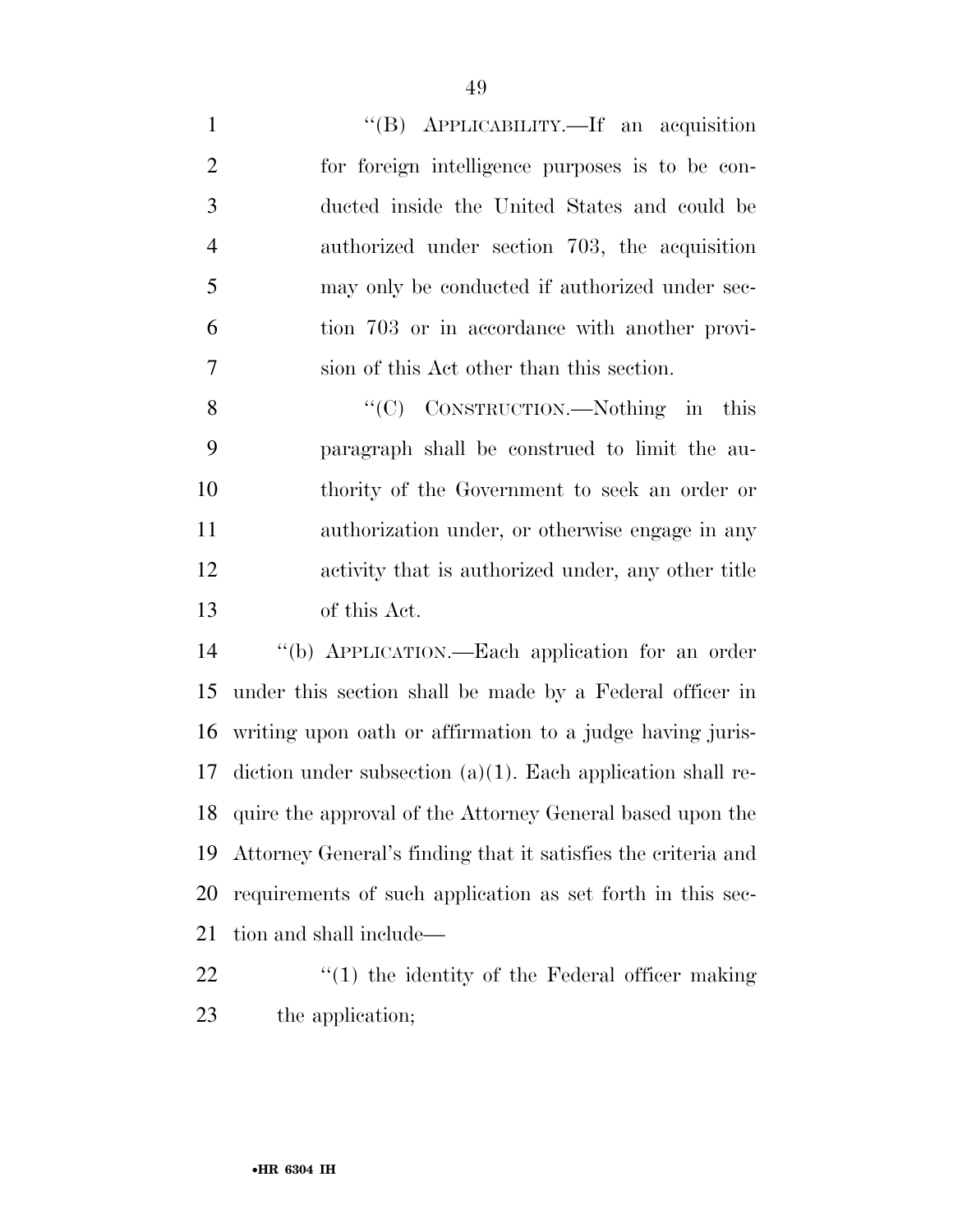| $\mathbf{1}$   | $(2)$ the identity, if known, or a description of           |
|----------------|-------------------------------------------------------------|
| $\overline{2}$ | the specific United States person who is the target         |
| 3              | of the acquisition;                                         |
| 4              | $\cdot\cdot$ (3) a statement of the facts and circumstances |
| 5              | relied upon to justify the applicant's belief that the      |
| 6              | United States person who is the target of the acqui-        |
| 7              | sition is-                                                  |
| 8              | "(A) a person reasonably believed to be lo-                 |
| 9              | cated outside the United States; and                        |
| 10             | "(B) a foreign power, an agent of a foreign                 |
| 11             | power, or an officer or employee of a foreign               |
| 12             | power;                                                      |
| 13             | $\cdot$ (4) a statement of proposed minimization pro-       |
| 14             | cedures that meet the definition of minimization pro-       |
| 15             | cedures under section $101(h)$ or $301(4)$ , as appro-      |
| 16             | priate;                                                     |
| 17             | $\cdot\cdot$ (5) a certification made by the Attorney Gen-  |
| 18             | eral, an official specified in section $104(a)(6)$ , or the |
| 19             | head of an element of the intelligence community            |
| 20             | $that-$                                                     |
| 21             | $\lq\lq$ the certifying official deems the infor-           |
| 22             | mation sought to be foreign intelligence infor-             |
| 23             | mation; and                                                 |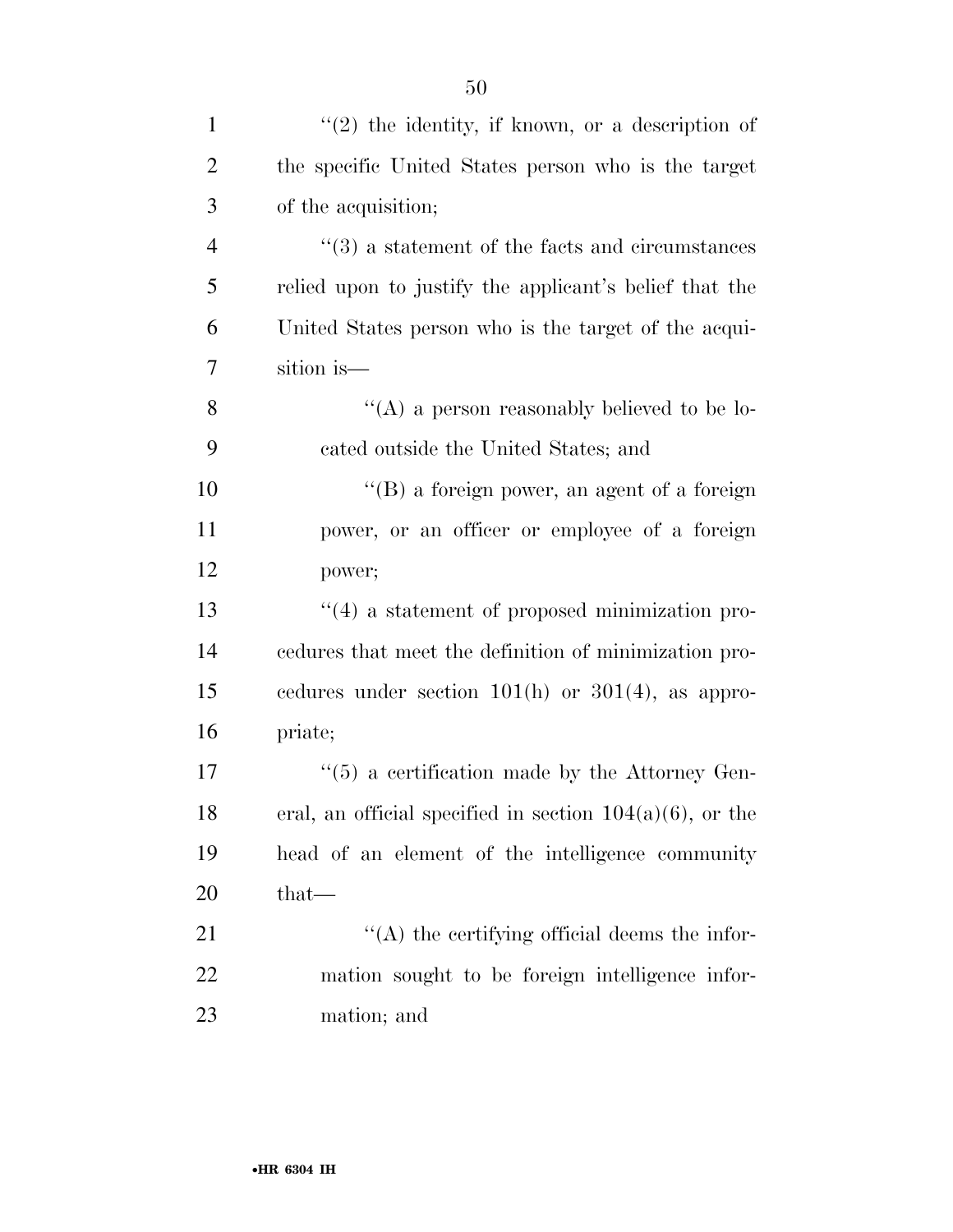| $\mathbf{1}$   | "(B) a significant purpose of the acquisi-                   |
|----------------|--------------------------------------------------------------|
| $\overline{2}$ | tion is to obtain foreign intelligence informa-              |
| 3              | tion;                                                        |
| $\overline{4}$ | $\cdot\cdot\cdot(6)$ a statement of the facts concerning any |
| 5              | previous applications that have been made to any             |
| 6              | judge of the Foreign Intelligence Surveillance Court         |
| 7              | involving the United States person specified in the          |
| 8              | application and the action taken on each previous            |
| 9              | application; and                                             |
| 10             | $\lq(7)$ a statement of the period of time for which         |
| 11             | the acquisition is required to be maintained, pro-           |
| 12             | vided that such period of time shall not exceed 90           |
| 13             | days per application.                                        |
| 14             | $``(e)$ ORDER.—                                              |
| 15             | "(1) FINDINGS.—Upon an application made                      |
| 16             | pursuant to subsection (b), the Foreign Intelligence         |
| 17             | Surveillance Court shall enter an ex parte order as          |
| 18             | requested or as modified by the Court if the Court           |
| 19             | finds that—                                                  |
| 20             | "(A) the application has been made by a                      |
| 21             | Federal officer and approved by the Attorney                 |
| 22             | General;                                                     |
| 23             | $\lq\lq$ (B) on the basis of the facts submitted by          |
| 24             | the applicant, for the United States person who              |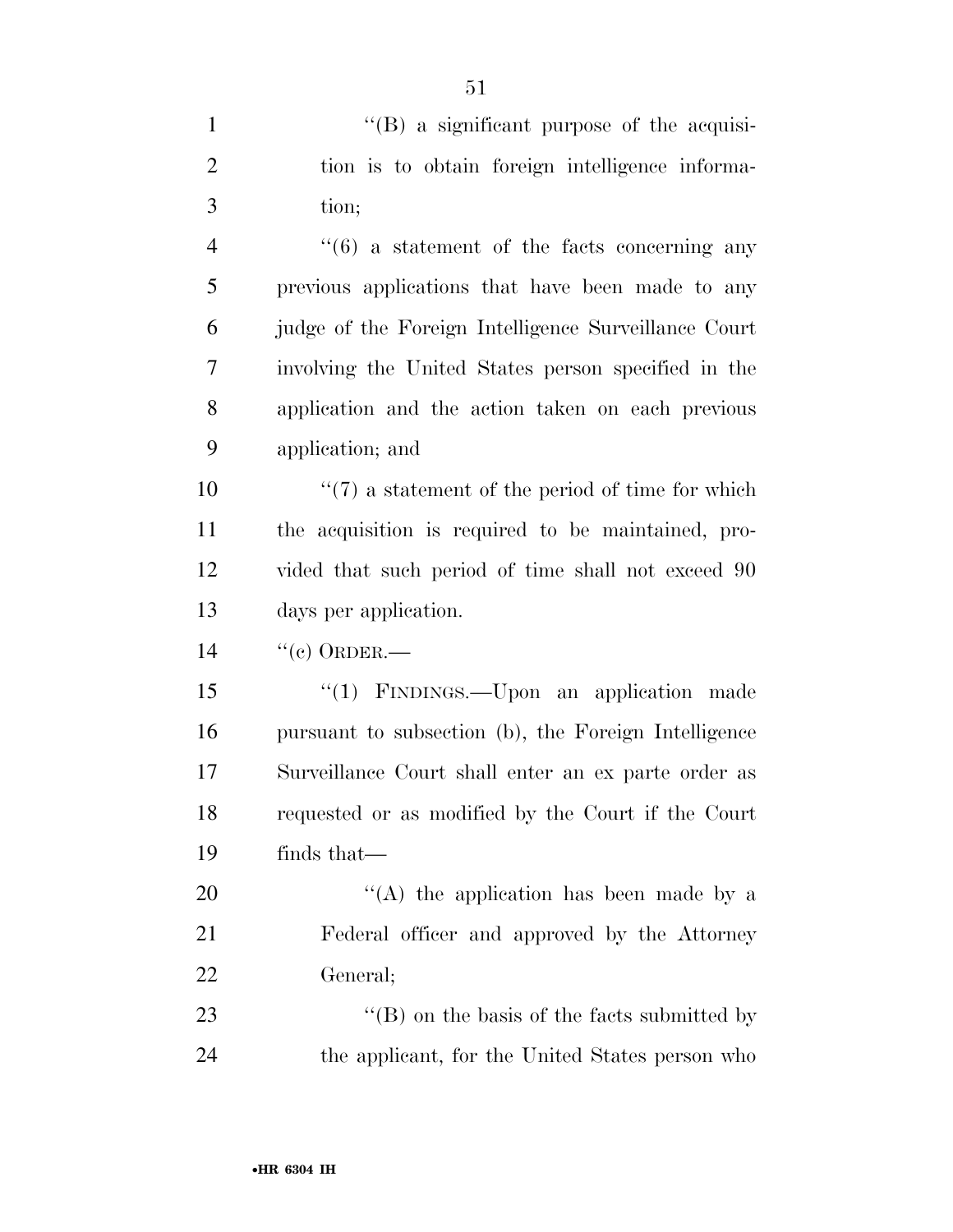| $\mathbf{1}$   | is the target of the acquisition, there is prob-        |
|----------------|---------------------------------------------------------|
| $\overline{2}$ | able cause to believe that the target is—               |
| 3              | "(i) a person reasonably believed to be                 |
| $\overline{4}$ | located outside the United States; and                  |
| 5              | "(ii) a foreign power, an agent of a                    |
| 6              | foreign power, or an officer or employee of             |
| $\tau$         | a foreign power;                                        |
| 8              | "(C) the proposed minimization proce-                   |
| 9              | dures, with respect to their dissemination provi-       |
| 10             | sions, meet the definition of minimization pro-         |
| 11             | cedures under section $101(h)$ or $301(4)$ , as ap-     |
| 12             | propriate; and                                          |
| 13             | $\lq\lq$ the application that has been filed            |
| 14             | contains all statements and certifications re-          |
| 15             | quired by subsection (b) and the certification          |
| 16             | provided under subsection $(b)(5)$ is not clearly       |
| 17             | erroneous on the basis of the information fur-          |
| 18             | nished under subsection (b).                            |
| 19             | (2)<br>PROBABLE CAUSE.—In determining                   |
| 20             | whether or not probable cause exists for purposes of    |
| 21             | paragraph $(1)(B)$ , a judge having jurisdiction under  |
| 22             | subsection $(a)(1)$ may consider past activities of the |
| 23             | target and facts and circumstances relating to cur-     |
| 24             | rent or future activities of the target. No United      |
| 25             | States person may be considered a foreign power,        |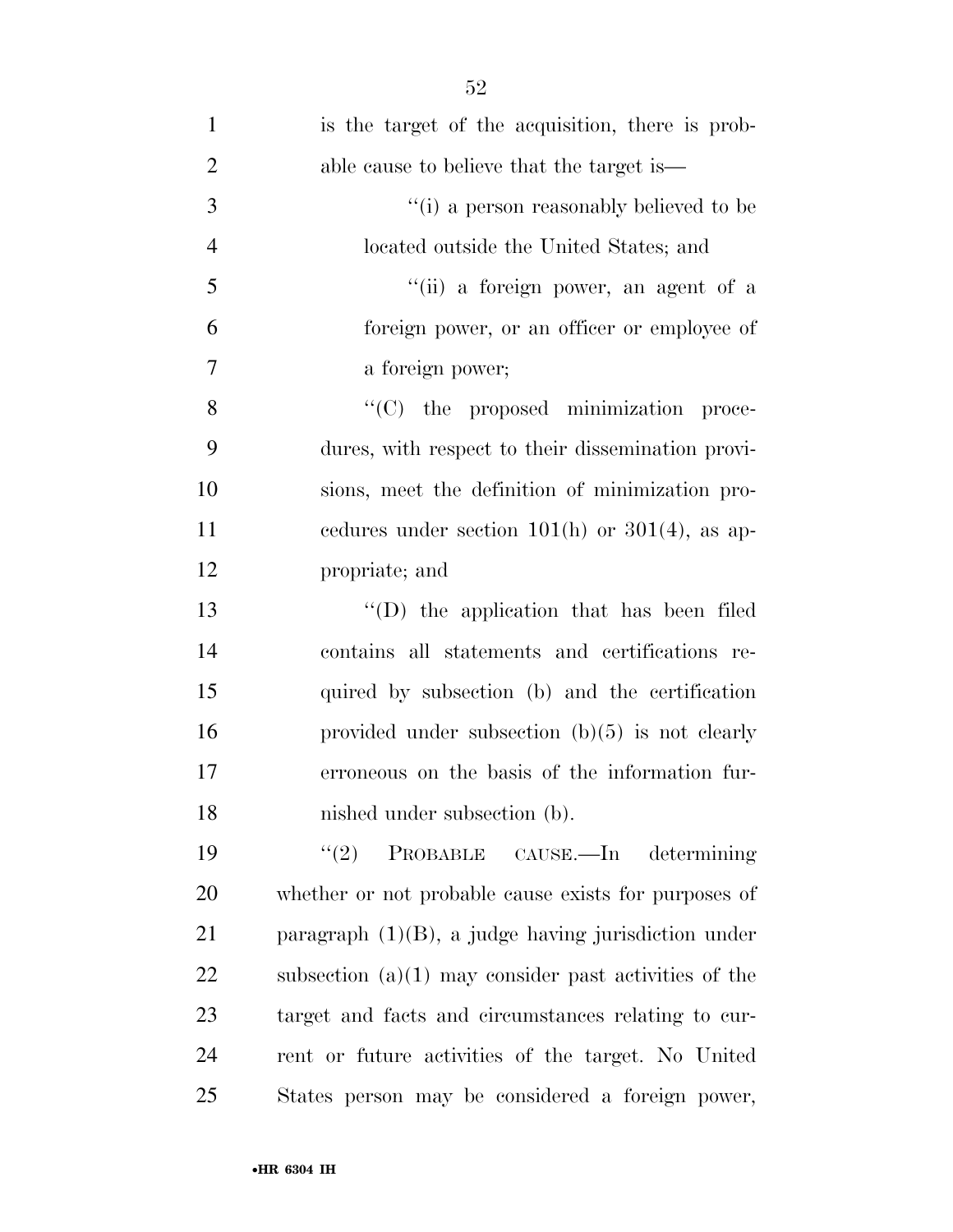| $\mathbf{1}$   | agent of a foreign power, or officer or employee of  |
|----------------|------------------------------------------------------|
| $\overline{2}$ | a foreign power solely upon the basis of activities  |
| 3              | protected by the first amendment to the Constitution |
| $\overline{4}$ | of the United States.                                |
| 5              | $``(3)$ REVIEW.—                                     |
| 6              | "(A) LIMITATIONS ON REVIEW.—Review                   |
| 7              | by a judge having jurisdiction under subsection      |
| 8              | $(a)(1)$ shall be limited to that required to make   |
| 9              | the findings described in paragraph (1). The         |
| 10             | judge shall not have jurisdiction to review the      |
| 11             | means by which an acquisition under this sec-        |
| 12             | tion may be conducted.                               |
| 13             | "(B) REVIEW OF PROBABLE CAUSE.—If                    |
| 14             | the judge determines that the facts submitted        |
| 15             | under subsection (b) are insufficient to estab-      |
| 16             | lish probable cause to issue an order under this     |
| 17             | subsection, the judge shall enter an order so        |
| 18             | stating and provide a written statement for the      |
| 19             | record of the reasons for such determination.        |
| 20             | The Government may appeal an order under             |
| 21             | this subparagraph pursuant to subsection (e).        |
| 22             | "(C) REVIEW OF MINIMIZATION PROCE-                   |
| 23             | DURES.—If the judge determines that the mini-        |
| 24             | mization procedures applicable to dissemination      |

of information obtained through an acquisition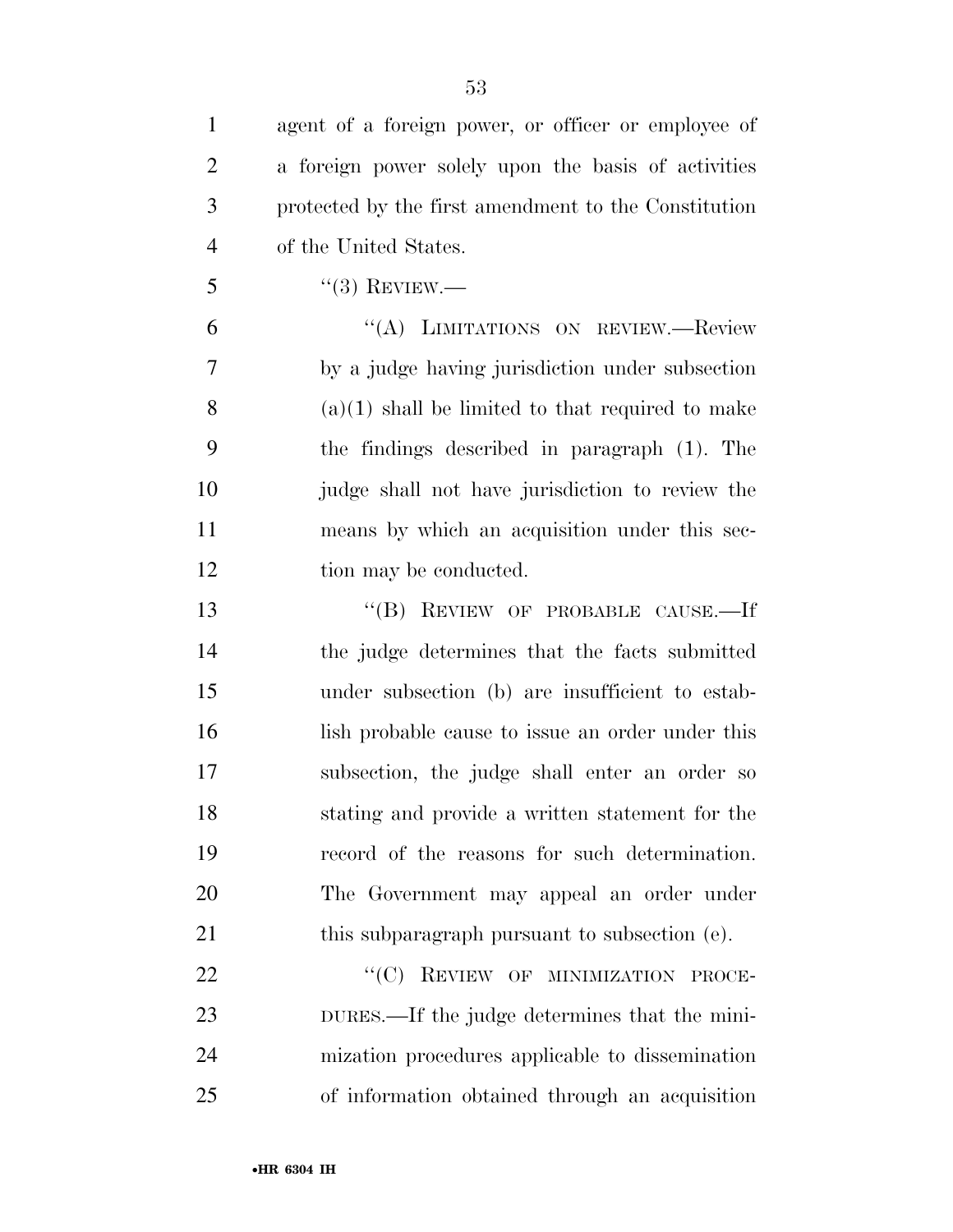under this subsection do not meet the definition of minimization procedures under section  $3 \t 101(h)$  or  $301(4)$ , as appropriate, the judge shall enter an order so stating and provide a written statement for the record of the reasons for such determination. The Government may appeal an order under this subparagraph pursu-ant to subsection (e).

9 "'(D) SCOPE OF REVIEW OF CERTIFI- CATION.—If the judge determines that an appli- cation under subsection (b) does not contain all the required elements, or that the certification provided under subsection (b)(5) is clearly erro- neous on the basis of the information furnished under subsection (b), the judge shall enter an order so stating and provide a written state- ment for the record of the reasons for such de- termination. The Government may appeal an order under this subparagraph pursuant to sub-section (e).

21 "(4) DURATION.—An order under this para- graph shall be effective for a period not to exceed 90 days and such order may be renewed for additional 90-day periods upon submission of renewal applica-tions meeting the requirements of subsection (b).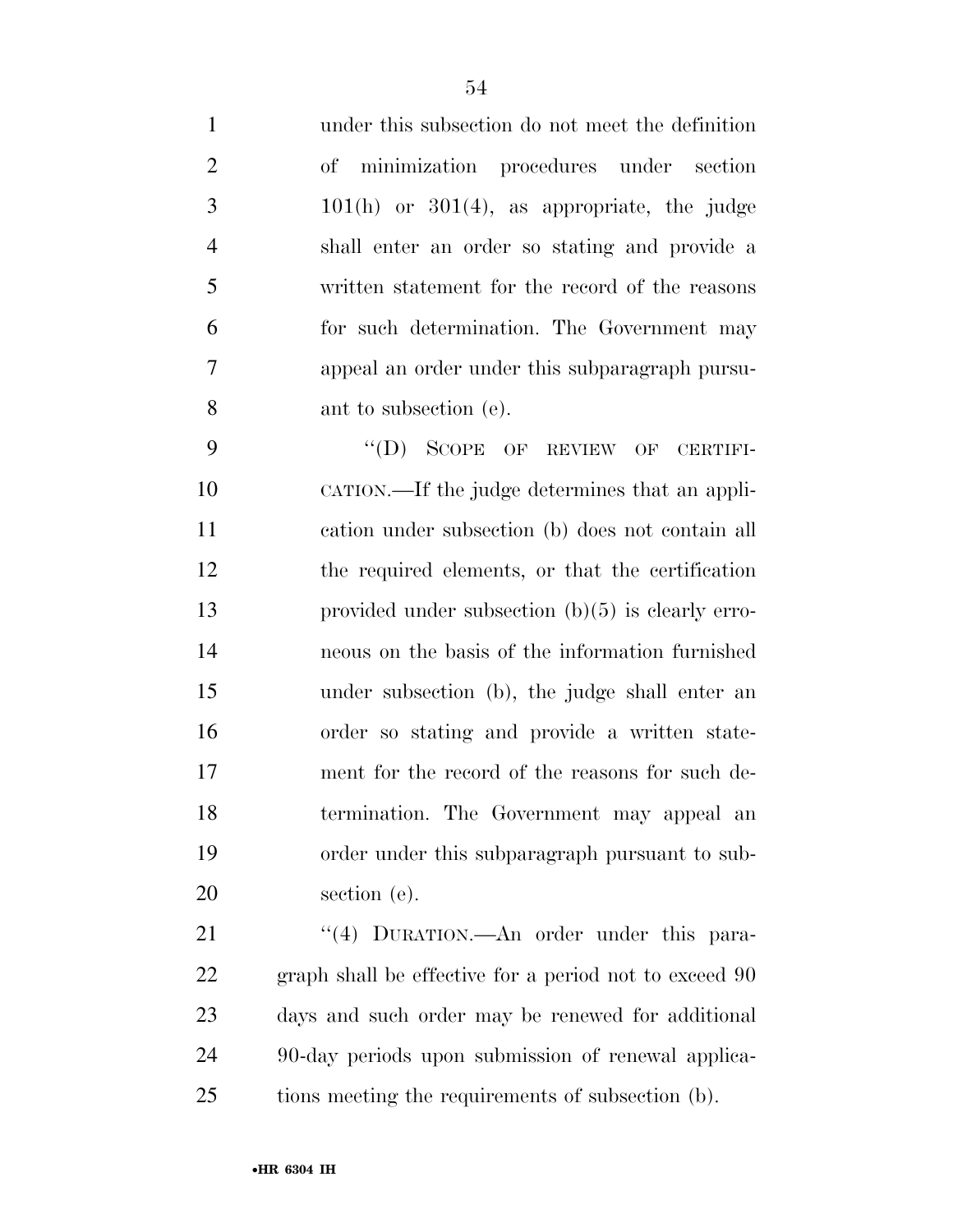1 ''(5) COMPLIANCE.—At or prior to the end of the period of time for which an order or extension is granted under this section, the judge may assess compliance with the minimization procedures re-5 ferred to in paragraph  $(1)(C)$  by reviewing the cir- cumstances under which information concerning United States persons was disseminated, provided that the judge may not inquire into the cir- cumstances relating to the conduct of the acquisi- tion. 11 "(d) EMERGENCY AUTHORIZATION.— 12 "(1) AUTHORITY FOR EMERGENCY AUTHORIZA-

 TION.—Notwithstanding any other provision of this section, if the Attorney General reasonably deter-mines that—

 $\langle A \rangle$  an emergency situation exists with re- spect to the acquisition of foreign intelligence information for which an order may be obtained under subsection (c) before an order under that subsection can, with due diligence, be obtained, and

22 "'(B) the factual basis for the issuance of an order under this section exists,

 the Attorney General may authorize the emergency acquisition if a judge having jurisdiction under sub-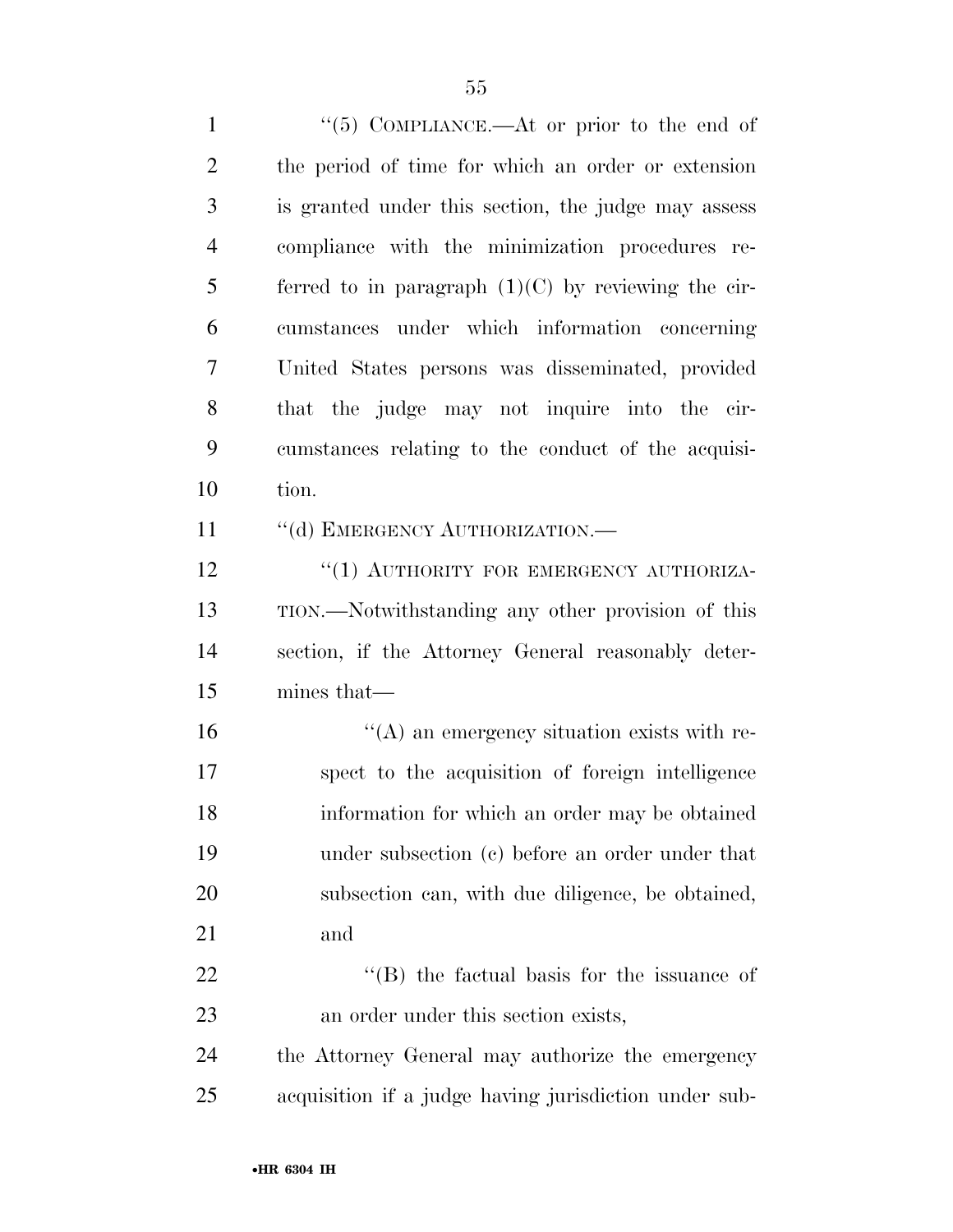| $\mathbf{1}$   | section $(a)(1)$ is informed by the Attorney General  |
|----------------|-------------------------------------------------------|
| $\overline{2}$ | or a designee of the Attorney General at the time of  |
| 3              | such authorization that the decision has been made    |
| $\overline{4}$ | to conduct such acquisition and if an application in  |
| 5              | accordance with this section is made to a judge of    |
| 6              | the Foreign Intelligence Surveillance Court as soon   |
| 7              | as practicable, but not more than 7 days after the    |
| 8              | Attorney General authorizes such acquisition.         |
| 9              | "(2) MINIMIZATION PROCEDURES.—If the At-              |
| 10             | torney General authorizes an emergency acquisition    |
| 11             | under paragraph (1), the Attorney General shall re-   |
| 12             | quire that the minimization procedures referred to in |
| 13             | subsection $(c)(1)(C)$ be followed.                   |
| 14             | "(3) TERMINATION OF EMERGENCY AUTHOR-                 |
| 15             | IZATION.—In the absence of an order under sub-        |
| 16             | section (c), an emergency acquisition under para-     |
| 17             | graph (1) shall terminate when the information        |
| 18             | sought is obtained, if the application for the order  |
| 19             | is denied, or after the expiration of 7 days from the |
| 20             | time of authorization by the Attorney General,        |
| 21             | whichever is earliest.                                |
| 22             | "(4) USE OF INFORMATION.—If an application            |
| 23             | submitted to the Court pursuant to paragraph (1) is   |

 denied, or in any other case where the acquisition is terminated and no order with respect to the target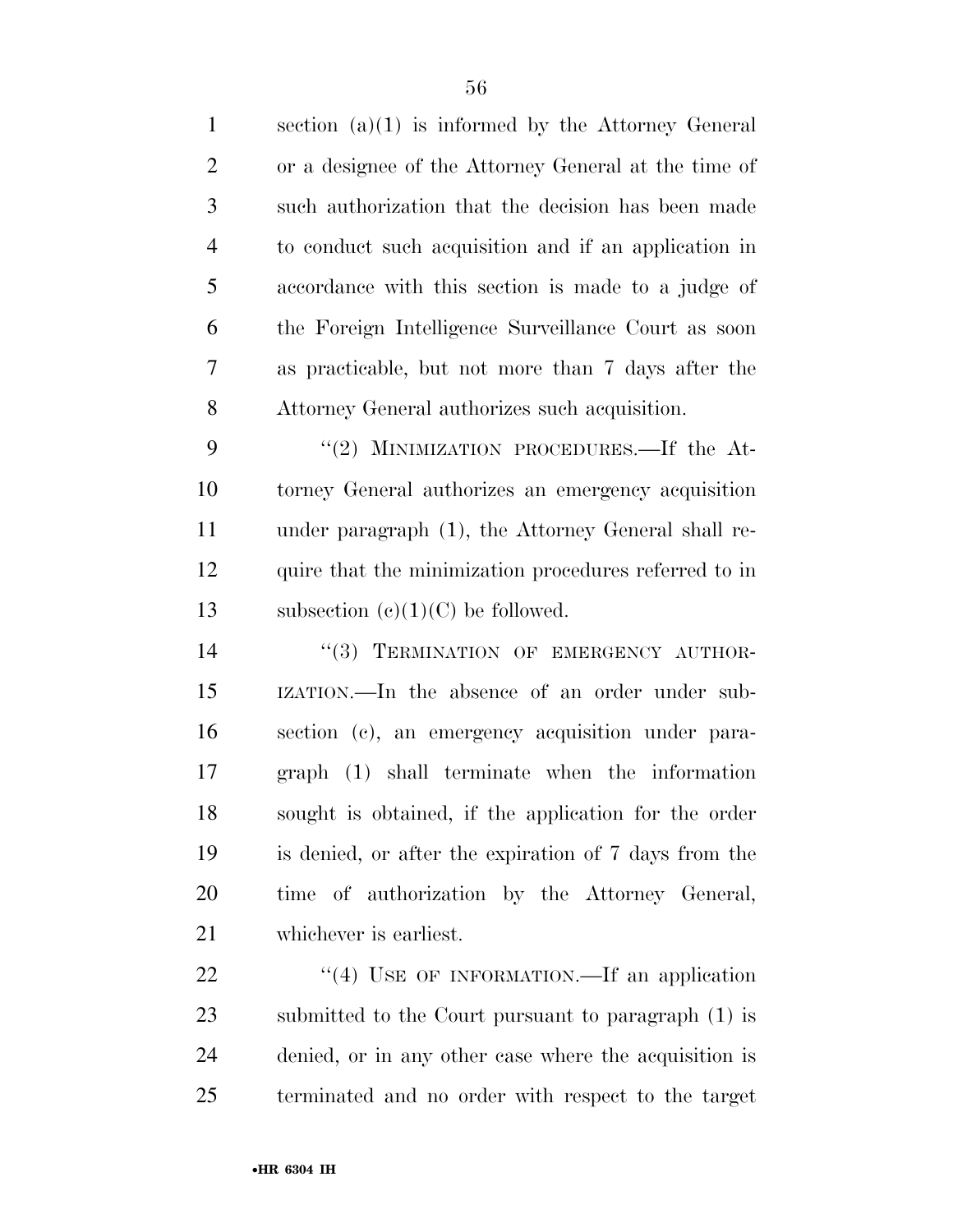of the acquisition is issued under subsection (c), no information obtained or evidence derived from such acquisition, except under circumstances in which the target of the acquisition is determined not to be a United States person, shall be received in evidence or otherwise disclosed in any trial, hearing, or other proceeding in or before any court, grand jury, de- partment, office, agency, regulatory body, legislative committee, or other authority of the United States, a State, or political subdivision thereof, and no in- formation concerning any United States person ac- quired from such acquisition shall subsequently be used or disclosed in any other manner by Federal of- ficers or employees without the consent of such per- son, except with the approval of the Attorney Gen- eral if the information indicates a threat of death or serious bodily harm to any person.

 $18 \t\t\t\t\t``(e)$  APPEAL.—

19 "(1) APPEAL TO THE COURT OF REVIEW.—The Government may file a petition with the Foreign In- telligence Surveillance Court of Review for review of an order issued pursuant to subsection (c). The Court of Review shall have jurisdiction to consider such petition and shall provide a written statement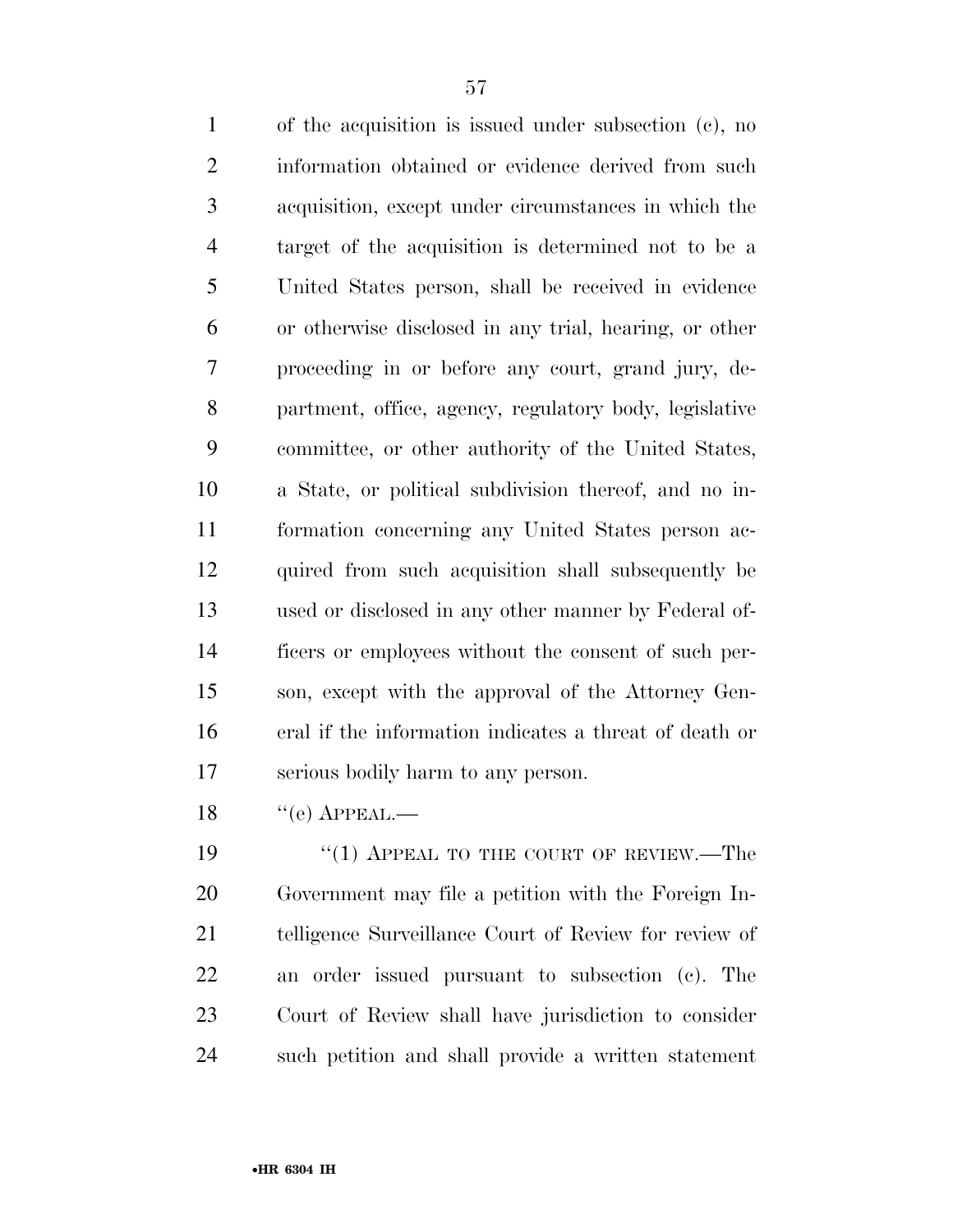for the record of the reasons for a decision under 2 this paragraph.

3 "(2) CERTIORARI TO THE SUPREME COURT.— The Government may file a petition for a writ of certiorari for review of a decision of the Court of Re- view issued under paragraph (1). The record for such review shall be transmitted under seal to the Supreme Court of the United States, which shall have jurisdiction to review such decision.''

 **''SEC. 705. JOINT APPLICATIONS AND CONCURRENT AU-THORIZATIONS.** 

12 "(a) JOINT APPLICATIONS AND ORDERS.—If an ac- quisition targeting a United States person under section 703 or 704 is proposed to be conducted both inside and outside the United States, a judge having jurisdiction 16 under section  $703(a)(1)$  or  $704(a)(1)$  may issue simulta- neously, upon the request of the Government in a joint application complying with the requirements of sections 703(b) and 704(b), orders under sections 703(c) and 704(c), as appropriate.

 ''(b) CONCURRENT AUTHORIZATION.—If an order authorizing electronic surveillance or physical search has been obtained under section 105 or 304, the Attorney General may authorize, for the effective period of that order, without an order under section 703 or 704, the tar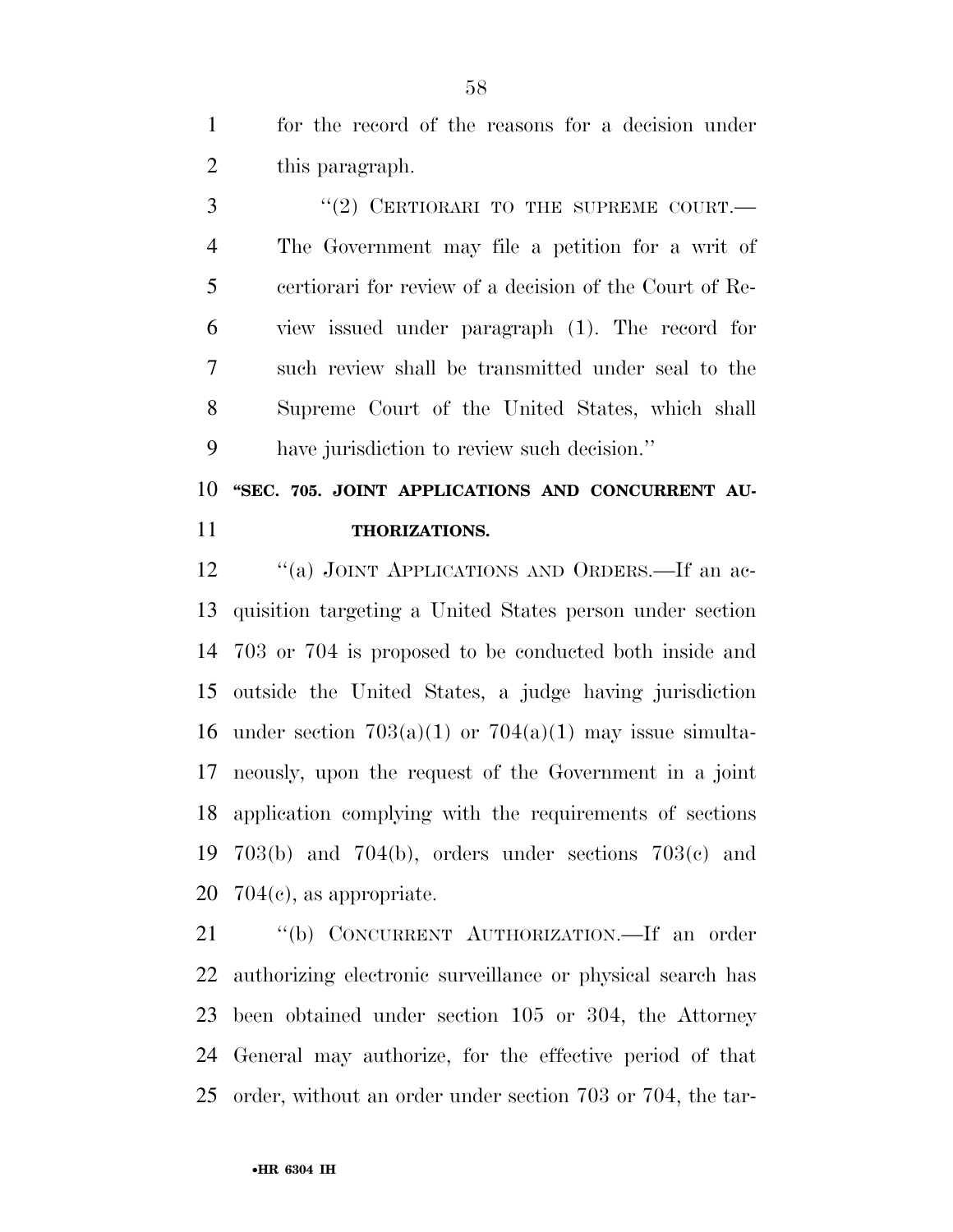geting of that United States person for the purpose of ac- quiring foreign intelligence information while such person is reasonably believed to be located outside the United States.

## **''SEC. 706. USE OF INFORMATION ACQUIRED UNDER TITLE VII.**

 ''(a) INFORMATION ACQUIRED UNDER SECTION 702.—Information acquired from an acquisition con- ducted under section 702 shall be deemed to be informa- tion acquired from an electronic surveillance pursuant to title I for purposes of section 106, except for the purposes of subsection (j) of such section.

 ''(b) INFORMATION ACQUIRED UNDER SECTION 703.—Information acquired from an acquisition con- ducted under section 703 shall be deemed to be informa- tion acquired from an electronic surveillance pursuant to title I for purposes of section 106.

## **''SEC. 707. CONGRESSIONAL OVERSIGHT.**

 ''(a) SEMIANNUAL REPORT.—Not less frequently than once every 6 months, the Attorney General shall fully inform, in a manner consistent with national security, the congressional intelligence committees and the Committees on the Judiciary of the Senate and the House of Rep- resentatives, consistent with the Rules of the House of Representatives, the Standing Rules of the Senate, and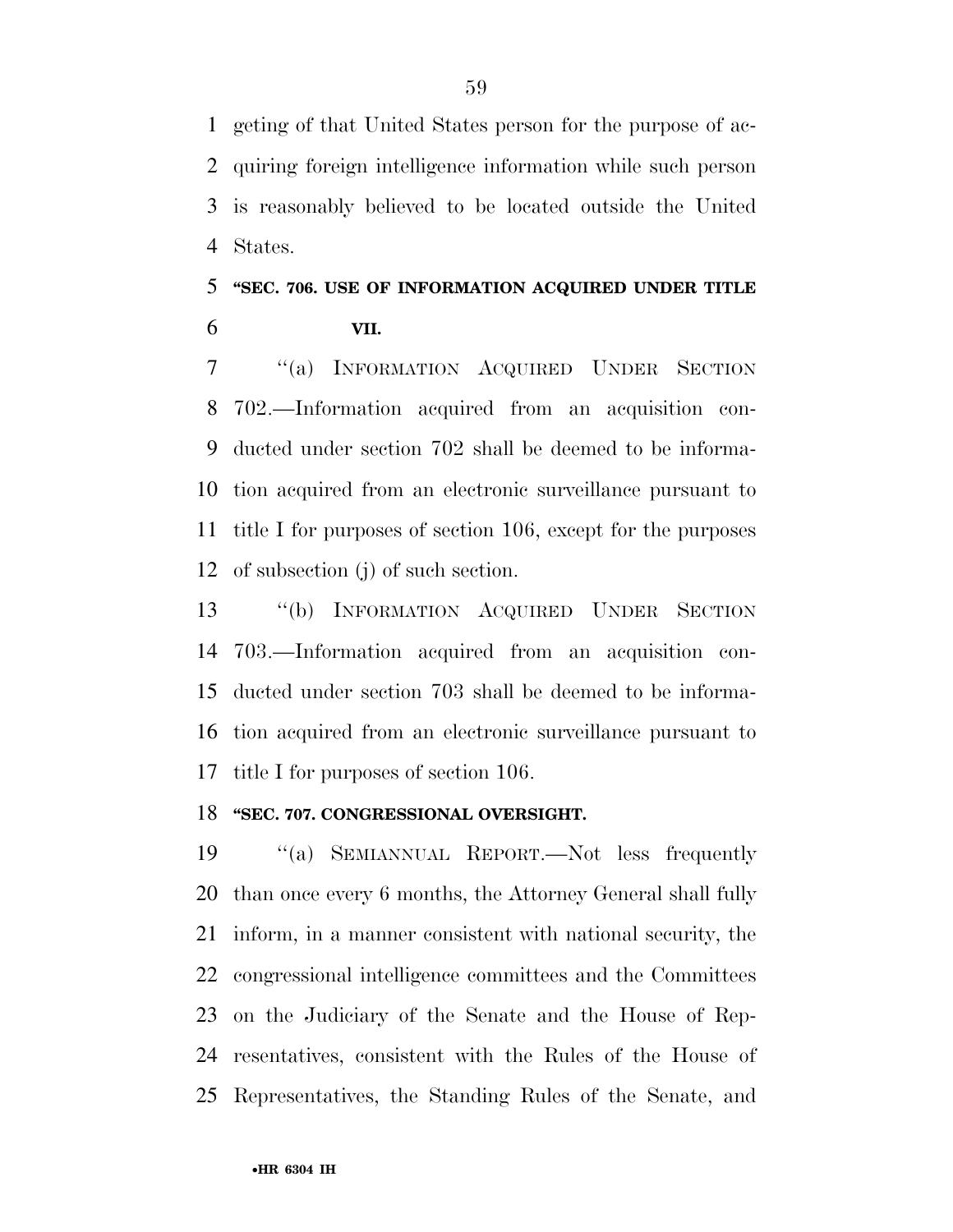| $\mathbf{1}$   | Senate Resolution 400 of the 94th Congress or any suc-  |
|----------------|---------------------------------------------------------|
| $\overline{2}$ | cessor Senate resolution, concerning the implementation |
| 3              | of this title.                                          |
| $\overline{4}$ | "(b) CONTENT.—Each report under subsection (a)          |
| 5              | shall include—                                          |
| 6              | $\degree$ (1) with respect to section 702—              |
| $\tau$         | $\lq\lq$ any certifications submitted in ac-            |
| 8              | cordance with section $702(g)$ during the report-       |
| 9              | ing period;                                             |
| 10             | $\lq\lq$ with respect to each determination             |
| 11             | under section $702(c)(2)$ , the reasons for exer-       |
| 12             | cising the authority under such section;                |
| 13             | $\cdot$ (C) any directives issued under section         |
| 14             | $702(h)$ during the reporting period;                   |
| 15             | $\lq\lq$ (D) a description of the judicial review       |
| 16             | during the reporting period of such certifi-            |
| 17             | cations and targeting and minimization proce-           |
| 18             | dures adopted in accordance with subsections            |
| 19             | (d) and (e) of section 702 and utilized with re-        |
| 20             | spect to an acquisition under such section, in-         |
| 21             | cluding a copy of an order or pleading in con-          |
| 22             | nection with such review that contains a signifi-       |
| 23             | cant legal interpretation of the provisions of          |
| 24             | section $702$ ;                                         |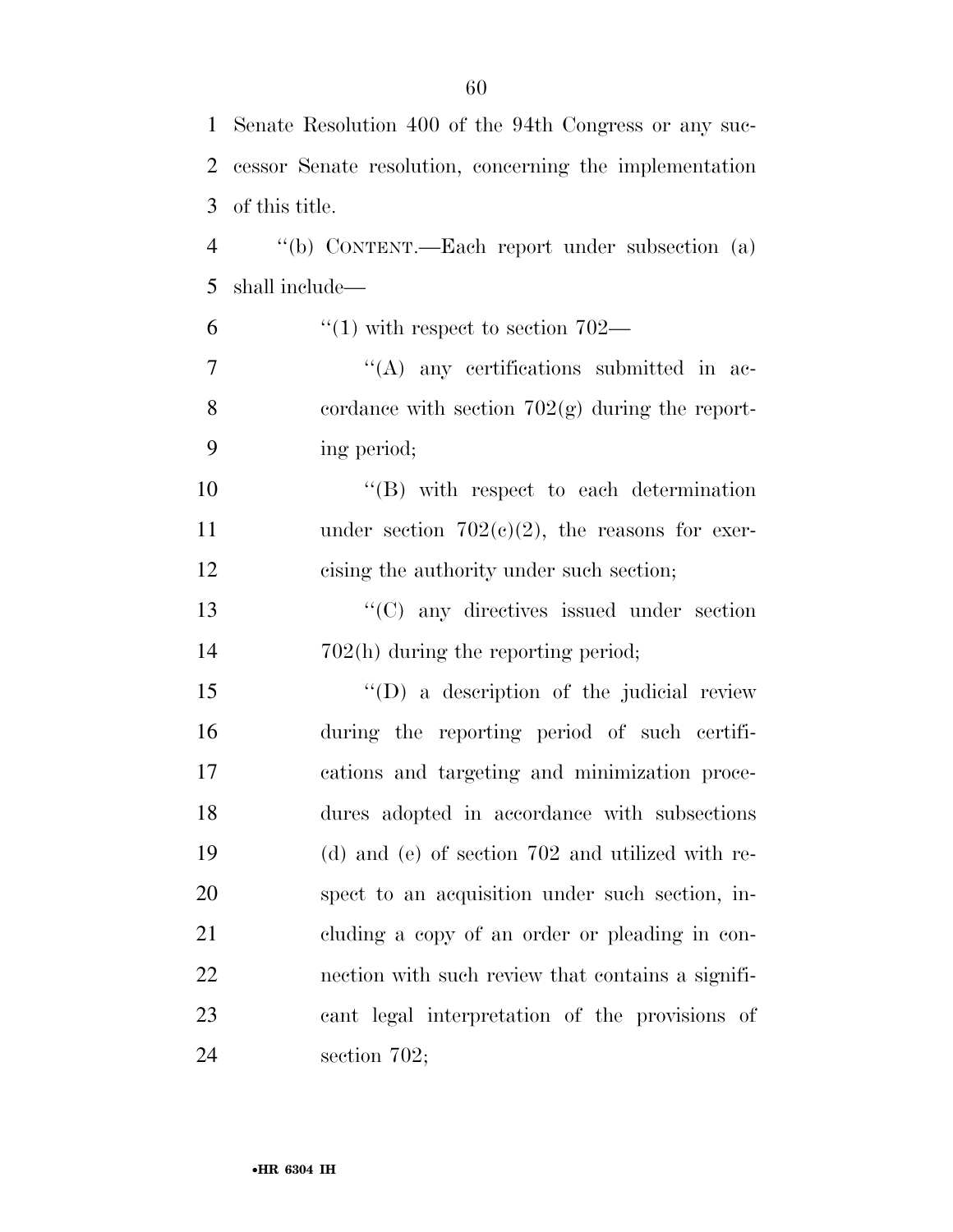| $\mathbf{1}$   | " $(E)$ any actions taken to challenge or en-       |
|----------------|-----------------------------------------------------|
| $\overline{2}$ | force a directive under paragraph $(4)$ or $(5)$ of |
| 3              | section $702(h);$                                   |
| $\overline{4}$ | $\lq\lq(F)$ any compliance reviews conducted by     |
| 5              | the Attorney General or the Director of Na-         |
| 6              | tional Intelligence of acquisitions authorized      |
| 7              | under section $702(a)$ ;                            |
| 8              | "(G) a description of any incidents of non-         |
| 9              | compliance—                                         |
| 10             | $\lq\lq$ (i) with a directive issued by the At-     |
| 11             | torney General and the Director of Na-              |
| 12             | tional Intelligence under section $702(h)$ ,        |
| 13             | including incidents of noncompliance by a           |
| 14             | specified person to whom the Attorney               |
| 15             | General and Director of National Intel-             |
| 16             | ligence issued a directive under section            |
| 17             | $702(h)$ ; and                                      |
| 18             | "(ii) by an element of the intelligence             |
| 19             | community with procedures and guidelines            |
| 20             | adopted in accordance with subsections              |
| 21             | $(d)$ , (e), and (f) of section 702; and            |
| 22             | $\rm{``(H)}$ any procedures implementing section    |
| 23             | 702;                                                |
| 24             | $"(2)$ with respect to section 703—                 |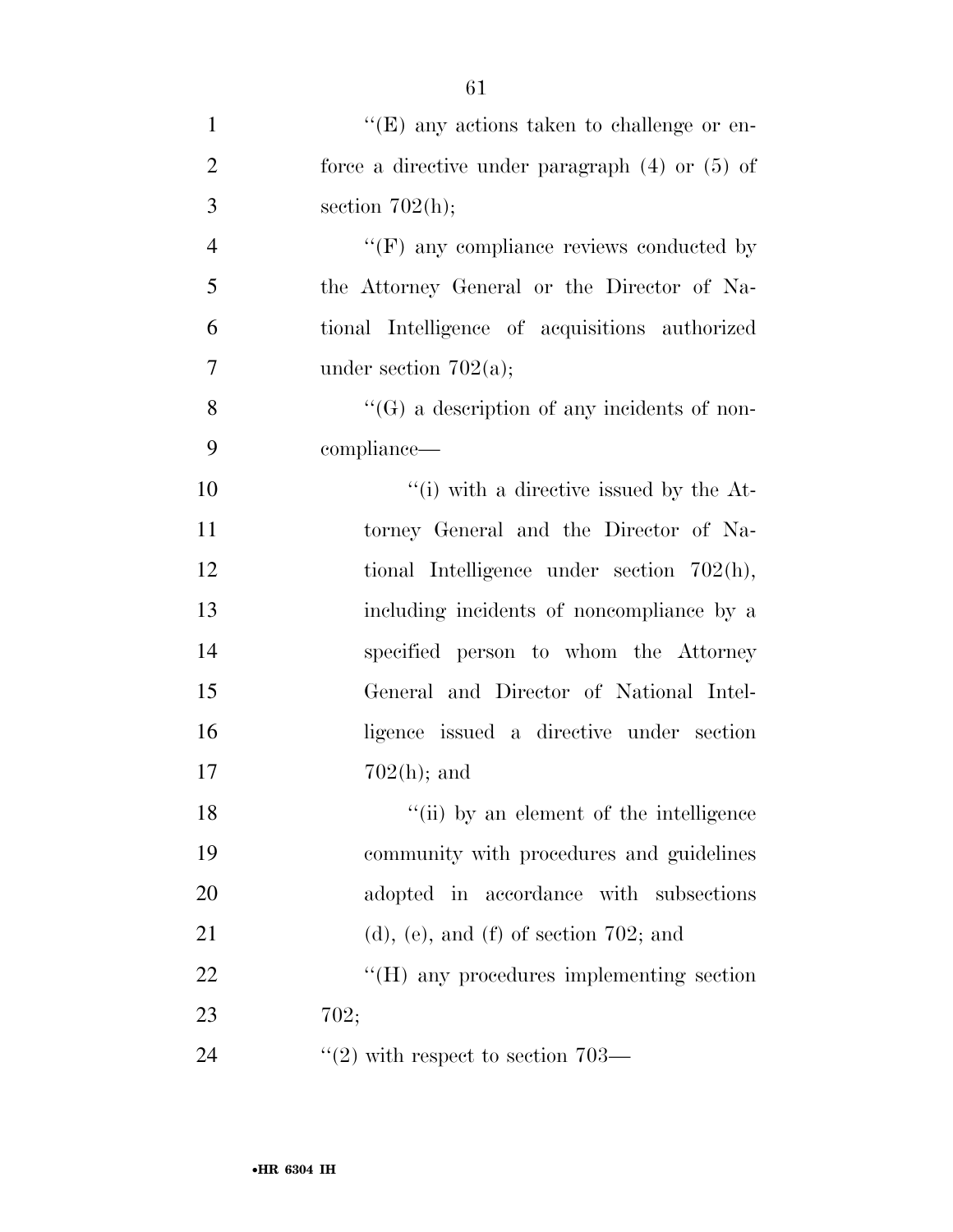| $\mathbf{1}$   | "(A) the total number of applications made     |
|----------------|------------------------------------------------|
| $\overline{2}$ | for orders under section $703(b)$ ;            |
| 3              | $\lq\lq (B)$ the total number of such orders—  |
| $\overline{4}$ | $``(i)$ granted;                               |
| 5              | "(ii) modified; and                            |
| 6              | $``(iii)$ denied; and                          |
| 7              | "(C) the total number of emergency acqui-      |
| 8              | sitions authorized by the Attorney General     |
| 9              | under section $703(d)$ and the total number of |
| 10             | subsequent orders approving or denying such    |
| 11             | acquisitions; and                              |
| 12             | $\cdot\cdot$ (3) with respect to section 704—  |
| 13             | $\lq\lq$ the total number of applications made |
| 14             | for orders under section $704(b)$ ;            |
| 15             | "(B) the total number of such orders—          |
| 16             | $``(i)$ granted;                               |
| 17             | "(ii) modified; and                            |
| 18             | $``(iii)$ denied; and                          |
| 19             | "(C) the total number of emergency acqui-      |
| 20             | sitions authorized by the Attorney General     |
| 21             | under section $704(d)$ and the total number of |
| 22             | subsequent orders approving or denying such    |
| 23             | applications.                                  |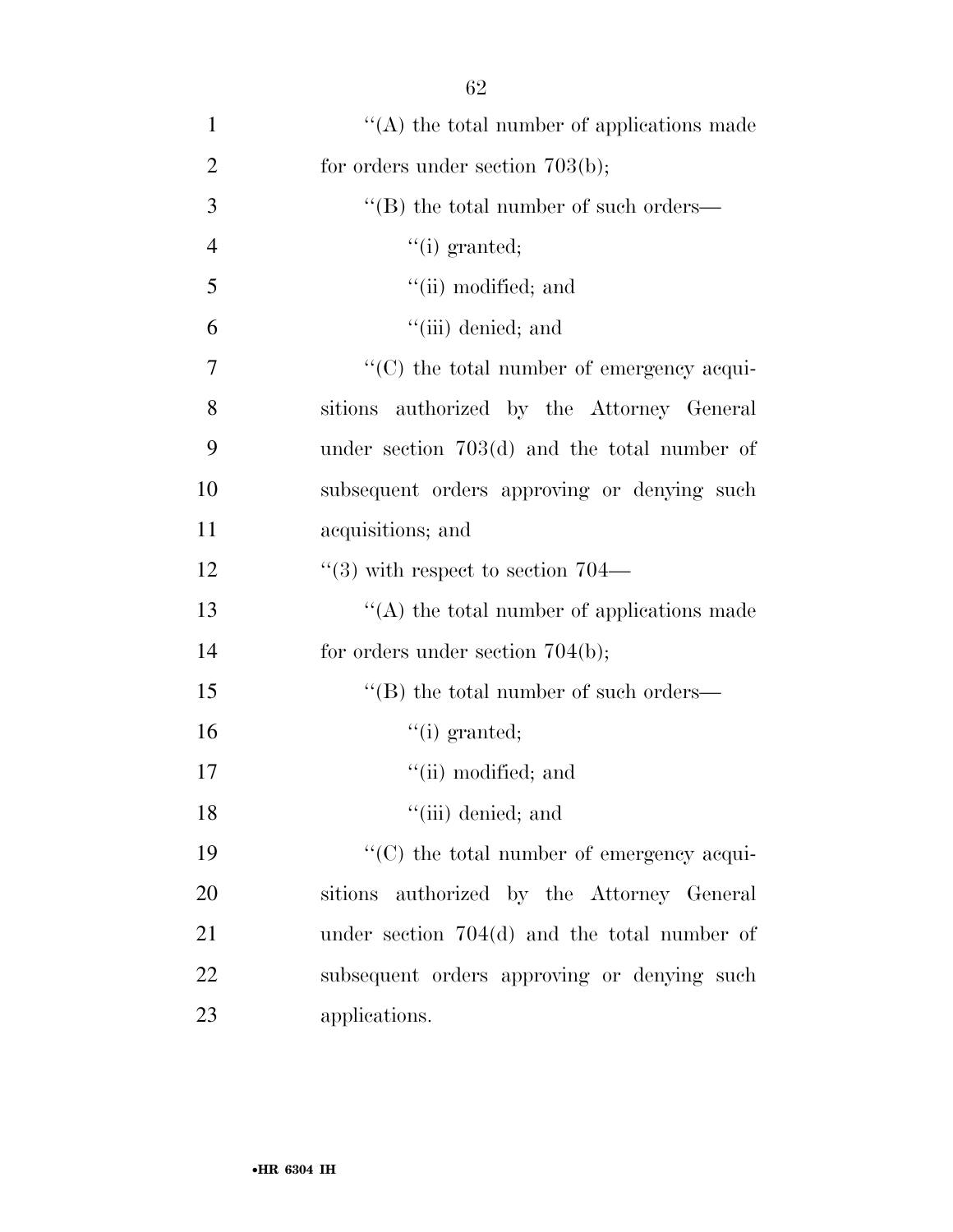1 **''SEC. 708. SAVINGS PROVISION.** 

| $\overline{2}$ | "Nothing in this title shall be construed to limit the                                                                                                                                                                                                                                                                                                                                                                                                                                                                                                                     |
|----------------|----------------------------------------------------------------------------------------------------------------------------------------------------------------------------------------------------------------------------------------------------------------------------------------------------------------------------------------------------------------------------------------------------------------------------------------------------------------------------------------------------------------------------------------------------------------------------|
| 3              | authority of the Government to seek an order or author-                                                                                                                                                                                                                                                                                                                                                                                                                                                                                                                    |
| $\overline{4}$ | ization under, or otherwise engage in any activity that is                                                                                                                                                                                                                                                                                                                                                                                                                                                                                                                 |
| 5              | authorized under, any other title of this Act.".                                                                                                                                                                                                                                                                                                                                                                                                                                                                                                                           |
| 6              | (b) TABLE OF CONTENTS.—The table of contents in                                                                                                                                                                                                                                                                                                                                                                                                                                                                                                                            |
| 7              | the first section of the Foreign Intelligence Surveillance                                                                                                                                                                                                                                                                                                                                                                                                                                                                                                                 |
| 8              | Act of 1978 (50 U.S.C. 1801 et seq.) is amended—                                                                                                                                                                                                                                                                                                                                                                                                                                                                                                                           |
| 9              | $(1)$ by striking the item relating to title VII;                                                                                                                                                                                                                                                                                                                                                                                                                                                                                                                          |
| 10             | $(2)$ by striking the item relating to section 701;                                                                                                                                                                                                                                                                                                                                                                                                                                                                                                                        |
| 11             | and                                                                                                                                                                                                                                                                                                                                                                                                                                                                                                                                                                        |
| 12             | (3) by adding at the end the following:                                                                                                                                                                                                                                                                                                                                                                                                                                                                                                                                    |
|                | "TITLE VII—ADDITIONAL PROCEDURES REGARDING CERTAIN<br>PERSONS OUTSIDE THE UNITED STATES                                                                                                                                                                                                                                                                                                                                                                                                                                                                                    |
|                | "Sec. 701. Definitions.<br>"Sec. 702. Procedures for targeting certain persons outside the United States<br>other than United States persons.<br>"Sec. 703. Certain acquisitions inside the United States targeting United<br>States persons outside the United States.<br>"Sec. 704. Other acquisitions targeting United States persons outside the<br>United States.<br>"Sec. 705. Joint applications and concurrent authorizations.<br>"Sec. 706. Use of information acquired under title VII.<br>"Sec. 707. Congressional oversight.<br>"Sec. 708. Savings provision." |
| 13             | (c) TECHNICAL AND CONFORMING AMENDMENTS.                                                                                                                                                                                                                                                                                                                                                                                                                                                                                                                                   |
| 14             | (1) TITLE 18, UNITED STATES CODE.—Section                                                                                                                                                                                                                                                                                                                                                                                                                                                                                                                                  |
| 15             | $2511(2)(a)(ii)(A)$ of title 18, United States Code, is                                                                                                                                                                                                                                                                                                                                                                                                                                                                                                                    |
| 16             | amended by inserting "or a court order pursuant to                                                                                                                                                                                                                                                                                                                                                                                                                                                                                                                         |
| 17             | section 704 of the Foreign Intelligence Surveillance                                                                                                                                                                                                                                                                                                                                                                                                                                                                                                                       |
| 18             | Act of 1978" after "assistance".                                                                                                                                                                                                                                                                                                                                                                                                                                                                                                                                           |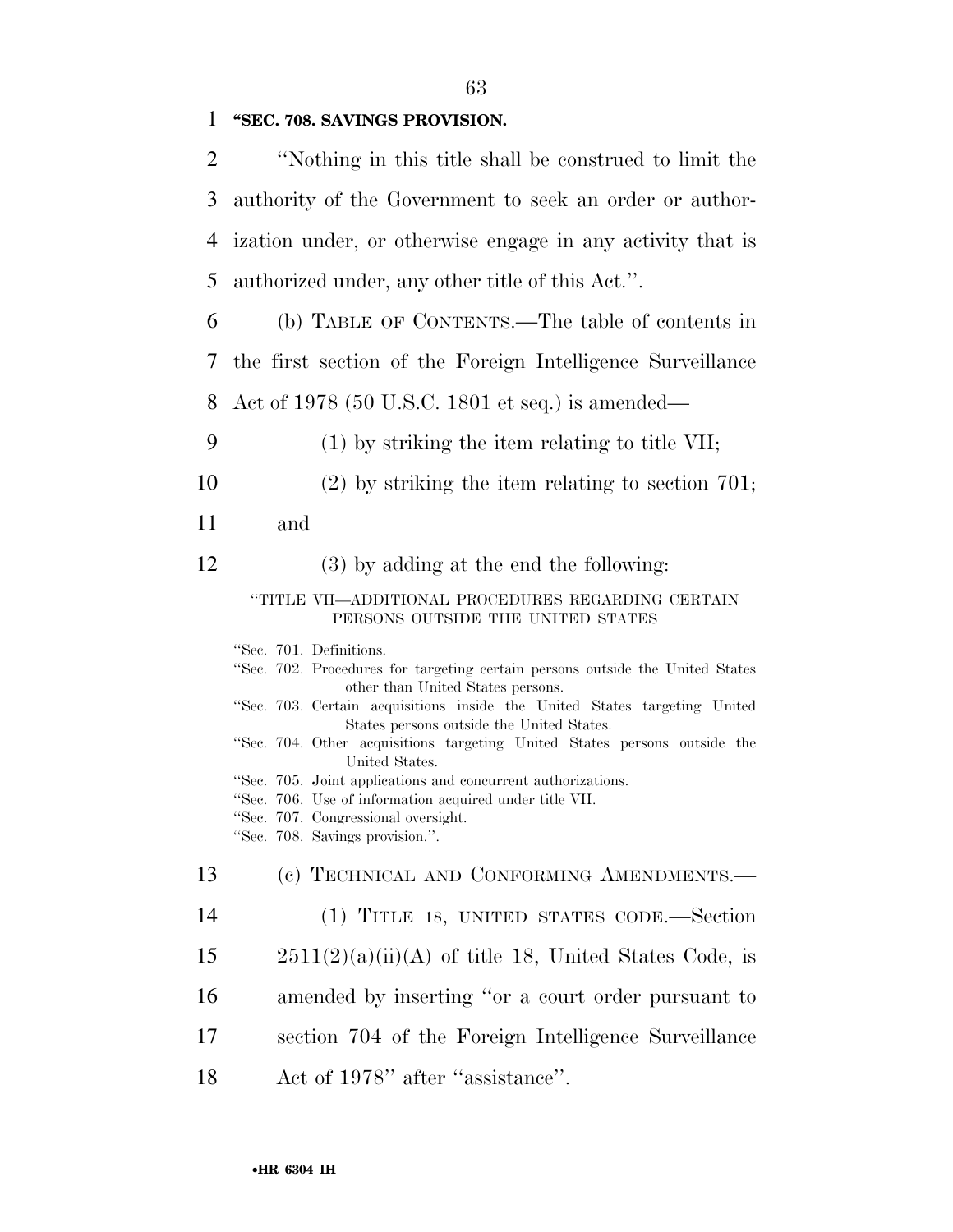| $\mathbf{1}$   | (2) FOREIGN INTELLIGENCE SURVEILLANCE                             |
|----------------|-------------------------------------------------------------------|
| $\overline{2}$ | ACT OF 1978.—Section $601(a)(1)$ of the Foreign In-               |
| 3              | telligence Surveillance Act of 1978 (50 U.S.C.                    |
| $\overline{4}$ | $1871(a)(1)$ is amended—                                          |
| 5              | $(A)$ in subparagraph $(C)$ , by striking                         |
| 6              | "and"; and                                                        |
| 7              | (B) by adding at the end the following new                        |
| 8              | subparagraphs:                                                    |
| 9              | "(E) acquisitions under section 703; and                          |
| 10             | "(F) acquisitions under section $704$ ;".                         |
| 11             | SEC. 102. STATEMENT OF EXCLUSIVE MEANS BY WHICH                   |
| 12             | ELECTRONIC SURVEILLANCE AND INTERCEP-                             |
|                |                                                                   |
| 13             | TION OF CERTAIN COMMUNICATIONS MAY BE                             |
| 14             | <b>CONDUCTED.</b>                                                 |
| 15             | (a) STATEMENT OF EXCLUSIVE MEANS.—Title I of                      |
| 16             | the Foreign Intelligence Surveillance Act of 1978 (50             |
|                | 17 U.S.C. 1801 et seq.) is amended by adding at the end           |
|                | 18 the following new section:                                     |
| 19             | "STATEMENT OF EXCLUSIVE MEANS BY WHICH ELEC-                      |
| 20             | TRONIC SURVEILLANCE AND INTERCEPTION OF CER-                      |
| 21             | TAIN COMMUNICATIONS MAY BE CONDUCTED                              |
| 22             | "SEC. 112. (a) Except as provided in subsection $(b)$ ,           |
| 23             | the procedures of chapters $119$ , $121$ , and $206$ of title 18, |
| 24             | United States Code, and this Act shall be the exclusive           |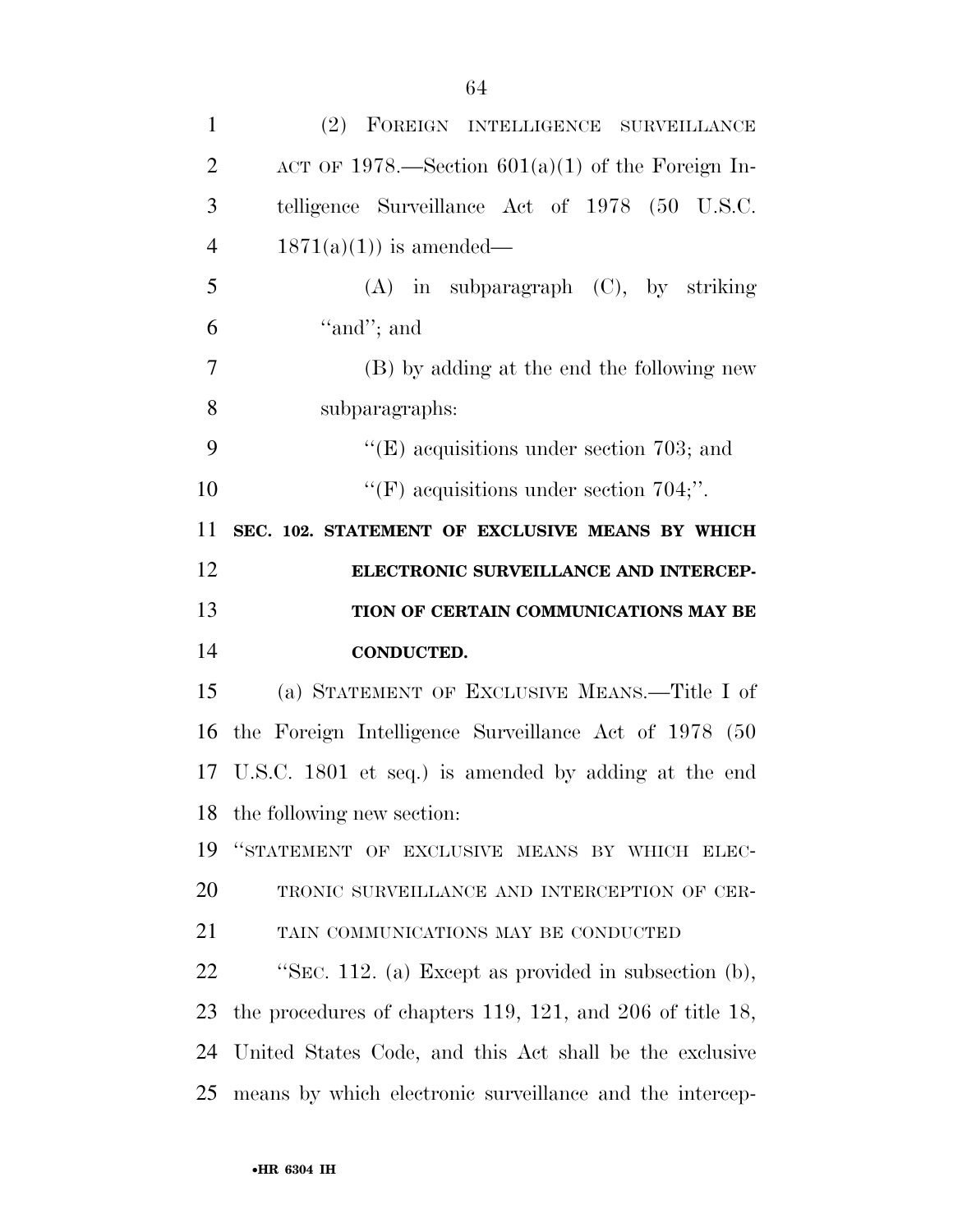tion of domestic wire, oral, or electronic communications may be conducted.

 ''(b) Only an express statutory authorization for elec- tronic surveillance or the interception of domestic wire, oral, or electronic communications, other than as an amendment to this Act or chapters 119, 121, or 206 of title 18, United States Code, shall constitute an additional exclusive means for the purpose of subsection (a).''.

 (b) OFFENSE.—Section 109(a) of the Foreign Intel- ligence Surveillance Act of 1978 (50 U.S.C. 1809(a)) is amended by striking ''authorized by statute'' each place it appears and inserting ''authorized by this Act, chapter 119, 121, or 206 of title 18, United States Code, or any express statutory authorization that is an additional exclu- sive means for conducting electronic surveillance under section 112.''; and

(c) CONFORMING AMENDMENTS.—

 (1) TITLE 18, UNITED STATES CODE.—Section 2511(2)(a) of title 18, United States Code, is amended by adding at the end the following:

 $\frac{1}{1}$  The a certification under subpara-22 graph  $(ii)(B)$  for assistance to obtain for- eign intelligence information is based on statutory authority, the certification shall identify the specific statutory provision and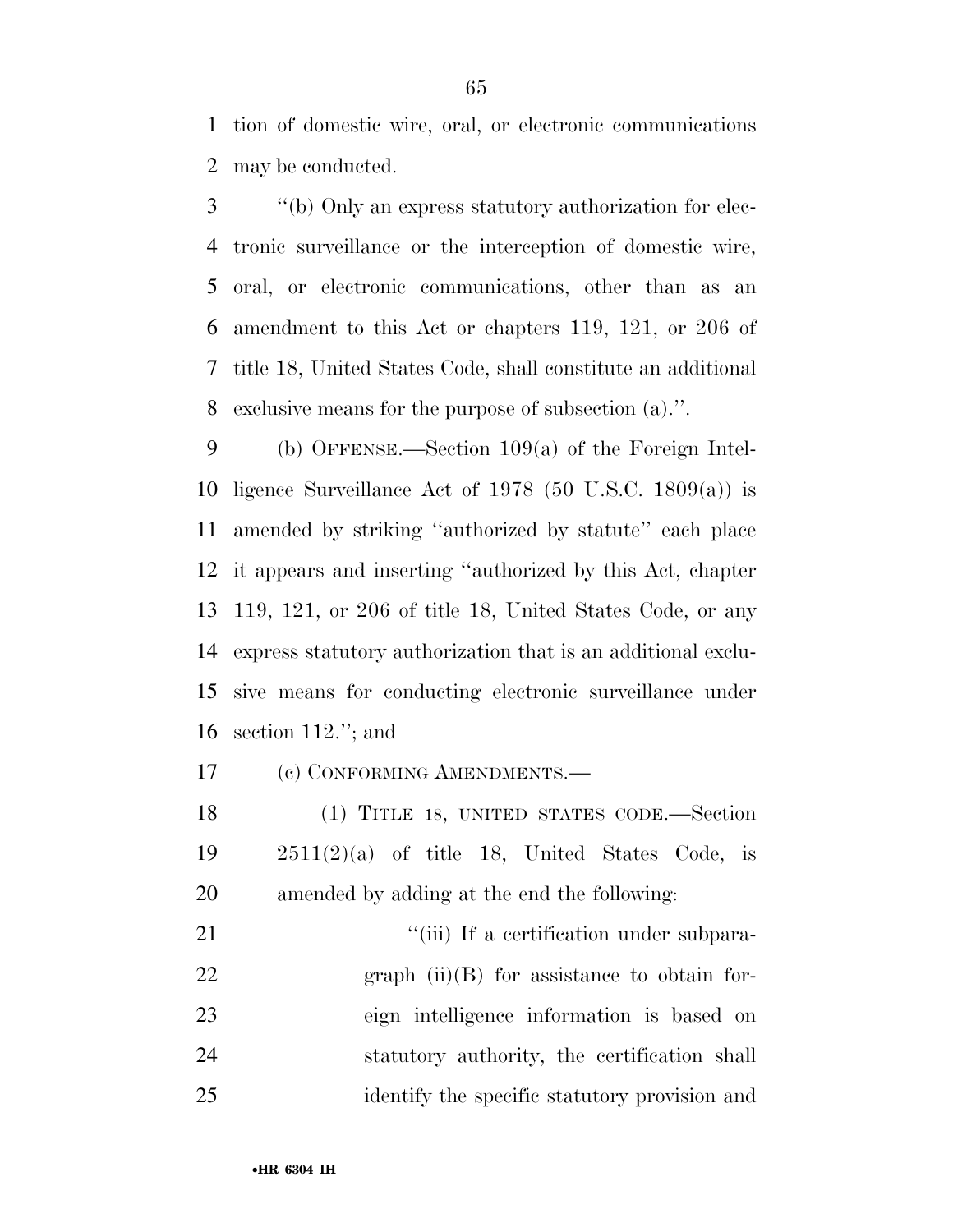| $\mathbf{1}$   | shall certify that the statutory require-                                                                                                  |
|----------------|--------------------------------------------------------------------------------------------------------------------------------------------|
| $\overline{2}$ | ments have been met."; and                                                                                                                 |
| 3              | (2) TABLE OF CONTENTS.—The table of con-                                                                                                   |
| $\overline{4}$ | tents in the first section of the Foreign Intelligence                                                                                     |
| 5              | Surveillance Act of 1978 (50 U.S.C. 1801 et seq.)                                                                                          |
| 6              | is amended by inserting after the item relating to                                                                                         |
| 7              | section 111, the following new item:                                                                                                       |
|                | "Sec. 112. Statement of exclusive means by which electronic surveillance and<br>interception of certain communications may be conducted.". |
| 8              | SEC. 103. SUBMITTAL TO CONGRESS OF CERTAIN COURT                                                                                           |
| 9              | <b>ORDERS</b><br><b>UNDER</b><br><b>THE</b><br><b>INTEL-</b><br><b>FOREIGN</b>                                                             |
| 10             | LIGENCE SURVEILLANCE ACT OF 1978.                                                                                                          |
| 11             | (a) INCLUSION OF CERTAIN ORDERS IN SEMIANNUAL                                                                                              |
| 12             | REPORTS OF ATTORNEY GENERAL.—Subsection $(a)(5)$ of                                                                                        |
| 13             | section 601 of the Foreign Intelligence Surveillance Act                                                                                   |
| 14             | of $1978$ (50 U.S.C. 1871) is amended by striking "(not                                                                                    |
| 15             | including orders)" and inserting ", orders,".                                                                                              |
| 16             | (b) REPORTS BY ATTORNEY GENERAL ON CERTAIN                                                                                                 |
|                | 17 OTHER ORDERS.—Such section 601 is further amended                                                                                       |
| 18             | by adding at the end the following:                                                                                                        |
| 19             | "(c) SUBMISSIONS TO CONGRESS.—The Attorney                                                                                                 |
| 20             | General shall submit to the committees of Congress re-                                                                                     |
| 21             | ferred to in subsection $(a)$ —                                                                                                            |
| 22             | $\lq(1)$ a copy of any decision, order, or opinion                                                                                         |
| 23             | issued by the Foreign Intelligence Surveillance Court                                                                                      |
| 24             | or the Foreign Intelligence Surveillance Court of Re-                                                                                      |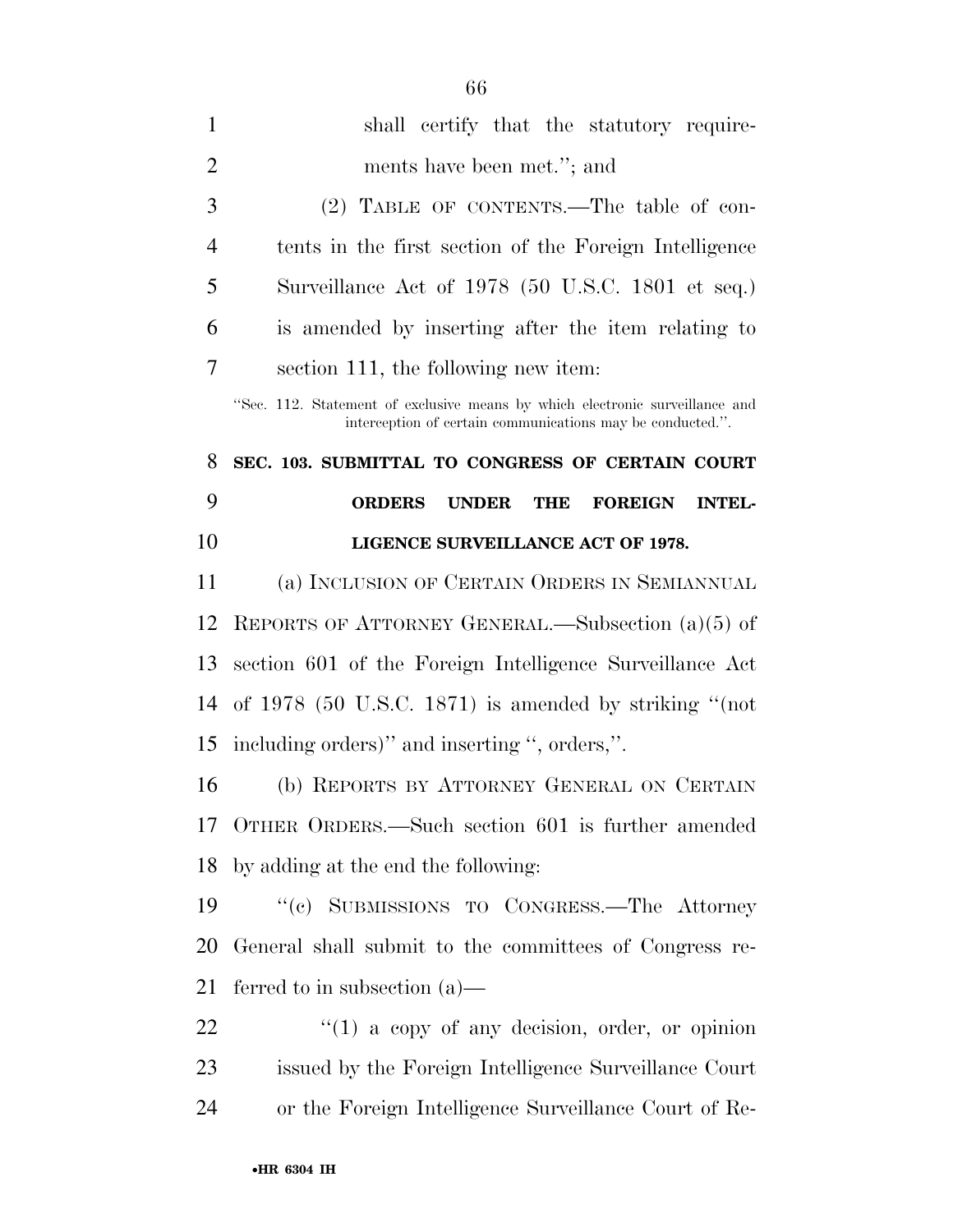view that includes significant construction or inter- pretation of any provision of this Act, and any pleadings, applications, or memoranda of law associ- ated with such decision, order, or opinion, not later than 45 days after such decision, order, or opinion is issued; and

 ''(2) a copy of each such decision, order, or opinion, and any pleadings, applications, or memo- randa of law associated with such decision, order, or opinion, that was issued during the 5-year period ending on the date of the enactment of the FISA Amendments Act of 2008 and not previously sub-mitted in a report under subsection (a).

 ''(d) PROTECTION OF NATIONAL SECURITY.—The Attorney General, in consultation with the Director of Na- tional Intelligence, may authorize redactions of materials described in subsection (c) that are provided to the com- mittees of Congress referred to in subsection (a), if such redactions are necessary to protect the national security of the United States and are limited to sensitive sources and methods information or the identities of targets.''.

 (c) DEFINITIONS.—Such section 601, as amended by subsections (a) and (b), is further amended by adding at the end the following:

25 "(e) DEFINITIONS.—In this section: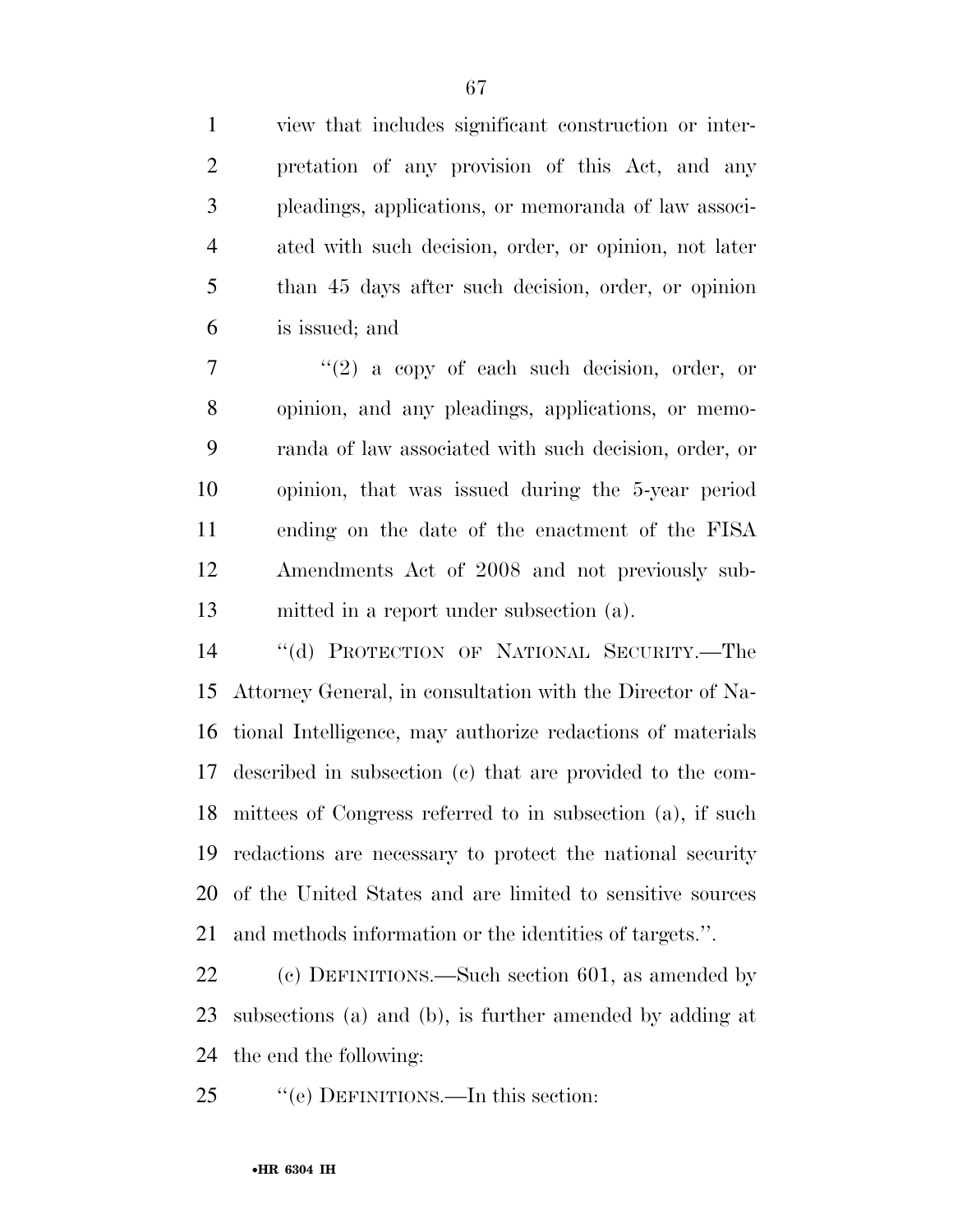| $\mathbf{1}$   | $``(1)$ FOREIGN INTELLIGENCE SURVEILLANCE              |
|----------------|--------------------------------------------------------|
| $\overline{2}$ | COURT.—The term 'Foreign Intelligence Surveillance     |
| 3              | Court' means the court established under section       |
| $\overline{4}$ | $103(a)$ .                                             |
| 5              | $``(2)$ FOREIGN INTELLIGENCE SURVEILLANCE              |
| 6              | COURT OF REVIEW.—The term 'Foreign Intelligence        |
| 7              | Surveillance Court of Review' means the court estab-   |
| 8              | lished under section $103(b)$ .".                      |
| 9              | SEC. 104. APPLICATIONS FOR COURT ORDERS.               |
| 10             | Section 104 of the Foreign Intelligence Surveillance   |
| 11             | Act of 1978 (50 U.S.C. 1804) is amended—               |
| 12             | $(1)$ in subsection $(a)$ —                            |
| 13             | (A) by striking paragraphs $(2)$ and $(11)$ ;          |
| 14             | by redesignating paragraphs<br>(3)<br>(B)              |
| 15             | through $(10)$ as paragraphs $(2)$ through $(9)$ , re- |
| 16             | spectively;                                            |
| 17             | $(C)$ in paragraph $(5)$ , as redesignated by          |
| 18             | subparagraph (B) of this paragraph, by striking        |
| 19             | "detailed";                                            |
| 20             | $(D)$ in paragraph $(6)$ , as redesignated by          |
| 21             | subparagraph (B) of this paragraph, in the             |
| 22             | matter preceding subparagraph $(A)$ —                  |
| 23             | (i) by striking "Affairs or" and insert-               |
| 24             | ing "Affairs,"; and                                    |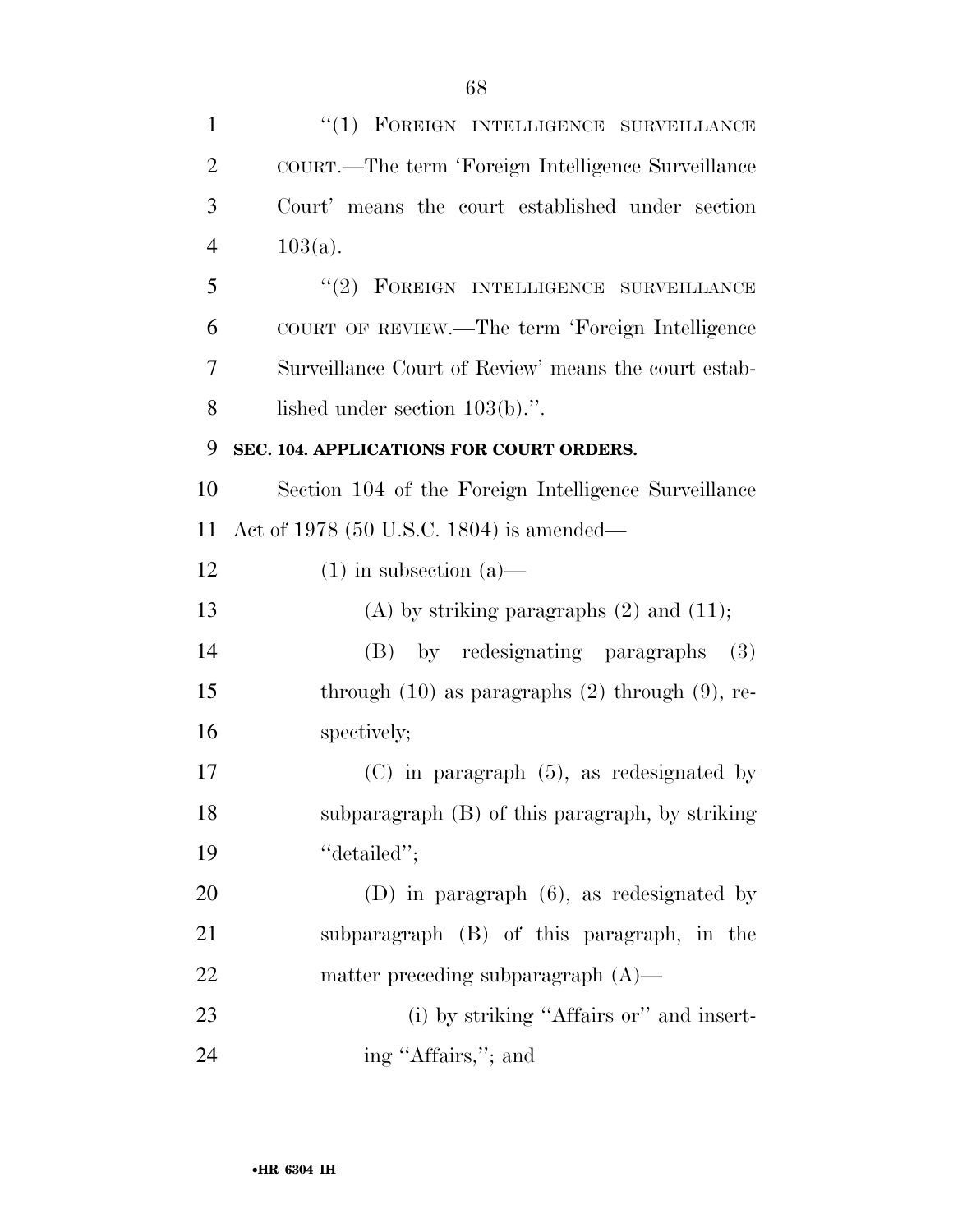| $\mathbf{1}$   | (ii) by striking "Senate—" and insert-                   |
|----------------|----------------------------------------------------------|
| $\overline{2}$ | ing "Senate, or the Deputy Director of the               |
| $\mathfrak{Z}$ | Federal Bureau of Investigation, if des-                 |
| $\overline{4}$ | ignated by the President as a certifying of-             |
| 5              | $\text{ficial} \rightarrow$                              |
| 6              | $(E)$ in paragraph $(7)$ , as redesignated by            |
| $\overline{7}$ | subparagraph (B) of this paragraph, by striking          |
| 8              | "statement of" and inserting "summary state-             |
| 9              | ment of";                                                |
| 10             | $(F)$ in paragraph $(8)$ , as redesignated by            |
| 11             | subparagraph (B) of this paragraph, by adding            |
| 12             | "and" at the end; and                                    |
| 13             | $(G)$ in paragraph $(9)$ , as redesignated by            |
| 14             | subparagraph (B) of this paragraph, by striking          |
| 15             | "; and" and inserting a period;                          |
| 16             | $(2)$ by striking subsection $(b)$ ;                     |
| $17\,$         | $(3)$ by redesignating subsections $(e)$ through $(e)$   |
| 18             | as subsections (b) through (d), respectively; and        |
| 19             | $(4)$ in paragraph $(1)(A)$ of subsection $(d)$ , as re- |
| <b>20</b>      | designated by paragraph (3) of this subsection, by       |
| 21             | striking "or the Director of National Intelligence"      |
| 22             | and inserting "the Director of National Intelligence,    |
| 23             | or the Director of the Central Intelligence Agency".     |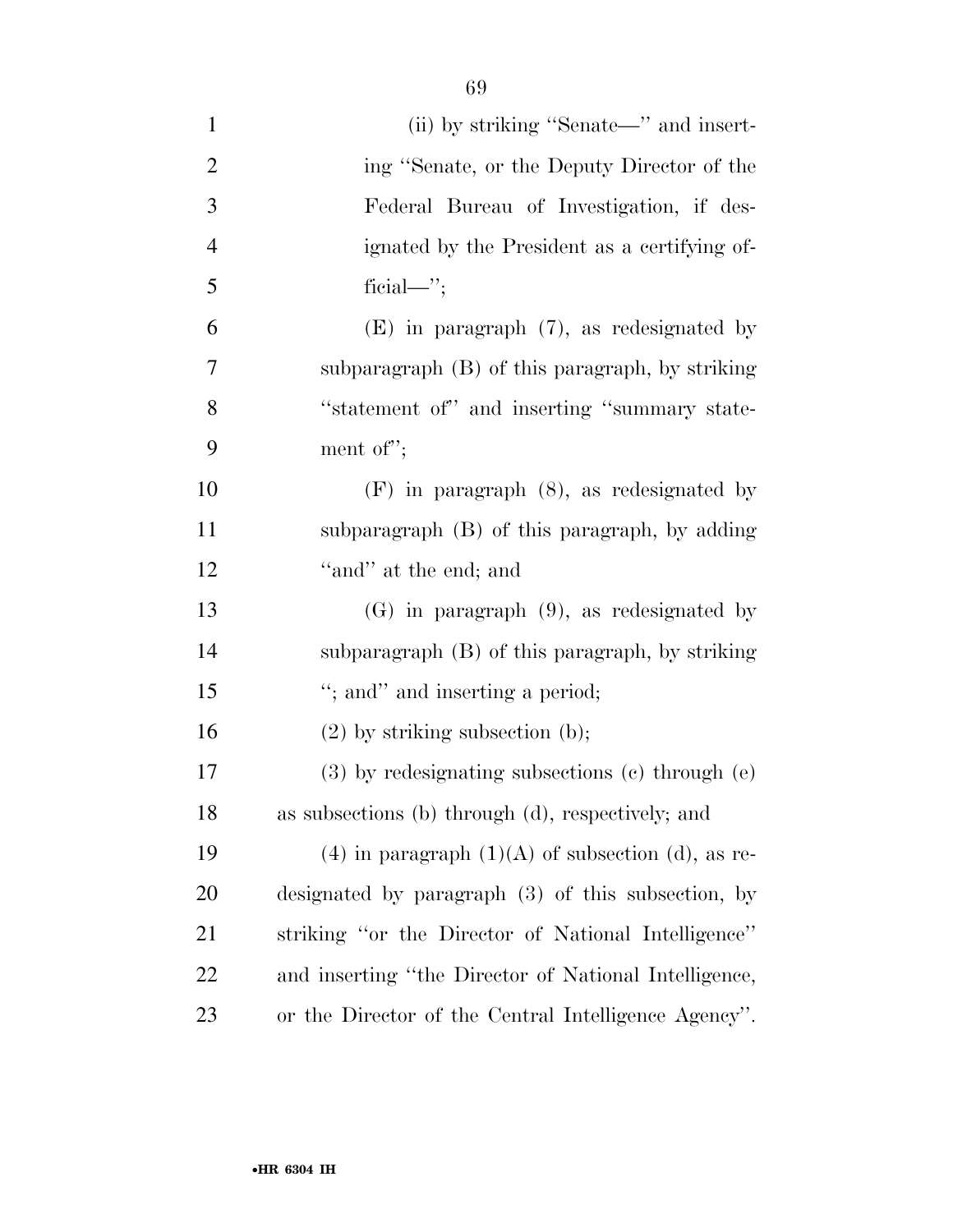**SEC. 105. ISSUANCE OF AN ORDER.**  (a) IN GENERAL.—Section 105 of the Foreign Intel- ligence Surveillance Act of 1978 (50 U.S.C. 1805) is amended— 5 (1) in subsection (a)— 6 (A) by striking paragraph  $(1)$ ; and (B) by redesignating paragraphs (2) through (5) as paragraphs (1) through (4), re- spectively; 10 (2) in subsection (b), by striking  $(2)$  and 11 inserting  $"({\rm a})(2)"$ ; 12 (3) in subsection  $(e)(1)$ — (A) in subparagraph (D), by adding ''and'' at the end; (B) in subparagraph (E), by striking ''; and'' and inserting a period; and 17 (C) by striking subparagraph (F); 18 (4) by striking subsection (d); (5) by redesignating subsections (e) through (i) as subsections (d) through (h), respectively; (6) by amending subsection (e), as redesignated by paragraph (5) of this section, to read as follows: 23 "(e)(1) Notwithstanding any other provision of this title, the Attorney General may authorize the emergency employment of electronic surveillance if the Attorney Gen-eral—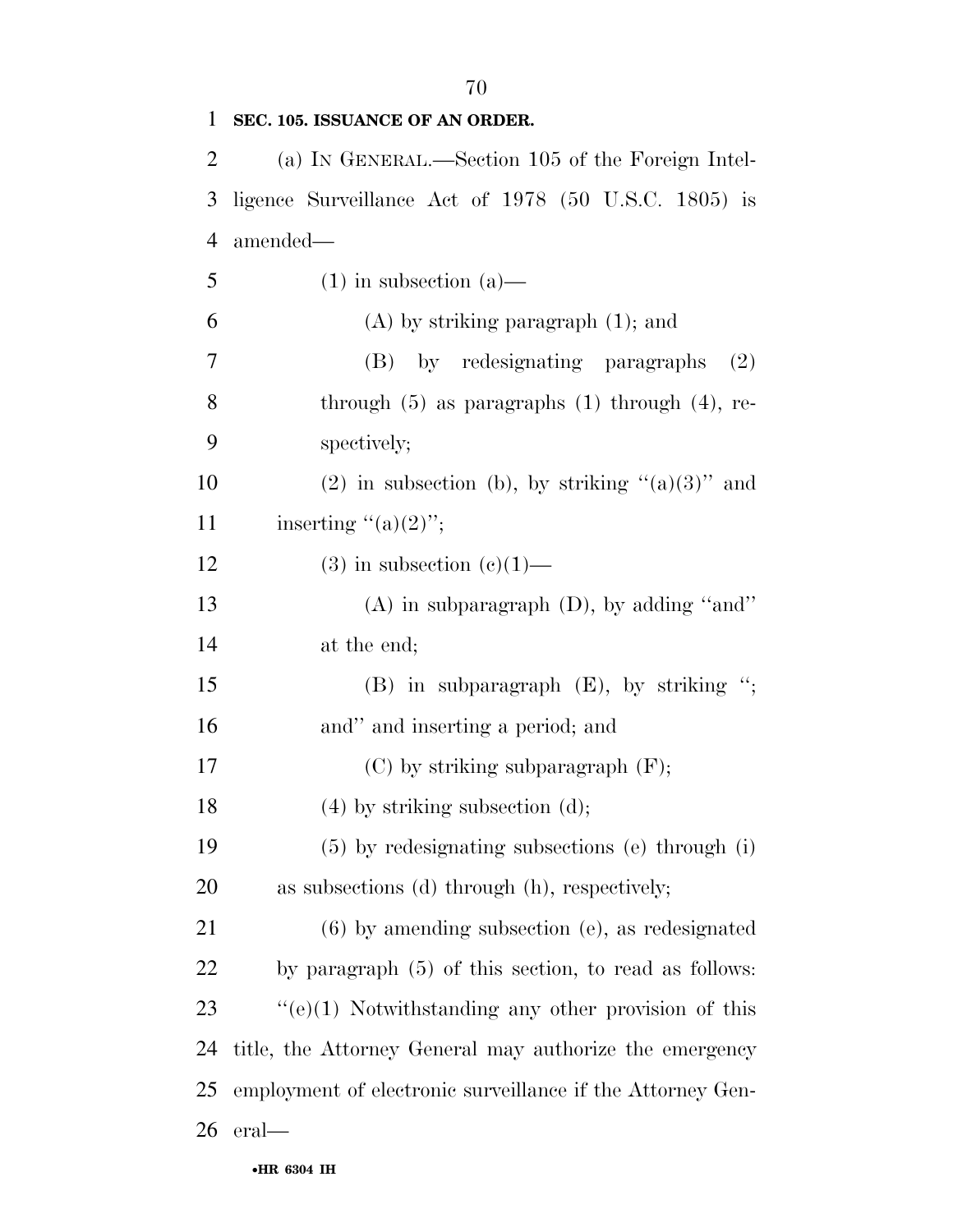| $\mathbf{1}$   | "(A) reasonably determines that an emergency               |
|----------------|------------------------------------------------------------|
| $\overline{2}$ | situation exists with respect to the employment of         |
| 3              | electronic surveillance to obtain foreign intelligence     |
| $\overline{4}$ | information before an order authorizing such surveil-      |
| 5              | lance can with due diligence be obtained;                  |
| 6              | $\lq\lq$ reasonably determines that the factual            |
| 7              | basis for the issuance of an order under this title to     |
| 8              | approve such electronic surveillance exists;               |
| 9              | "(C) informs, either personally or through a               |
| 10             | designee, a judge having jurisdiction under section        |
| 11             | 103 at the time of such authorization that the deci-       |
| 12             | sion has been made to employ emergency electronic          |
| 13             | surveillance; and                                          |
| 14             | $\lq\lq$ (D) makes an application in accordance with       |
| 15             | this title to a judge having jurisdiction under section    |
| 16             | 103 as soon as practicable, but not later than 7 days      |
| 17             | after the Attorney General authorizes such surveil-        |
| 18             | lance.                                                     |
| 19             | $\lq(2)$ If the Attorney General authorizes the emer-      |
| 20             | gency employment of electronic surveillance under para-    |
| 21             | graph (1), the Attorney General shall require that the     |
| 22             | minimization procedures required by this title for the     |
| 23             | issuance of a judicial order be followed.                  |
| 24             | $\lq(3)$ In the absence of a judicial order approving such |

electronic surveillance, the surveillance shall terminate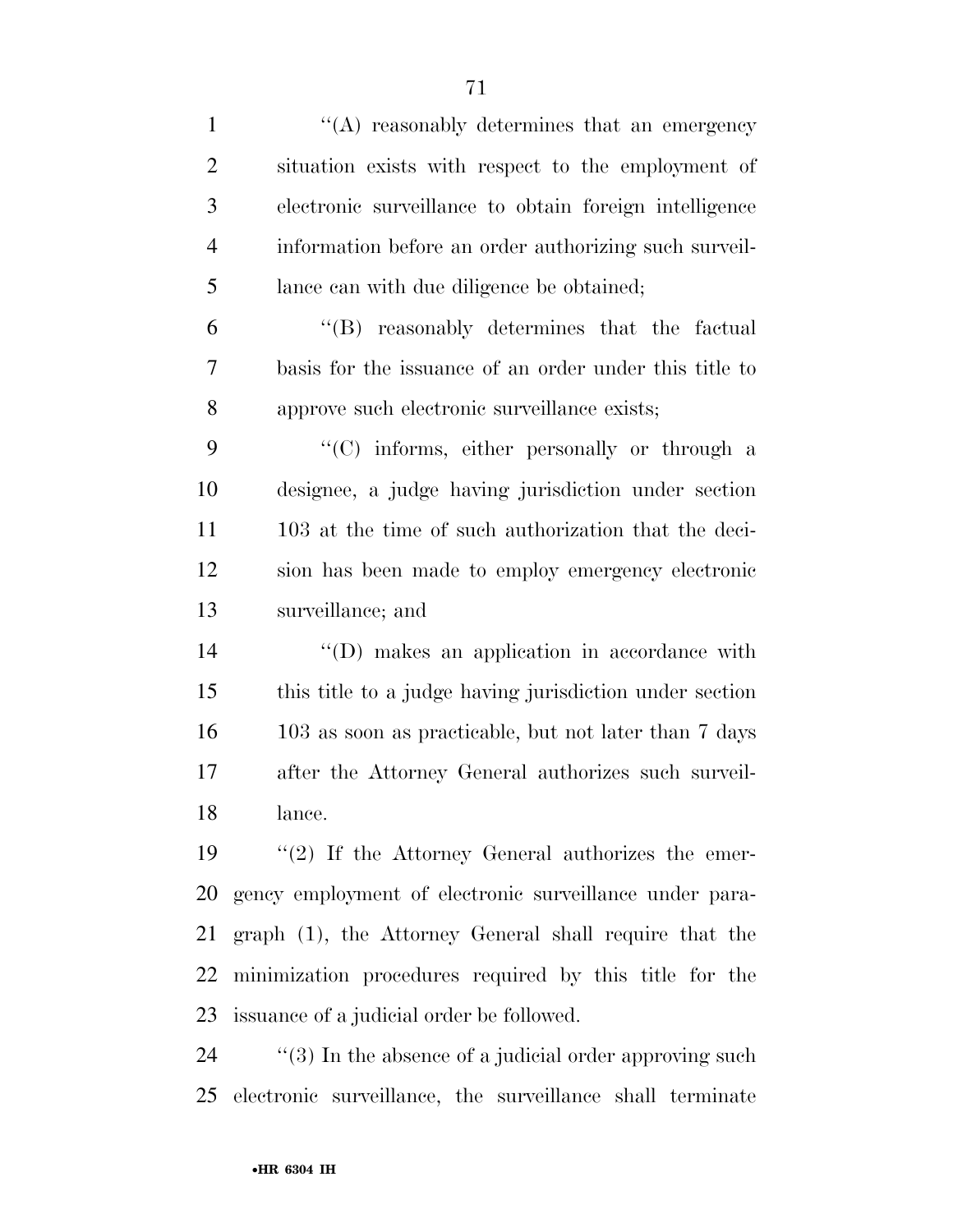when the information sought is obtained, when the appli- cation for the order is denied, or after the expiration of 7 days from the time of authorization by the Attorney General, whichever is earliest.

 ''(4) A denial of the application made under this sub-section may be reviewed as provided in section 103.

 ''(5) In the event that such application for approval is denied, or in any other case where the electronic surveil- lance is terminated and no order is issued approving the surveillance, no information obtained or evidence derived from such surveillance shall be received in evidence or oth- erwise disclosed in any trial, hearing, or other proceeding in or before any court, grand jury, department, office, agency, regulatory body, legislative committee, or other authority of the United States, a State, or political sub- division thereof, and no information concerning any United States person acquired from such surveillance shall subsequently be used or disclosed in any other manner by Federal officers or employees without the consent of such person, except with the approval of the Attorney General if the information indicates a threat of death or serious bodily harm to any person.

 ''(6) The Attorney General shall assess compliance with the requirements of paragraph (5).''; and

(7) by adding at the end the following: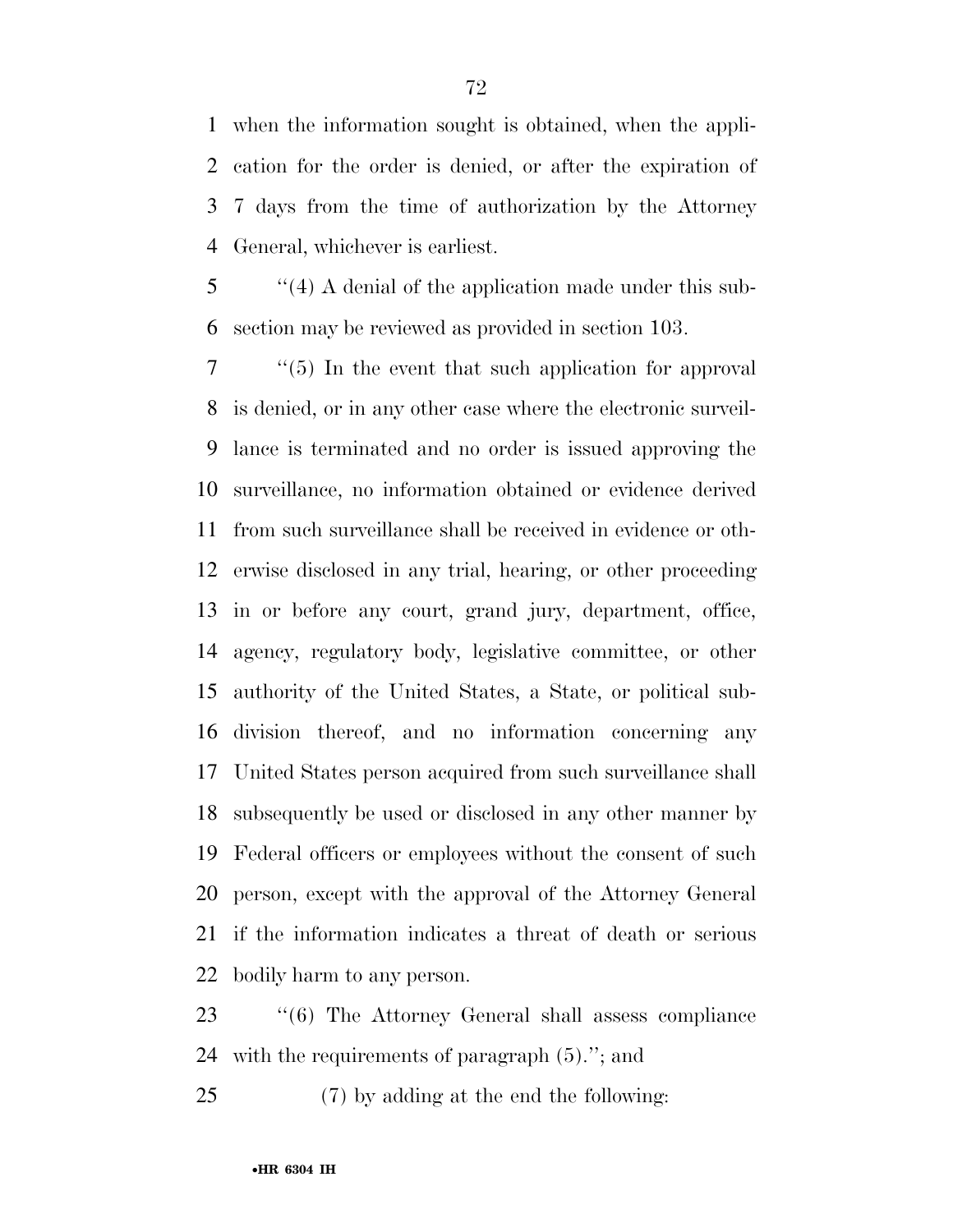''(i) In any case in which the Government makes an application to a judge under this title to conduct electronic surveillance involving communications and the judge grants such application, upon the request of the applicant, the judge shall also authorize the installation and use of pen registers and trap and trace devices, and direct the disclosure of the information set forth in section  $402(d)(2)$ .".

 (b) CONFORMING AMENDMENT.—Section 108(a)(2)(C) of the Foreign Intelligence Surveillance Act 11 of 1978 (50 U.S.C. 1808(a)(2)(C)) is amended by striking  $"105(f)"$  and inserting "105(e)";

## **SEC. 106. USE OF INFORMATION.**

 Subsection (i) of section 106 of the Foreign Intel- ligence Surveillance Act of 1978 (8 U.S.C. 1806) is amended by striking ''radio communication'' and inserting ''communication''.

#### **SEC. 107. AMENDMENTS FOR PHYSICAL SEARCHES.**

 (a) APPLICATIONS.—Section 303 of the Foreign In- telligence Surveillance Act of 1978 (50 U.S.C. 1823) is amended—

- 22 (1) in subsection  $(a)$ —
- 23 (A) by striking paragraph  $(2)$ ;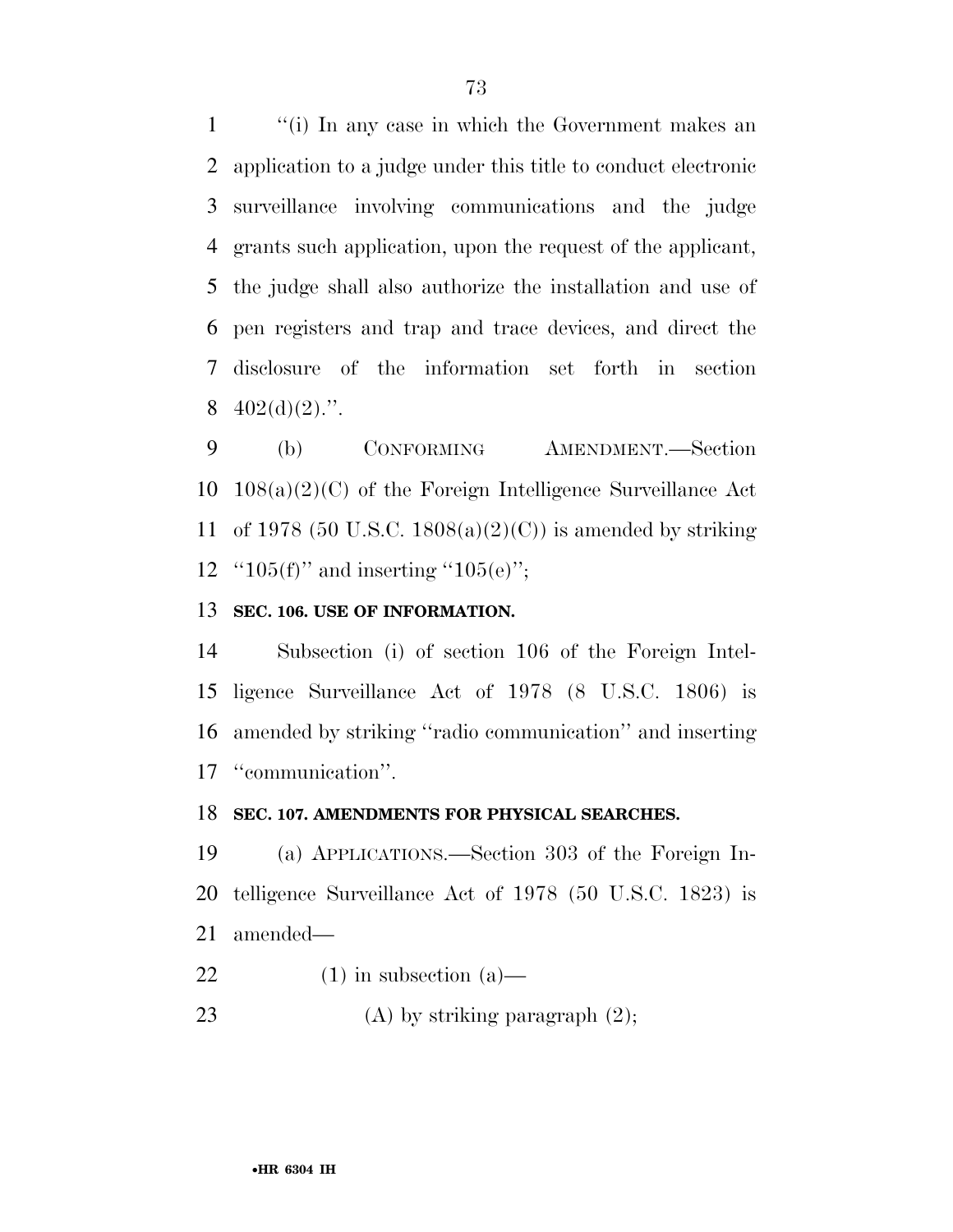| $\mathbf{1}$   | (B) by redesignating paragraphs<br>(3)                |
|----------------|-------------------------------------------------------|
| $\overline{2}$ | through $(9)$ as paragraphs $(2)$ through $(8)$ , re- |
| 3              | spectively;                                           |
| $\overline{4}$ | $(C)$ in paragraph $(2)$ , as redesignated by         |
| 5              | subparagraph (B) of this paragraph, by striking       |
| 6              | "detailed";                                           |
| 7              | (D) in paragraph $(3)(C)$ , as redesignated           |
| 8              | by subparagraph (B) of this paragraph, by in-         |
| 9              | serting "or is about to be" before "owned"; and       |
| 10             | $(E)$ in paragraph $(6)$ , as redesignated by         |
| 11             | subparagraph (B) of this paragraph, in the            |
| 12             | matter preceding subparagraph $(A)$ —                 |
| 13             | (i) by striking "Affairs or" and insert-              |
| 14             | ing "Affairs,"; and                                   |
| 15             | (ii) by striking "Senate—" and insert-                |
| 16             | ing "Senate, or the Deputy Director of the            |
| 17             | Federal Bureau of Investigation, if des-              |
| 18             | ignated by the President as a certifying of-          |
| 19             | ficial— $\cdot$ ; and                                 |
| 20             | $(2)$ in subsection $(d)(1)(A)$ , by striking "or the |
| 21             | Director of National Intelligence" and inserting "the |
| 22             | Director of National Intelligence, or the Director of |
| 23             | the Central Intelligence Agency".                     |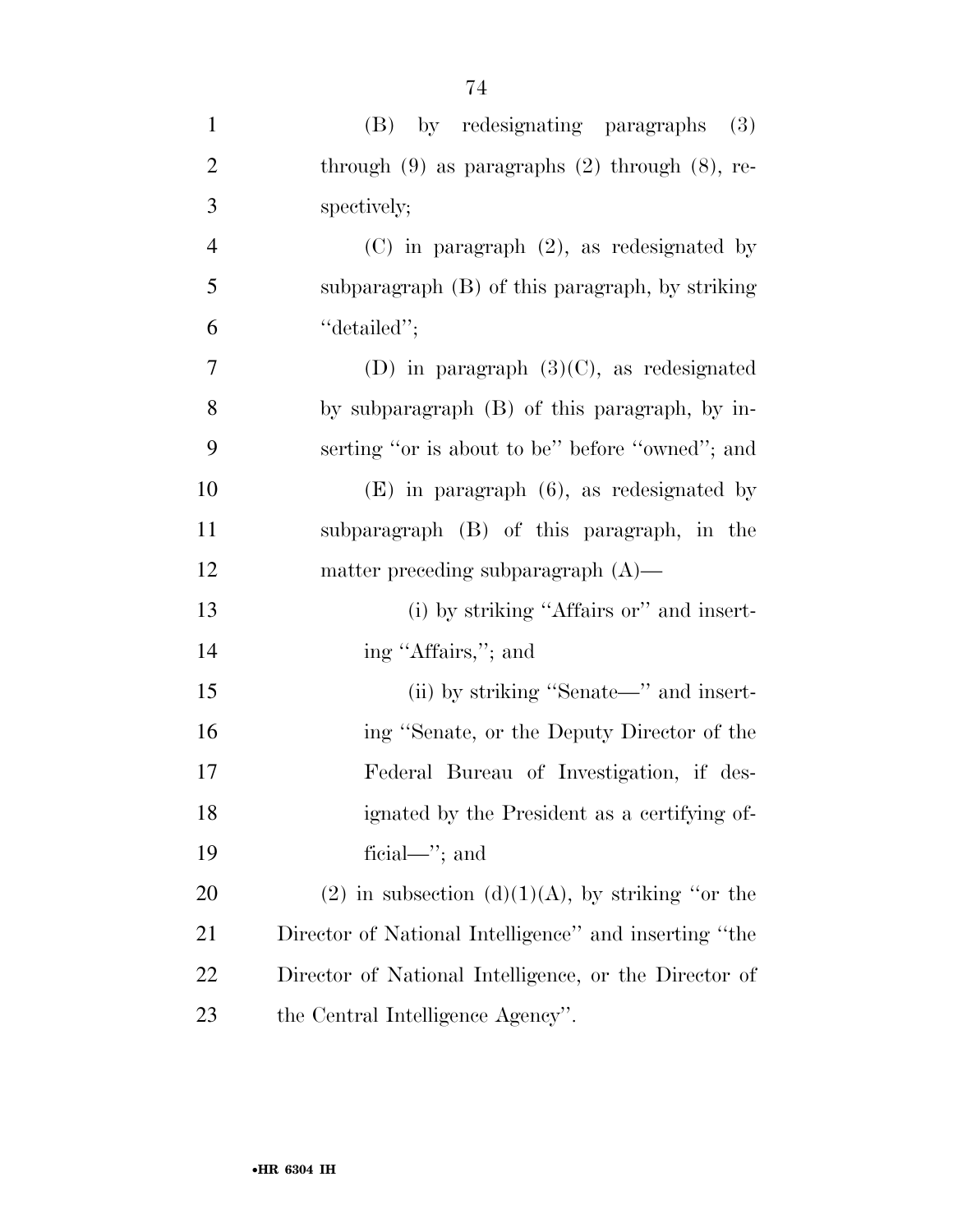| $\mathbf{1}$   | (b) ORDERS.—Section 304 of the Foreign Intel-            |
|----------------|----------------------------------------------------------|
| $\overline{2}$ | ligence Surveillance Act of 1978 (50 U.S.C. 1824) is     |
| 3              | amended—                                                 |
| $\overline{4}$ | $(1)$ in subsection $(a)$ —                              |
| 5              | $(A)$ by striking paragraph $(1)$ ;                      |
| 6              | (B) by redesignating paragraphs<br>(2)                   |
| $\overline{7}$ | through $(5)$ as paragraphs $(1)$ through $(4)$ , re-    |
| 8              | spectively; and                                          |
| 9              | $(C)$ in paragraph $(2)(B)$ , as redesignated            |
| 10             | by subparagraph (B) of this paragraph, by in-            |
| 11             | serting "or is about to be" before "owned"; and          |
| 12             | $(2)$ by amending subsection (e) to read as fol-         |
| 13             | lows:                                                    |
| 14             | $``(e)(1)$ Notwithstanding any other provision of this   |
| 15             | title, the Attorney General may authorize the emergency  |
| 16             | employment of a physical search if the Attorney General— |
| 17             | "(A) reasonably determines that an emergency             |
| 18             | situation exists with respect to the employment of a     |
| 19             | physical search to obtain foreign intelligence infor-    |
| <b>20</b>      | mation before an order authorizing such physical         |
| 21             | search can with due diligence be obtained;               |
| 22             | "(B) reasonably determines that the factual              |
| 23             | basis for issuance of an order under this title to ap-   |
| 24             | prove such physical search exists;                       |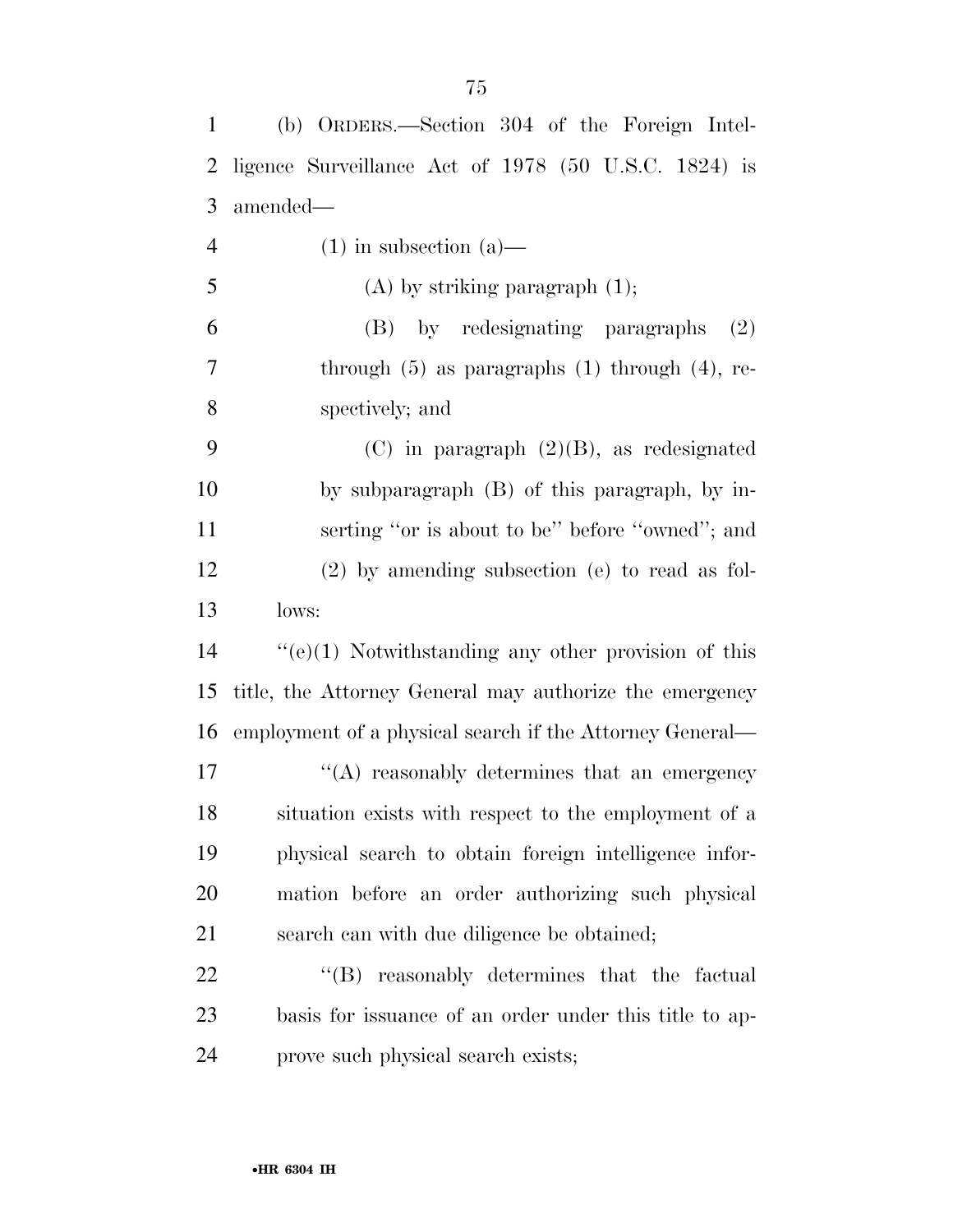1 ''(C) informs, either personally or through a designee, a judge of the Foreign Intelligence Surveil- lance Court at the time of such authorization that the decision has been made to employ an emergency physical search; and

 ''(D) makes an application in accordance with this title to a judge of the Foreign Intelligence Sur- veillance Court as soon as practicable, but not more than 7 days after the Attorney General authorizes such physical search.

11 ''(2) If the Attorney General authorizes the emer- gency employment of a physical search under paragraph (1), the Attorney General shall require that the minimiza- tion procedures required by this title for the issuance of a judicial order be followed.

16 "(3) In the absence of a judicial order approving such physical search, the physical search shall terminate when the information sought is obtained, when the application for the order is denied, or after the expiration of 7 days from the time of authorization by the Attorney General, whichever is earliest.

22 ''(4) A denial of the application made under this sub-section may be reviewed as provided in section 103.

24  $\frac{1}{2}$  (5) In the event that such application for approval is denied, or in any other case where the physical search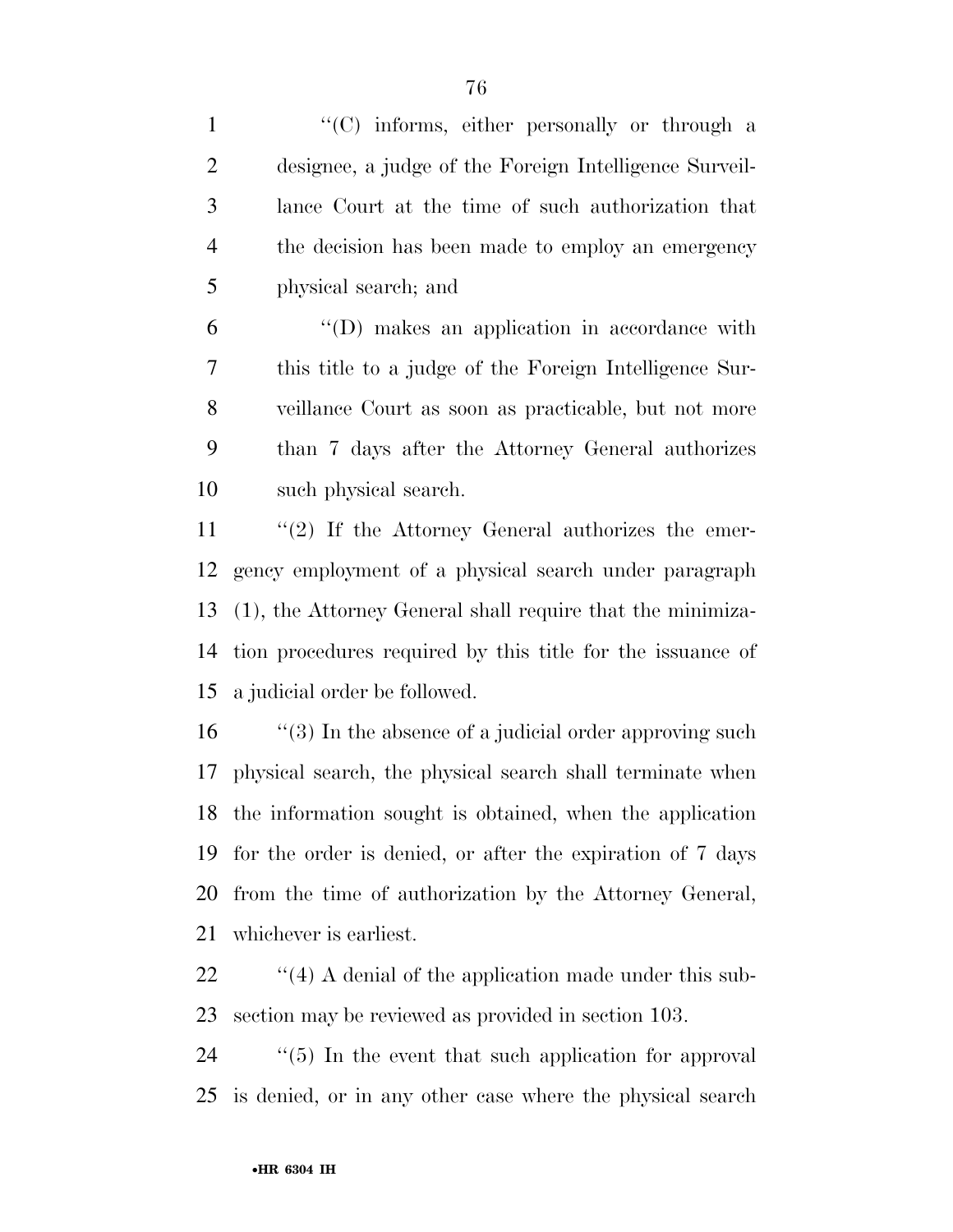is terminated and no order is issued approving the phys- ical search, no information obtained or evidence derived from such physical search shall be received in evidence or otherwise disclosed in any trial, hearing, or other pro- ceeding in or before any court, grand jury, department, office, agency, regulatory body, legislative committee, or other authority of the United States, a State, or political subdivision thereof, and no information concerning any United States person acquired from such physical search shall subsequently be used or disclosed in any other man- ner by Federal officers or employees without the consent of such person, except with the approval of the Attorney General if the information indicates a threat of death or serious bodily harm to any person.

 ''(6) The Attorney General shall assess compliance with the requirements of paragraph (5).''.

 (c) CONFORMING AMENDMENTS.—The Foreign Intel- ligence Surveillance Act of 1978 (50 U.S.C. 1801 et seq.) is amended—

20 (1) in section  $304(a)(4)$ , as redesignated by subsection (b) of this section, by striking 22 " $^{43}303(a)(7)(E)$ " and inserting  $^{43}303(a)(6)(E)$ "; and 23 (2) in section  $305(k)(2)$ , by striking 24  $"303(a)(7)"$  and inserting "303(a)(6)".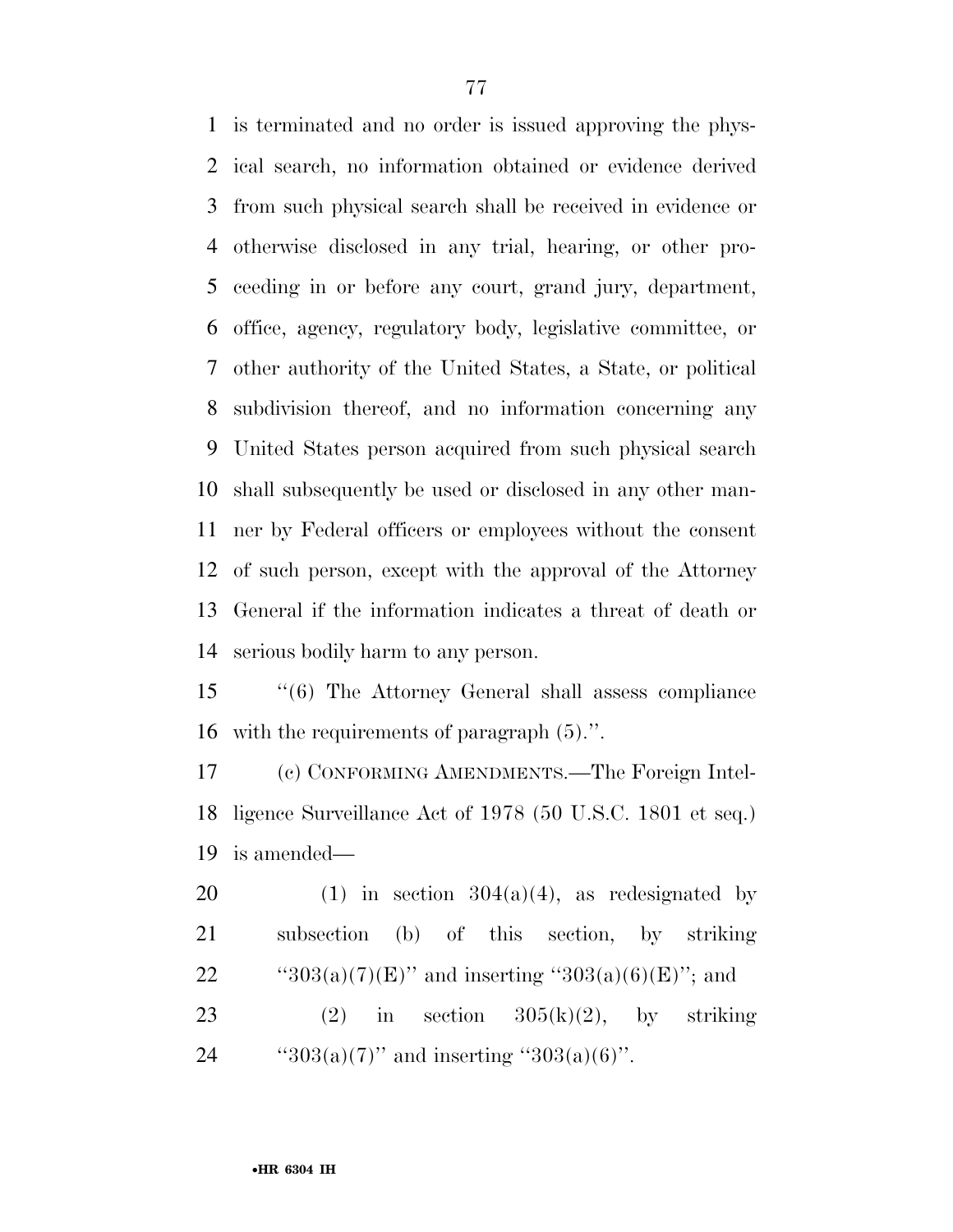•**HR 6304 IH SEC. 108. AMENDMENTS FOR EMERGENCY PEN REGISTERS AND TRAP AND TRACE DEVICES.**  Section 403 of the Foreign Intelligence Surveillance Act of 1978 (50 U.S.C. 1843) is amended— 5 (1) in subsection (a)(2), by striking "48 hours" and inserting ''7 days''; and 7 (2) in subsection (c)(1)(C), by striking  $"48$  hours'' and inserting ''7 days''. **SEC. 109. FOREIGN INTELLIGENCE SURVEILLANCE COURT.**  (a) DESIGNATION OF JUDGES.—Subsection (a) of section 103 of the Foreign Intelligence Surveillance Act of 1978 (50 U.S.C. 1803) is amended by inserting ''at least'' before ''seven of the United States judicial cir- cuits''. (b) EN BANC AUTHORITY.— (1) IN GENERAL.—Subsection (a) of section 103 of the Foreign Intelligence Surveillance Act of 1978, as amended by subsection (a) of this section, is further amended— 20 (A) by inserting " $(1)$ " after " $(a)$ "; and (B) by adding at the end the following new paragraph:  $\frac{1}{2}(2)(A)$  The court established under this subsection may, on its own initiative, or upon the request of the Gov- ernment in any proceeding or a party under section 501(f) or paragraph (4) or (5) of section 702(h), hold a hearing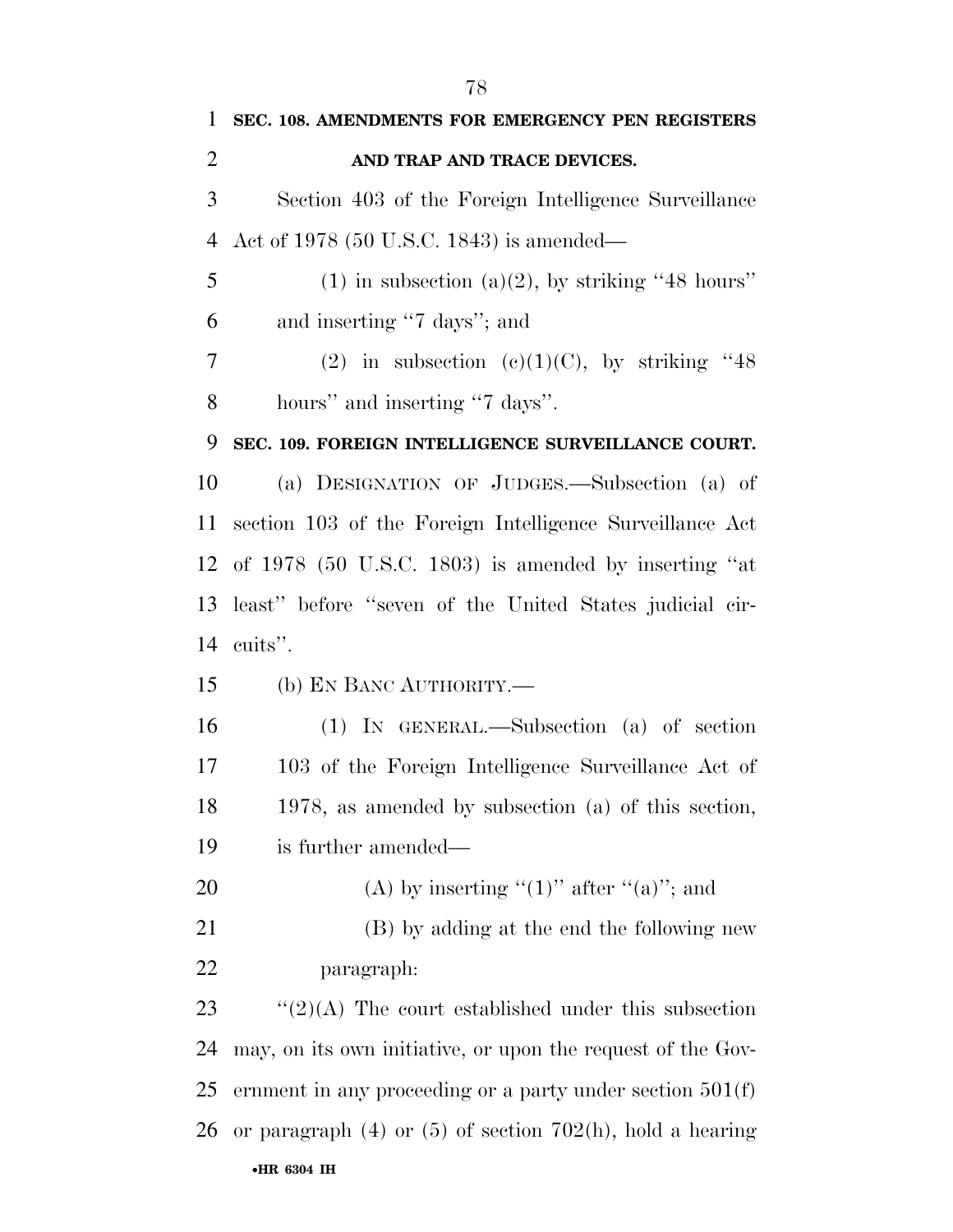or rehearing, en banc, when ordered by a majority of the judges that constitute such court upon a determination that—

4  $\langle$  (i) en banc consideration is necessary to se- cure or maintain uniformity of the court's decisions; or

7  $\frac{1}{1}$  (ii) the proceeding involves a question of ex-ceptional importance.

 ''(B) Any authority granted by this Act to a judge of the court established under this subsection may be exer- cised by the court en banc. When exercising such author- ity, the court en banc shall comply with any requirements of this Act on the exercise of such authority.

 ''(C) For purposes of this paragraph, the court en banc shall consist of all judges who constitute the court established under this subsection.''.

 (2) CONFORMING AMENDMENTS.—The Foreign Intelligence Surveillance Act of 1978 is further amended—

 (A) in subsection (a) of section 103, as 21 amended by this subsection, by inserting "(ex- cept when sitting en banc under paragraph (2))'' after ''no judge designated under this subsection''; and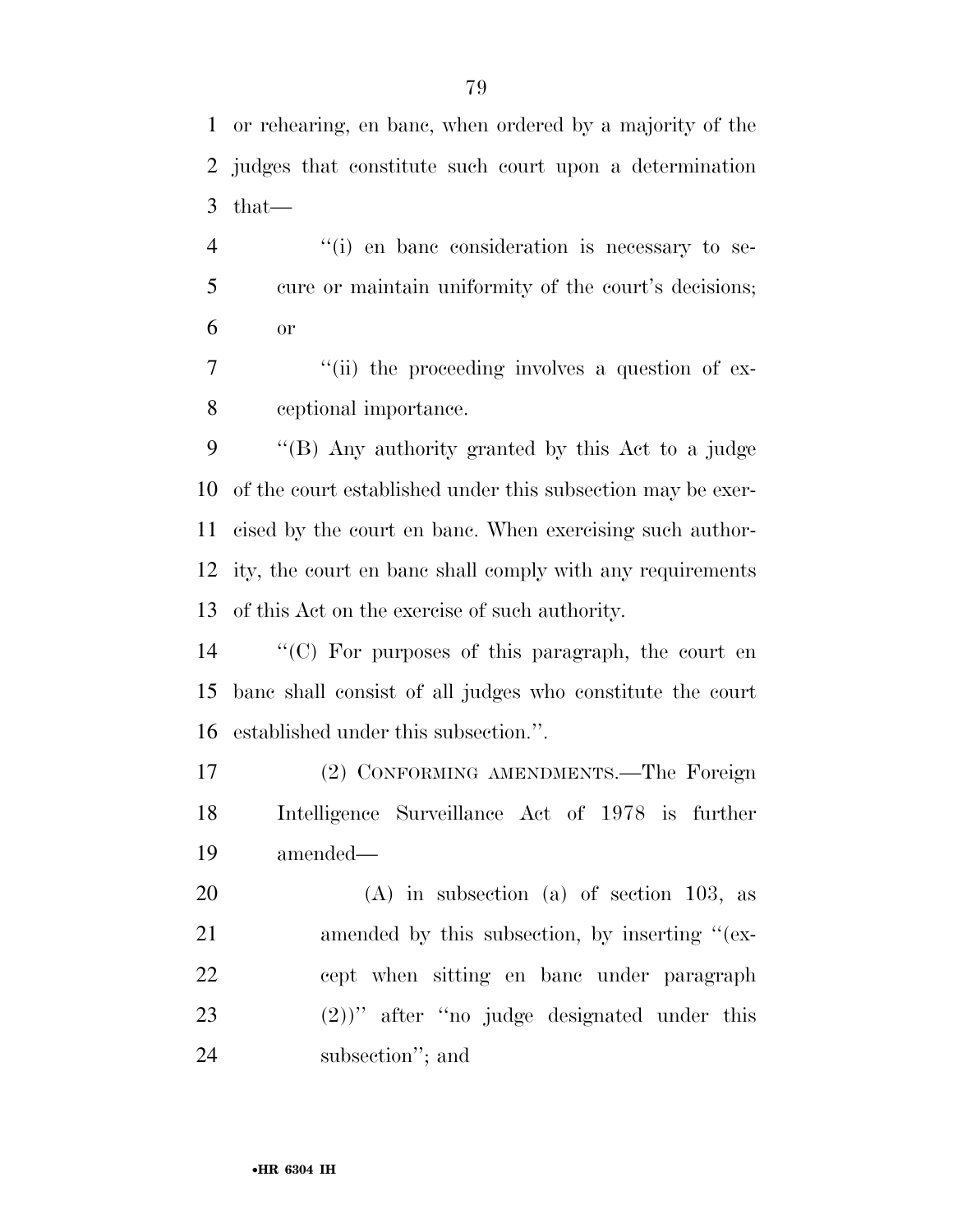| $\mathbf{1}$   | (B) in section 302(c) $(50 \text{ U.S.C. } 1822(c))$ ,         |
|----------------|----------------------------------------------------------------|
| $\mathbf{2}$   | by inserting "(except when sitting en banc)"                   |
| 3              | after "except that no judge".                                  |
| $\overline{4}$ | (c) STAY OR MODIFICATION DURING AN APPEAL.—                    |
| 5              | Section 103 of the Foreign Intelligence Surveillance Act       |
| 6              | of 1978 $(50 \text{ U.S.C. } 1803)$ is amended—                |
| $\tau$         | $(1)$ by redesignating subsection $(f)$ as sub-                |
| 8              | section $(g)$ ; and                                            |
| 9              | $(2)$ by inserting after subsection (e) the fol-               |
| 10             | lowing new subsection:                                         |
| 11             | " $(f)(1)$ A judge of the court established under sub-         |
| 12             | section (a), the court established under subsection (b) or     |
| 13             | a judge of that court, or the Supreme Court of the United      |
| 14             | States or a justice of that court, may, in accordance with     |
| 15             | the rules of their respective courts, enter a stay of an order |
| 16             | or an order modifying an order of the court established        |
| 17             | under subsection (a) or the court established under sub-       |
|                | 18 section (b) entered under any title of this Act, while the  |
| 19             | court established under subsection (a) conducts a rehear-      |
|                | 20 ing, while an appeal is pending to the court established    |
| 21             | under subsection (b), or while a petition of certiorari is     |
| 22             | pending in the Supreme Court of the United States, or          |
| 23             | during the pendency of any review by that court.               |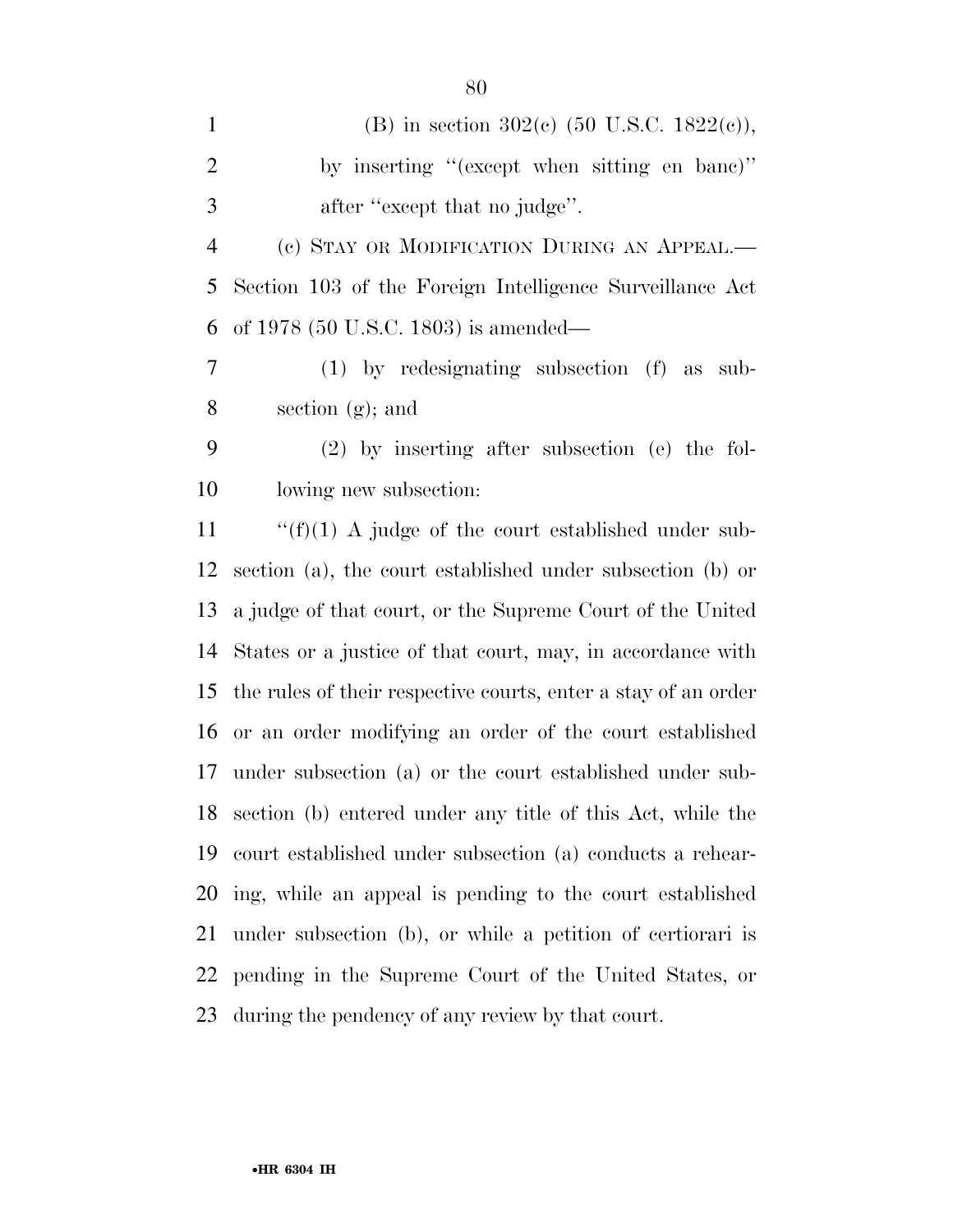''(2) The authority described in paragraph (1) shall apply to an order entered under any provision of this Act.''.

 (d) AUTHORITY OF FOREIGN INTELLIGENCE SUR- VEILLANCE COURT.—Section 103 of the Foreign Intel- ligence Surveillance Act of 1978 (50 U.S.C. 1803), as amended by this Act, is amended by adding at the end the following:

 ''(i) Nothing in this Act shall be construed to reduce or contravene the inherent authority of the court estab- lished under subsection (a) to determine or enforce compli- ance with an order or a rule of such court or with a proce-dure approved by such court.''.

#### **SEC. 110. WEAPONS OF MASS DESTRUCTION.**

#### (a) DEFINITIONS.—

| 16 | $(1)$ FOREIGN POWER.—Subsection $(a)$ of sec-         |
|----|-------------------------------------------------------|
| 17 | tion 101 of the Foreign Intelligence Surveillance Act |
| 18 | of 1978 (50 U.S.C. 1801(a)) is amended—               |
| 19 | $(A)$ in paragraph $(5)$ , by striking "persons;      |
| 20 | or" and inserting "persons;";                         |
| 21 | $(B)$ in paragraph $(6)$ by striking the period       |
| 22 | and inserting "; or"; and                             |
| 23 | (C) by adding at the end the following new            |
| 24 | paragraph:                                            |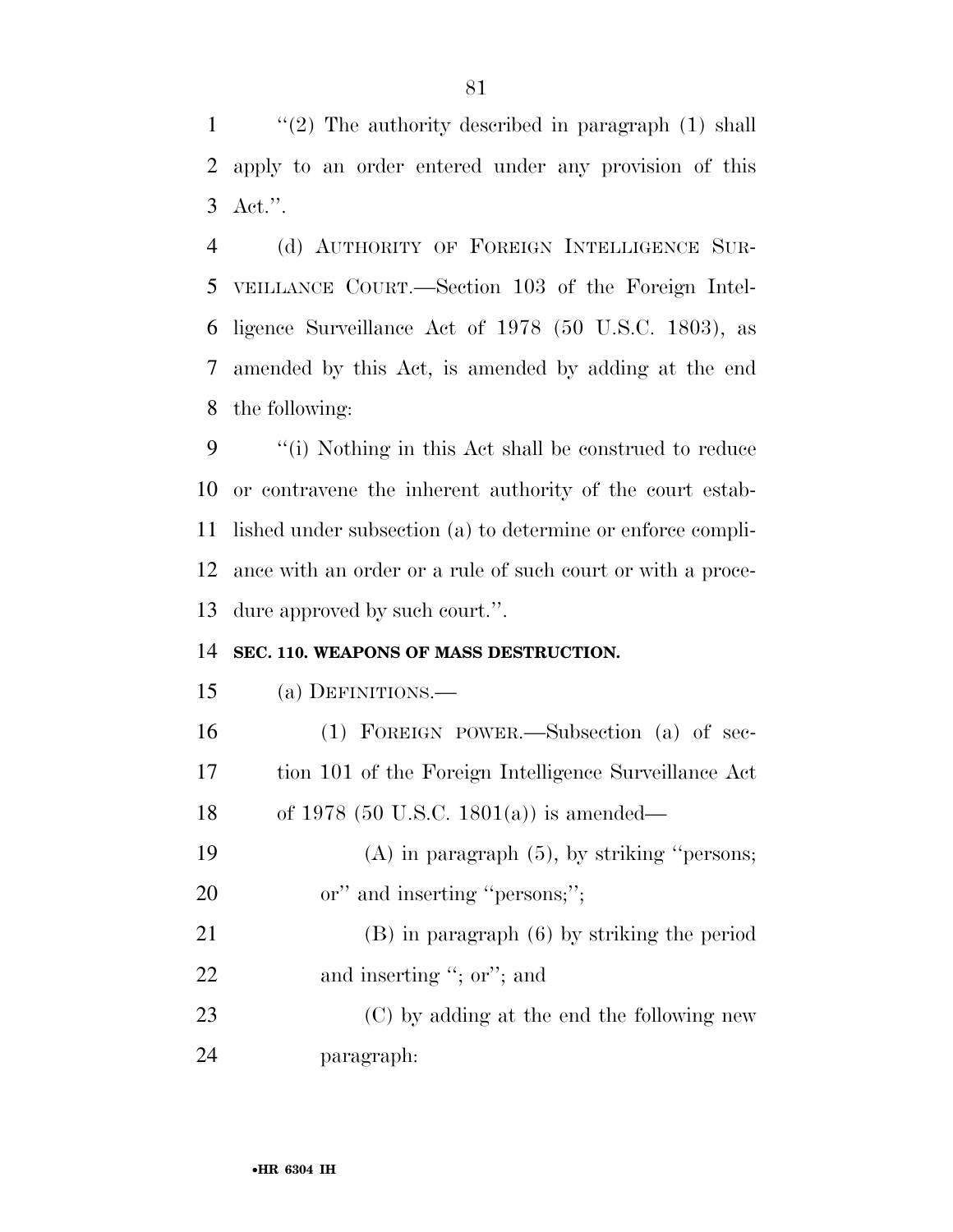| $\mathbf{1}$   | $\lq(7)$ an entity not substantially composed of      |
|----------------|-------------------------------------------------------|
| $\overline{2}$ | United States persons that is engaged in the inter-   |
| 3              | national proliferation of weapons of mass destruc-    |
| $\overline{4}$ | tion.".                                               |
| 5              | (2) AGENT OF A FOREIGN POWER.—Subsection              |
| 6              | $(b)(1)$ of such section 101 is amended—              |
| $\overline{7}$ | $(A)$ in subparagraph $(B)$ , by striking "or"        |
| 8              | at the end;                                           |
| 9              | (B) in subparagraph $(C)$ , by striking "or"          |
| 10             | at the end; and                                       |
| 11             | (C) by adding at the end the following new            |
| 12             | subparagraphs:                                        |
| 13             | $\lq\lq$ (D) engages in the international prolifera-  |
| 14             | tion of weapons of mass destruction, or activi-       |
| 15             | ties in preparation therefor; or                      |
| 16             | $\lq\lq(E)$ engages in the international prolifera-   |
| 17             | tion of weapons of mass destruction, or activi-       |
| 18             | ties in preparation therefor for or on behalf of      |
| 19             | a foreign power; or".                                 |
| 20             | (3) FOREIGN INTELLIGENCE INFORMATION.-                |
| 21             | Subsection $(e)(1)(B)$ of such section 101 is amended |
| 22             | by striking "sabotage or international terrorism"     |
| 23             | and inserting "sabotage, international terrorism, or  |
| 24             | the international proliferation of weapons of mass    |
| 25             | destruction".                                         |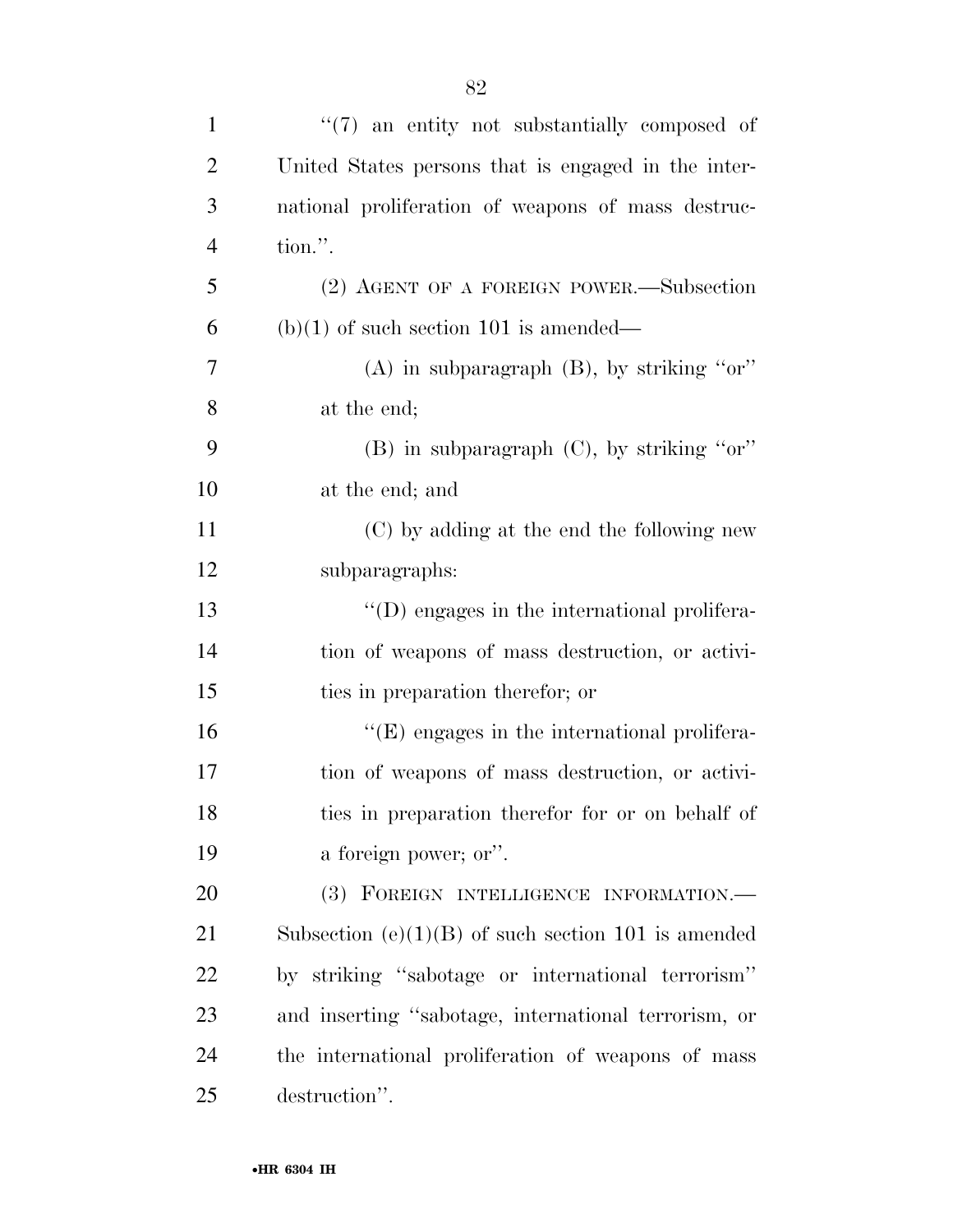| $\mathbf{1}$   | (4) WEAPON OF MASS DESTRUCTION.—Such                    |
|----------------|---------------------------------------------------------|
| $\overline{2}$ | section 101 is amended by adding at the end the fol-    |
| 3              | lowing new subsection:                                  |
| $\overline{4}$ | "(p) 'Weapon of mass destruction' means—                |
| 5              | $\lq(1)$ any explosive, incendiary, or poison gas de-   |
| 6              | vice that is designed, intended, or has the capability  |
| 7              | to cause a mass casualty incident;                      |
| 8              | $\lq(2)$ any weapon that is designed, intended, or      |
| 9              | has the capability to cause death or serious bodily     |
| 10             | injury to a significant number of persons through       |
| 11             | the release, dissemination, or impact of toxic or poi-  |
| 12             | sonous chemicals or their precursors;                   |
| 13             | $\lq(3)$ any weapon involving a biological agent,       |
| 14             | toxin, or vector (as such terms are defined in section  |
| 15             | 178 of title 18, United States Code) that is de-        |
| 16             | signed, intended, or has the capability to cause        |
| 17             | death, illness, or serious bodily injury to a signifi-  |
| 18             | cant number of persons; or                              |
| 19             | $\lq(4)$ any weapon that is designed, intended, or      |
| 20             | has the capability to release radiation or radioac-     |
| 21             | tivity causing death, illness, or serious bodily injury |
| 22             | to a significant number of persons.".                   |
| 23             | (b) USE OF INFORMATION.—                                |
| 24             | (1) IN GENERAL.—Section $106(k)(1)(B)$ of the           |
| 25             | Foreign Intelligence Surveillance Act of 1978 (50       |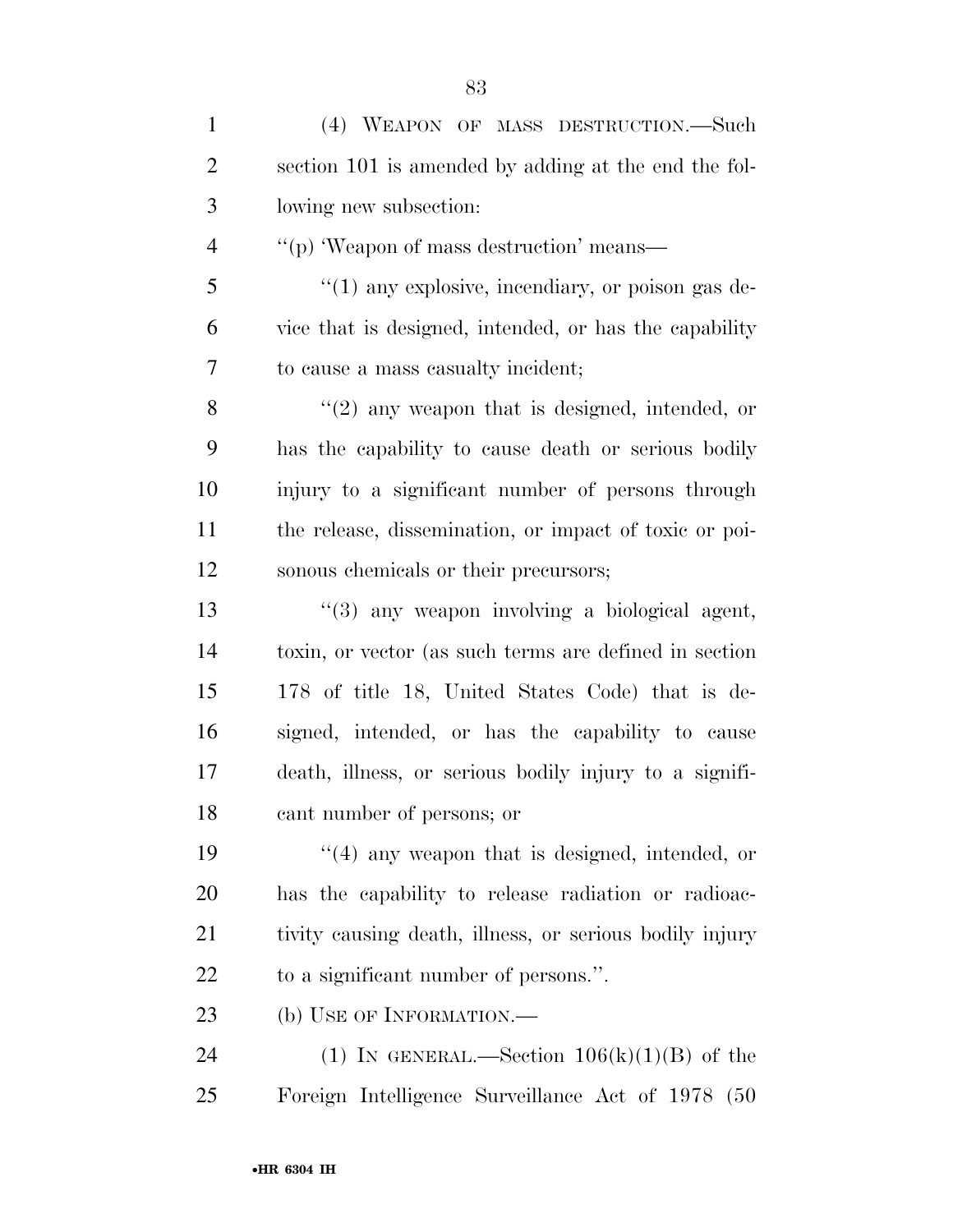1 U.S.C.  $1806(k)(1)(B)$  is amended by striking "sab- otage or international terrorism'' and inserting ''sab- otage, international terrorism, or the international proliferation of weapons of mass destruction''.

 (2) PHYSICAL SEARCHES.—Section  $305(k)(1)(B)$  of such Act (50 U.S.C. 1825(k)(1)(B)) is amended by striking ''sabotage or international terrorism'' and inserting ''sabotage, international terrorism, or the international proliferation of weap-ons of mass destruction''.

 (c) TECHNICAL AND CONFORMING AMENDMENTS.— The Foreign Intelligence Surveillance Act of 1978 is fur-ther amended—

 (1) in paragraph (2) of section 105(d) (50 U.S.C. 1805(d)), as redesignated by section  $16 \qquad 105(a)(5)$  of this Act, by striking "section  $101(a)$ 17 (5) or  $(6)$ " and inserting "paragraph  $(5)$ ,  $(6)$ , or  $(7)$ 18 of section  $101(a)$ ";

 (2) in section 301(1) (50 U.S.C. 1821(1)), by inserting ''weapon of mass destruction,'' after ''per-son,''; and

22 (3) in section  $304(d)(2)$  (50 U.S.C. 23 1824(d)(2)), by striking "section 101(a) (5) or  $(6)$ " and inserting ''paragraph (5), (6), or (7) of section 25  $101(a)$ ".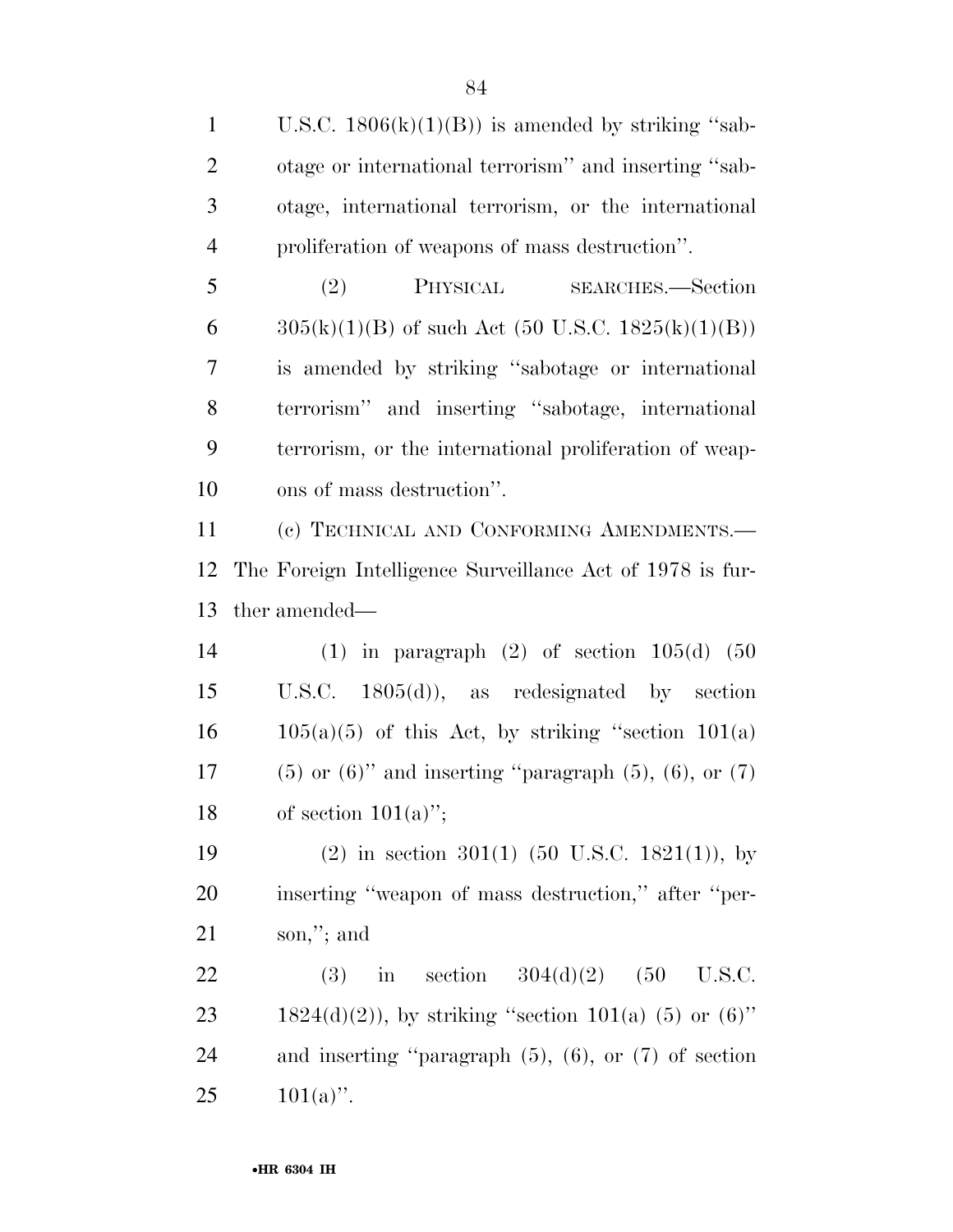# **TITLE II—PROTECTIONS FOR ELECTRONIC COMMUNICA-TION SERVICE PROVIDERS**

**SEC. 201. PROCEDURES FOR IMPLEMENTING STATUTORY** 

 **DEFENSES UNDER THE FOREIGN INTEL-LIGENCE SURVEILLANCE ACT OF 1978.** 

 The Foreign Intelligence Surveillance Act of 1978 (50 U.S.C. 1801 et seq.), as amended by section 101, is further amended by adding at the end the following new title:

# **''TITLE VIII—PROTECTION OF PERSONS ASSISTING THE GOVERNMENT**

# **''SEC. 801. DEFINITIONS.**

''In this title:

 ''(1) ASSISTANCE.—The term 'assistance' means the provision of, or the provision of access to, information (including communication contents, communications records, or other information relat- ing to a customer or communication), facilities, or another form of assistance.

22 "'(2) CIVIL ACTION.—The term 'civil action' in-cludes a covered civil action.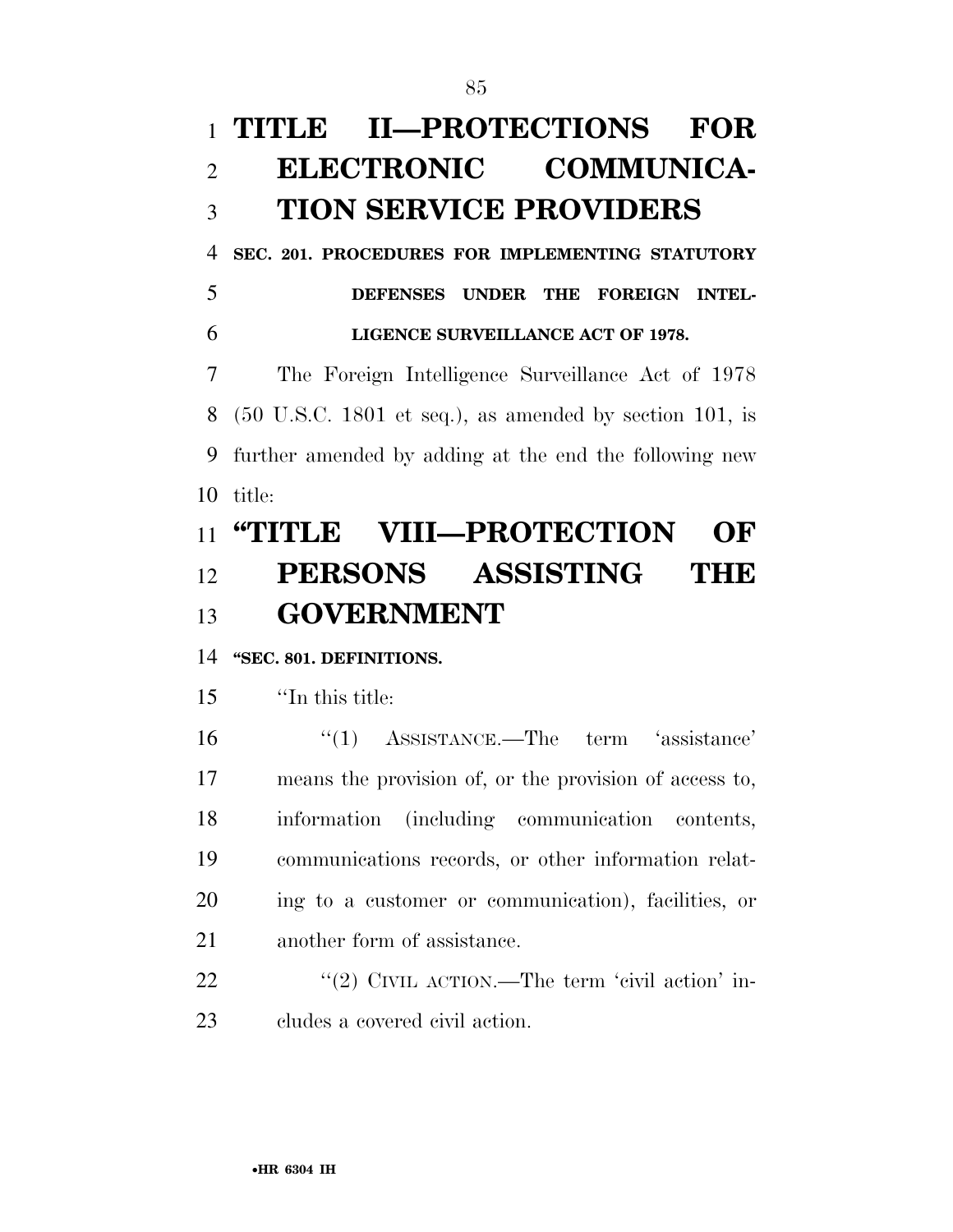| $\mathbf{1}$   | "(3) CONGRESSIONAL INTELLIGENCE COMMIT-                 |
|----------------|---------------------------------------------------------|
| $\overline{2}$ | TEES.—The term 'congressional intelligence commit-      |
| 3              | tees' means—                                            |
| $\overline{4}$ | "(A) the Select Committee on Intelligence               |
| 5              | of the Senate; and                                      |
| 6              | "(B) the Permanent Select Committee on                  |
| 7              | Intelligence of the House of Representatives.           |
| 8              | "(4) CONTENTS.—The term 'contents' has the              |
| 9              | meaning given that term in section $101(n)$ .           |
| 10             | "(5) COVERED CIVIL ACTION.—The term 'cov-               |
| 11             | ered civil action' means a civil action filed in a Fed- |
| 12             | eral or State court that—                               |
| 13             | $\lq\lq$ alleges that an electronic communica-          |
| 14             | tion service provider furnished assistance to an        |
| 15             | element of the intelligence community; and              |
| 16             | "(B) seeks monetary or other relief from                |
| 17             | the electronic communication service provider           |
| 18             | related to the provision of such assistance.            |
| 19             | (6)<br>ELECTRONIC COMMUNICATION SERVICE                 |
| 20             | PROVIDER.—The term 'electronic communication            |
| 21             | service provider' means—                                |
| 22             | $\lq\lq$ a telecommunications carrier, as that          |
| 23             | term is defined in section 3 of the Communica-          |
| 24             | tions Act of 1934 (47 U.S.C. 153);                      |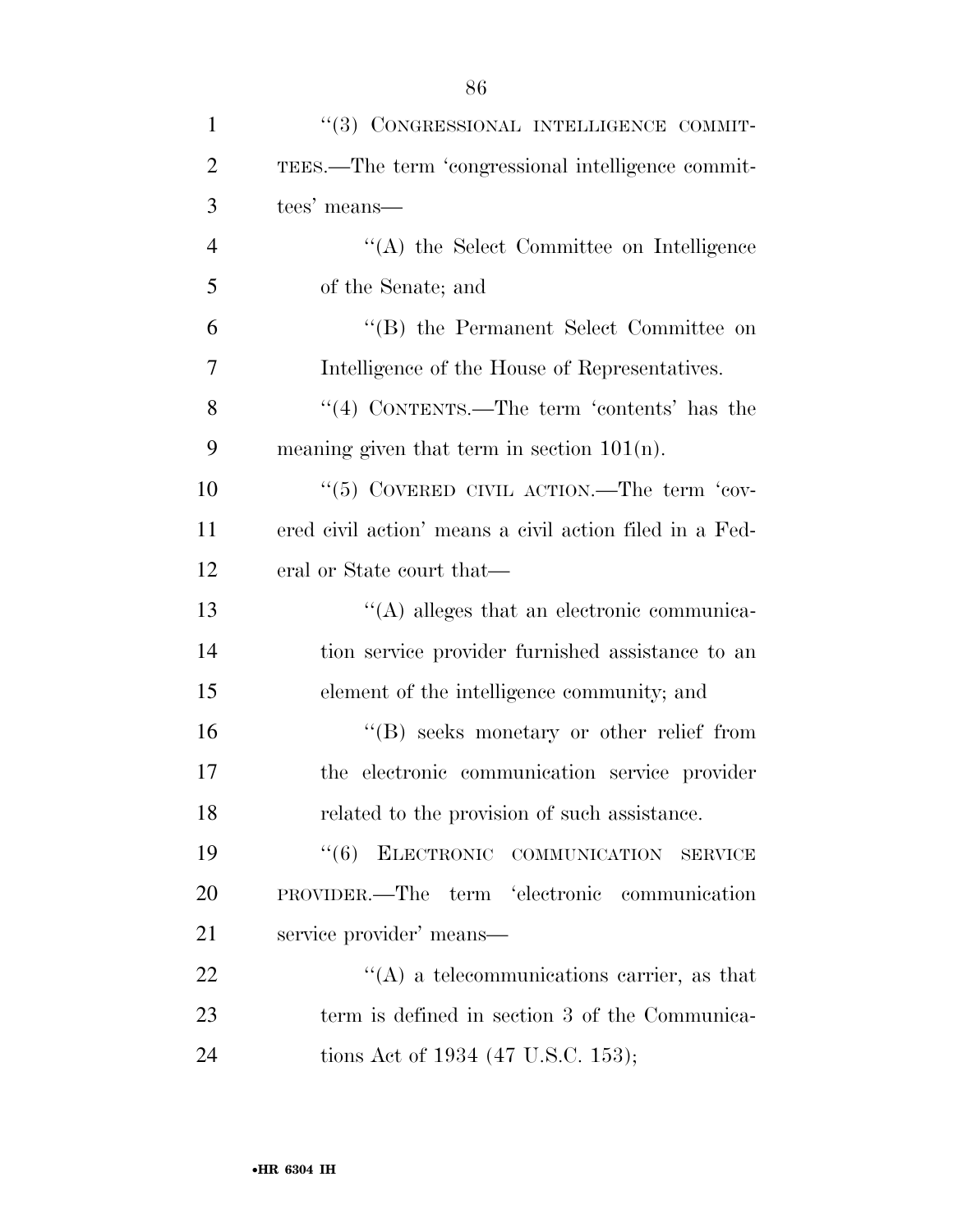| $\mathbf{1}$   | "(B) a provider of electronic communica-                 |
|----------------|----------------------------------------------------------|
| $\overline{2}$ | tion service, as that term is defined in section         |
| 3              | 2510 of title 18, United States Code;                    |
| $\overline{4}$ | $\lq\lq$ (C) a provider of a remote computing            |
| 5              | service, as that term is defined in section 2711         |
| 6              | of title 18, United States Code;                         |
| $\overline{7}$ | $\lq\lq$ (D) any other communication service pro-        |
| 8              | vider who has access to wire or electronic com-          |
| 9              | munications either as such communications are            |
| 10             | transmitted or as such communications<br>are             |
| 11             | stored;                                                  |
| 12             | "(E) a parent, subsidiary, affiliate, suc-               |
| 13             | cessor, or assignee of an entity described in            |
| 14             | subparagraph $(A)$ , $(B)$ , $(C)$ , or $(D)$ ; or       |
| 15             | "(F) an officer, employee, or agent of an                |
| 16             | entity described in subparagraph $(A)$ , $(B)$ , $(C)$ , |
| 17             | $(D)$ , or $(E)$ .                                       |
| 18             | $``(7)$ INTELLIGENCE COMMUNITY.—The term                 |
| 19             | 'intelligence community' has the meaning given the       |
| 20             | term in section $3(4)$ of the National Security Act of   |
| 21             | 1947 (50 U.S.C. 401a(4)).                                |
| 22             | "(8) PERSON.—The term 'person' means—                    |
| 23             | "(A) an electronic communication service                 |
| 24             | provider; or                                             |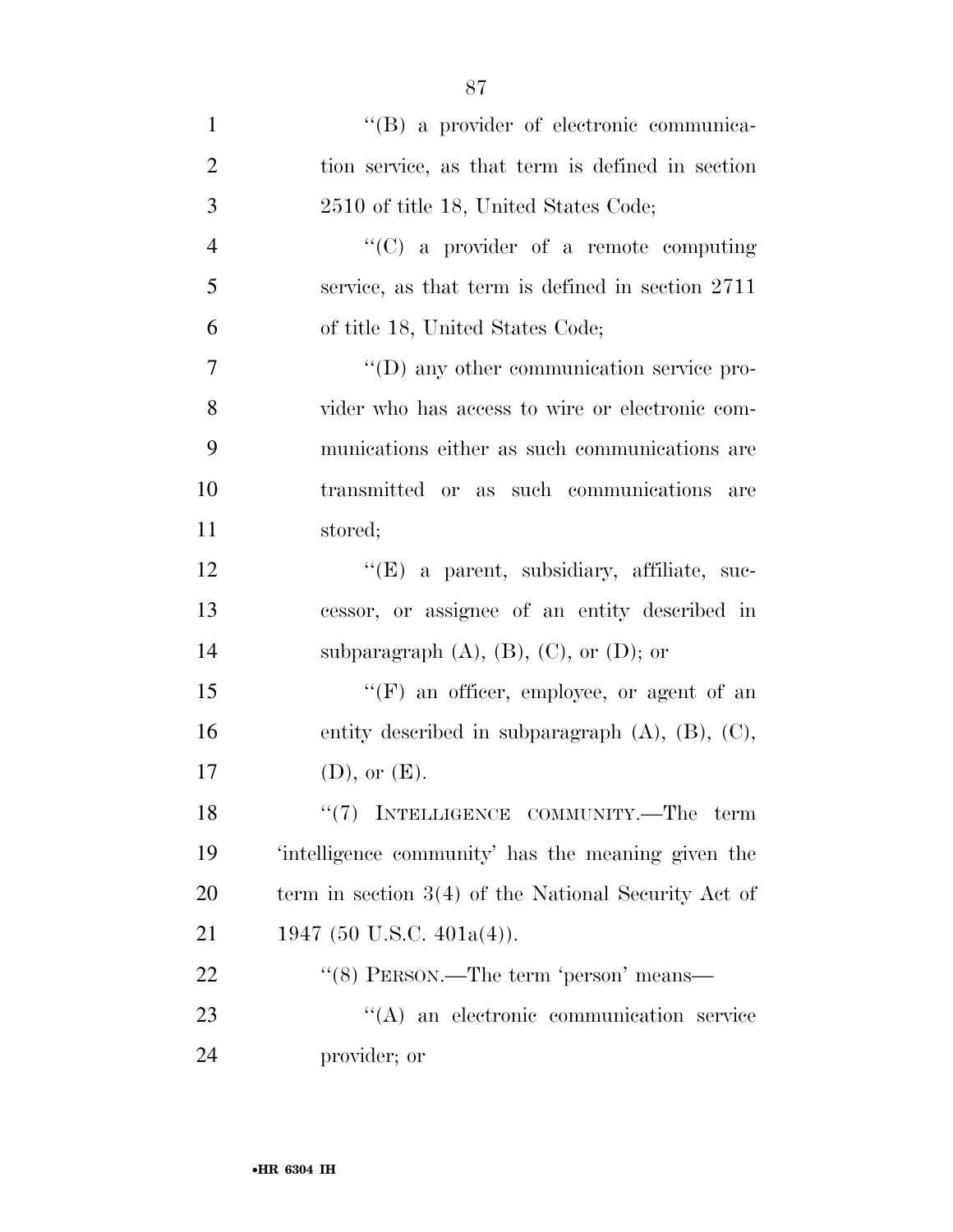| $\mathbf{1}$   | $\lq\lq (B)$ a landlord, custodian, or other person         |
|----------------|-------------------------------------------------------------|
| $\overline{2}$ | who may be authorized or required to furnish                |
| 3              | assistance pursuant to-                                     |
| $\overline{4}$ | "(i) an order of the court established                      |
| 5              | under section $103(a)$ directing such assist-               |
| 6              | ance;                                                       |
| 7              | "(ii) a certification in writing under                      |
| 8              | section $2511(2)(a)(ii)(B)$ or $2709(b)$ of                 |
| 9              | title 18, United States Code; or                            |
| 10             | ``(iii)<br>a directive under<br>section                     |
| <sup>11</sup>  | $102(a)(4)$ , $105B(e)$ , as added by section 2             |
| 12             | of the Protect America Act of 2007 (Public                  |
| 13             | Law 110–55), or $702(h)$ .                                  |
| 14             | "(9) STATE.—The term 'State' means<br>any                   |
| 15             | State, political subdivision of a State, the Common-        |
| 16             | wealth of Puerto Rico, the District of Columbia, and        |
| 17             | any territory or possession of the United States, and       |
| 18             | includes any officer, public utility commission, or         |
| 19             | other body authorized to regulate an electronic com-        |
| 20             | munication service provider.                                |
| 21             | "SEC. 802. PROCEDURES FOR IMPLEMENTING STATUTORY            |
| 22             | DEFENSES.                                                   |
| 23             | "(a) REQUIREMENT FOR CERTIFICATION.—Notwith-                |
| 24             | standing any other provision of law, a civil action may not |
| 25             | lie or be maintained in a Federal or State court against    |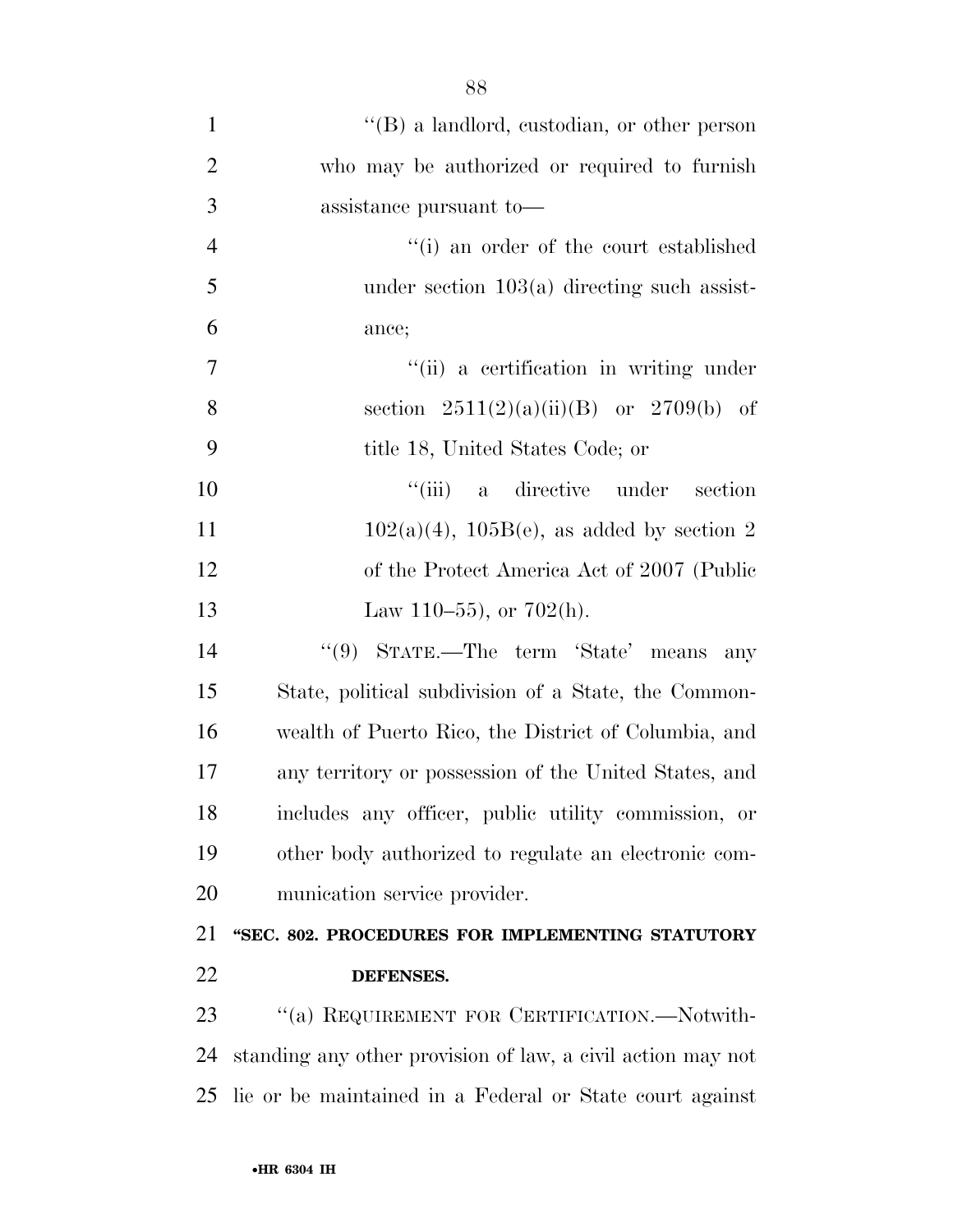| 1  | any person for providing assistance to an element of the    |
|----|-------------------------------------------------------------|
| 2  | intelligence community, and shall be promptly dismissed,    |
| 3  | if the Attorney General certifies to the district court of  |
| 4  | the United States in which such action is pending that—     |
| 5  | $\cdot\cdot(1)$ any assistance by that person was provided  |
| 6  | pursuant to an order of the court established under         |
| 7  | section $103(a)$ directing such assistance;                 |
| 8  | $f'(2)$ any assistance by that person was provided          |
| 9  | pursuant to a certification in writing under section        |
| 10 | $2511(2)(a)(ii)(B)$ or $2709(b)$ of title 18, United        |
| 11 | States Code;                                                |
| 12 | $\cdot\cdot$ (3) any assistance by that person was provided |
| 13 | pursuant to a directive under section $102(a)(4)$ ,         |
| 14 | $105B(e)$ , as added by section 2 of the Protect Amer-      |
| 15 | ica Act of 2007 (Public Law 110–55), or 702(h) di-          |
| 16 | recting such assistance;                                    |
| 17 | $\cdot$ (4) in the case of a covered civil action, the as-  |
| 18 | sistance alleged to have been provided by the elec-         |
| 19 | tronic communication service provider was—                  |
| 20 | "(A) in connection with an intelligence ac-                 |
| 21 | tivity involving communications that was—                   |
| 22 | "(i) authorized by the President dur-                       |
| 23 | ing the period beginning on September 11,                   |
| 24 | $2001$ , and ending on January 17, $2007$ ;                 |
| 25 | and                                                         |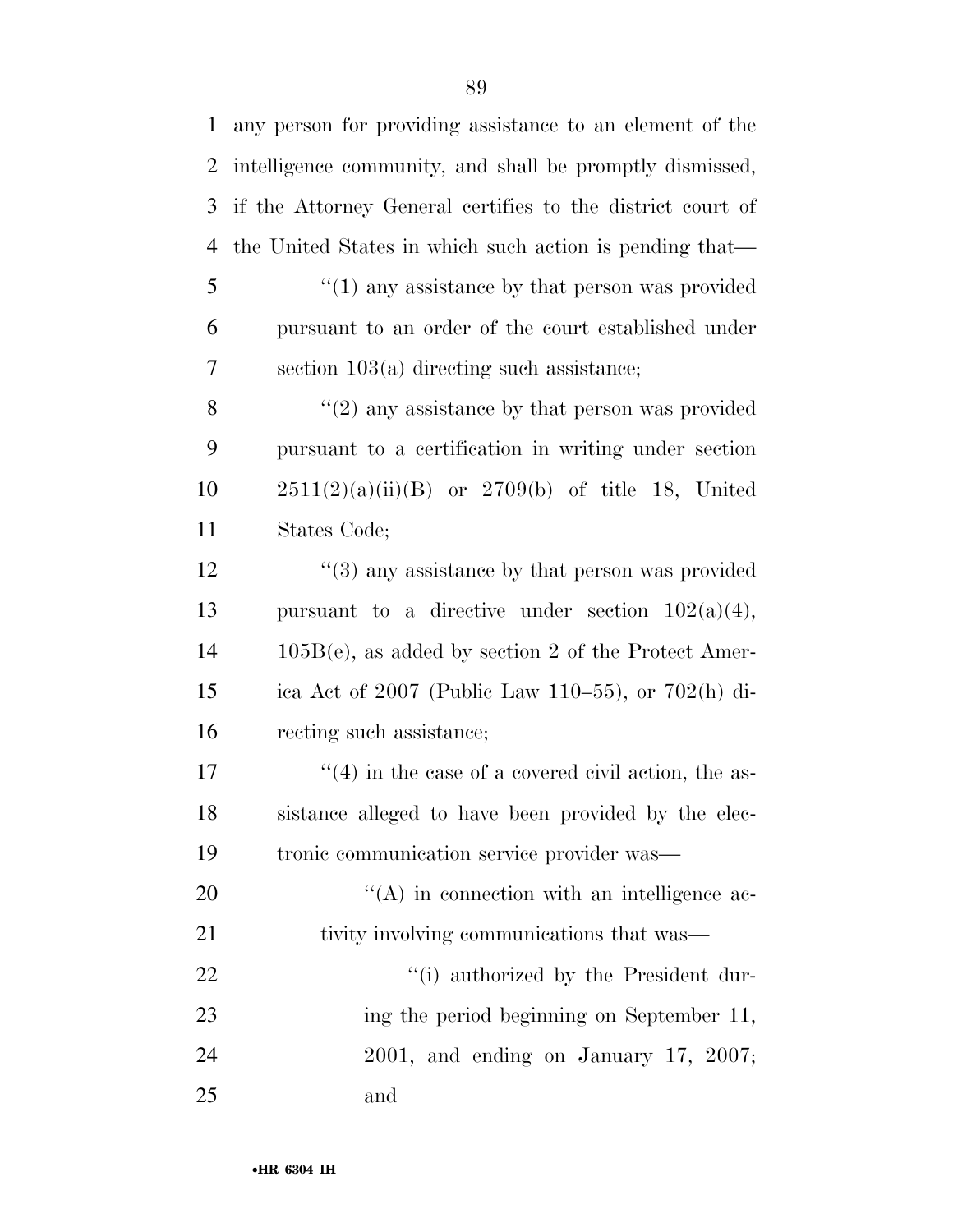| $\mathbf{1}$   | "(ii) designed to detect or prevent a                 |
|----------------|-------------------------------------------------------|
| $\overline{2}$ | terrorist attack, or activities in preparation        |
| 3              | for a terrorist attack, against the United            |
| $\overline{4}$ | States; and                                           |
| 5              | $\lq\lq$ the subject of a written request or di-      |
| 6              | rective, or a series of written requests or direc-    |
| 7              | tives, from the Attorney General or the head of       |
| 8              | an element of the intelligence community (or          |
| 9              | the deputy of such person) to the electronic          |
| 10             | communication service provider indicating that        |
| 11             | the activity was—                                     |
| 12             | "(i) authorized by the President; and                 |
| 13             | "(ii) determined to be lawful; or                     |
| 14             | $\lq(5)$ the person did not provide the alleged as-   |
| 15             | sistance.                                             |
| 16             | "(b) JUDICIAL REVIEW.—                                |
| 17             | "(1) REVIEW OF CERTIFICATIONS.—A certifi-             |
| 18             | cation under subsection (a) shall be given effect un- |
| 19             | less the court finds that such certification is not   |
| 20             | supported by substantial evidence provided to the     |
| 21             | court pursuant to this section.                       |
| 22             | "(2) SUPPLEMENTAL MATERIALS.—In its re-               |
| 23             | view of a certification under subsection (a), the     |
| 24             | court may examine the court order, certification,     |
| 25             | written request, or directive described in subsection |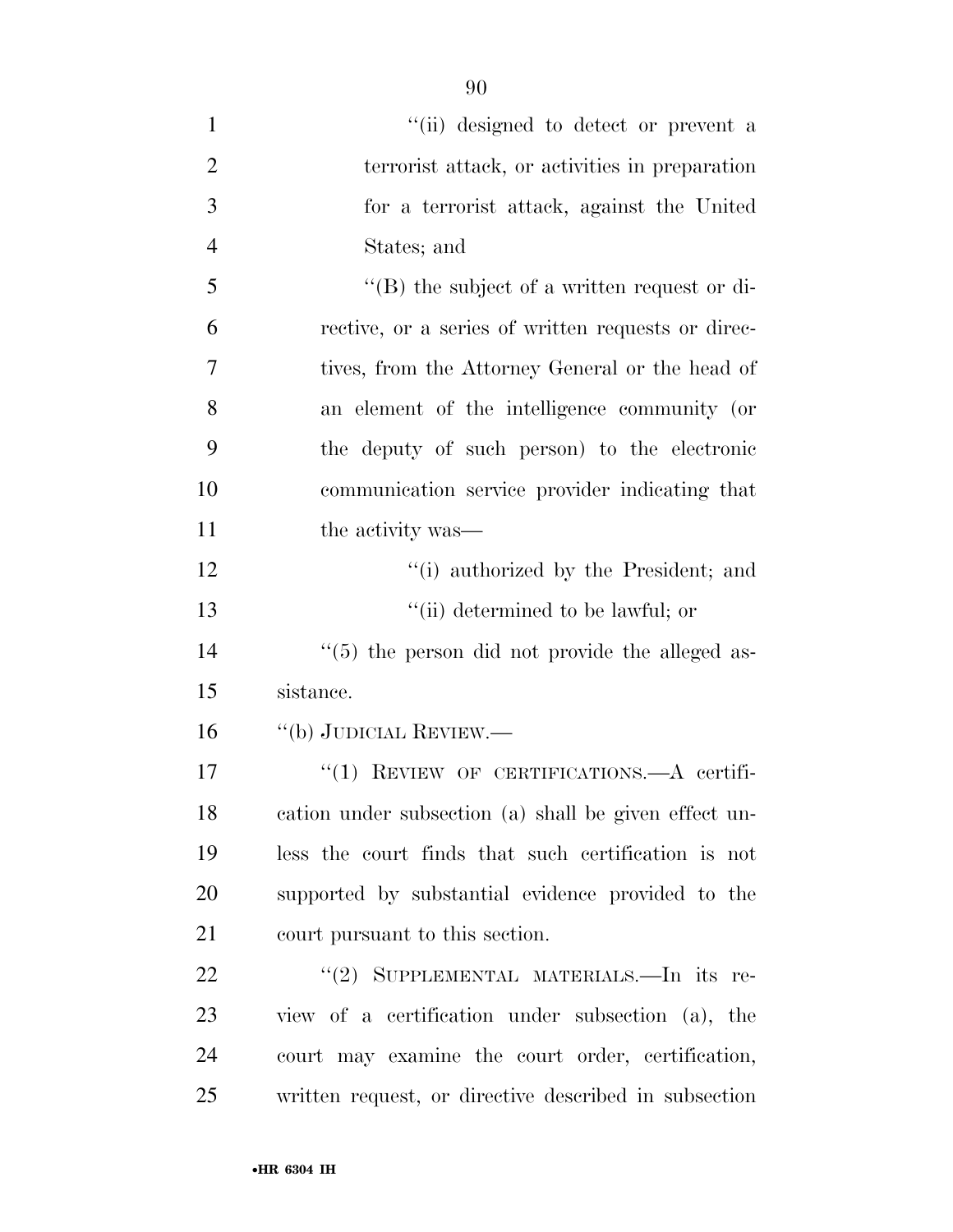(a) and any relevant court order, certification, writ- ten request, or directive submitted pursuant to sub-section (d).

 ''(c) LIMITATIONS ON DISCLOSURE.—If the Attorney General files a declaration under section 1746 of title 28, United States Code, that disclosure of a certification made pursuant to subsection (a) or the supplemental materials provided pursuant to subsection (b) or (d) would harm the national security of the United States, the court shall—  $(1)$  review such certification and the supple-

mental materials in camera and ex parte; and

12 ''(2) limit any public disclosure concerning such certification and the supplemental materials, includ- ing any public order following such in camera and ex parte review, to a statement as to whether the case is dismissed and a description of the legal standards that govern the order, without disclosing the paragraph of subsection (a) that is the basis for the certification.

20 "(d) ROLE OF THE PARTIES.—Any plaintiff or de- fendant in a civil action may submit any relevant court order, certification, written request, or directive to the dis- trict court referred to in subsection (a) for review and shall be permitted to participate in the briefing or argu-ment of any legal issue in a judicial proceeding conducted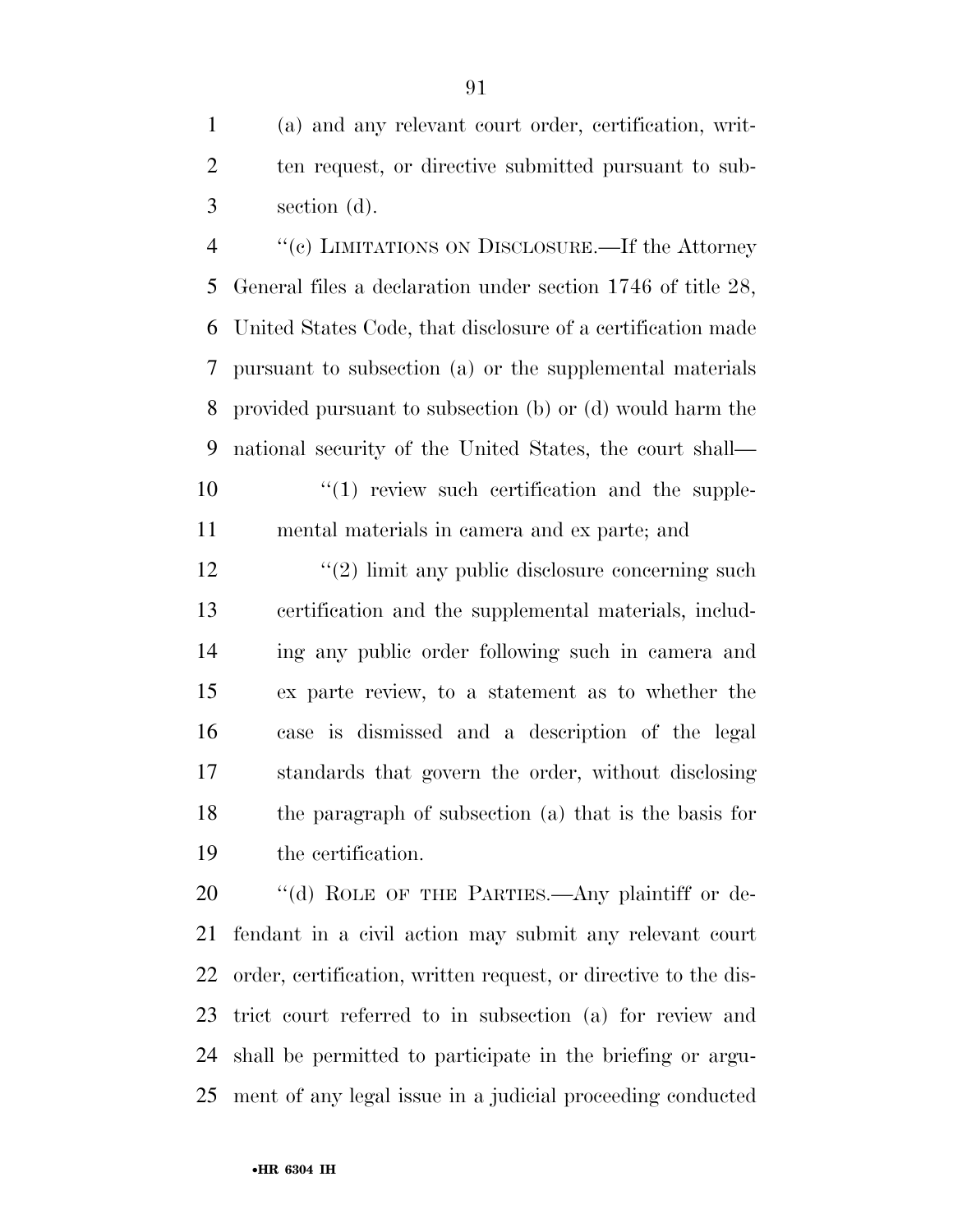pursuant to this section, but only to the extent that such participation does not require the disclosure of classified information to such party. To the extent that classified information is relevant to the proceeding or would be re- vealed in the determination of an issue, the court shall review such information in camera and ex parte, and shall issue any part of the court's written order that would re- veal classified information in camera and ex parte and maintain such part under seal.

 ''(e) NONDELEGATION.—The authority and duties of the Attorney General under this section shall be performed by the Attorney General (or Acting Attorney General) or the Deputy Attorney General.

 ''(f) APPEAL.—The courts of appeals shall have juris- diction of appeals from interlocutory orders of the district courts of the United States granting or denying a motion to dismiss or for summary judgment under this section. ''(g) REMOVAL.—A civil action against a person for providing assistance to an element of the intelligence com- munity that is brought in a State court shall be deemed to arise under the Constitution and laws of the United States and shall be removable under section 1441 of title 28, United States Code.

 ''(h) RELATIONSHIP TO OTHER LAWS.—Nothing in this section shall be construed to limit any otherwise avail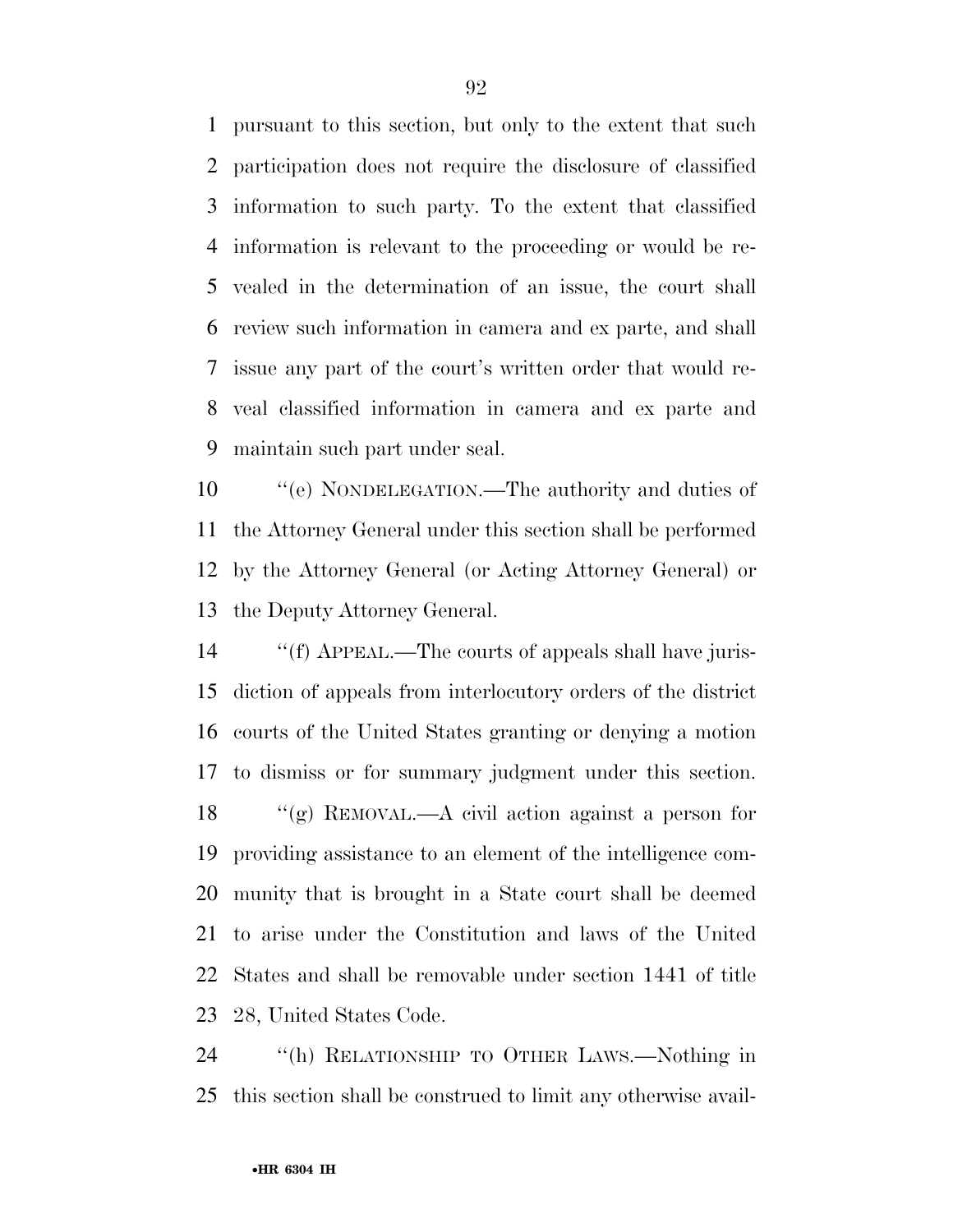able immunity, privilege, or defense under any other provi-sion of law.

 ''(i) APPLICABILITY.—This section shall apply to a civil action pending on or filed after the date of the enact-ment of the FISA Amendments Act of 2008.

#### **''SEC. 803. PREEMPTION.**

 ''(a) IN GENERAL.—No State shall have authority to—

 ''(1) conduct an investigation into an electronic communication service provider's alleged assistance to an element of the intelligence community;

 $\frac{12}{2}$  ''(2) require through regulation or any other means the disclosure of information about an elec- tronic communication service provider's alleged as-sistance to an element of the intelligence community;

16 ''(3) impose any administrative sanction on an electronic communication service provider for assist- ance to an element of the intelligence community; or ''(4) commence or maintain a civil action or other proceeding to enforce a requirement that an electronic communication service provider disclose information concerning alleged assistance to an ele-ment of the intelligence community.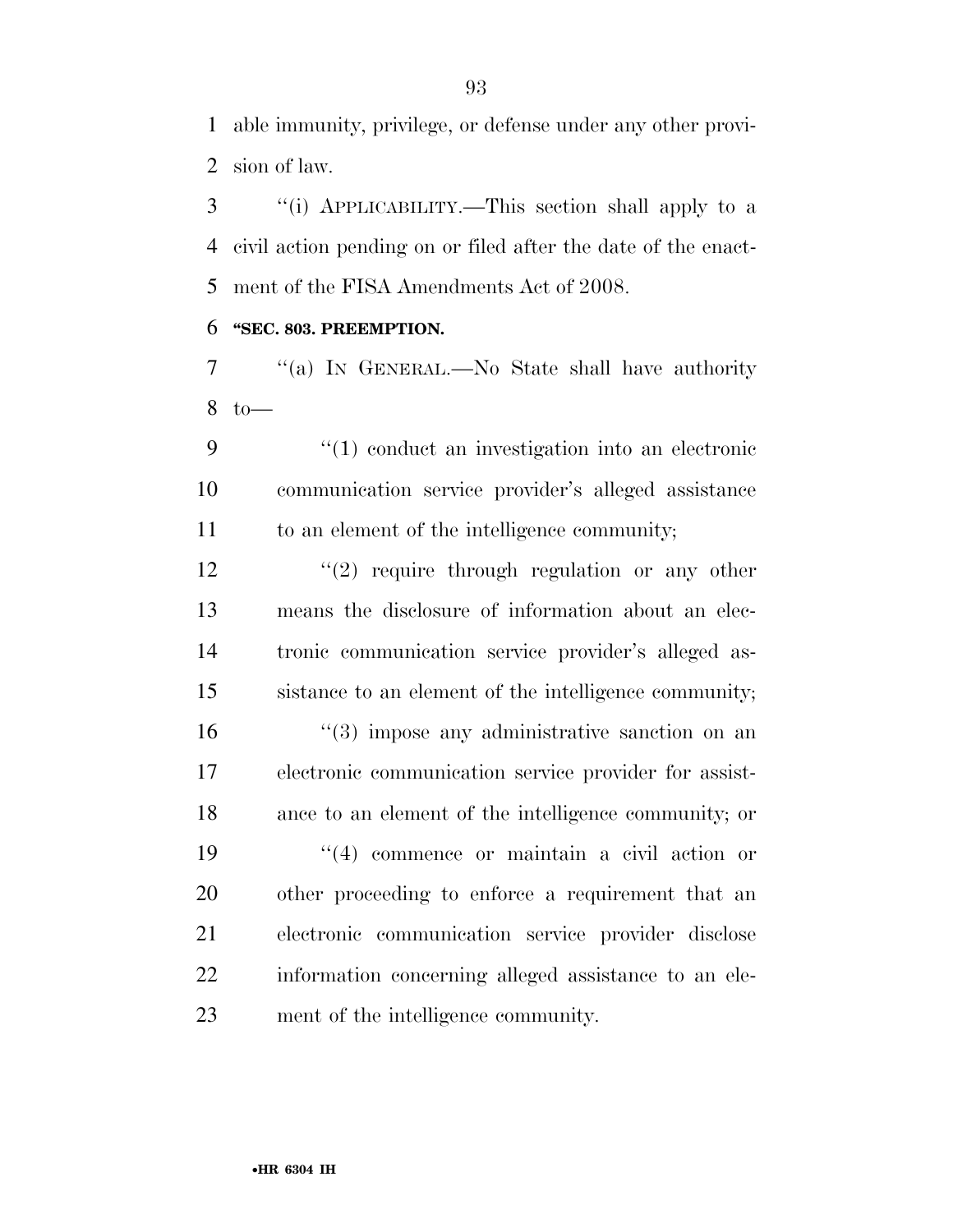''(b) SUITS BY THE UNITED STATES.—The United States may bring suit to enforce the provisions of this sec-tion.

 ''(c) JURISDICTION.—The district courts of the United States shall have jurisdiction over any civil action brought by the United States to enforce the provisions of this section.

8 "(d) APPLICATION.—This section shall apply to any investigation, action, or proceeding that is pending on or commenced after the date of the enactment of the FISA Amendments Act of 2008.

#### **''SEC. 804. REPORTING.**

 ''(a) SEMIANNUAL REPORT.—Not less frequently than once every 6 months, the Attorney General shall, in a manner consistent with national security, the Rules of the House of Representatives, the Standing Rules of the Senate, and Senate Resolution 400 of the 94th Congress or any successor Senate resolution, fully inform the con- gressional intelligence committees, the Committee on the Judiciary of the Senate, and the Committee on the Judici- ary of the House of Representatives concerning the imple-mentation of this title.

 ''(b) CONTENT.—Each report made under subsection (a) shall include—

25  $\frac{1}{25}$  (1) any certifications made under section 802;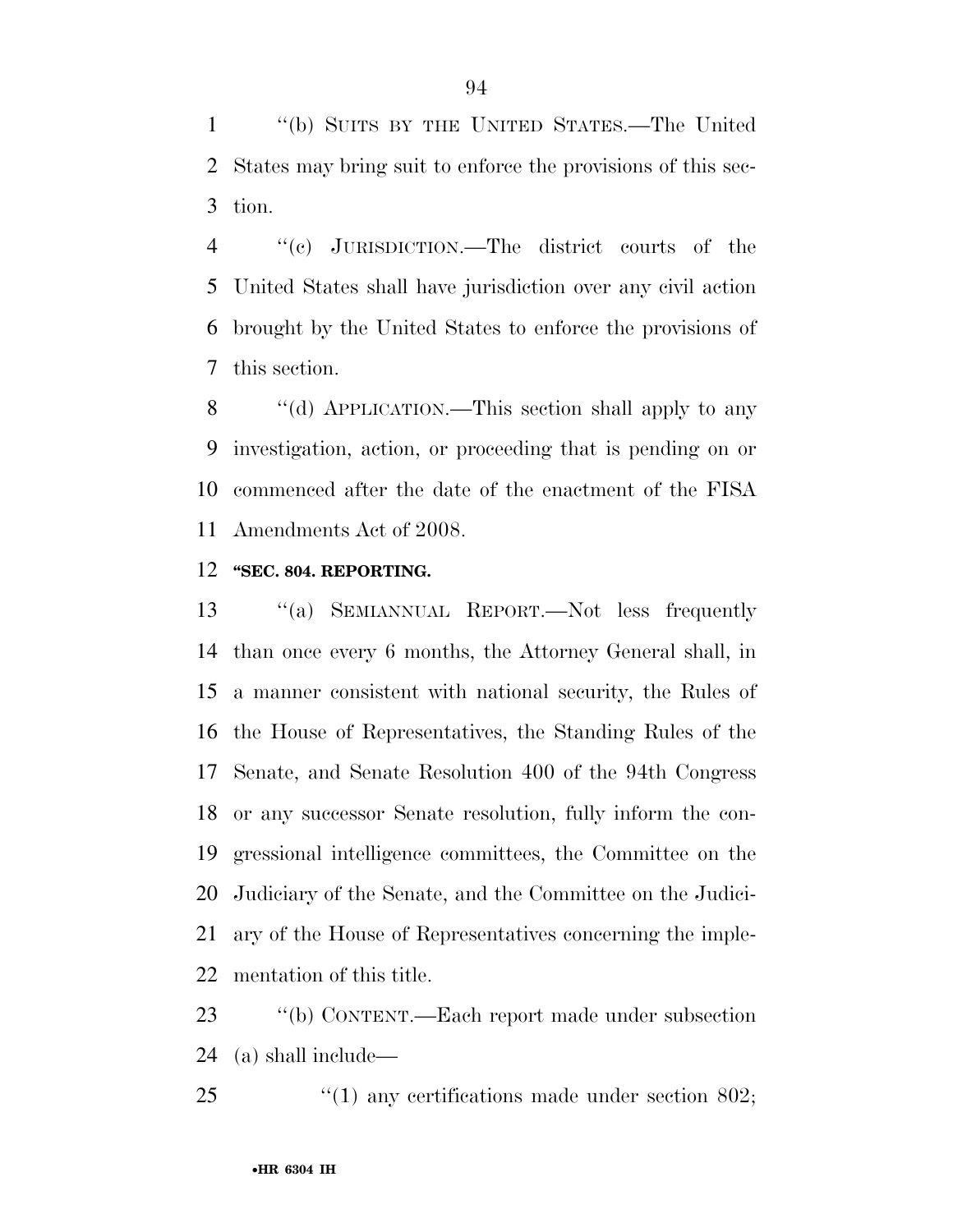$\mathcal{L}(2)$  a description of the judicial review of the certifications made under section 802; and 3 ''(3) any actions taken to enforce the provisions of section 803.''. **SEC. 202. TECHNICAL AMENDMENTS.**  The table of contents in the first section of the For- eign Intelligence Surveillance Act of 1978 (50 U.S.C. 1801 et seq.), as amended by section 101(b), is further amended by adding at the end the following: ''TITLE VIII—PROTECTION OF PERSONS ASSISTING THE GOVERNMENT ''Sec. 801. Definitions. ''Sec. 802. Procedures for implementing statutory defenses. ''Sec. 803. Preemption. ''Sec. 804. Reporting.''. **TITLE III—REVIEW OF PREVIOUS ACTIONS** 

#### **SEC. 301. REVIEW OF PREVIOUS ACTIONS.**

(a) DEFINITIONS.—In this section:

 (1) APPROPRIATE COMMITTEES OF CON- GRESS.—The term ''appropriate committees of Con- gress'' means— (A) the Select Committee on Intelligence and the Committee on the Judiciary of the Sen-ate; and

 (B) the Permanent Select Committee on Intelligence and the Committee on the Judici-ary of the House of Representatives.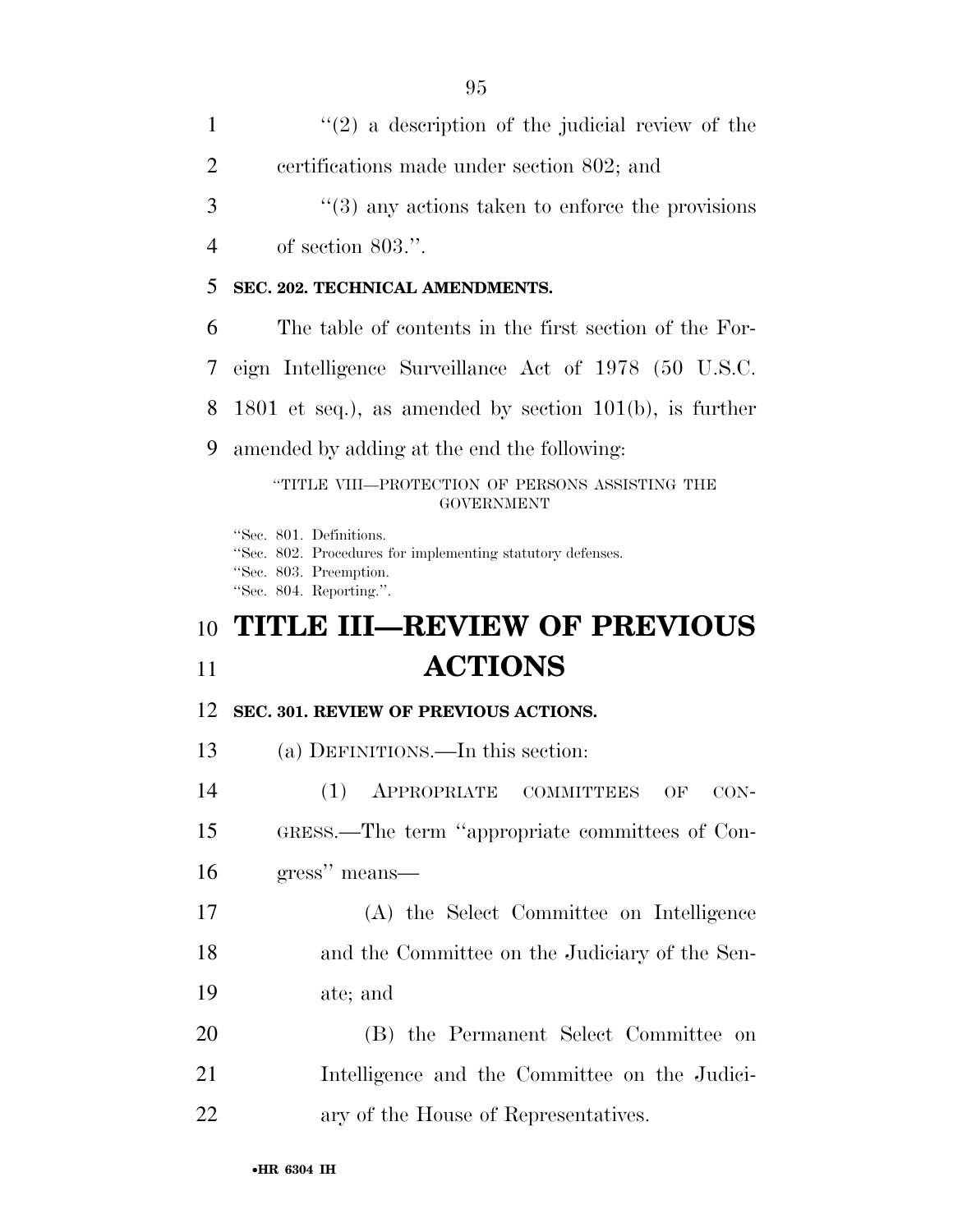(2) FOREIGN INTELLIGENCE SURVEILLANCE COURT.—The term ''Foreign Intelligence Surveil- lance Court'' means the court established under sec- tion 103(a) of the Foreign Intelligence Surveillance 5 Act of 1978 (50 U.S.C. 1803(a)).

 (3) PRESIDENT'S SURVEILLANCE PROGRAM AND PROGRAM.—The terms ''President's Surveillance Program'' and ''Program'' mean the intelligence ac- tivity involving communications that was authorized by the President during the period beginning on September 11, 2001, and ending on January 17, 2007, including the program referred to by the President in a radio address on December 17, 2005 (commonly known as the Terrorist Surveillance Pro-gram).

(b) REVIEWS.—

 (1) REQUIREMENT TO CONDUCT.—The Inspec- tors General of the Department of Justice, the Of- fice of the Director of National Intelligence, the Na- tional Security Agency, the Department of Defense, and any other element of the intelligence community that participated in the President's Surveillance Pro- gram, shall complete a comprehensive review of, with respect to the oversight authority and responsibility of each such Inspector General—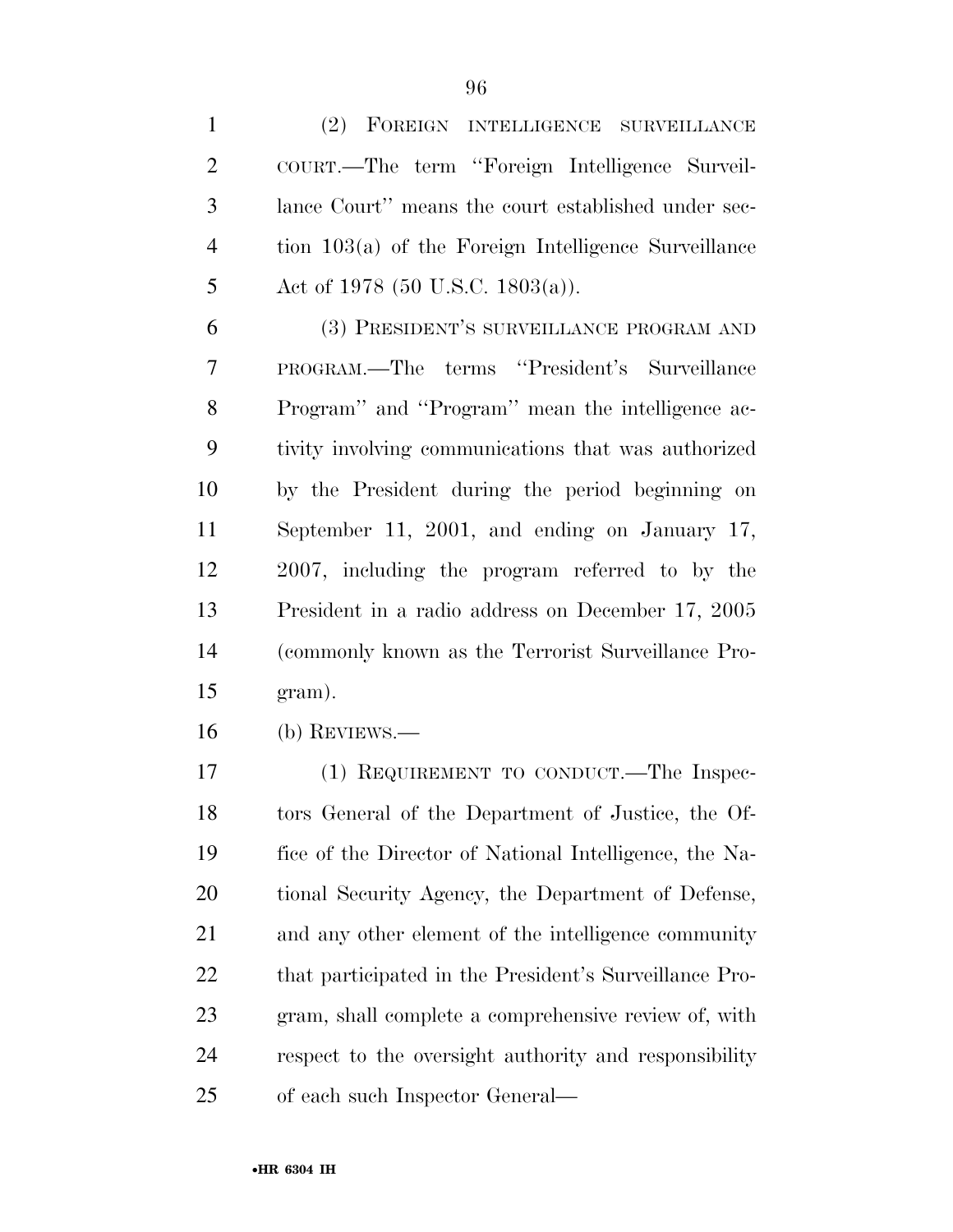| $\mathbf{1}$   | (A) all of the facts necessary to describe       |
|----------------|--------------------------------------------------|
| $\overline{2}$ | the establishment, implementation, product, and  |
| 3              | use of the product of the Program;               |
| $\overline{4}$ | (B) access to legal reviews of the Program       |
| 5              | and access to information about the Program;     |
| 6              | (C) communications with, and participa-          |
| 7              | tion of, individuals and entities in the private |
| 8              | sector related to the Program;                   |
| 9              | (D) interaction with the Foreign Intel-          |
| 10             | ligence Surveillance Court and transition to     |
| 11             | court orders related to the Program; and         |
| 12             | (E) any other matters identified by any          |
| 13             | such Inspector General that would enable that    |
| 14             | Inspector General to complete a review of the    |
| 15             | Program, with respect to such Department or      |
| 16             | element.                                         |
| 17             | (2) COOPERATION AND COORDINATION.—               |
| 18             | (A) COOPERATION.—Each Inspector Gen-             |
| 19             | eral required to conduct a review under para-    |
| 20             | $graph(1) shall$ —                               |
| 21             | (i) work in conjunction, to the extent           |
| 22             | practicable, with any other Inspector Gen-       |
| 23             | eral required to conduct such a review; and      |
| 24             | (ii) utilize, to the extent practicable,         |
| $25\,$         | and not unnecessarily duplicate or delay,        |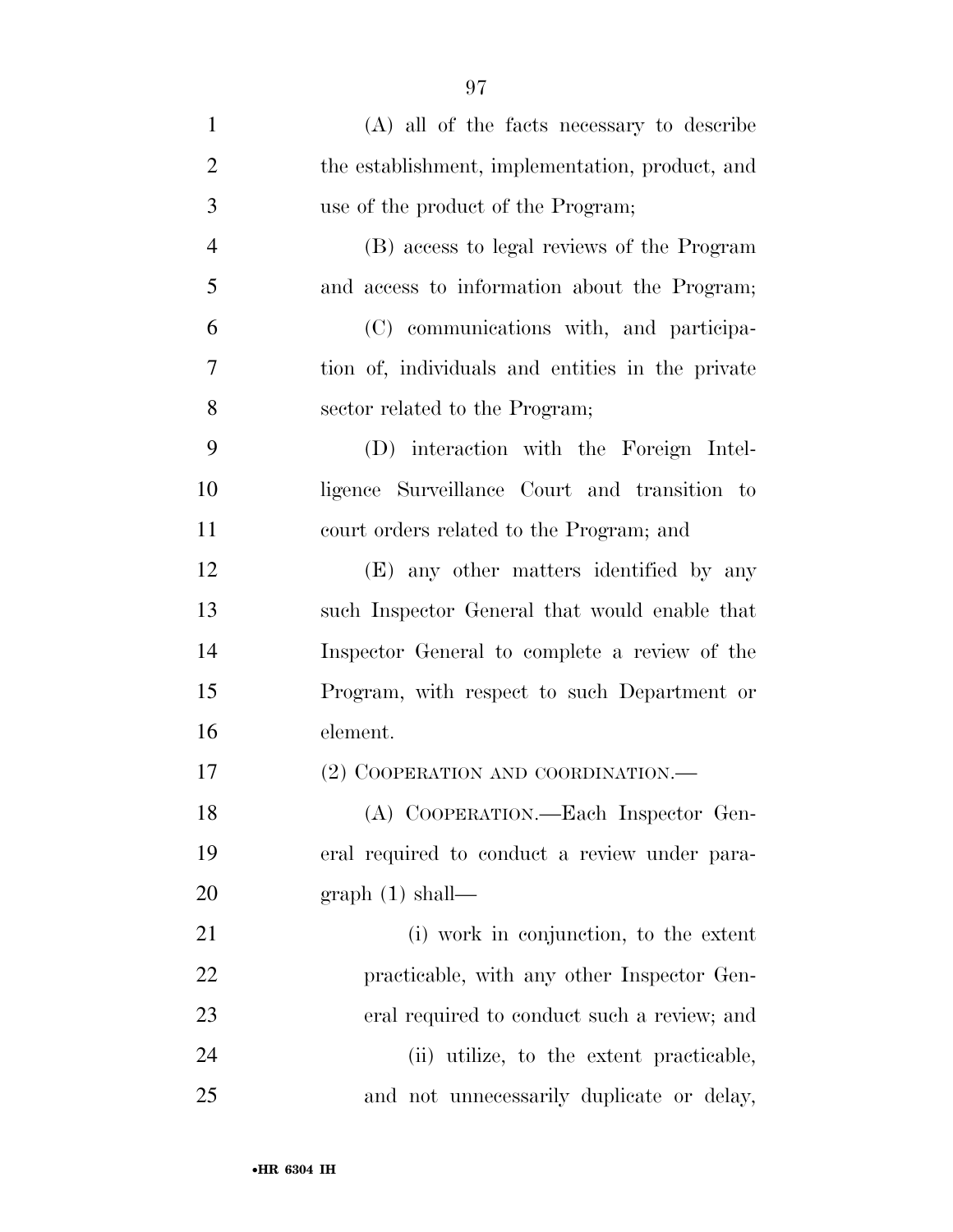| $\mathbf{1}$   | such reviews or audits that have been com-       |
|----------------|--------------------------------------------------|
| $\overline{2}$ | pleted or are being undertaken by any such       |
| 3              | Inspector General or by any other office of      |
| $\overline{4}$ | the Executive Branch related to the Pro-         |
| 5              | gram.                                            |
| 6              | (B) INTEGRATION OF OTHER REVIEWS.—               |
| 7              | The Counsel of the Office of Professional Re-    |
| 8              | sponsibility of the Department of Justice shall  |
| 9              | provide the report of any investigation con-     |
| 10             | ducted by such Office on matters relating to the |
| 11             | Program, including any investigation of the      |
| 12             | process through which legal reviews of the Pro-  |
| 13             | gram were conducted and the substance of such    |
| 14             | reviews, to the Inspector General of the Depart- |
| 15             | ment of Justice, who shall integrate the factual |
| 16             | findings and conclusions of such investigation   |
| 17             | into its review.                                 |
| 18             | (C) COORDINATION.—The Inspectors Gen-            |
| 19             | eral shall designate one of the Inspectors Gen-  |
| 20             | eral required to conduct a review under para-    |
| 21             | graph (1) that is appointed by the President, by |
| 22             | and with the advice and consent of the Senate,   |
| 23             | to coordinate the conduct of the reviews and the |
| 24             | preparation of the reports.                      |
| 25             | $(c)$ REPORTS.—                                  |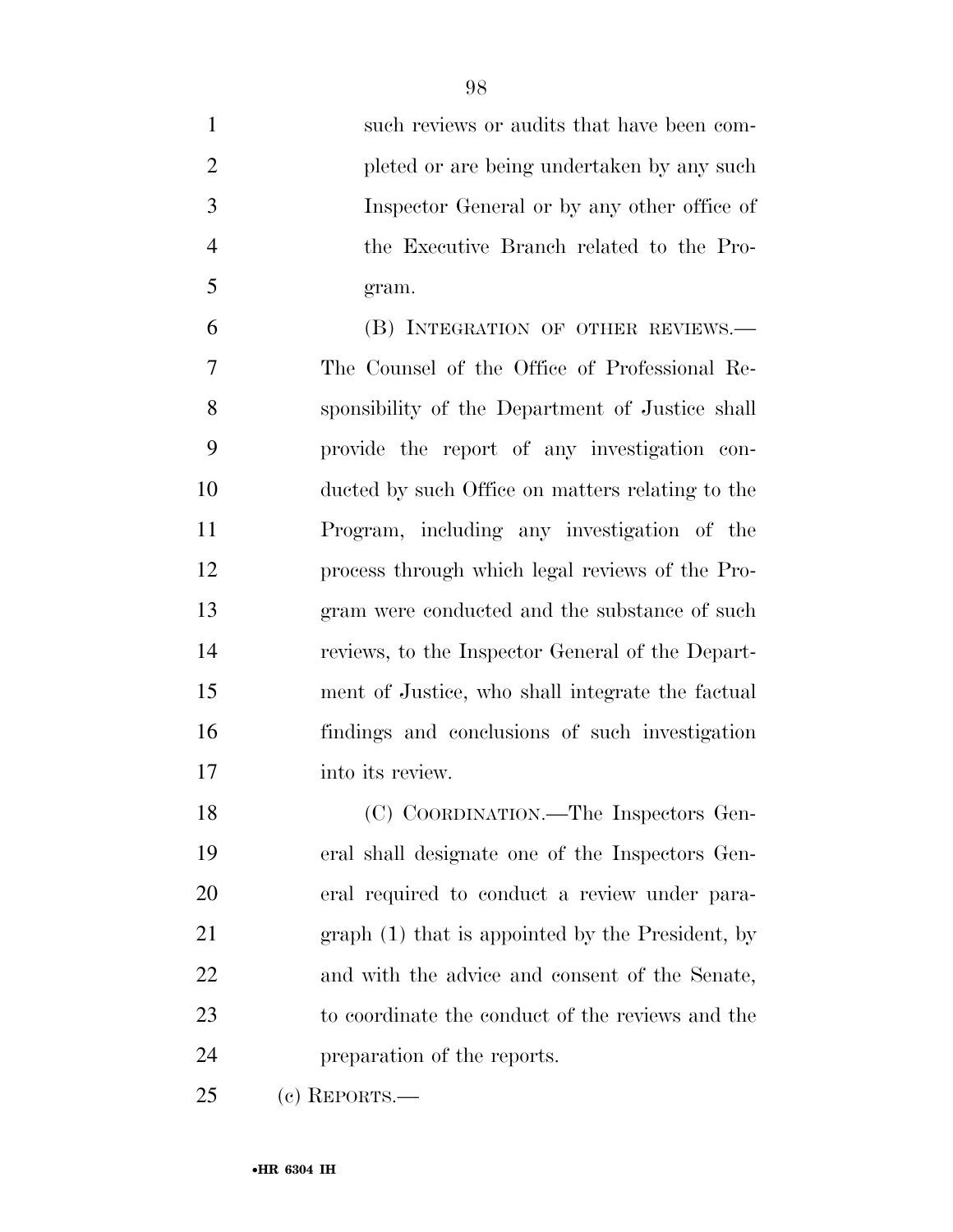(1) PRELIMINARY REPORTS.—Not later than 60 days after the date of the enactment of this Act, the Inspectors General of the Department of Justice, the Office of the Director of National Intelligence, the National Security Agency, the Department of De- fense, and any other Inspector General required to conduct a review under subsection (b)(1), shall sub- mit to the appropriate committees of Congress an interim report that describes the planned scope of such review.

 (2) FINAL REPORT.—Not later than 1 year after the date of the enactment of this Act, the In- spectors General of the Department of Justice, the Office of the Director of National Intelligence, the National Security Agency, the Department of De- fense, and any other Inspector General required to conduct a review under subsection (b)(1), shall sub- mit to the appropriate committees of Congress, in a manner consistent with national security, a com- prehensive report on such reviews that includes any recommendations of any such Inspectors General within the oversight authority and responsibility of any such Inspector General with respect to the re-views.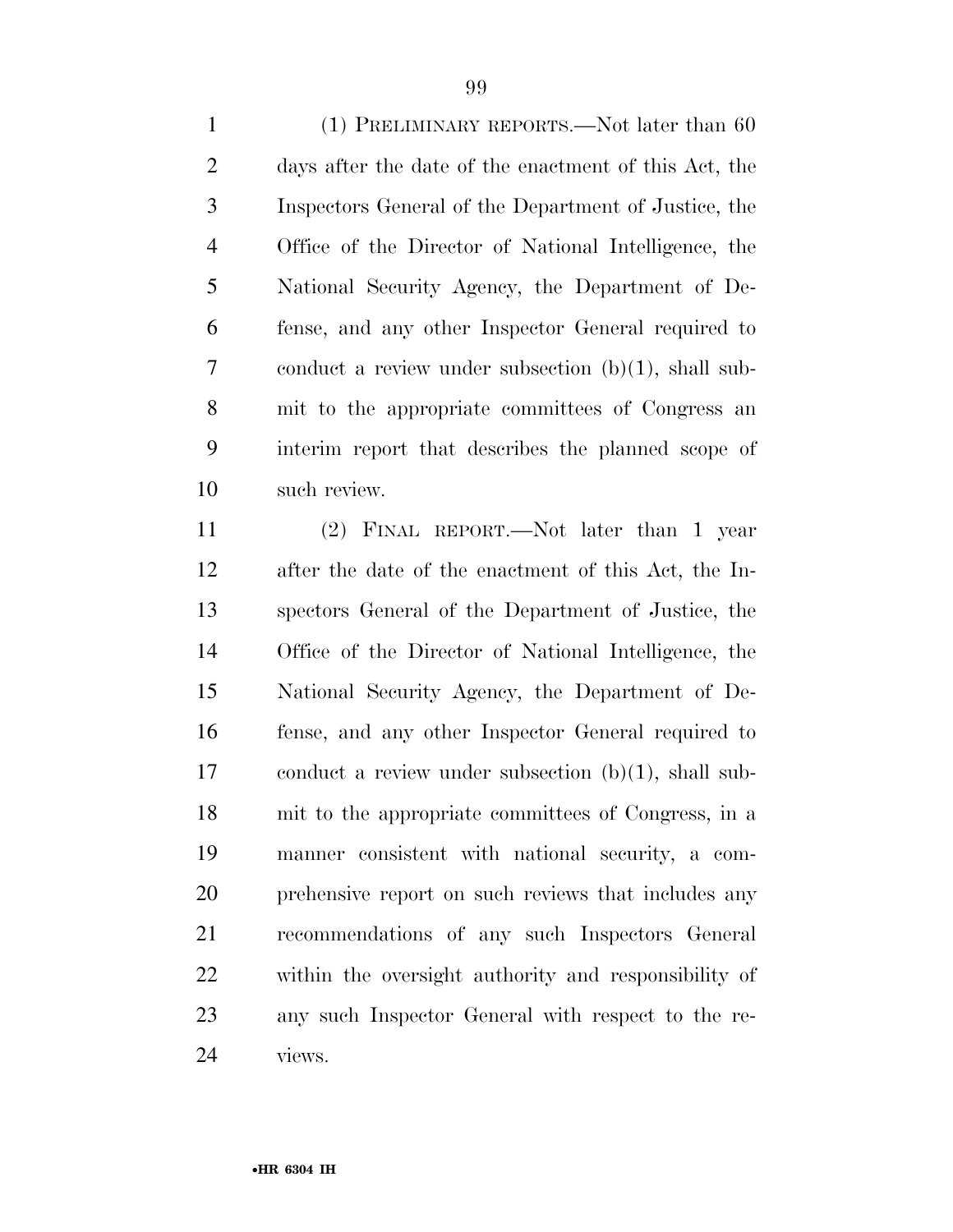(3) FORM.—A report under this subsection shall be submitted in unclassified form, but may in- clude a classified annex. The unclassified report shall not disclose the name or identity of any indi- vidual or entity of the private sector that partici- pated in the Program or with whom there was com- munication about the Program, to the extent that information is classified.

(d) RESOURCES.—

 (1) EXPEDITED SECURITY CLEARANCE.—The Director of National Intelligence shall ensure that the process for the investigation and adjudication of an application by an Inspector General or any ap- propriate staff of an Inspector General for a security clearance necessary for the conduct of the review under subsection (b)(1) is carried out as expedi-tiously as possible.

18 (2) ADDITIONAL PERSONNEL FOR THE INSPEC- TORS GENERAL.—An Inspector General required to conduct a review under subsection (b)(1) and submit a report under subsection (c) is authorized to hire such additional personnel as may be necessary to carry out such review and prepare such report in a prompt and timely manner. Personnel authorized to be hired under this paragraph—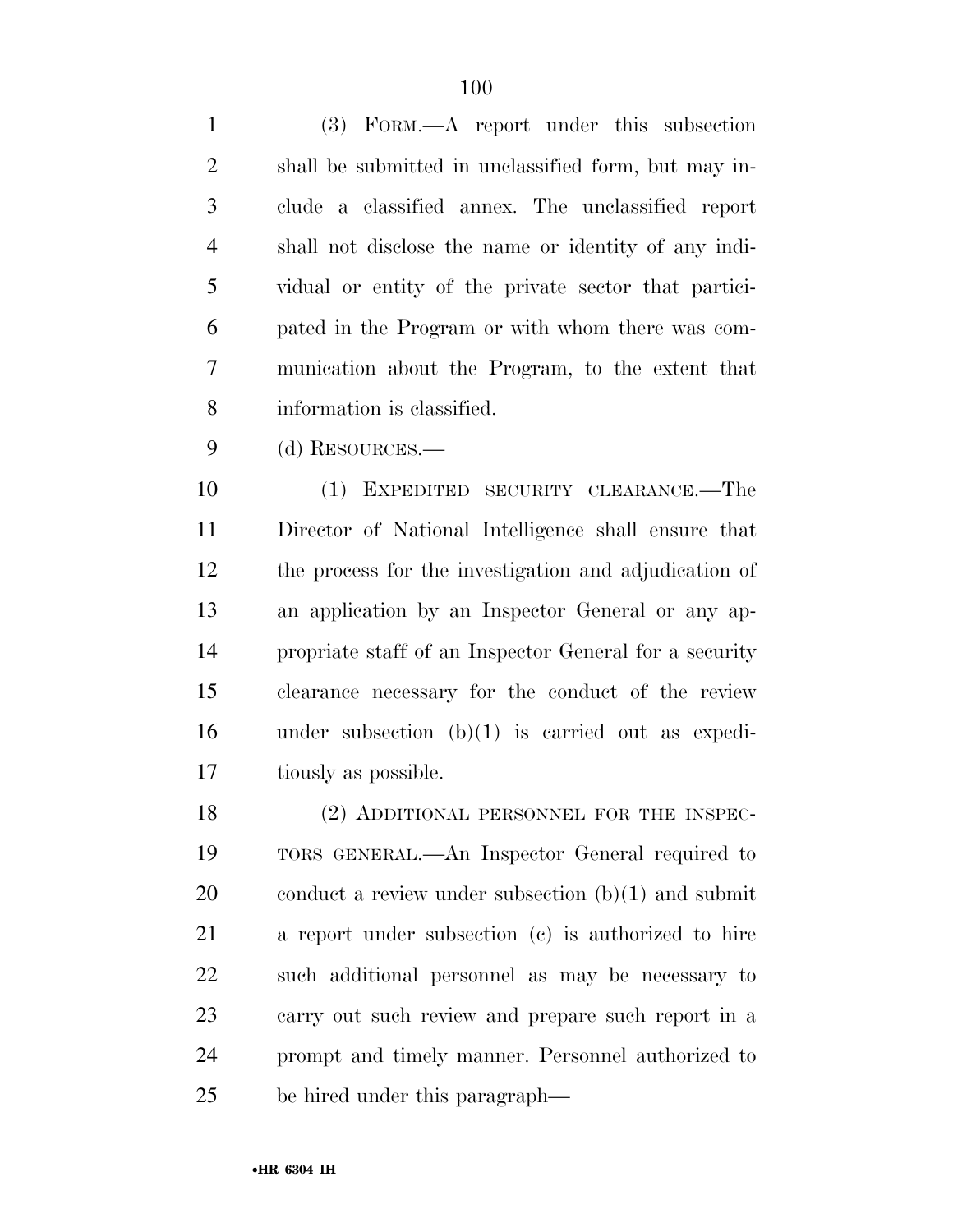| $\mathbf{1}$   | (A) shall perform such duties relating to              |
|----------------|--------------------------------------------------------|
| $\overline{2}$ | such a review as the relevant Inspector General        |
| 3              | shall direct; and                                      |
| $\overline{4}$ | (B) are in addition to any other personnel             |
| 5              | authorized by law.                                     |
| 6              | (3) TRANSFER OF PERSONNEL.—The Attorney                |
| 7              | General, the Secretary of Defense, the Director of     |
| 8              | National Intelligence, the Director of the National    |
| 9              | Security Agency, or the head of any other element      |
| 10             | of the intelligence community may transfer per-        |
| 11             | sonnel to the relevant Office of the Inspector Gen-    |
| 12             | eral required to conduct a review under subsection     |
| 13             | $(b)(1)$ and submit a report under subsection (c) and, |
| 14             | in addition to any other personnel authorized by law,  |
| 15             | are authorized to fill any vacancy caused by such a    |
| 16             | transfer. Personnel transferred under this paragraph   |
| 17             | shall perform such duties relating to such review as   |
| 18             | the relevant Inspector General shall direct.           |
| 1 <sub>0</sub> | TITI F IV OTHER DROVISIONS                             |

# **TITLE IV—OTHER PROVISIONS**

## **SEC. 401. SEVERABILITY.**

 If any provision of this Act, any amendment made by this Act, or the application thereof to any person or circumstances is held invalid, the validity of the remainder of the Act, of any such amendments, and of the applica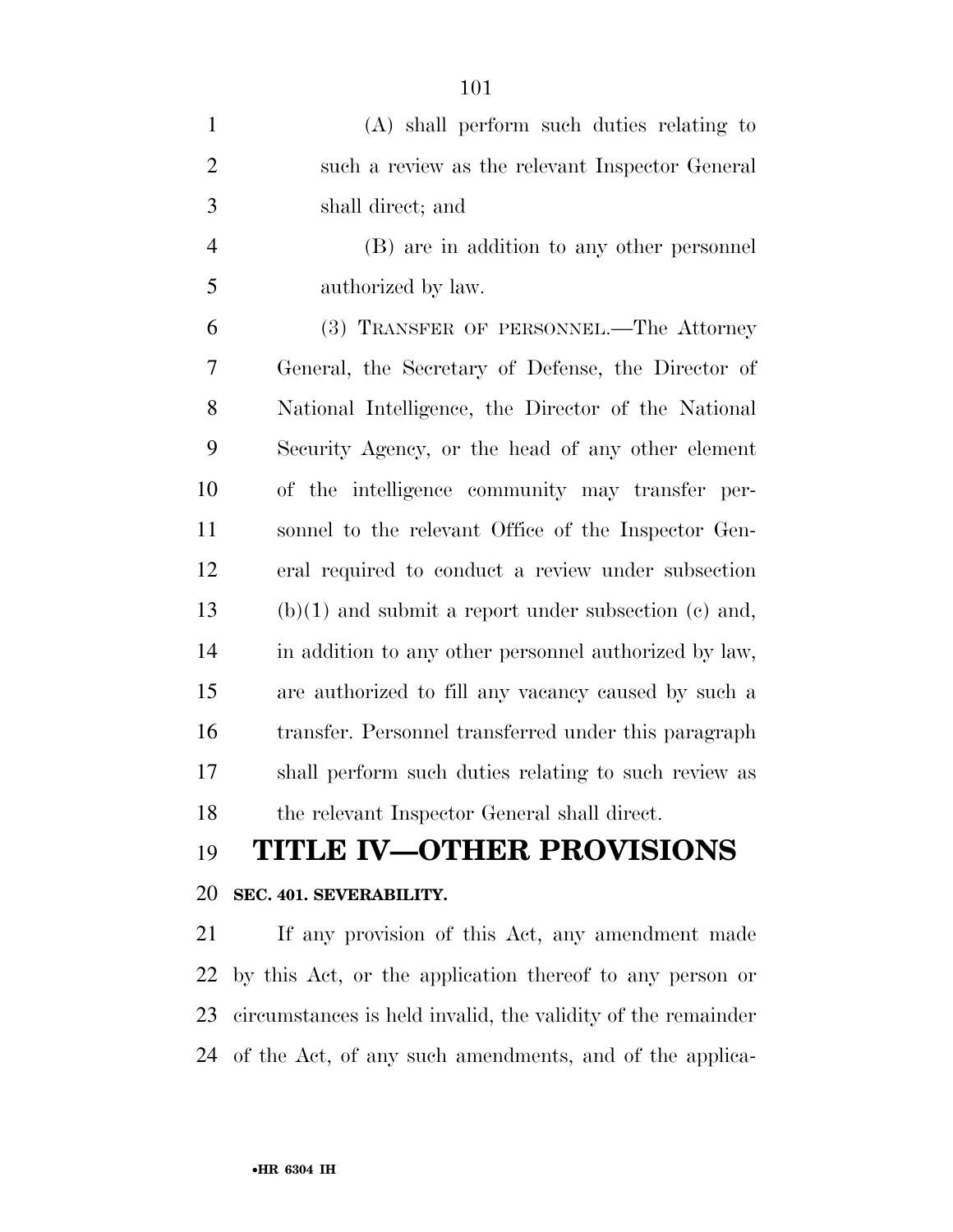tion of such provisions to other persons and circumstances

shall not be affected thereby.

## **SEC. 402. EFFECTIVE DATE.**

 Except as provided in section 404, the amendments made by this Act shall take effect on the date of the enact-ment of this Act.

# **SEC. 403. REPEALS.**

 (a) REPEAL OF PROTECT AMERICA ACT OF 2007 PROVISIONS.—

10 (1) AMENDMENTS TO FISA.—

 (A) IN GENERAL.—Except as provided in section 404, sections 105A, 105B, and 105C of the Foreign Intelligence Surveillance Act of 1978 (50 U.S.C. 1805a, 1805b, and 1805c) are repealed.

 (B) TECHNICAL AND CONFORMING AMEND-MENTS.—

18 (i) TABLE OF CONTENTS.—The table of contents in the first section of the For- eign Intelligence Surveillance Act of 1978 (50 U.S.C. 1801 et seq.) is amended by striking the items relating to sections 23 105A, 105B, and 105C.

24 (ii) CONFORMING AMENDMENTS.—Ex-cept as provided in section 404, section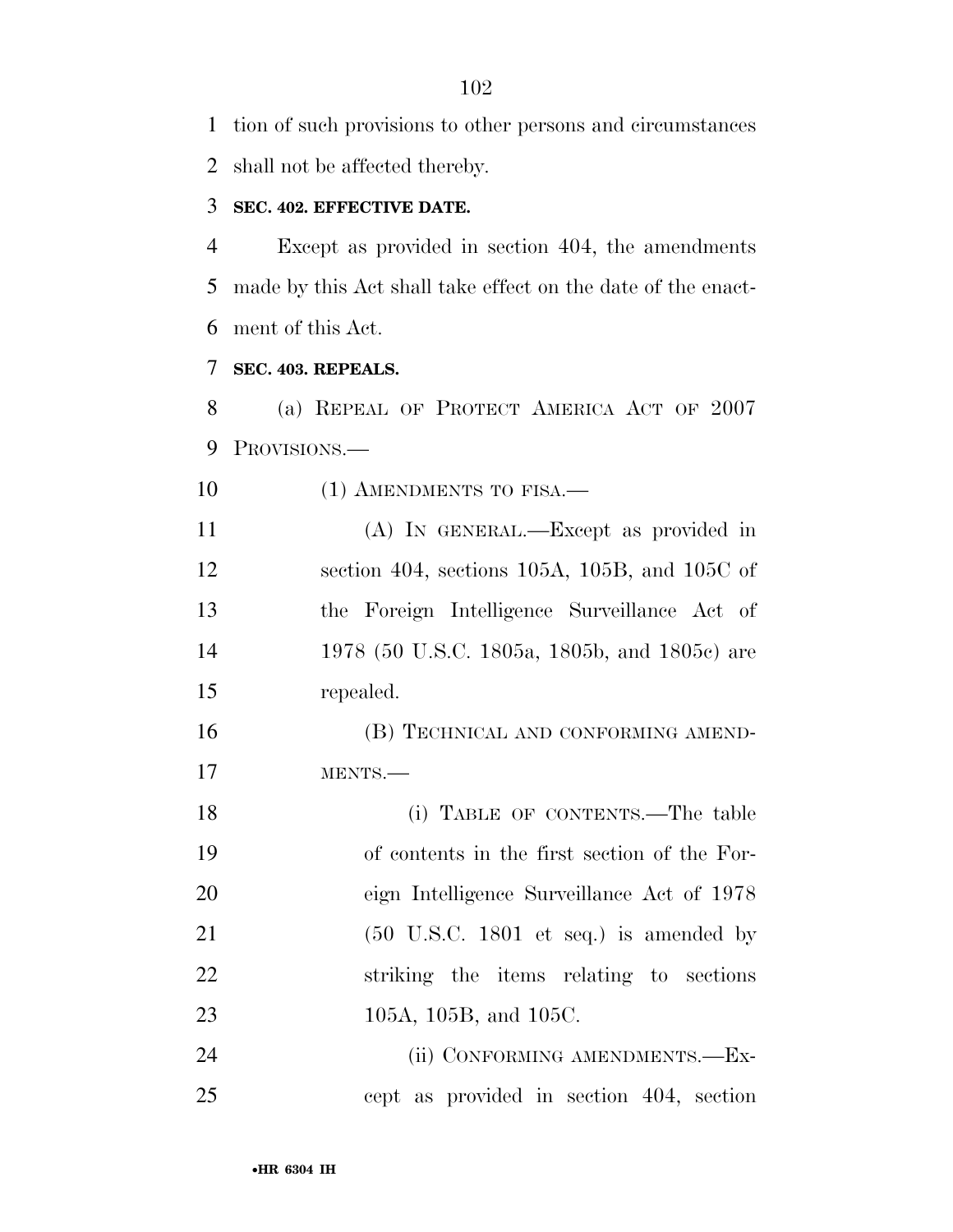| $\mathbf{1}$   | $103(e)$ of the Foreign Intelligence Surveil-                  |
|----------------|----------------------------------------------------------------|
| $\overline{2}$ | lance Act of 1978 (50 U.S.C. 1803(e)) is                       |
| 3              | amended—                                                       |
| $\overline{4}$ | $(I)$ in paragraph $(1)$ , by striking                         |
| 5              | "105B(h) or $501(f)(1)$ " and inserting                        |
| 6              | " $501(f)(1)$ or $702(h)(4)$ "; and                            |
| $\overline{7}$ | $(II)$ in paragraph $(2)$ , by striking                        |
| 8              | " $105B(h)$ or $501(f)(1)$ " and inserting                     |
| 9              | " $501(f)(1)$ or $702(h)(4)$ ".                                |
| 10             | (2) REPORTING REQUIREMENTS.-Except as                          |
| 11             | provided in section 404, section 4 of the Protect              |
| 12             | America Act of 2007 (Public Law 110–55; 121 Stat.              |
| 13             | $555$ ) is repealed.                                           |
| 14             | (3) TRANSITION PROCEDURES.—Except as pro-                      |
| 15             | vided in section 404, subsection (b) of section $6 \text{ of}$ |
| 16             | the Protect America Act of 2007 (Public Law 110–               |
| 17             | $55; 121$ Stat. $556$ ) is repealed.                           |
| 18             | (b) FISA AMENDMENTS ACT OF $2008$ .                            |
| 19             | $(1)$ In GENERAL.—Except as provided in sec-                   |
| <b>20</b>      | tion 404, effective December 31, 2012, title VII of            |
| 21             | the Foreign Intelligence Surveillance Act of 1978, as          |
| 22             | amended by section $101(a)$ , is repealed.                     |
| 23             | (2)<br>TECHNICAL AND<br><b>CONFORMING</b><br>AMEND-            |
| 24             | MENTS.—Effective December 31, 2012—                            |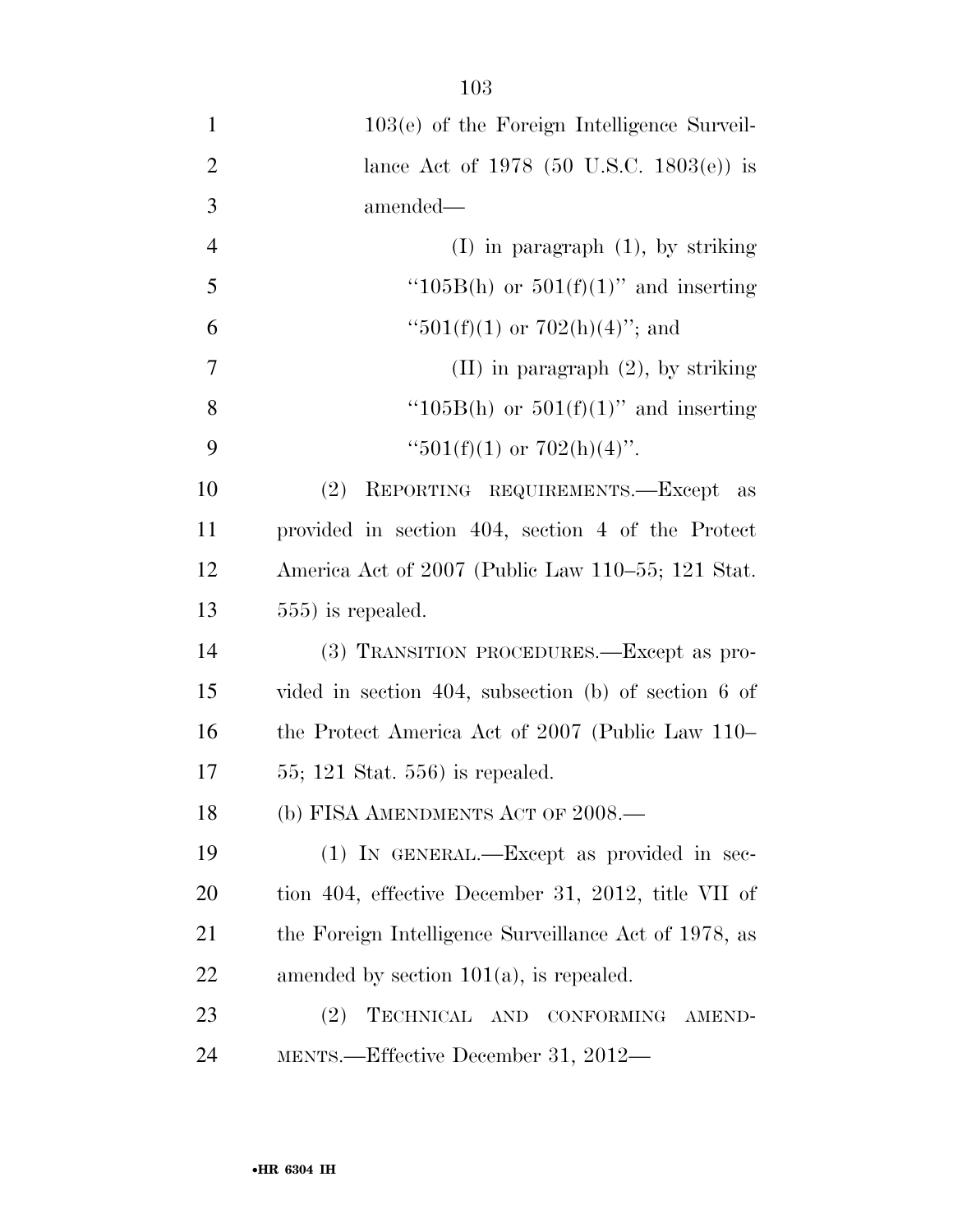| $\mathbf{1}$   | $(A)$ the table of contents in the first sec-                   |
|----------------|-----------------------------------------------------------------|
| $\overline{2}$ | tion of such Act $(50 \text{ U.S.C. } 1801 \text{ et seq.})$ is |
| 3              | amended by striking the items related to title                  |
| $\overline{4}$ | VII;                                                            |
| 5              | (B) except as provided in section 404, sec-                     |
| 6              | tion $601(a)(1)$ of such Act $(50 \text{ U.S.C.})$              |
| 7              | $1871(a)(1)$ is amended to read as such section                 |
| 8              | read on the day before the date of the enact-                   |
| 9              | ment of this Act; and                                           |
| 10             | $(C)$ except as provided in section 404, sec-                   |
| 11             | tion $2511(2)(a)(ii)(A)$ of title 18, United States             |
| 12             | Code, is amended by striking "or a court order                  |
| 13             | pursuant to section 704 of the Foreign Intel-                   |
| 14             | ligence Surveillance Act of 1978".                              |
| 15             | SEC. 404. TRANSITION PROCEDURES.                                |
| 16             | (a) TRANSITION PROCEDURES FOR PROTECT AMER-                     |
| 17             | ICA ACT OF 2007 PROVISIONS.—                                    |
| 18             | (1) CONTINUED EFFECT OF ORDERS, AUTHOR-                         |
| 19             | IZATIONS, DIRECTIVES.—Except as provided in para-               |
| 20             | graph (7), notwithstanding any other provision of               |
| 21             | law, any order, authorization, or directive issued or           |
| 22             | made pursuant to section 105B of the Foreign Intel-             |
| 23             | ligence Surveillance Act of 1978, as added by section           |
| 24             | 2 of the Protect America Act of 2007 (Public Law                |
| 25             | 110–55; 121 Stat. 552), shall continue in effect                |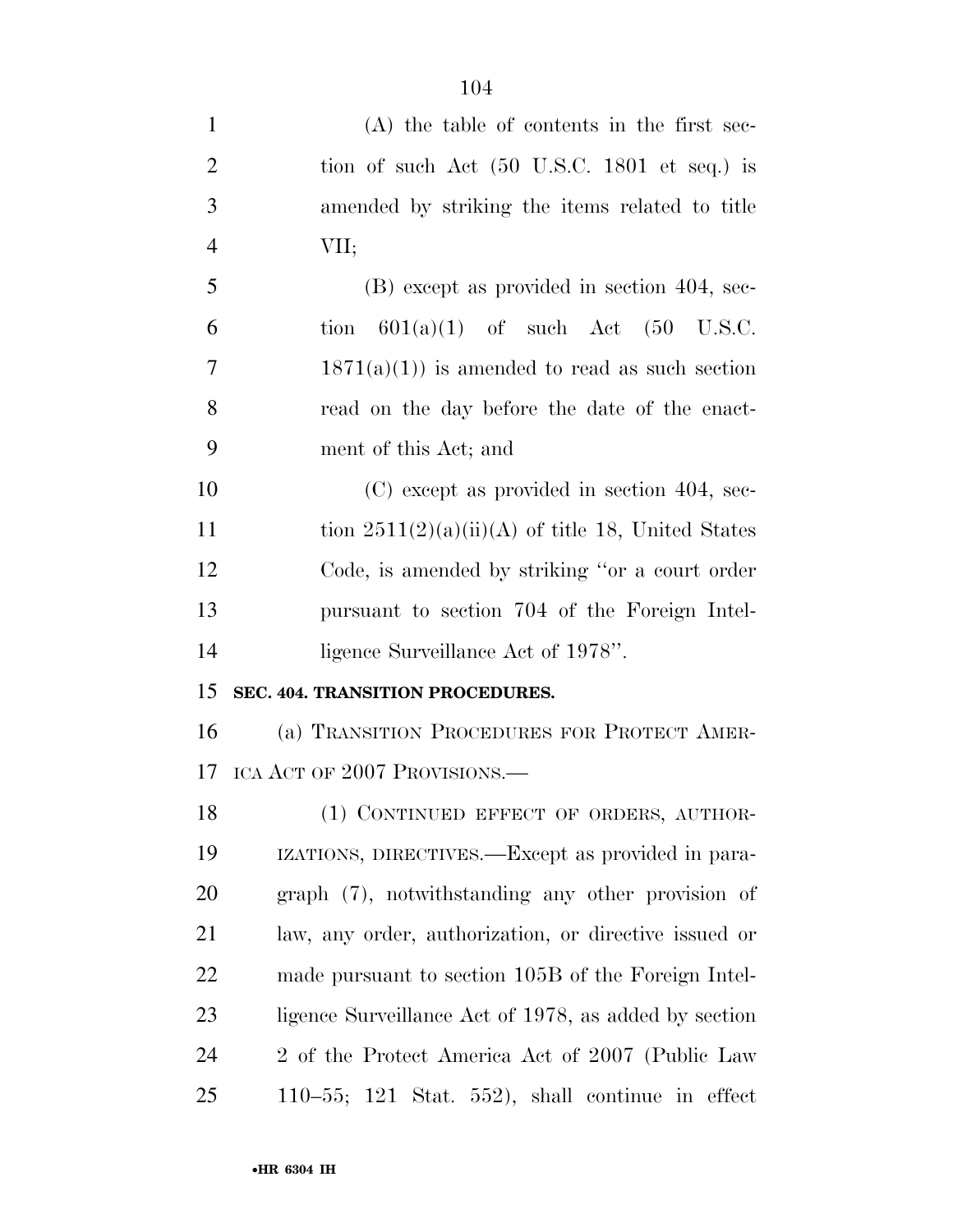until the expiration of such order, authorization, or directive. (2) APPLICABILITY OF PROTECT AMERICA ACT OF 2007 TO CONTINUED ORDERS, AUTHORIZATIONS,

 DIRECTIVES.—Notwithstanding any other provision of this Act, any amendment made by this Act, or the Foreign Intelligence Surveillance Act of 1978 (50 U.S.C. 1801 et seq.)—

 (A) subject to paragraph (3), section 105A of such Act, as added by section 2 of the Pro-11 tect America Act of 2007 (Public Law 110–55; 12 121 Stat. 552), shall continue to apply to any acquisition conducted pursuant to an order, au- thorization, or directive referred to in para-15 graph  $(1)$ ; and

 (B) sections 105B and 105C of the For- eign Intelligence Surveillance Act of 1978, as added by sections 2 and 3, respectively, of the Protect America Act of 2007, shall continue to apply with respect to an order, authorization, or directive referred to in paragraph (1) until the later of—

 (i) the expiration of such order, au-thorization, or directive; or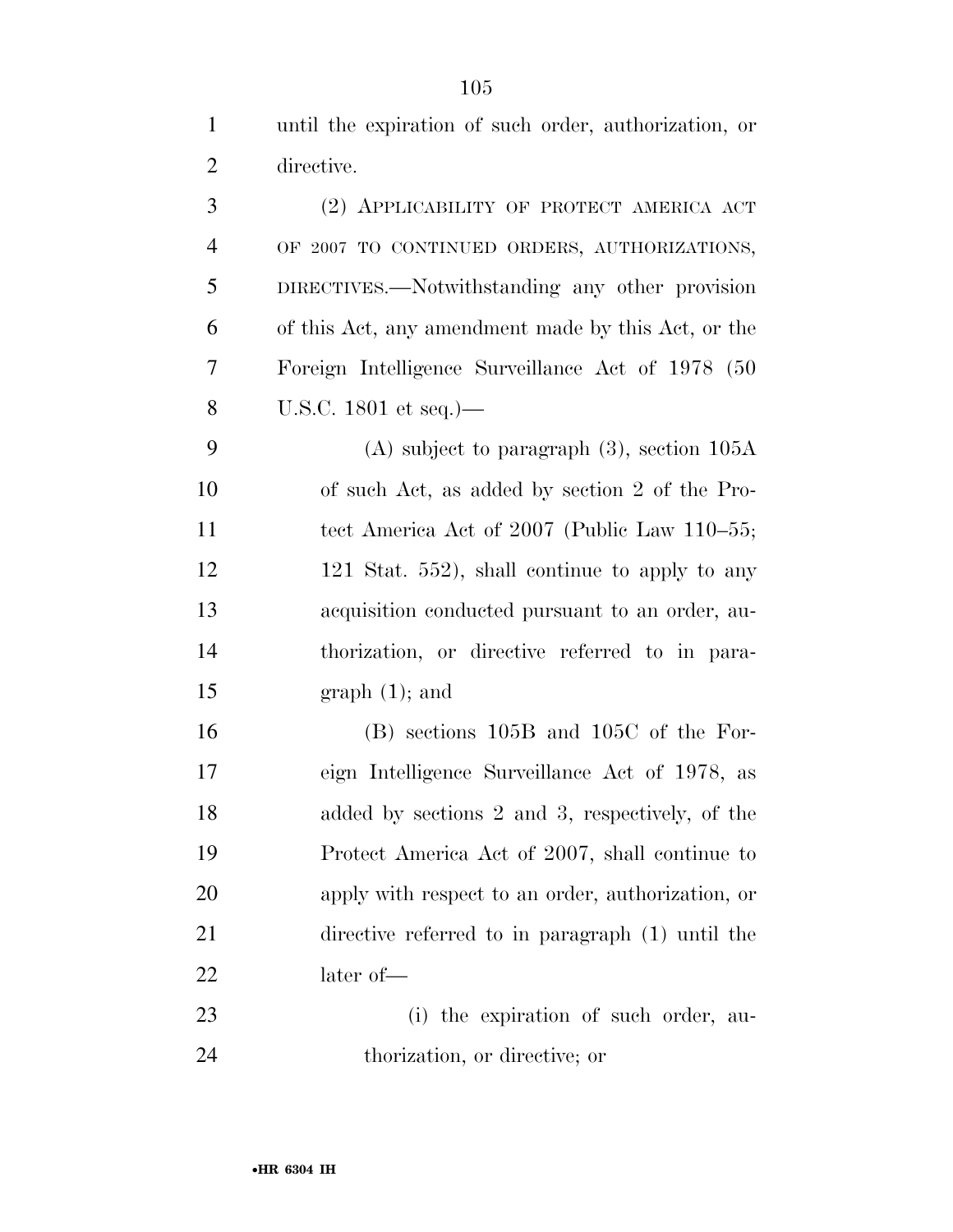(ii) the date on which final judgment is entered for any petition or other litiga- tion relating to such order, authorization, or directive.

 (3) USE OF INFORMATION.—Information ac- quired from an acquisition conducted pursuant to an order, authorization, or directive referred to in para- graph (1) shall be deemed to be information ac- quired from an electronic surveillance pursuant to title I of the Foreign Intelligence Surveillance Act of 1978 (50 U.S.C. 1801 et seq.) for purposes of sec- tion 106 of such Act (50 U.S.C. 1806), except for purposes of subsection (j) of such section.

 (4) PROTECTION FROM LIABILITY.—Subsection (l) of section 105B of the Foreign Intelligence Sur- veillance Act of 1978, as added by section 2 of the Protect America Act of 2007, shall continue to apply with respect to any directives issued pursuant to such section 105B.

20 (5) JURISDICTION OF FOREIGN INTELLIGENCE 21 SURVEILLANCE COURT.—Notwithstanding any other provision of this Act or of the Foreign Intelligence Surveillance Act of 1978 (50 U.S.C. 1801 et seq.), section 103(e) of the Foreign Intelligence Surveil-lance Act (50 U.S.C. 1803(e)), as amended by sec-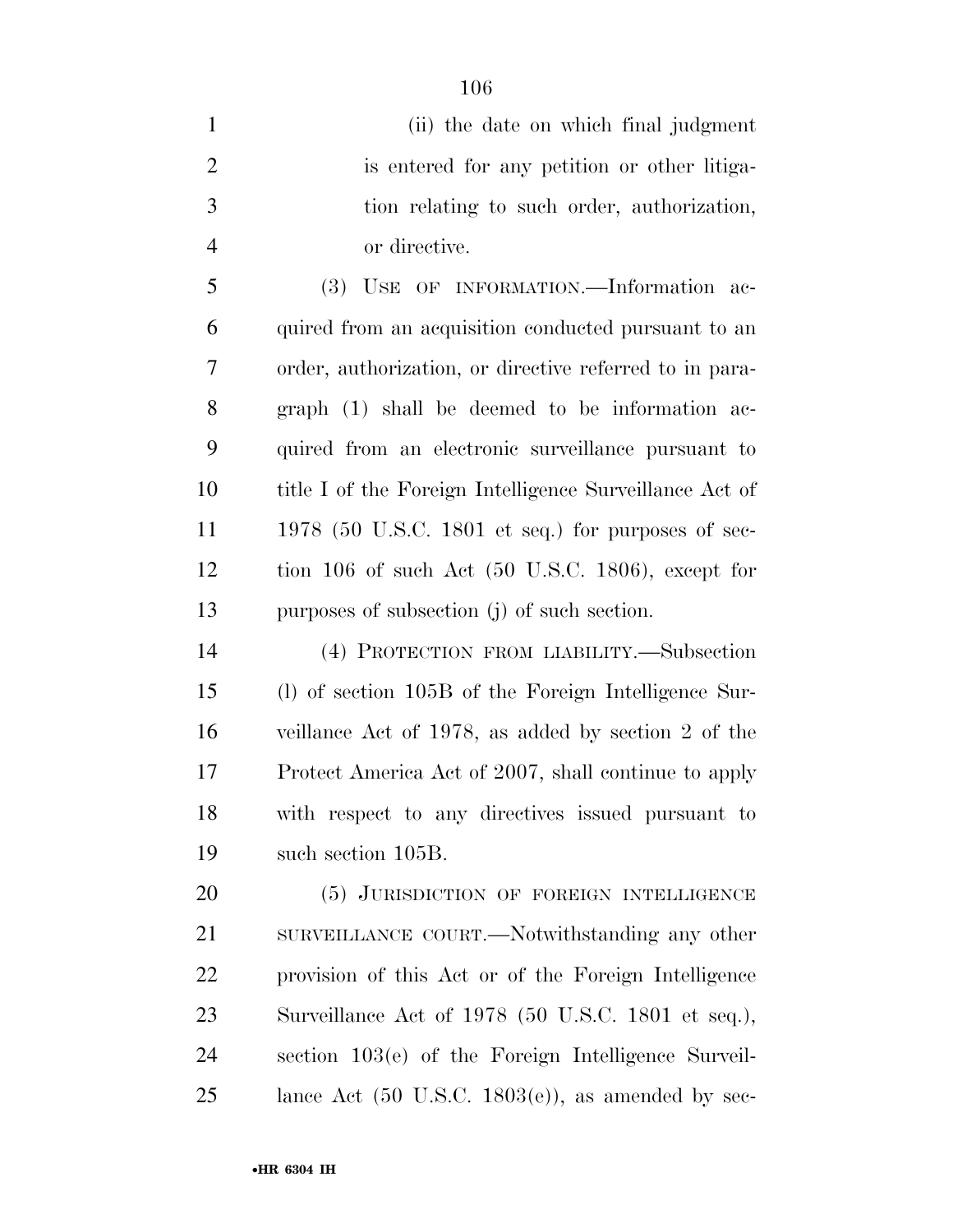| $\mathbf{1}$   | tion $5(a)$ of the Protect America Act of 2007 (Public |
|----------------|--------------------------------------------------------|
| $\overline{2}$ | Law 110–55; 121 Stat. 556), shall continue to apply    |
| 3              | with respect to a directive issued pursuant to section |
| $\overline{4}$ | 105B of the Foreign Intelligence Surveillance Act of   |
| 5              | 1978, as added by section 2 of the Protect America     |
| 6              | Act of 2007, until the later of—                       |
| 7              | (A) the expiration of all orders, authoriza-           |
| 8              | tions, or directives referred to in paragraph $(1)$ ;  |
| 9              | <b>or</b>                                              |
| 10             | (B) the date on which final judgment is                |
| 11             | entered for any petition or other litigation relat-    |
| 12             | ing to such order, authorization, or directive.        |
| 13             | $(6)$ REPORTING REQUIREMENTS.—                         |
| 14             | CONTINUED APPLICABILITY.—Not-<br>(A)                   |
| 15             | withstanding any other provision of this Act,          |
| 16             | any amendment made by this Act, the Protect            |
| 17             | America Act of 2007 (Public Law 110–55), or            |
| 18             | the Foreign Intelligence Surveillance Act of           |
| 19             | 1978 (50 U.S.C. 1801 et seq.), section 4 of the        |
| 20             | Protect America Act of 2007 shall continue to          |
| 21             | apply until the date that the certification de-        |
| 22             | scribed in subparagraph (B) is submitted.              |
| 23             | (B) CERTIFICATION.—The certification de-               |
| 24             | scribed in this subparagraph is a certification—       |
| 25             | (i) made by the Attorney General;                      |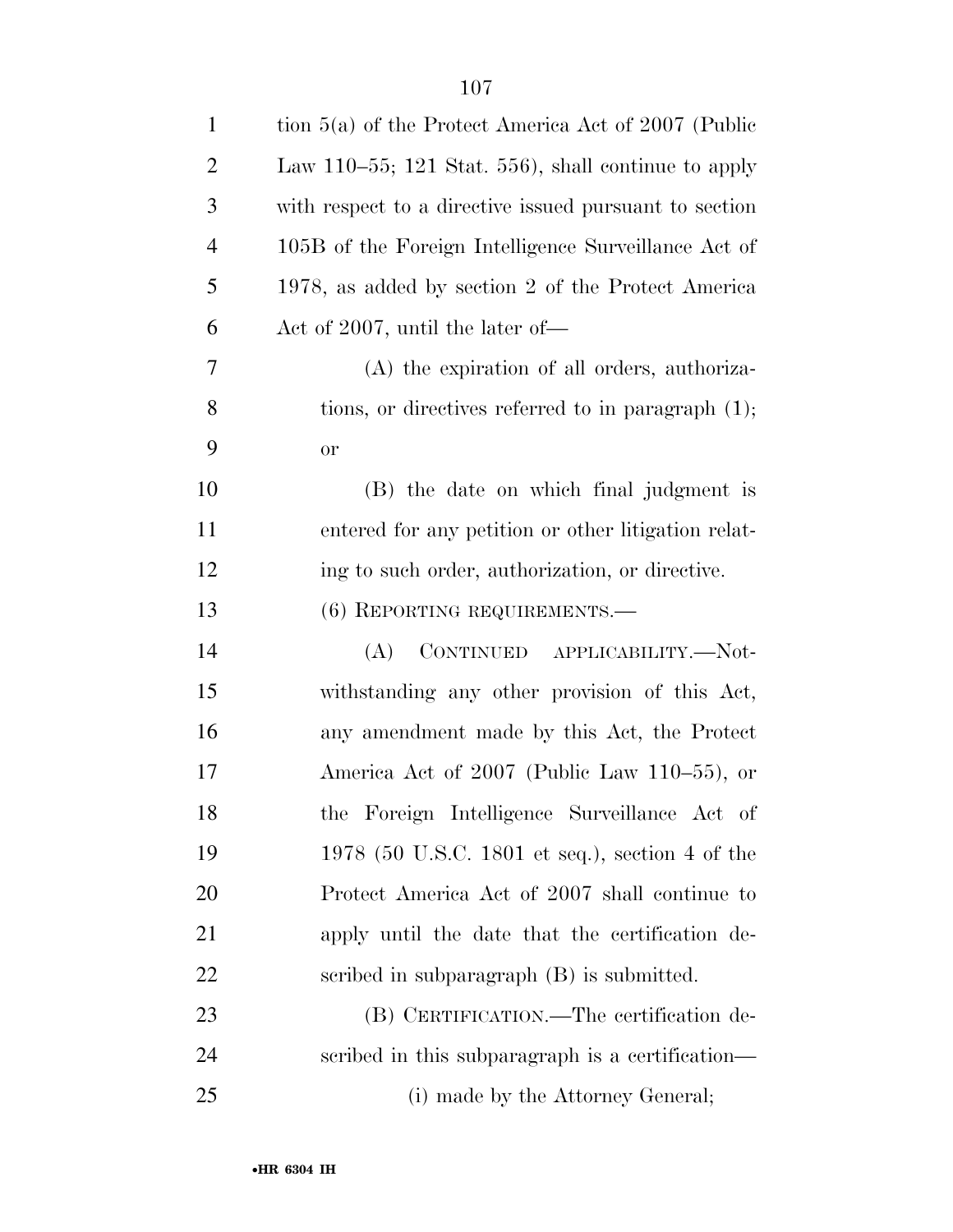| $\mathbf{1}$   | (ii) submitted as part of a semi-an-             |
|----------------|--------------------------------------------------|
| $\overline{2}$ | nual report required by section 4 of the         |
| 3              | Protect America Act of 2007;                     |
| $\overline{4}$ | (iii) that states that there will be no          |
| 5              | further acquisitions carried out under sec-      |
| 6              | tion 105B of the Foreign Intelligence Sur-       |
| 7              | veillance Act of 1978, as added by section       |
| 8              | 2 of the Protect America Act of 2007,            |
| 9              | after the date of such certification; and        |
| 10             | (iv) that states that the information            |
| 11             | required to be included under such section       |
| 12             | 4 relating to any acquisition conducted          |
| 13             | under such section 105B has been included        |
| 14             | in a semi-annual report required by such         |
| 15             | section 4.                                       |
| 16             | (7)<br>REPLACEMENT OF ORDERS, AUTHORIZA-         |
| 17             | TIONS, AND DIRECTIVES.-                          |
| 18             | (A) IN GENERAL.—If the Attorney General          |
| 19             | and the Director of National Intelligence seek   |
| 20             | to replace an authorization issued pursuant to   |
| 21             | section 105B of the Foreign Intelligence Sur-    |
| 22             | veillance Act of 1978, as added by section 2 of  |
| 23             | the Protect America Act of 2007 (Public Law      |
| 24             | $110-55$ ), with an authorization under section  |
| 25             | 702 of the Foreign Intelligence Surveillance Act |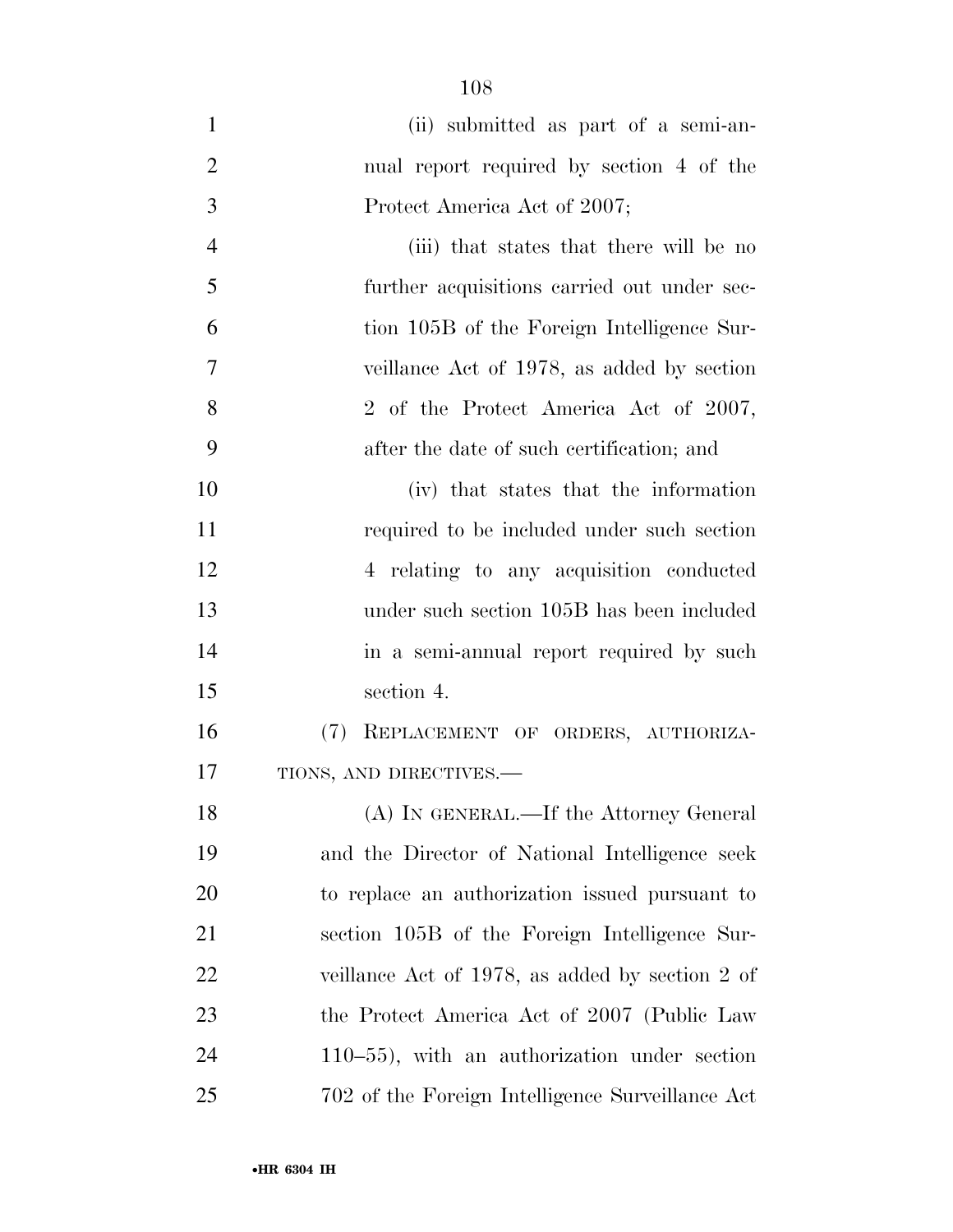| $\mathbf{1}$   | of $1978$ (as added by section $101(a)$ of this    |
|----------------|----------------------------------------------------|
| $\overline{2}$ | Act), the Attorney General and the Director of     |
| 3              | National Intelligence shall, to the extent prac-   |
| $\overline{4}$ | ticable, submit to the Foreign Intelligence Sur-   |
| 5              | veillance Court (as such term is defined in sec-   |
| 6              | tion $701(b)(2)$ of such Act (as so added)) a cer- |
| 7              | tification prepared in accordance with sub-        |
| 8              | section (g) of such section 702 and the proce-     |
| 9              | dures adopted in accordance with subsections       |
| 10             | (d) and (e) of such section $702$ at least 30 days |
| 11             | before the expiration of such authorization.       |
| 12             | CONTINUATION OF EXISTING<br>(B)<br>OR-             |
| 13             | DERS.—If the Attorney General and the Direc-       |
| 14             | tor of National Intelligence seek to replace an    |
| 15             | authorization made pursuant to section 105B of     |
| 16             | the Foreign Intelligence Surveillance Act of       |
| 17             | 1978, as added by section 2 of the Protect         |
| 18             | America Act of 2007 (Public Law 110-55; 121        |
| 19             | Stat. 522), by filing a certification in accord-   |
| 20             | ance with subparagraph $(A)$ , that authorization, |
| 21             | and any directives issued thereunder and any       |
| 22             | order related thereto, shall remain in effect,     |
| 23             | notwithstanding the expiration provided for in     |
| 24             | subsection (a) of such section 105B, until the     |
| 25             | Foreign Intelligence Surveillance Court (as such   |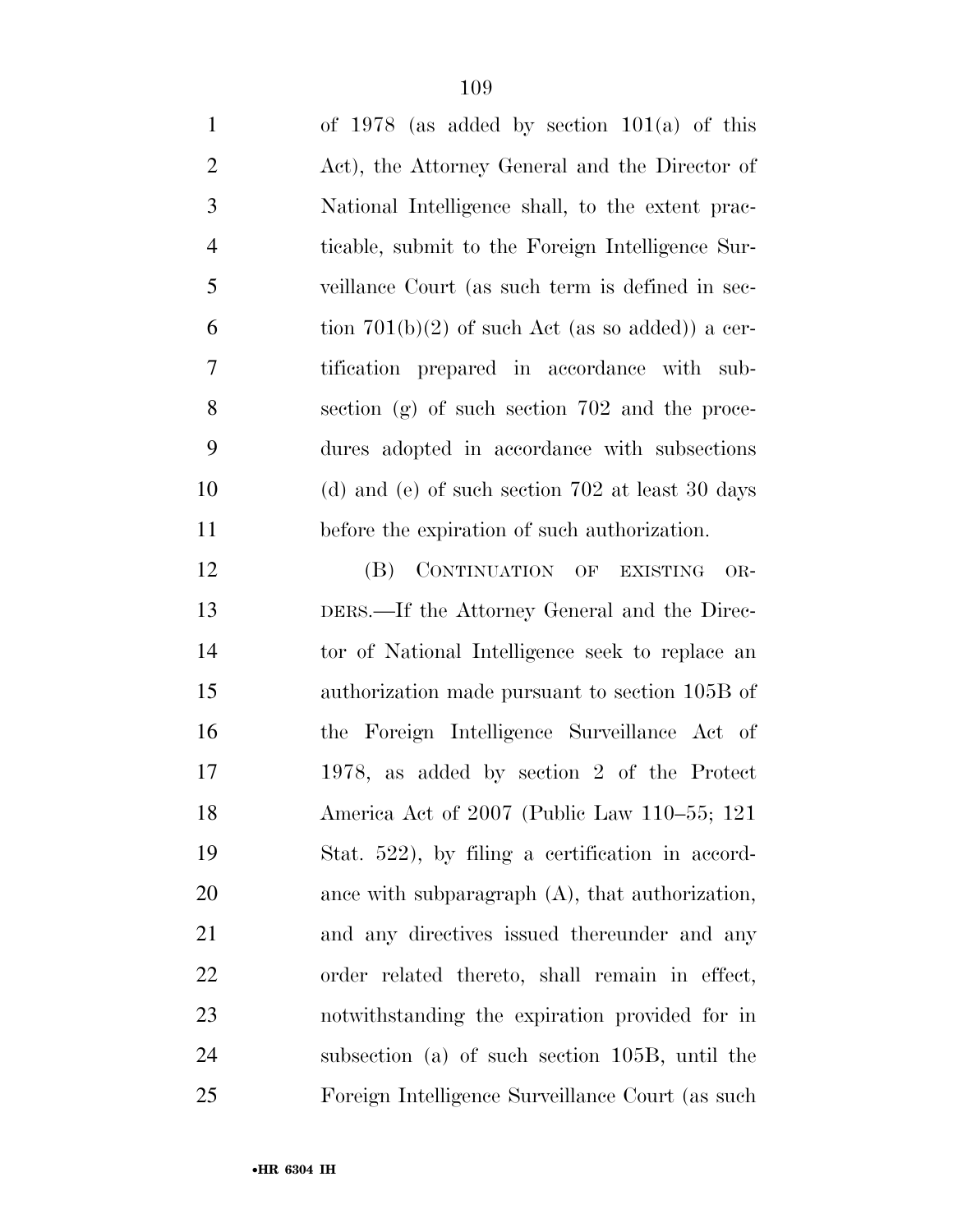1 term is defined in section  $701(b)(2)$  of the For- eign Intelligence Surveillance Act of 1978 (as so added)) issues an order with respect to that certification under section 702(i)(3) of such Act (as so added) at which time the provisions of 6 that section and of section  $702(i)(4)$  of such Act (as so added) shall apply. (8) EFFECTIVE DATE.—Paragraphs (1) through (7) shall take effect as if enacted on August 5, 2007. (b) TRANSITION PROCEDURES FOR FISA AMEND- MENTS ACT OF 2008 PROVISIONS.— (1) ORDERS IN EFFECT ON DECEMBER 31, 2012.—Notwithstanding any other provision of this Act, any amendment made by this Act, or the For- eign Intelligence Surveillance Act of 1978 (50 U.S.C. 1801 et seq.), any order, authorization, or di- rective issued or made under title VII of the Foreign Intelligence Surveillance Act of 1978, as amended by section 101(a), shall continue in effect until the date of the expiration of such order, authorization, or di- rective. 23 (2) APPLICABILITY OF TITLE VII OF FISA TO CONTINUED ORDERS, AUTHORIZATIONS, DIREC-TIVES.—Notwithstanding any other provision of this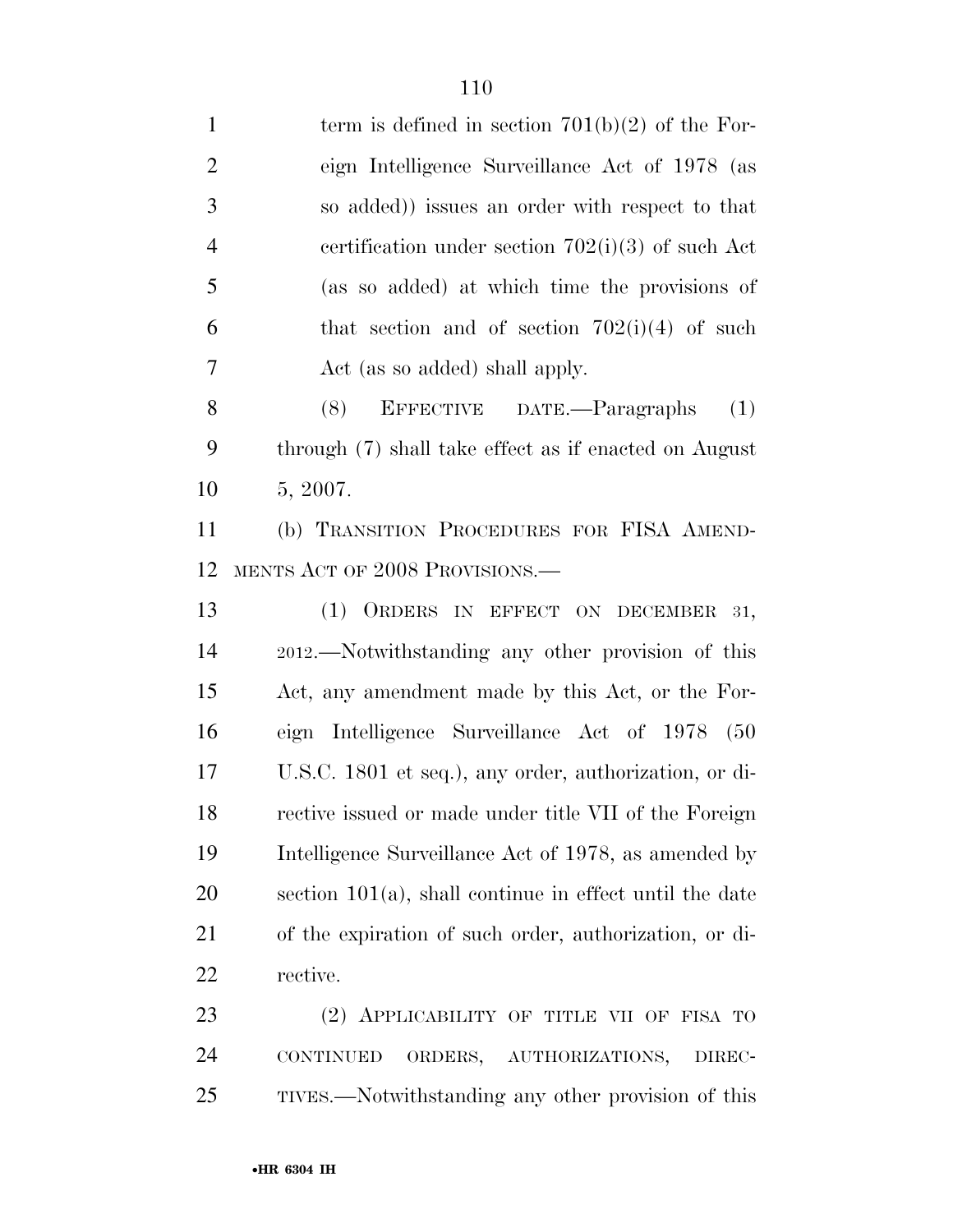| $\mathbf{1}$   | Act, any amendment made by this Act, or the For-           |
|----------------|------------------------------------------------------------|
| $\overline{2}$ | eign Intelligence Surveillance Act of 1978<br>(50)         |
| 3              | U.S.C. 1801 et seq.), with respect to any order, au-       |
| $\overline{4}$ | thorization, or directive referred to in paragraph $(1)$ , |
| 5              | title VII of such Act, as amended by section $101(a)$ ,    |
| 6              | shall continue to apply until the later of—                |
| 7              | (A) the expiration of such order, authoriza-               |
| 8              | tion, or directive; or                                     |
| 9              | (B) the date on which final judgment is                    |
| 10             | entered for any petition or other litigation relat-        |
| 11             | ing to such order, authorization, or directive.            |
| 12             | (3) CHALLENGE OF DIRECTIVES; PROTECTION                    |
| 13             | FROM LIABILITY; USE OF INFORMATION.-Notwith-               |
| 14             | standing any other provision of this Act or of the         |
| 15             | Foreign Intelligence Surveillance Act of 1978 (50          |
| 16             | U.S.C. 1801 et seq.)—                                      |
| 17             | $(A)$ section 103(e) of such Act, as amended               |
| 18             | by section $403(a)(1)(B)(ii)$ , shall continue to          |
| 19             | apply with respect to any directive issued pur-            |
| 20             | suant to section $702(h)$ of such Act, as added            |
| 21             | by section $101(a)$ ;                                      |
| 22             | (B) section $702(h)(3)$ of such Act (as so                 |
| 23             | added) shall continue to apply with respect to             |
| 24             | any directive issued pursuant to section $702(h)$          |
| 25             | of such Act (as so added);                                 |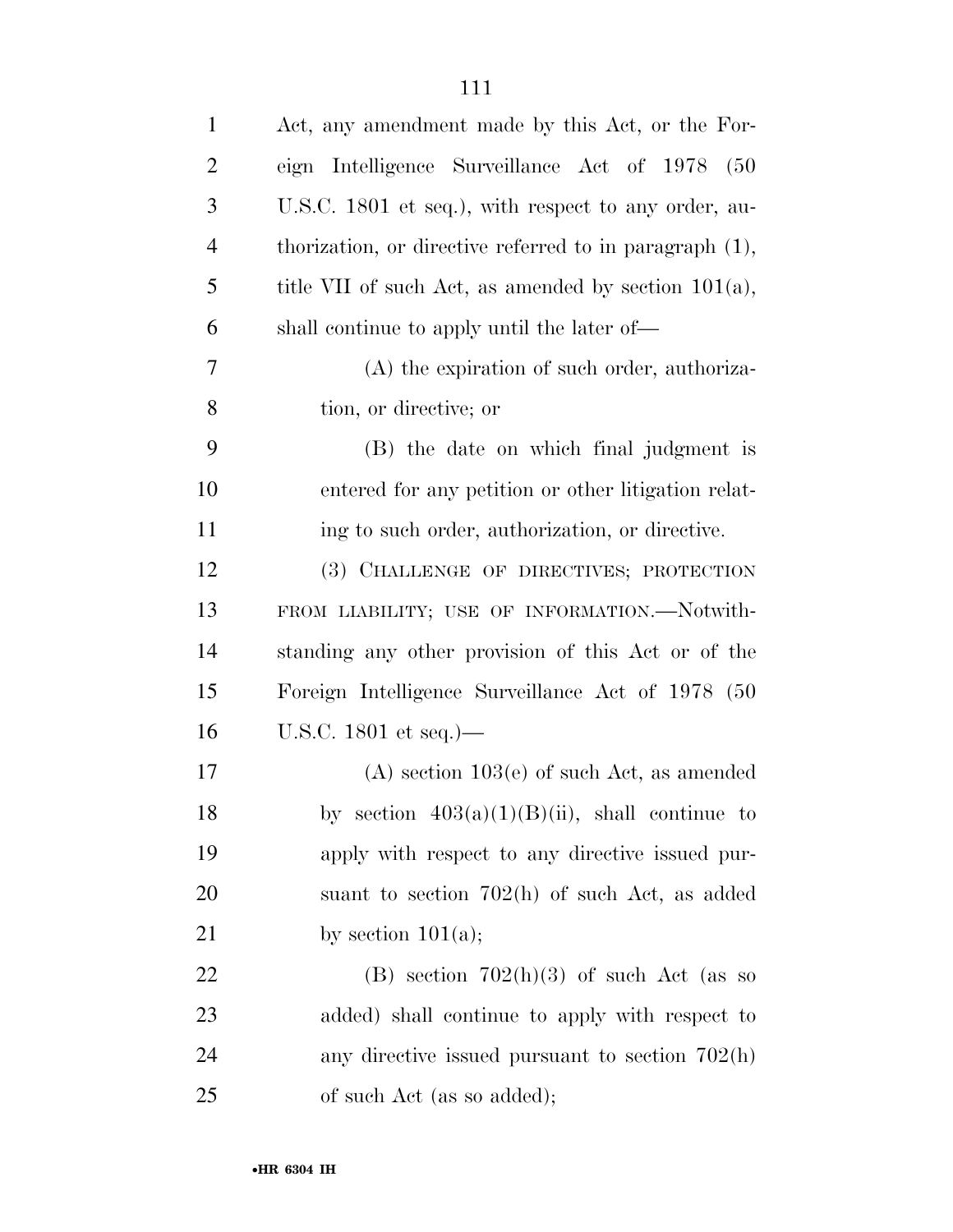| $\mathbf{1}$   | $(C)$ section 703 $(e)$ of such Act (as so              |
|----------------|---------------------------------------------------------|
| $\overline{2}$ | added) shall continue to apply with respect to          |
| 3              | an order or request for emergency assistance            |
| $\overline{4}$ | under that section;                                     |
| 5              | (D) section 706 of such Act (as so added)               |
| 6              | shall continue to apply to an acquisition con-          |
| 7              | ducted under section 702 or 703 of such Act             |
| 8              | (as so added); and                                      |
| 9              | (E) section $2511(2)(a)(ii)(A)$ of title 18,            |
| 10             | United States Code, as amended by section               |
| 11             | $101(c)(1)$ , shall continue to apply to an order       |
| 12             | issued pursuant to section 704 of the Foreign           |
| 13             | Intelligence Surveillance Act of 1978, as added         |
| 14             | by section $101(a)$ .                                   |
| 15             | (4) REPORTING REQUIREMENTS.—                            |
| 16             | CONTINUED APPLICABILITY.—Not-<br>(A)                    |
| 17             | withstanding any other provision of this Act or         |
| 18             | of the Foreign Intelligence Surveillance Act of         |
| 19             | 1978 (50 U.S.C. 1801 et seq.), section $601(a)$         |
| 20             | of such Act $(50 \text{ U.S.C. } 1871(a))$ , as amended |
| 21             | by section $101(c)(2)$ , and sections 702(1) and        |
| 22             | 707 of such Act, as added by section $101(a)$ ,         |
| 23             | shall continue to apply until the date that the         |
| 24             | certification described in subparagraph (B) is          |
| 25             | submitted.                                              |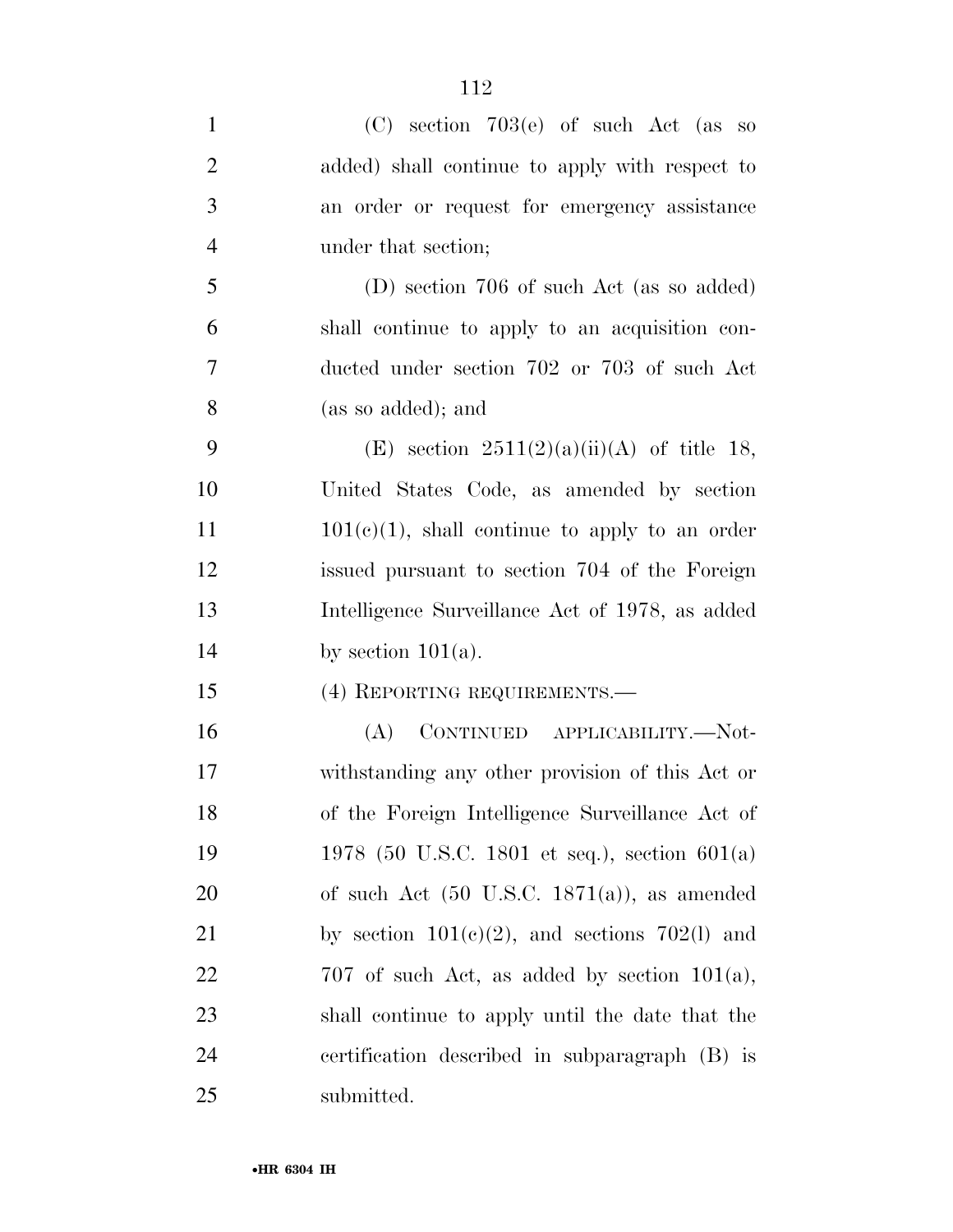| $\mathbf{1}$   | (B) CERTIFICATION.—The certification de-         |
|----------------|--------------------------------------------------|
| $\overline{2}$ | scribed in this subparagraph is a certification— |
| 3              | (i) made by the Attorney General;                |
| $\overline{4}$ | (ii) submitted to the Select Committee           |
| 5              | on Intelligence of the Senate, the Perma-        |
| 6              | nent Select Committee on Intelligence of         |
| 7              | the House of Representatives, and the            |
| 8              | Committees on the Judiciary of the Senate        |
| 9              | and the House of Representatives;                |
| 10             | (iii) that states that there will be no          |
| 11             | further acquisitions carried out under title     |
| 12             | VII of the Foreign Intelligence Surveil-         |
| 13             | lance Act of 1978, as amended by section         |
| 14             | $101(a)$ , after the date of such certification; |
| 15             | and                                              |
| 16             | (iv) that states that the information            |
| 17             | required to be included in a review, assess-     |
| 18             | ment, or report under section 601 of such        |
| 19             | Act, as amended by section $101(e)$ , or sec-    |
| 20             | tion $702(1)$ or $707$ of such Act, as added     |
| 21             | by section $101(a)$ , relating to any acquisi-   |
| 22             | tion conducted under title VII of such Act,      |
| 23             | as amended by section $101(a)$ , has been in-    |
| 24             | cluded in a review, assessment, or report        |
| 25             | under such section 601, 702(l), or 707.          |